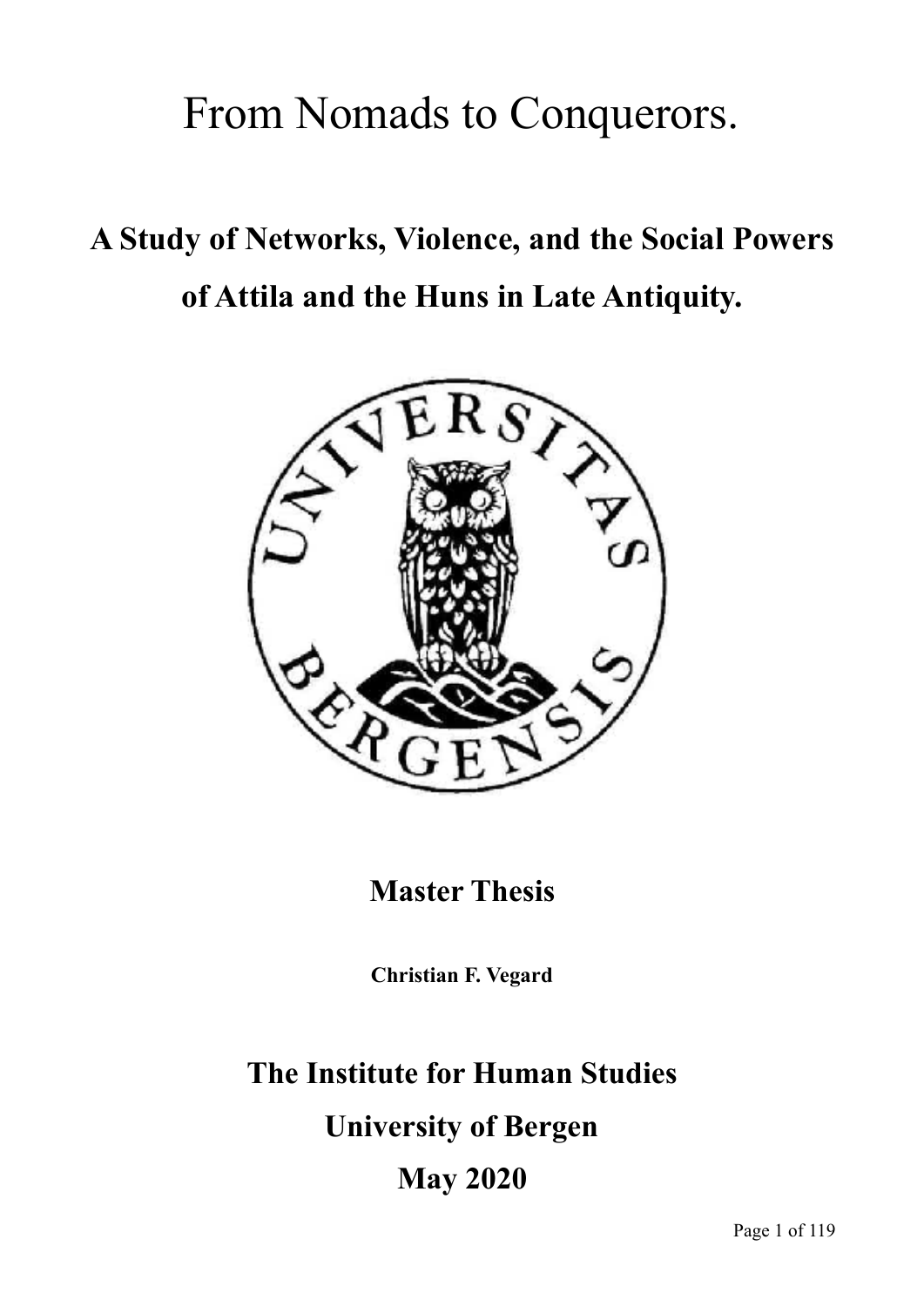«Attila was lord over all the Huns and almost the sole earthly ruler of all the tribes of Scythia; a man marvellous for his glorious fame among all nations.» (*Getica, XXXIV, 178)*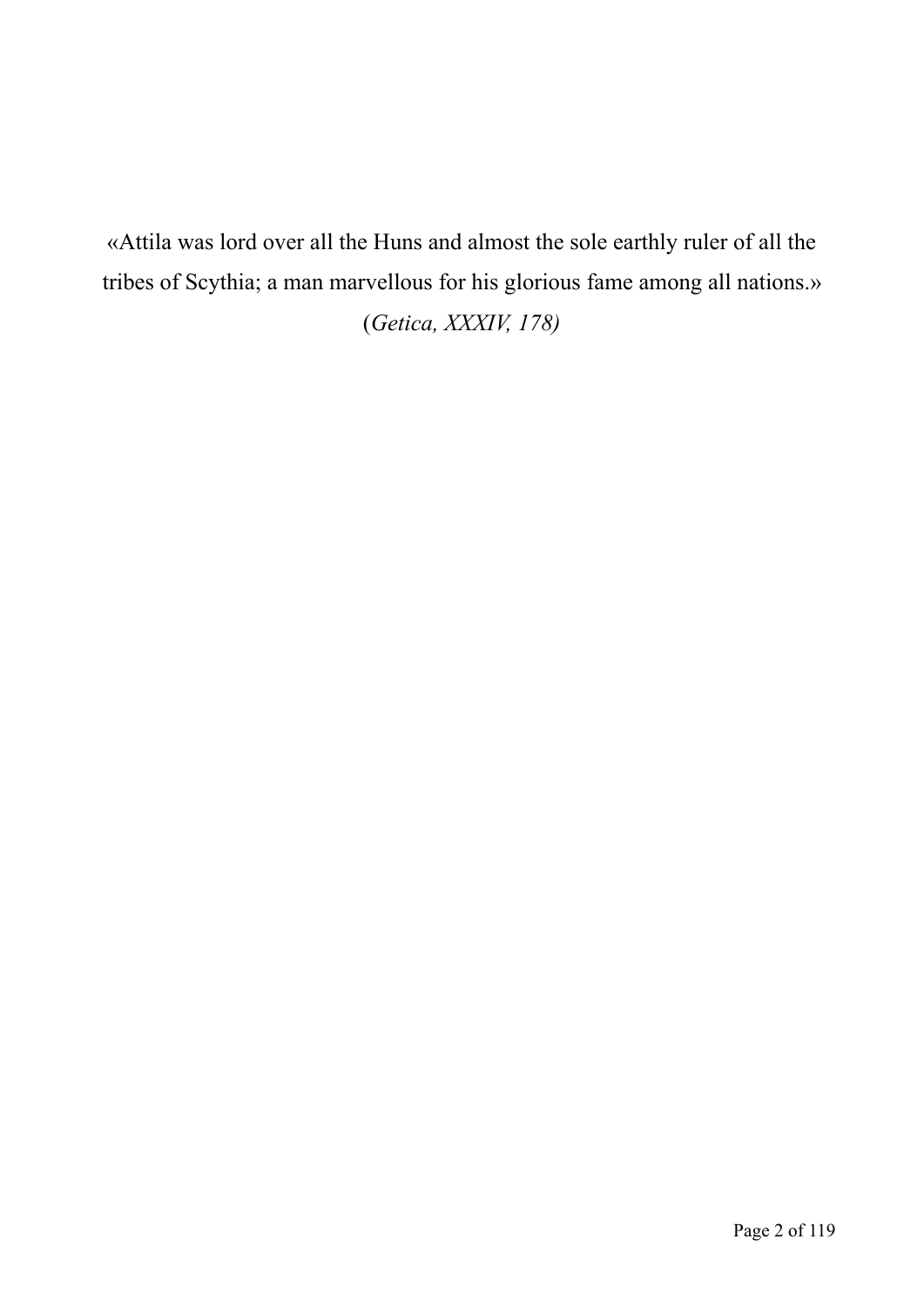## **Sammendrag.**

I denne oppgaven har jeg studert Hunerne og deres undersåtter i lys av de forskjellige nettverkene av sosial makt som oppstod da Huner-Imperiet hadde sin storhetstid i en kort, men hektisk periode i sen-antikken. Hunernes forhold til Romerne har fått mye oppmerksomhet, men få ressurser har blitt dedikert til undersåttene deres og de sosiale nettverkene som oppstod mellom de og Hunerne. Derfor er denne oppgaven en original studie av et felt om Hunerne som ikke har blitt utført før.

Jeg har brukt Max Weber sine teorier om legitime politiske styresystemer, som er inndelt i *Legal Autoritet, Tradisjonell Autoritet,* og *Karismatisk Autoritet.* Den siste er hovedfokuset, men det har og vist seg at Tradisjonell Autoritet var gjeldende. Teoriene om vold i nettverk og samfunn av Douglass North har fungert som en bro mellom Max Weber og Michael Mann.

I oppgaven har jeg hovedsakelig brukt de sosiale teoriene til Michael Mann, der jeg har analysert Hunerne og undersåttene gjennom IEMP-modellen hans. Dermed er oppgaven delt inn i fire kapitler, med en konklusjon for hvert av de: I *Ideologi* har jeg først og fremst sett på felles religion og oppførsel, men også dedikert ressurser til studie av gruppe-identitet og etnisitet. *Økonomi*  detaljerer først nomadisk pastoralisme, og hvorfor dette legger en grunnmur for Hunernes oppførsel i forhold til undersåttene deres. Deretter har jeg brukt økonomisk antropologi for å undersøke de spesifike økonomiske forholdene mellom de. *Militarisme*-kapittelet er relativt kort, men en etnografisk gjennomgang av nomadisk militær-struktur er viktig, da den påvirket det politiske systemet. Dette gjør seg og svært gjeldene blant Hunerne, som oppgaven vil vise. I politikken har hovedfokuset vært den personlige makten til Attila, men også hans dominante elite; også kjent som Logades. Det viste seg å være nøkkelen til Hunernes politiske overherredømme.

Jeg konkluderer med at suksessen til Huniske imperiet først og fremst kom fra Attilas politiske manipulering og bruken av hans personlige makt. Det Huniske imperiet stiller ikke sterkt i noen av de sosialene kreftene - foruten militarisme. Dette viser seg når det Huniske imperiet som en konføderasjon slutter med Attila sin død. Allikevel er de politiske og sosiale følgene av det Huniske imperiet merkbare, da de fleste av de vest-romerske herskerne som følger var forbundet med Attilas elite på en eller annen måte.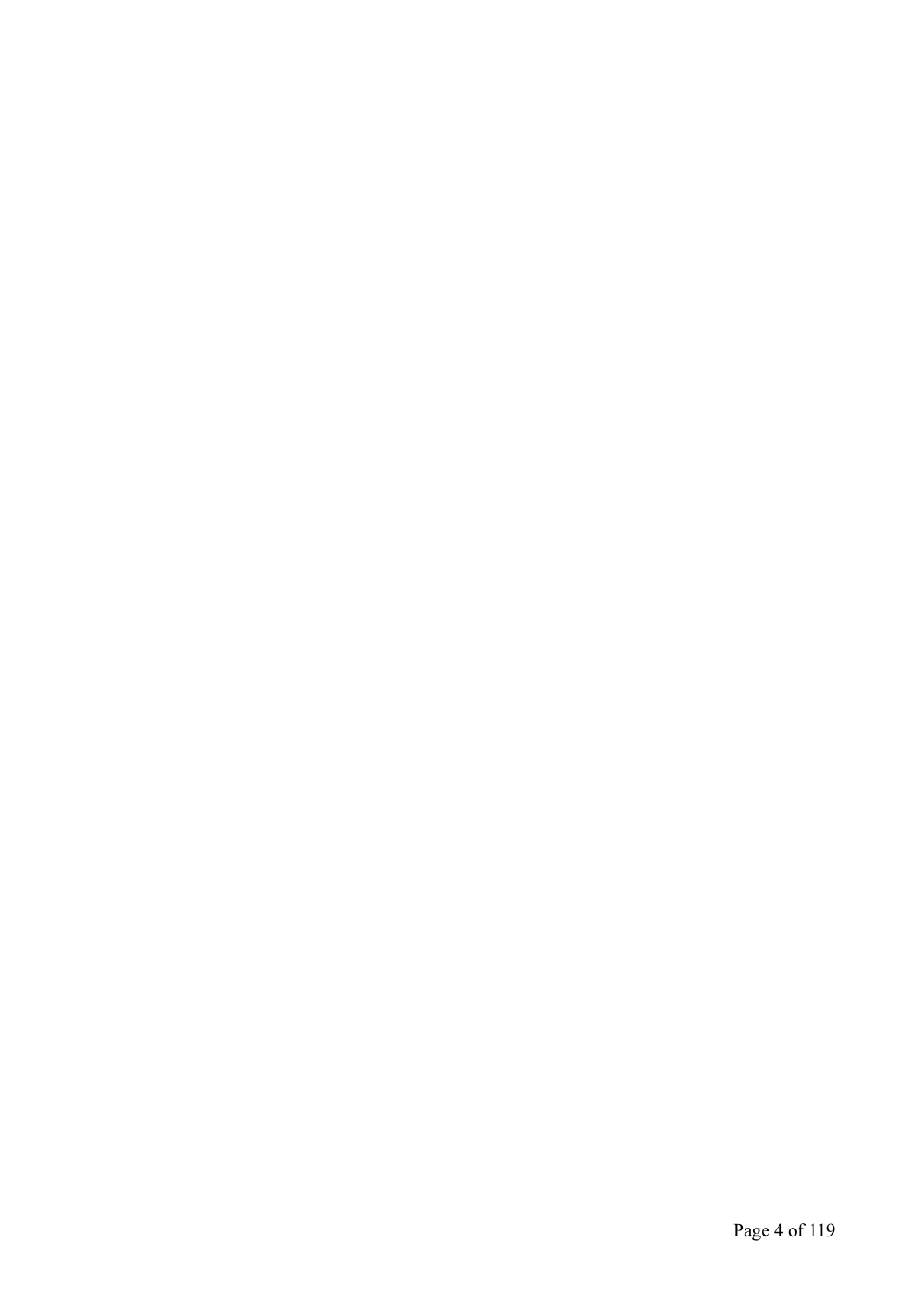# **Preface.**

I would like to thank Thomas Høisæther for his inspiring guidance on my bachelor about the Huns and the Xiongnu, which kindled a fire in me for further studies of the Huns and nomads in general. The decision to write about the Huns in my master thesis came after a discussion with my supervisor, Eivind Seland, whom opened for a take on theories of violence and social networks of power. Eivind has been patient and helped me chart a course: He has been critical when necessary, and motivating when i needed it; even when i could not see the "light at the end of the tunnel." For this he has my sincere and outmost thanks. I could not ask for a better supervisor.

I would also like to thank my seminar of antique history, which has in the last year been very impressive; I am grateful for feedback and time in which my fellow students and the professors have dedicated to my paper.

Much of the text was written during the Governments restrictions on movement during the Corona-Virus. This has made it hard to separate between work and free-time. Like many others, i look upon the school as a workplace, and home as a sanctuary of my own personal free time. However, i am very proud of the work i have accomplished.

I would like to thank my parents for supporting me through all of this and everything i do, often face-timing me from their home at the other end of the country. The last few months were hectic, especially because i spontaneously took a trip to Stavanger to pick up a beautiful puppy of the breed Rough Collie. Even though Tiandi - as is his name - has often been a distraction and an exhaustion, he has also been an irreplaceable source of unconditional love and therapy. For this i thank not only him, but also my better half who has helped me raise him and been my rock through this journey. I would also like to thank coffee.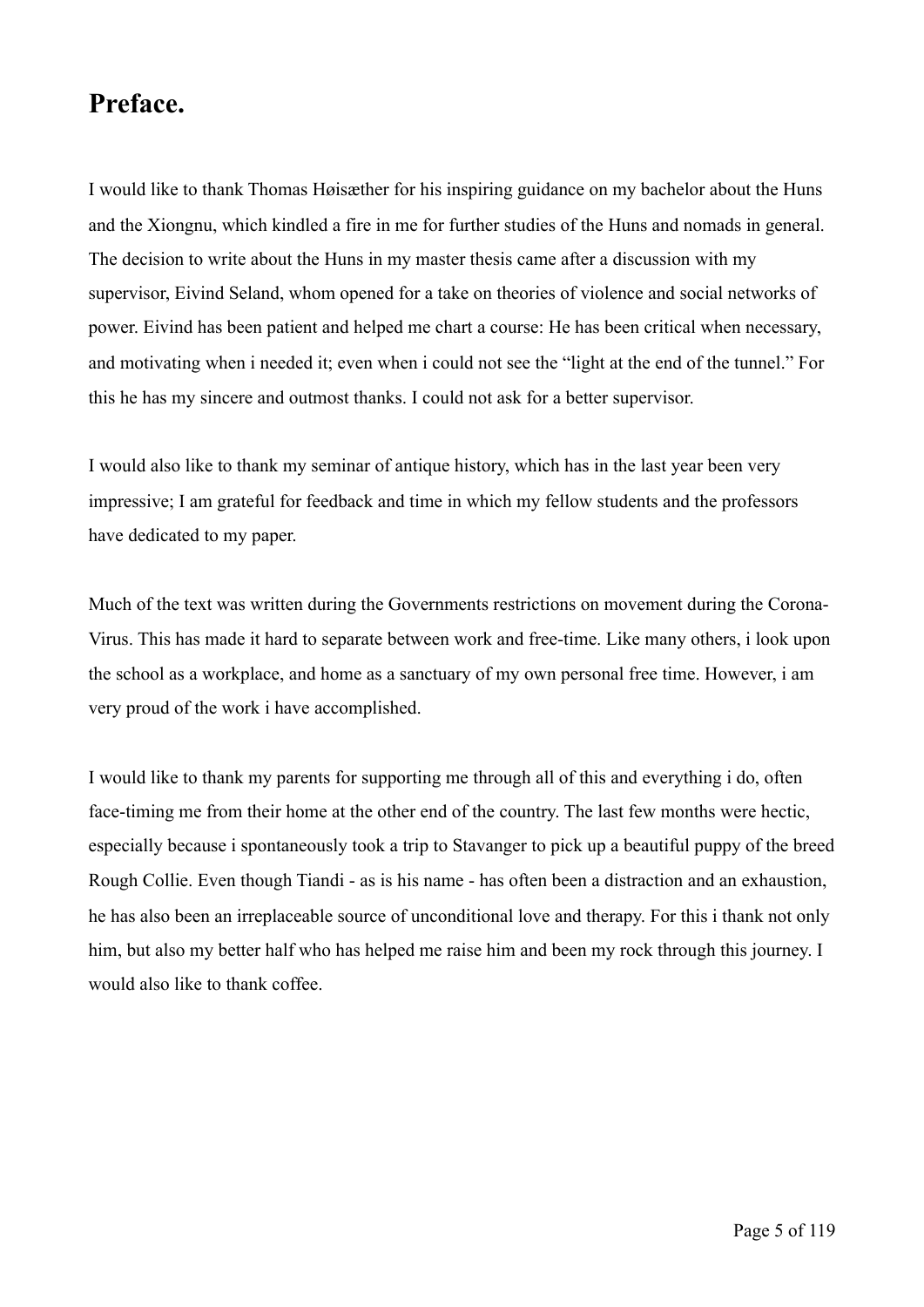# **List of Contents.**

# **Introduction**

| <b>The Ancient Sources.</b>                  |  |
|----------------------------------------------|--|
|                                              |  |
|                                              |  |
|                                              |  |
|                                              |  |
|                                              |  |
| <b>The Modern Discussion.</b>                |  |
|                                              |  |
|                                              |  |
| A Brief Discussion of Ethnicity and Ecology. |  |
|                                              |  |
|                                              |  |
| <b>Chapter one: Ideology</b>                 |  |
|                                              |  |
|                                              |  |
|                                              |  |
|                                              |  |
|                                              |  |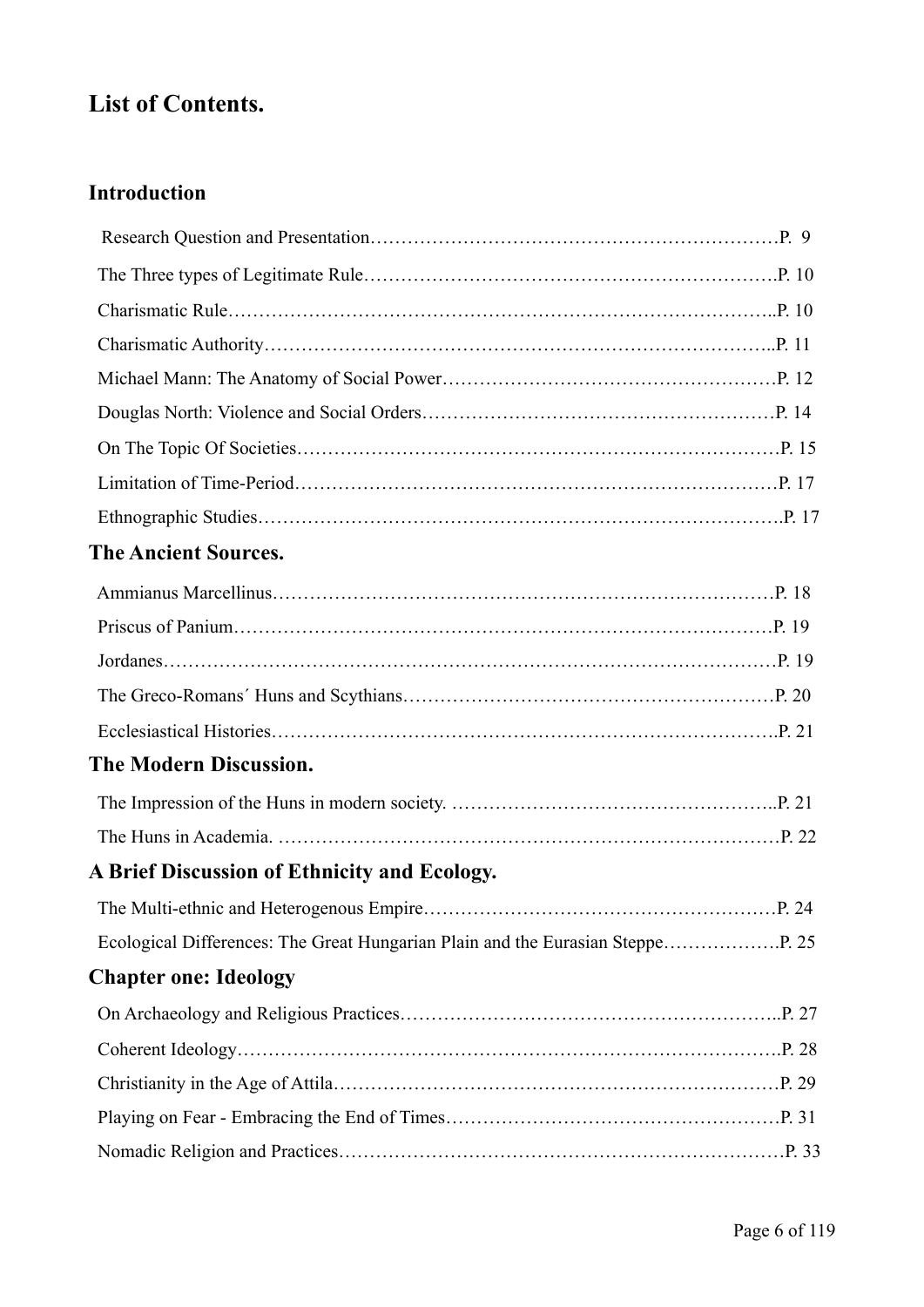| <b>Chapter two: Economy</b>                                                         |  |
|-------------------------------------------------------------------------------------|--|
|                                                                                     |  |
| Part 1: A basic Introduction to Nomadic Pastoralism - A Food Producing EconomyP. 48 |  |
|                                                                                     |  |
|                                                                                     |  |
|                                                                                     |  |
|                                                                                     |  |
|                                                                                     |  |
|                                                                                     |  |
|                                                                                     |  |
|                                                                                     |  |
|                                                                                     |  |
|                                                                                     |  |
|                                                                                     |  |
|                                                                                     |  |
|                                                                                     |  |
|                                                                                     |  |
|                                                                                     |  |
|                                                                                     |  |
|                                                                                     |  |
|                                                                                     |  |
|                                                                                     |  |
|                                                                                     |  |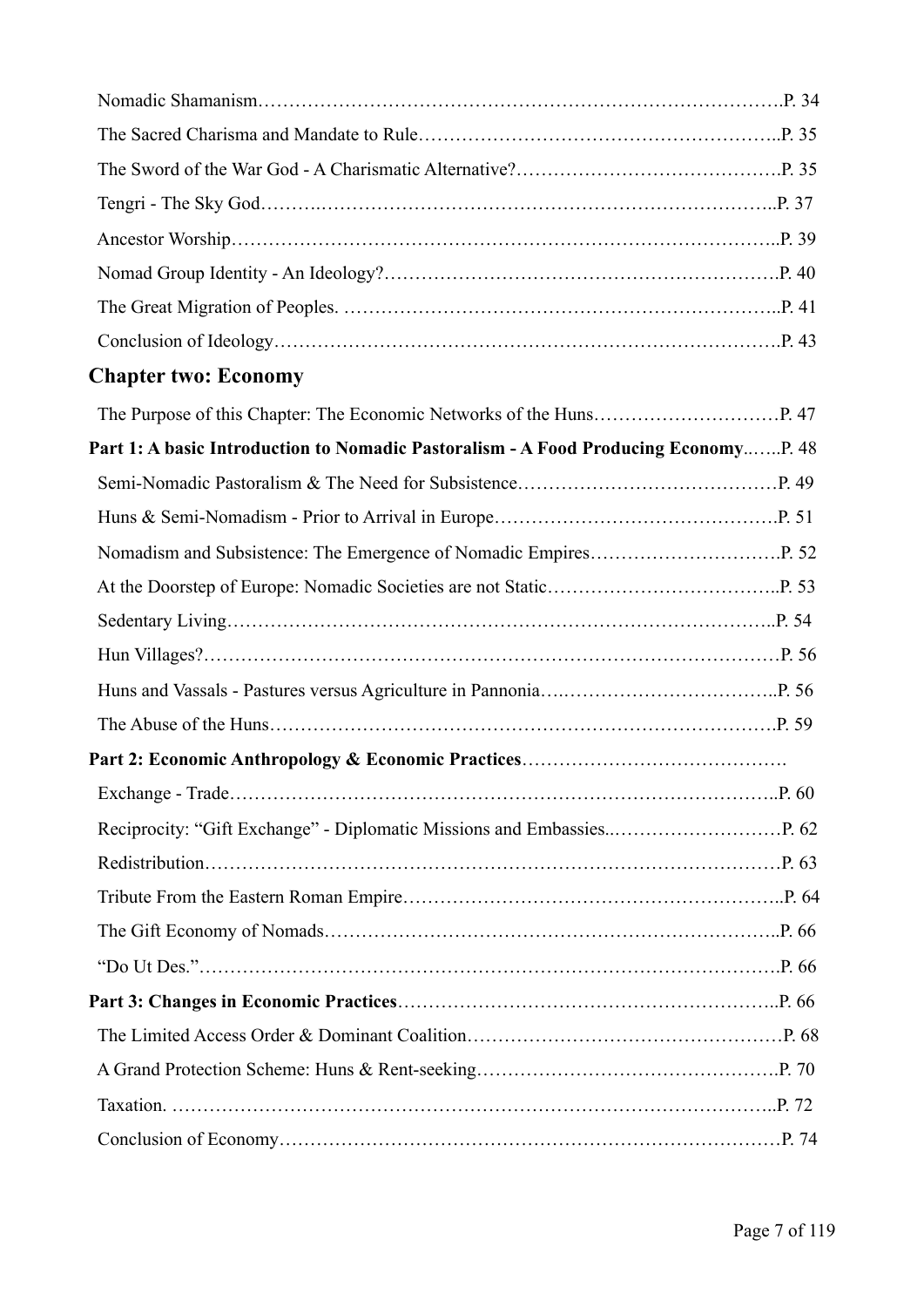# **Chapter Three: Militarism**

| <b>Chapter four: Politics</b> |  |
|-------------------------------|--|
|                               |  |
|                               |  |
|                               |  |
|                               |  |
|                               |  |
|                               |  |
|                               |  |
|                               |  |
|                               |  |
|                               |  |
|                               |  |
|                               |  |
|                               |  |
|                               |  |
|                               |  |
|                               |  |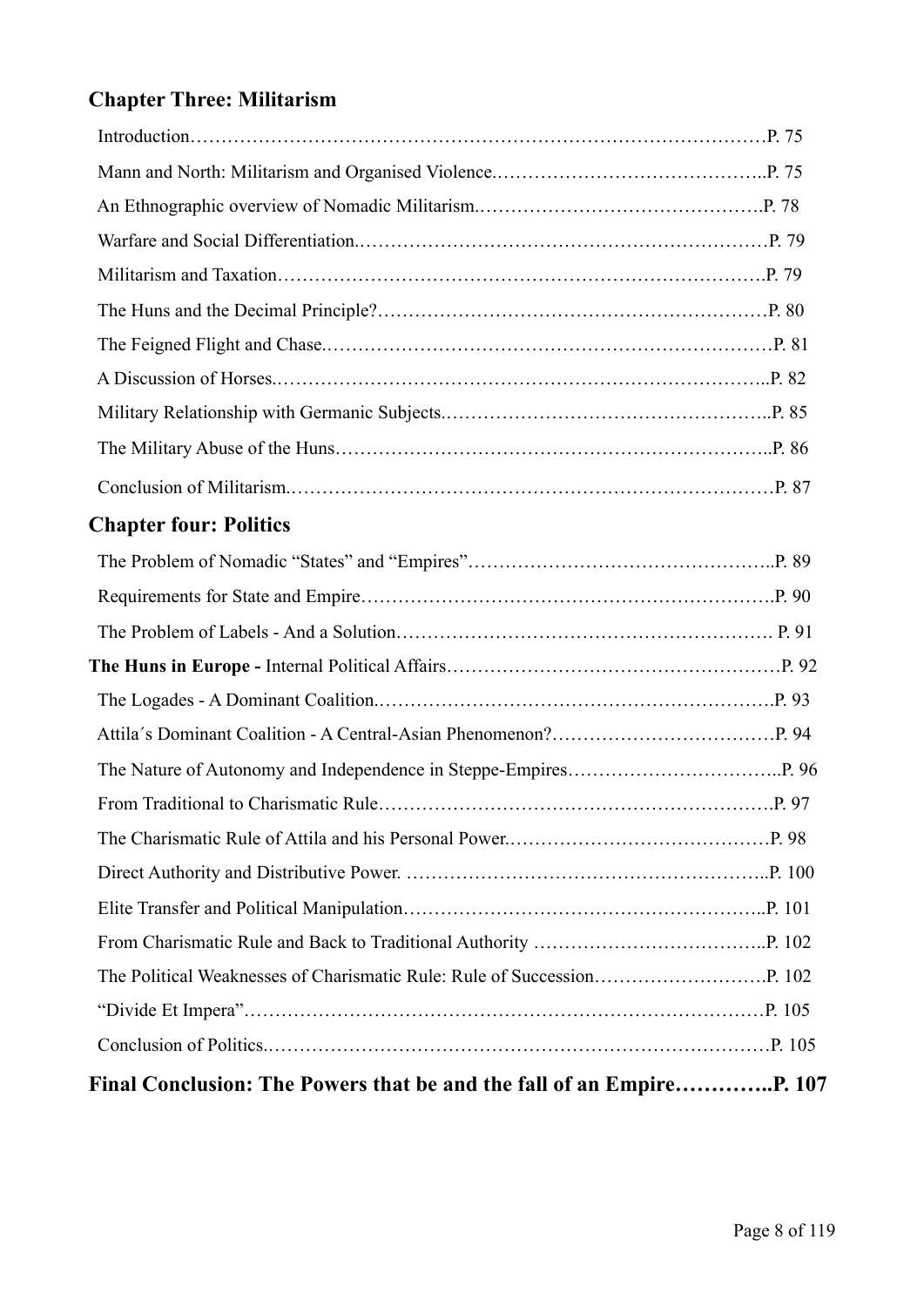# **1. Introduction.**

# **1.1 Research Question and Presentation.**

In this paper i will discuss the networking of social powers within the Hun empire. What defined the relationship between the Huns and their vassal-peoples?

To analyse this i will use studies based upon both history, sociology and social anthropology. Michael Mann's social theories will act as my method. His work is extensive, so *An Anatomy of Power: The Social Theories of Michael Mann* edited by John Hall and Ralph Schroder will suffice, because they have assembled a promising and fruitful collection of his theories. I will also use *Violence and Social Orders* by Duouglass C. North and his theories of violence in societies. Max Weber with the three types of legitimate rule he presented in his lecture *"Politics as a Vocation"*  will as my theoretic foundation with his classification of ideal types of political leadership. His theories will be presented mainly through Jens Beckert and his *International Encyclopedia of Economic Sociology*. The Hun Empire, their ruler Attila, and a select number of vassal-peoples will serve as the empiric material of the analysis. I have chosen this topic because - to my knowledge such an analysis have not yet been done.<sup>1</sup>

<span id="page-8-1"></span>In terms of structure i will first present the time period my paper is contained within. I will then explain the need for ethnographic studies. What follows is a presentation of the ancient sources, the lack of them, and how they have had implications on the image of the Huns as the quintessential barbarian. I will then present the most important scholars -in my opinion- on the Huns, and a brief discussion on historiographic evolution of the study on the Huns itself, ending with a discussion on ethnicity and ecological differences between the Huns in Europe and their possible ancestors, the Xiongnu. Then the social powers will each be dedicated their own chapter.

<span id="page-8-0"></span> $<sup>1</sup>$  $<sup>1</sup>$  $<sup>1</sup>$  Peter Heather has done a similar analysis. Yet his work is conformed to a portraval of Hun society which</sup> does not include sociology or - in my view - sufficient nomadic ethnography. See the chapter *Huns on The Run* in the book "Empires and Barbarians - The Fall of Rome and the Birth of Europe." (Peter Heather, 2009) Page 9 of 119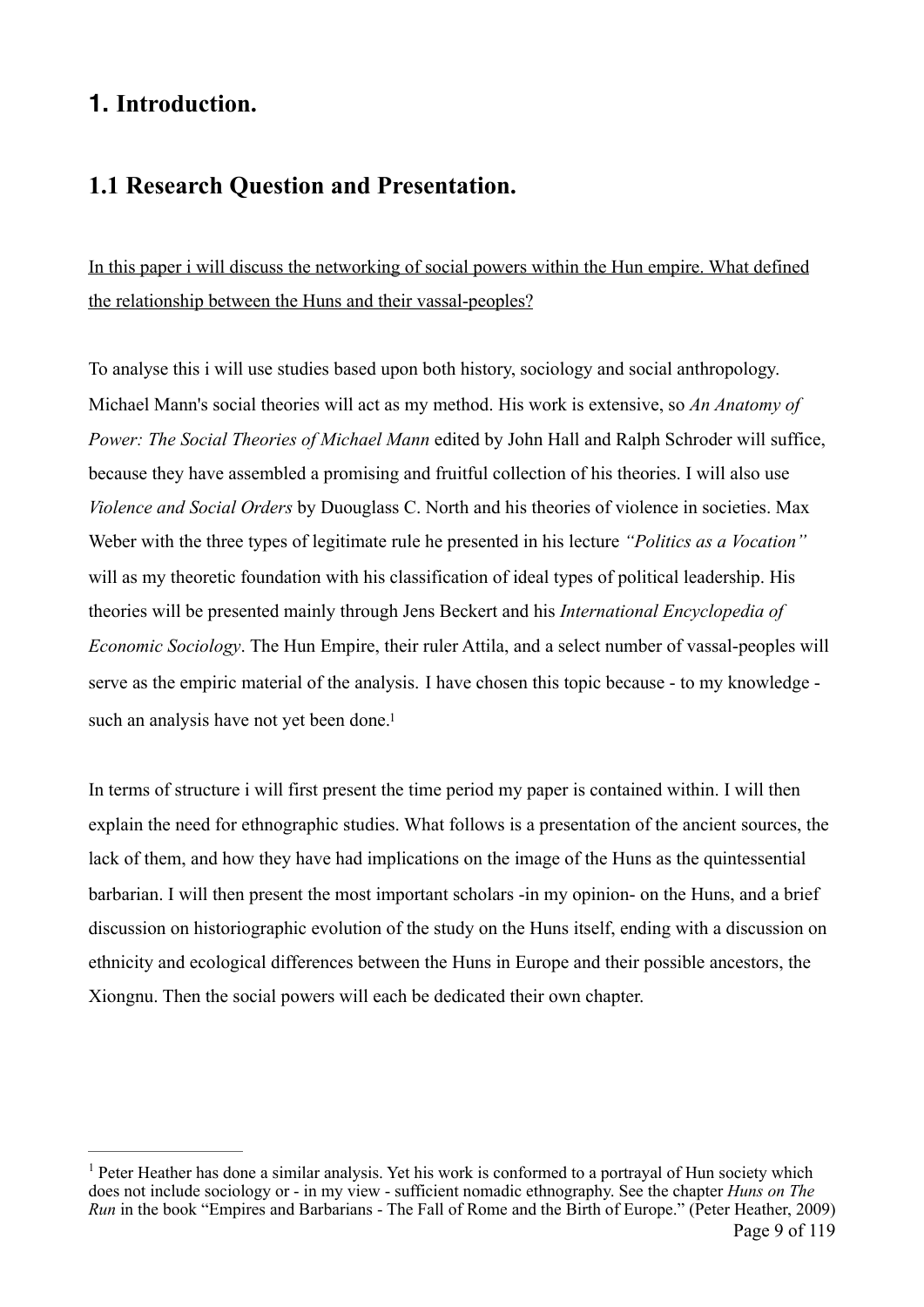## **The Three types of Legitimate Rule**

Max Weber distinguishes between three types of political legitimate rulership- in his lecture, "Politics as a Vocation". These are known as the "tripartite classification of authority." They are as follows.

1) Legal Authority. A political leadership run administratively and judicially according to known principles. One or several individuals in charge of power are elected through procedures in accordance with these principles, and usually by the people or through legal procedures. The power of the ruling individuals are restricted by laws in place for this very purpose, and their position of power is separated from their private lives[.2](#page-9-0)

<span id="page-9-3"></span>2) Traditional Authority. A form of leadership which bases itself on "always having existed". Power is inherited, along with an institution of officials dedicated to maintaining the authority. Examples are kingdoms  $&$  feudal states in medieval Europe.<sup>[3](#page-9-1)</sup>

<span id="page-9-4"></span>3) Charismatic Authority. The legitimate rule in which my thesis revolves around. It is based upon the Charisma of an individual, which in turn attracts followers who devote themselves to the Charismatic due to his or her supposed right to rule through prophecies, perceived magical powers, or extraordinary abilities and qualities.

#### **Charismatic Rule.**

According to Beckert, an individual endowed with charismatic rule is treated as if in possession of exceptional qualities. This is not charisma in the form in which it is used on a day-to-day basis, but:

"*The essential proof of Charisma is the presence of a following. Once follower´s recognises a leaders claim as valid, they are morally obligated to submit to the leaders direction. Followers must repudiate their former lives and assume new selves, becoming devotees or converts.["4](#page-9-2)*

<span id="page-9-2"></span> $4$  ibid. P. 53

<span id="page-9-5"></span><span id="page-9-0"></span><sup>&</sup>lt;sup>[2](#page-9-3)</sup> Bendix, 1977, P. 295

<span id="page-9-1"></span><sup>&</sup>lt;sup>[3](#page-9-4)</sup> ibid, P. 296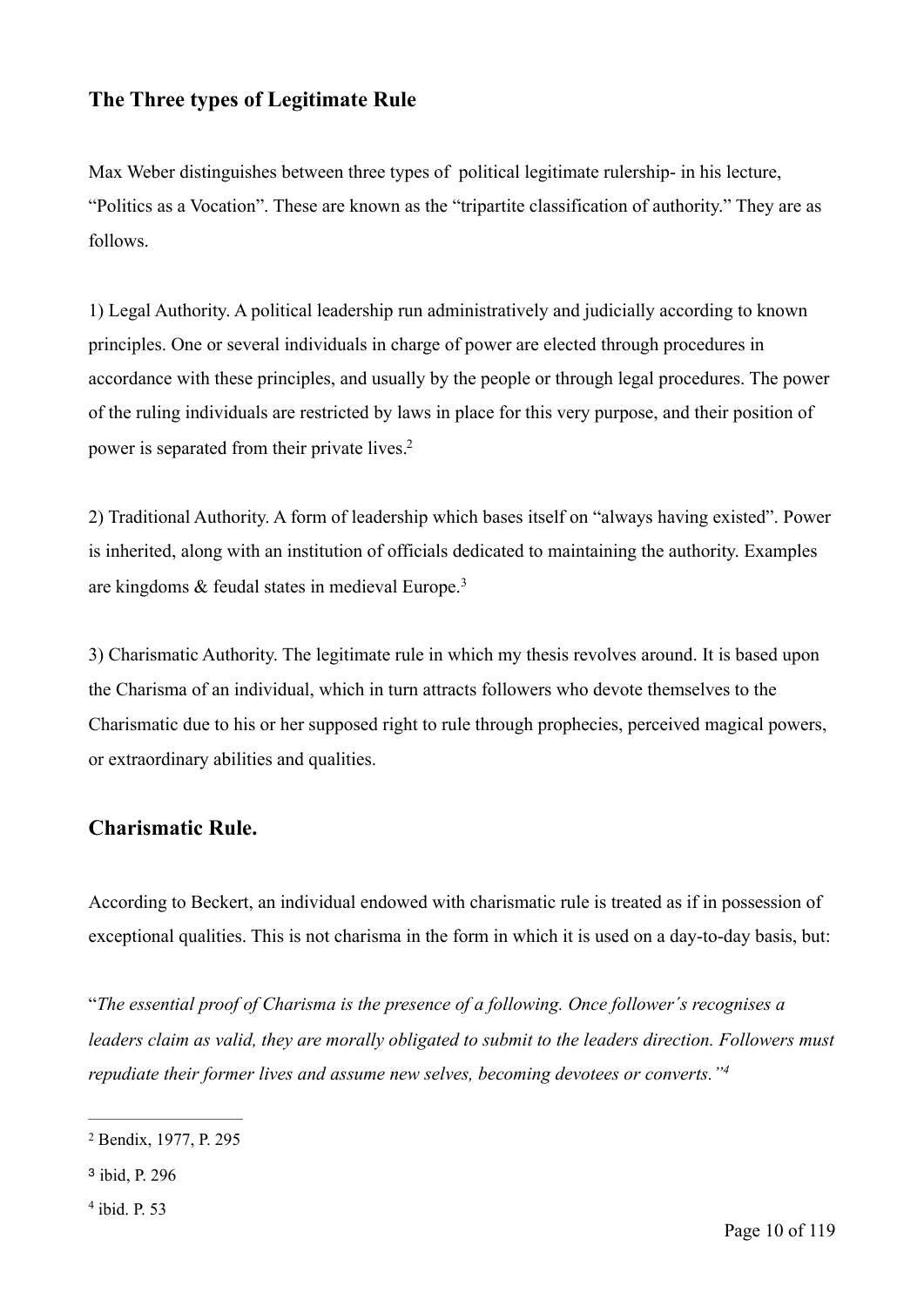*Charismatic Rule* is essentially proven by a group of loyal followers. An individual with charisma is set apart from the ordinary people on the basis of being perceived as having extraordinary qualities, and is then treated as a leader. Attila the Hun is an example: He was at the head of a political organisation that systematically extracted revenue from others. Keeping such a political entity together requires great personal skill. He led a confederation with an aristocracy that had a distinct identity, yet was able to effectively extract and manipulate the military and political resources of those not conceived as being Hun, yet were still in his polity.

#### **Charismatic Authority.**

<span id="page-10-3"></span>*Charismatic Authority* is a complex term. One may imagine Jesus Christ as another type of charismatic individual: Charismatic rule correlates with charismatic authority: The latter is a driving force that breaks with the existing order it emerges from[.](#page-10-0)<sup>[5](#page-10-0)</sup> Be it Attila creating his own empire out of one already existing and subsequently modifying it as mentioned in the previous paragraph, or Jesus Christ assembling a following in reaction to-, and out of existing Judaism. 6

<span id="page-10-4"></span>*"To maintain their positions as Charismatics, leaders must periodically demonstrate the "extraordinary abilities" that they are believed to have. these demonstrations may be miracles, the continued success of a particular mission, or other proofs that are proved to be valid.["7](#page-10-2)*

<span id="page-10-5"></span>Comparing Attila to Jesus may seem bizarre. Yet the differences between charismatic authority,-  $\&$  rule is a question of Ideology. While charismatic cuthority is perceived, charismatic rule is enforced. In the case of Jesus, he was immortalised for his ideology and views, which in this case is religion and the corresponding beliefs that led to Christianity. Jesus was not a ruler, but he was perceived as having charismatic authority. What follows (often after the death of such a charismatic) is a term called "Routinisation":

<span id="page-10-0"></span><sup>&</sup>lt;sup>[5](#page-10-3)5</sup> "Charismatic Authority breaks with the accepted "order" in which it emerges. It is a driving force that cuts through the established authority of an existing order. It is an irrational phenomena that is usually not subject to the traditions and routines out of the order in which it emerged, but rather to the pronouncements and will of the Charismatic." (Beckert, Zafirovski, 2006, P. 53)

<span id="page-10-1"></span> $6$  ibid, P. 53

<span id="page-10-2"></span>[<sup>7</sup>](#page-10-5) ibid, p. 55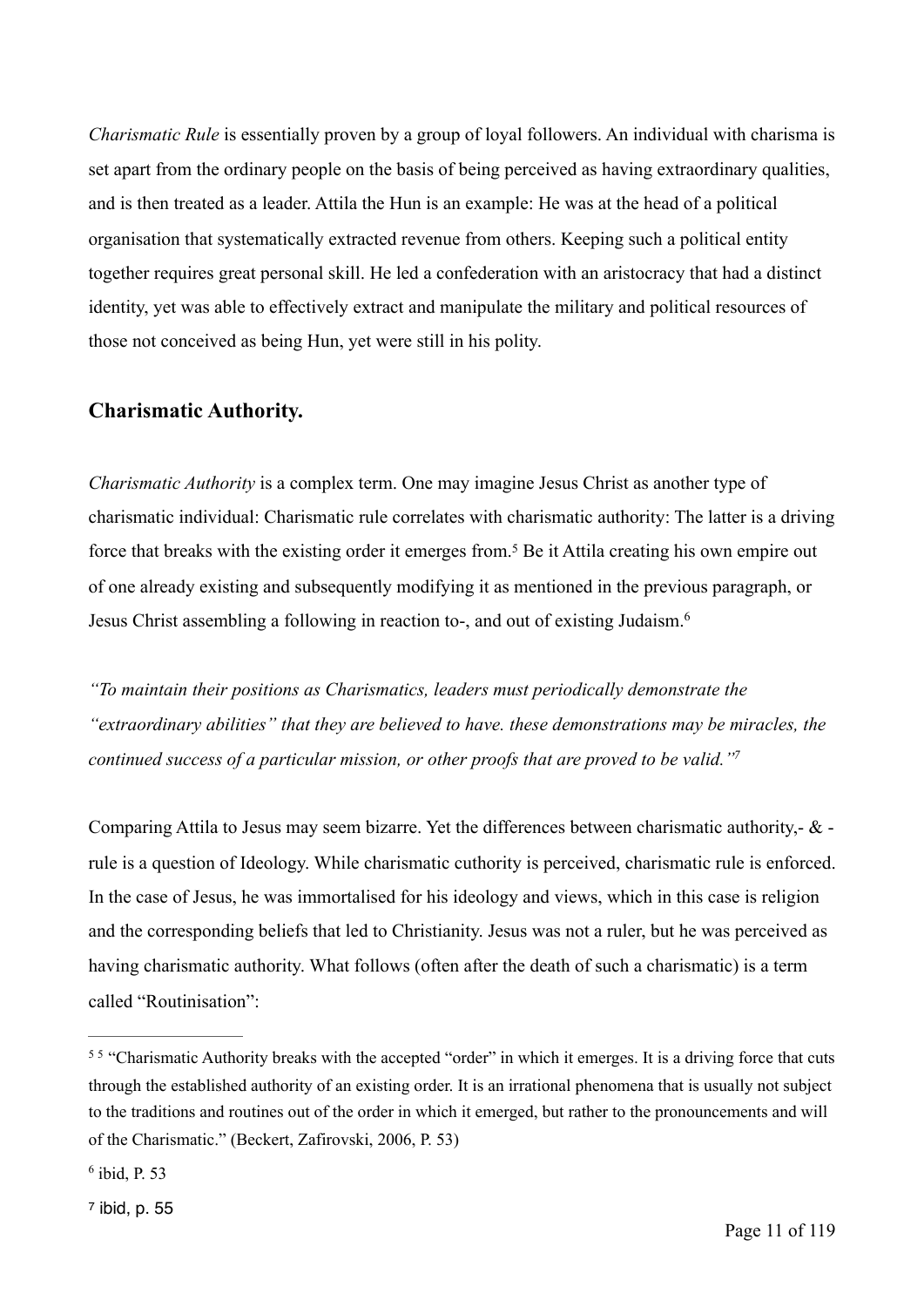*"Routinization is the process by which "Charismatic Authority" is succeeded by a bureaucracy controlled by a rationally established authority of by a combination of traditional and bureaucratic authority.["](#page-11-0) [8](#page-11-0)*

<span id="page-11-1"></span>The emergence of the Catholic Church several decades after the death of Jesus is an example. What we see is a sort of *Traditional Authority* emerge in the wake of the death of Jesus, and a set of institutions laying the groundwork for a bureaucracy that can continue to exist upon the values and charismatic abilities in which Jesus was perceived to have even after his death.

In Attila´s case there is no ideology like this. He had to directly enforce his charismatic rule: Plunder and pillage is no religion nor motivation that exceeds the immediate needs of its participants: His death means the end of the political organisation and the end of the ideology, if there ever was one. However, an organisation in which the rewards merits the continuation of the organisation upon the death of the charismatic is arguably something else. We will see whether the charismatic authority of Attila led to routinisation upon his death, or if the empire of the Huns collapsed entirely.

#### **Michael Mann and the Anatomy of Social Power: IEMP**

*Ideology, Economy, Military* and *Politics.* These are the four sources of social power as presented by Michael Mann. A well functioning state needs all four in order to be optimal. Attila & his empire will be analysed through these four sources in order to attempt to establish the strength and weakness of the networking in the Empire of the Huns. The social powers can, to different degree, be placed within the following measures:

*Extensive Power and Intensive Power.* These two can be applied to all four of Mann's theories of social power. Perhaps an easier way to explain this is to say that intensive power is the ability to concentrate power in a specific place and/or time. Extensive power by contrast is spread out, like

<span id="page-11-0"></span>Beckert, Zafirovski, 2006, P. 53-54 [8](#page-11-1)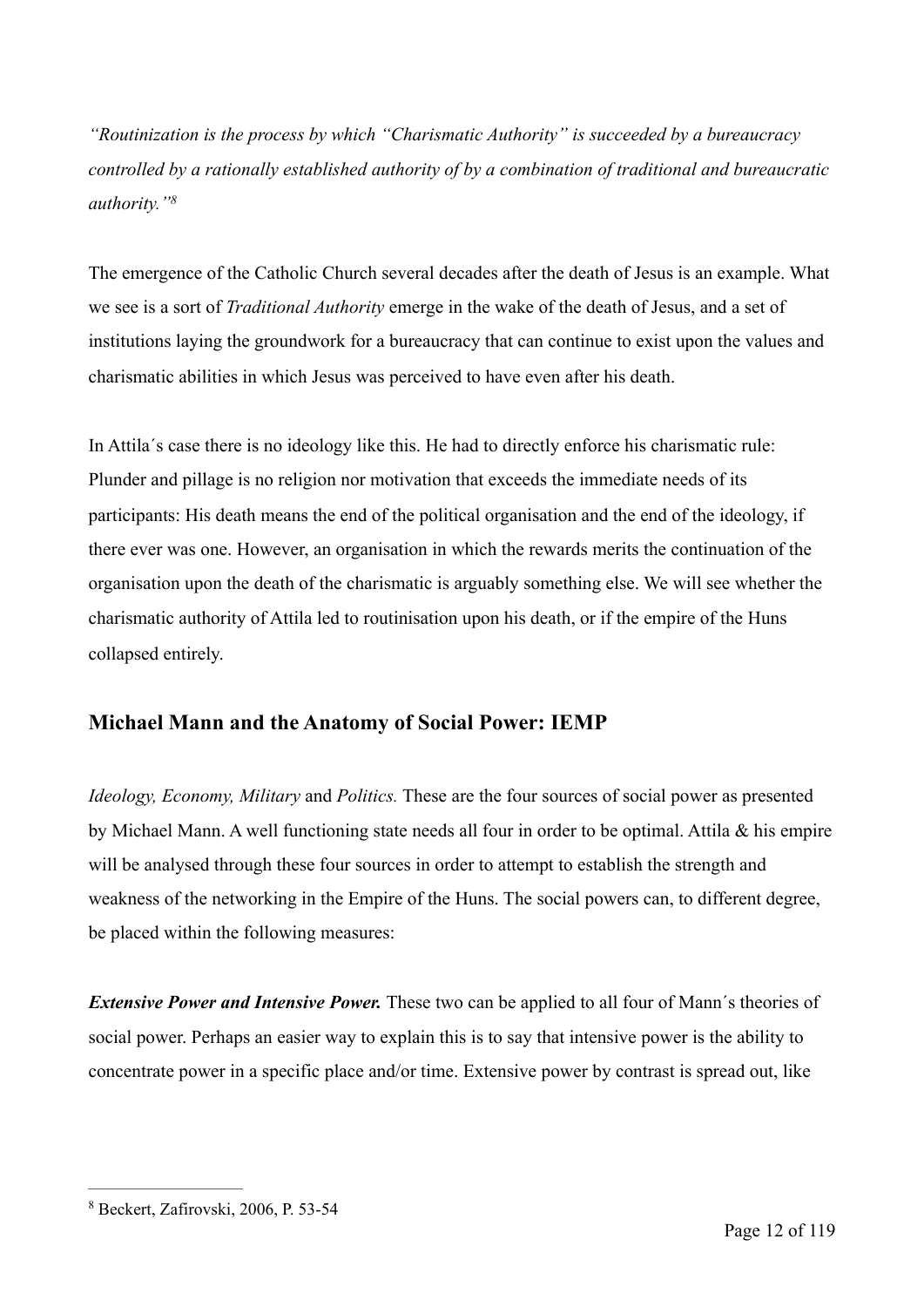<span id="page-12-5"></span>butter too thinly on bread, but instead covering a large area[.](#page-12-0)<sup>[9](#page-12-0)</sup> However, the application of one of these does not necessarily exclude the other.

<span id="page-12-7"></span><span id="page-12-6"></span>*Authoritative and Diffuse power.* Authoritative power is typically exercised through explicit commands, while diffuse power tends to operate through similarities in habits or practices. The authoritative power is also sometimes referred to as *Despotic*.<sup>[10](#page-12-1)</sup> It stands in contrast to diffuse power which is also referred to as *Infrastructural power*.<sup>[11](#page-12-2)</sup> However, i may use the latter in certain situations: It seems to me as diffuse Power relates more to cultural practices such as behaviour and norms, while infrastructural power relates to direct principles and procedures in accordance with bureaucracy and government and corresponding agrees upon institutions.

<span id="page-12-8"></span>**Distributive Power** is sometimes referred to as "Power over" or "Personal Power"*: "detailing the (unequal) distribution of various life-goods (e.g. honour, wealth, territory, authority).* "<sup>[12](#page-12-3)</sup> In essence it details the power to decide *how* social powers are distributed. This will be applied to the way Attila directly managed the social sowers of the Huns. It is related to authoritative power and charismatic authority. Attila had - as we will discuss *Politics* - little ability to penetrate the lower social groups and strata across the Hun-Empire societies for several reasons. However, the distributive power that followed according to "power over" society allowed him to manipulate the aristocracy and higher strata, which led to an overall distinct control of the Empire through his leading men. Therefore, his political power was for example not only authoritative, but also extensive. Yet his intensive political power was confined to his immediate elite.

*Collective Power,* also called "Power through", is based on power supported through institutions and thereby diffuse power. While it may seem as an opposite to "power over", you will actually find both in most political entities: *"It typically involves systemic or organizational capacities..():: it denotes the capacity of a particular collectivity to change or control its socio-spatial environment.*"<sup>[13](#page-12-4)</sup> Thus power through society is linked to diffuse and infrastructural power.

<span id="page-12-4"></span> $13$  ibid, P. 103

<span id="page-12-9"></span><span id="page-12-0"></span><sup>&</sup>lt;sup>[9](#page-12-5)</sup> Hall, Schroeder, 2005, P. 264-265

<span id="page-12-1"></span> $10$  "Authoritative power is typically exercised through explicit commands." (ibid, P. 102)

<span id="page-12-2"></span> $11$  "Diffuse power tends to operate through similarities in habits or practices." (ibid, P. 102)

<span id="page-12-3"></span> $12$  ibid, P.  $103$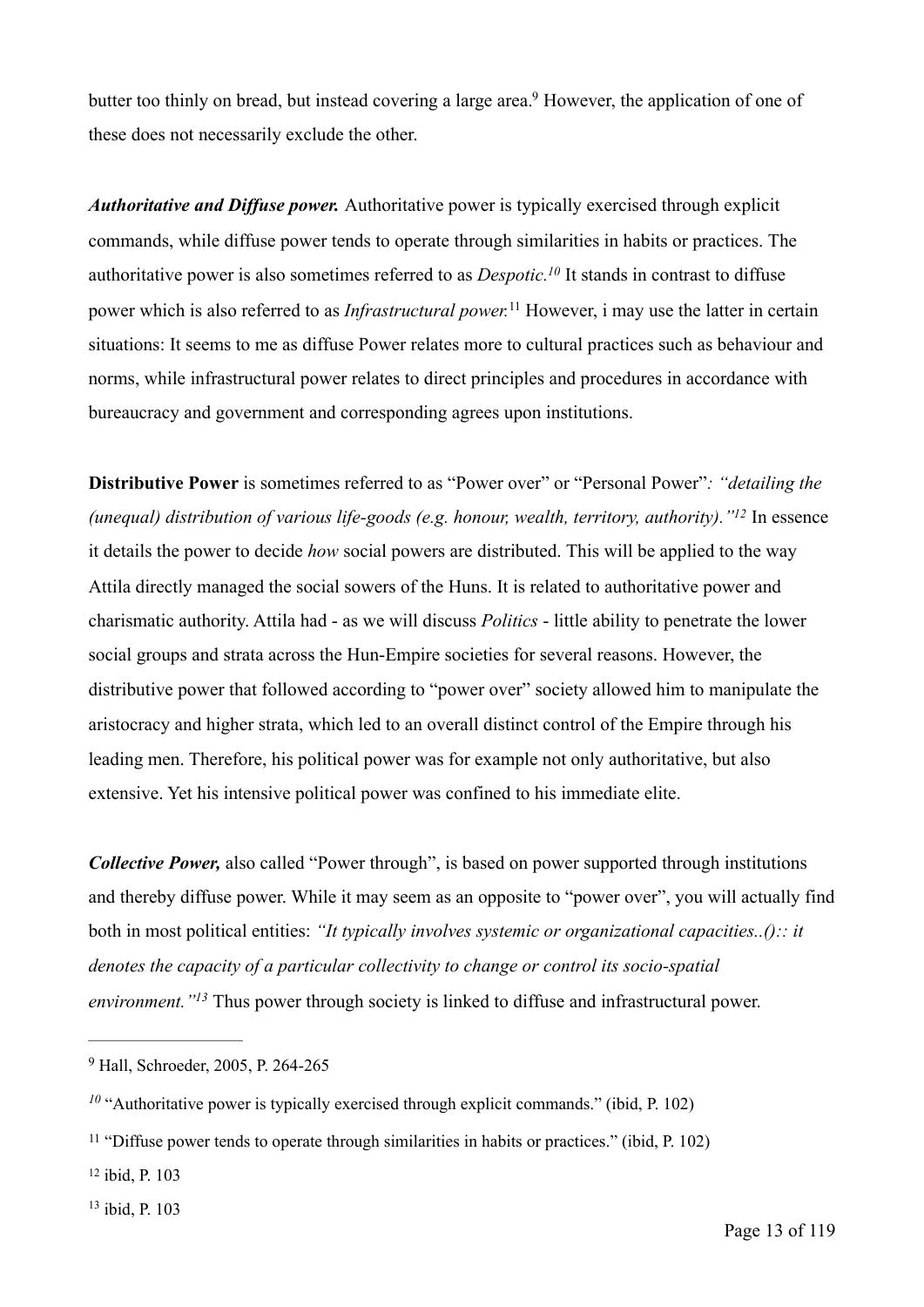To summarise how it may be put to use, consider this excerpt by Hall & Schroder:

*"The analytic and descriptive potentials of Mann's theory of social power are enormous. By combining his distinctions between the various sources and forms of power, one can generate dozens of different types and sub-types of social power (e.g. extensive, military power or extensive, authoritative, military power). And one can use these types to characterize a wide range of highly diverse power networks["14](#page-13-0)*

<span id="page-13-3"></span>Here is an example regarding Economy. The Huns ability to put specifically the government of The Eastern Romans to tribute is intensive, economic power. Furthermore, because Attila demanded that it be delivered to him personally, we can build on it: intensive, authoritative, economic social power (direct control). We can expand even further, including territories of Germanic Peoples, whom the Huns extracted surplus of goods from over a wast area: It has now become intensive, extensive, and authoritative Social Power.

However, the theories of Mann are mostly applied to modern states. There are also several more complicated theories in which would take my paper away from the concept of history and into a discussion on sociology and its applicable terms. Thus, as to not lose track, keeping it less than complicated is fundamental.

#### **Violence and Social Orders.**

<span id="page-13-4"></span>It was through the imminent threat of violence and military intervention that the Huns blackmailed and ensured steady supplies of gold and goods from their neighbours and subjects in return for not attackingthem.<sup>[15](#page-13-1)</sup> Violence was prominent in all aspects of social powers within the Hun empire. Michael Mann says that social power derives from four, main sources: systems, material resources, physical violence and administrative infrastructure[.16](#page-13-2)

<span id="page-13-5"></span><span id="page-13-0"></span> $14$  ibid, P. 103

<span id="page-13-1"></span><sup>&</sup>lt;sup>[15](#page-13-4)</sup> Kelly, 2009, P. 88

<span id="page-13-2"></span> $16$  Hall, Schroder, 2005, P. 102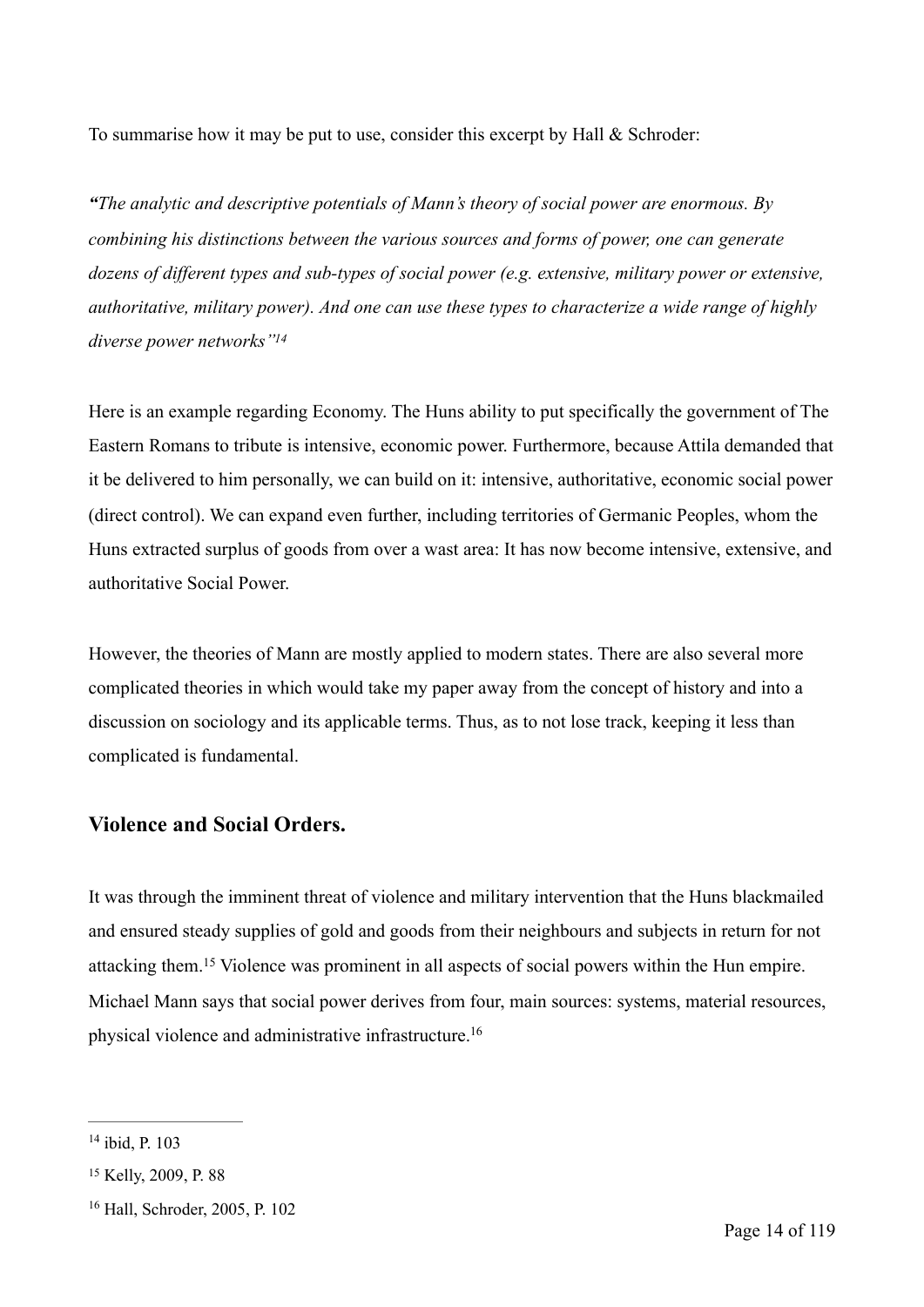Because of this, i have included this work by North: It correlates with the work of Mann. The social powers are always present, and so is violence. It is a challenge for any society. Both the use of it and the threat of it kept the gears running and the revenue flowing into the Hun administrative structure.

**Institutions** contains patterns, traditions and "rules of the game" that governs and restrains the actions and will of the individual. But as we then can deduce and have already hinted at in the context of this paper: Charismatic rule with its parting from traditions of institutions due to the idiosyncrasy of the Charismatic makes a definitive break with such an entity. What we then get is Authoritative power, with its leaders explicits commands, resulting in an Organisation.<sup>17</sup>

<span id="page-14-3"></span>**Organisations** are, in part, tools: tools that individuals use to increase their productivity, to seek and create human contact and relationships, to coordinate the actions of many individuals and groups, and to dominate and coerce others."<sup>18</sup> Violence in this manner is coordinated through a group of specific individuals who pursue a common goal. The organisation coordinates the actions of its members[.19](#page-14-1)

#### <span id="page-14-4"></span>**On the Topic of Societies.**

<span id="page-14-5"></span>None of the social powers can or does act independently within any sort of network[.](#page-14-2)<sup>[20](#page-14-2)</sup> They all depend on each other. Furthermore, there is need for a short - but ambitious - discussion on the concept of "society" before moving on. Take a moment to consider this excerpt:

*"In pursuit of their goals, humans form relationships so as to obtain the necessities of life and to secure advantages over others in that competitive process: hence the ubiquity and centrality of questions of power. The pursuit of these diverse interests results in our participation in multiple overlapping associations, with concomitant tensions in our commitments and available courses of* 

<span id="page-14-2"></span> $20$  Hall, Schroeder, 2006, P. 102

<span id="page-14-0"></span><sup>&</sup>lt;sup>[17](#page-14-3) 17</sup> North, wallis, Weingast, 2009, P. 7

<span id="page-14-1"></span> $19$  North, Wallis, Weingast, 2009, P. 15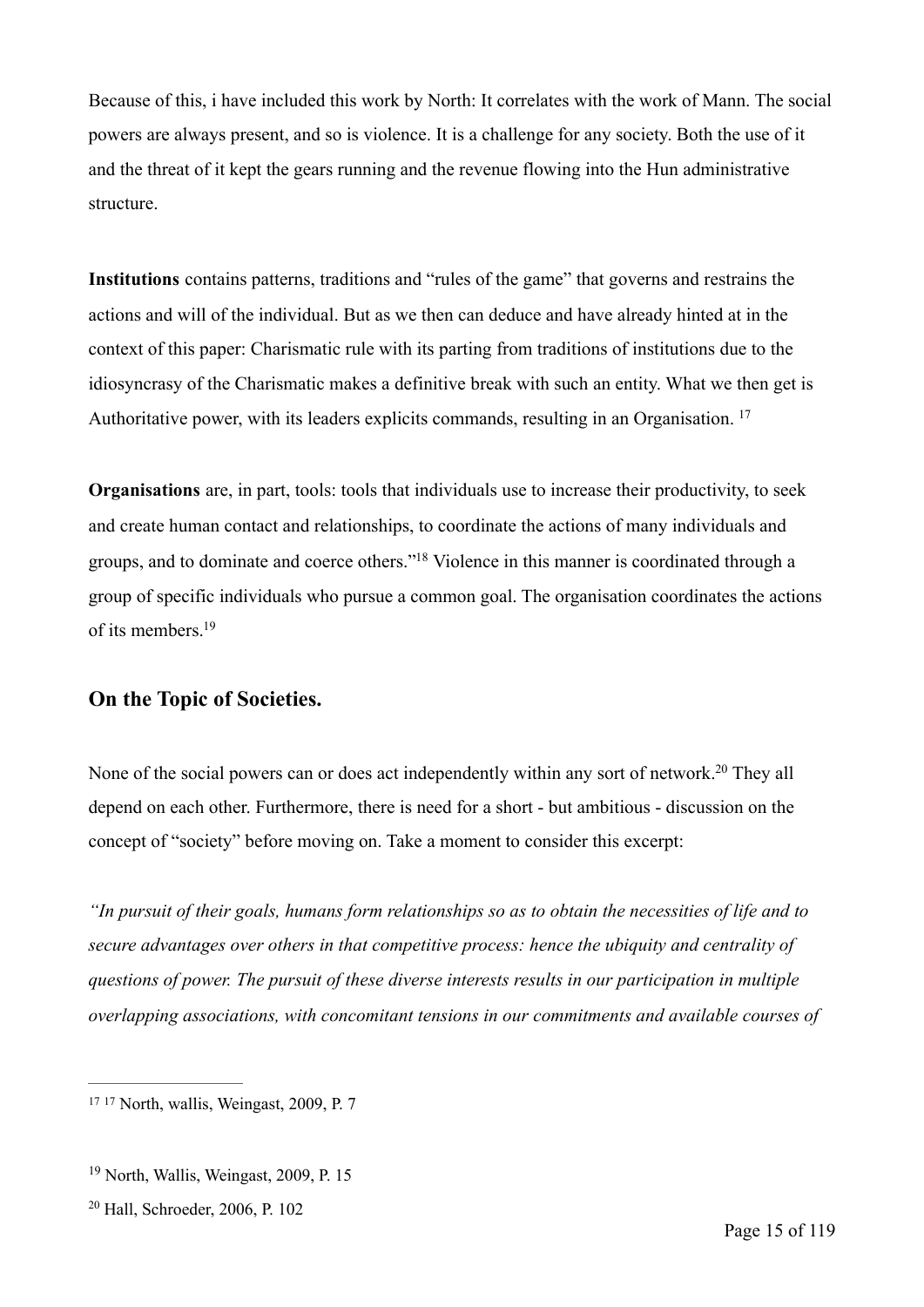<span id="page-15-3"></span>*action. As participants in many different "lifeworlds", human beings must exercise "an active agency", creatively balancing their multiple involvements, their divergent interests.["21](#page-15-0)*

No small excerpt, but with quite a powerful message: The four types of social powers are not separate entities that exist on their own. They are always contained within *Networks*; and all "societies" are a combination of multiple networks across the different spheres of social powers. If there is no network, they cannot be enforced. These networks are established by humans - for humans - to pursue goals of mutual interest in all aspects of life. These goals, whatever they may be - ideological, economical, military, political - have the power to put aside differences and unite otherwise different peoples with different interpretations of them in order to extract something they all value in order to further their own life, goals and ambitions. In the case of the Huns, such intricate networks, carefully balancing the four different social powers (to different degrees), was led by Attila & his elite, which was compromised of tribal leaders of distinct tribes. But there was also Hun nobles. It was a melting pot of different peoples gathering to his reign, for different reasons, not always voluntarily. "Pursuit of these diverse interests" were to most the promise of wealth in being a part of Attila´s robber-network. But not all.

Actions & behaviour in accordance with the social powers are usually performed in order to further the aims of power holders: Be it ideological leaders (religious and philosophy), for the purpose of unity or control through a head of state or tyrant (political), for control of production or distribution of wealth (economical), or for military purposes of expansion and conquest.<sup>22</sup>

<span id="page-15-5"></span><span id="page-15-4"></span>While we can focus the majority of our attention to one social power, the aspect of the others will always affect it[.](#page-15-2)<sup>[23](#page-15-2)</sup> As an example: The first chapter, Ideology, is heavily affected by Economy. Subsequently, the Economy of the Huns was managed through militarism. Militarism is again dictated by the Economic needs, but handled through politics. And looming above these will be the ever present topic of the violence of the Huns, their subjects, and how it was managed. But this cannot speak for the entirety of a multi-ethnical empire consisting of many thousands. Hall remarks Mann's own words:

<span id="page-15-2"></span> $23$  ibid, P. 102

<span id="page-15-0"></span> $21$  Hall, Schroder, 2005, P. 73

<span id="page-15-1"></span> $22$  ibid, p. 263-264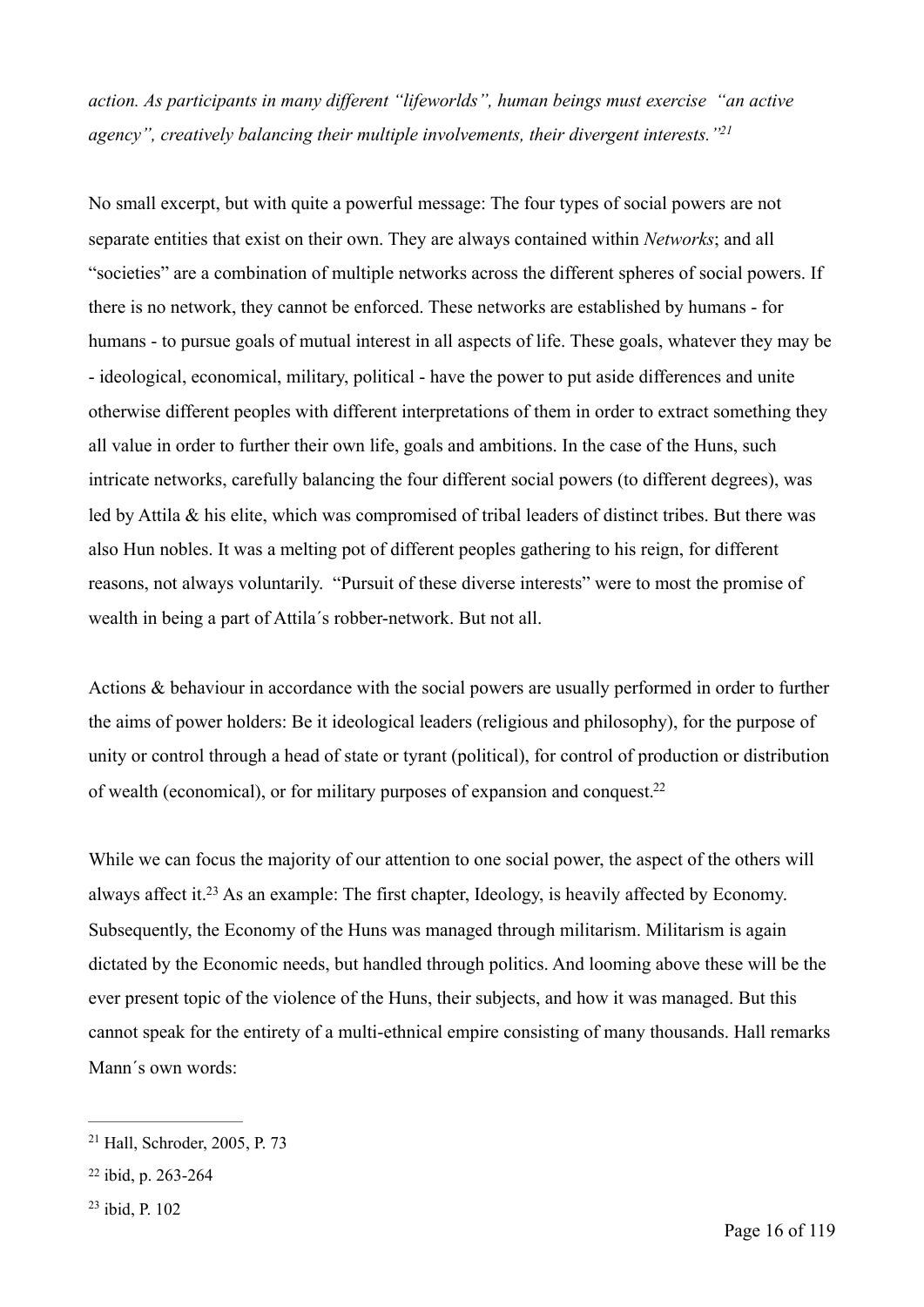<span id="page-16-3"></span>*"Society, he quips, is a 'mess'. And while it is possible to discover some order in this mess, its behaviour cannot be reduced to any general laws."[24](#page-16-0)*

<span id="page-16-4"></span>The Huns were a combination of refugees, migrants, conquerors - or all of them - deprived of most of their social relationships upon arriving north of the Black sea[.](#page-16-1)<sup>[25](#page-16-1)</sup> As their power grew exponentially, peoples from different "lifeworlds" were brought into the fray, exercising whatever "active agency" most befitting their particular social situation. Under the idiosyncratic Rule of Attila they had to retain their independence while working with other peoples, "*balancing their multiple involvements, their divergent interests."* 

## **Limitation of Time-Period.**

The paper will detail mainly the zenith of the Huns, roughly the 420s-450s. But the cultural and political institutions prior to the Huns in Europe are also important, thus examples from the time prior to empire will be included as far back as 370 when the Huns were first documented on the eastern borders of the Roman world. Some brief examples are also taken from after the dissolution of the Hun empire because depictions of internal events during the heyday of the Hun empire is very lacking[.](#page-16-2)<sup>[26](#page-16-2)</sup>

# <span id="page-16-5"></span>**Ethnographic Studies.**

The question of whether Attila´s empire was a nomadic empire or something uniquely historyspecific due to its dependent (often violent) relationship with Rome and Germanic peoples will be given due attention through the studies of other examples of nomadic empires & entities in Eurasia whom practiced similar social powers in their own geopolitical areas. An ethnographic and ecological lens will thus be applied, because the sources on the Huns are few and biased in terms of the Greco-Roman sources. Thus the ethnographic comparisons of other nomadic entities may go as far back as the 2nd century BC, and up until the eighteenth century of the modern age for sufficient

<span id="page-16-0"></span> $24$  Hall, Schroder, 2006, P. 102

<span id="page-16-1"></span><sup>&</sup>lt;sup>[25](#page-16-4)</sup> Man, 2005, P. 94-95

<span id="page-16-2"></span> $26$  the "post-hun" period of political chaos is more thoroughly documented overall.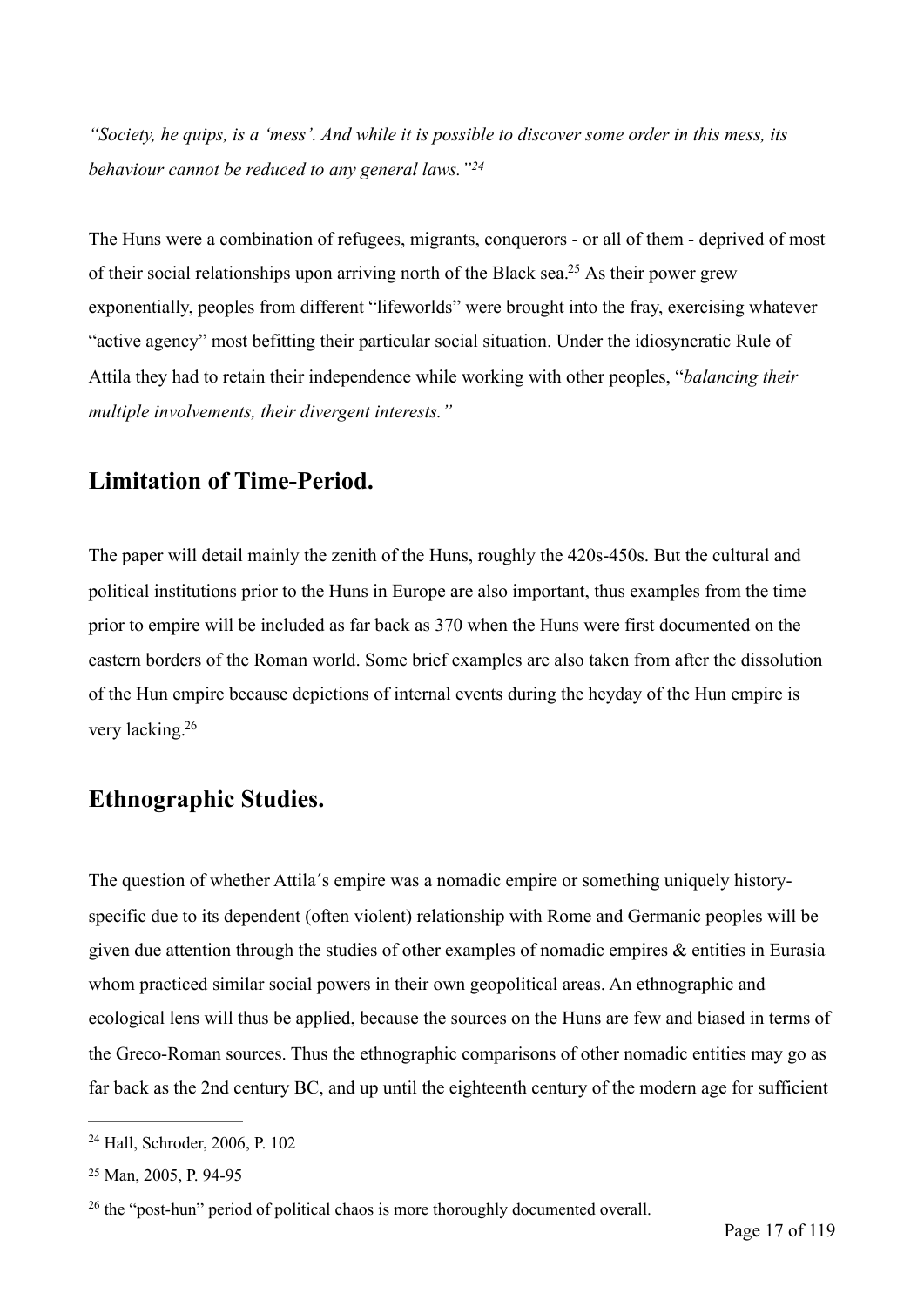material. For this part of the study i will mainly use the extensive work of the nomadologist A.M Khazanov, because his work is considered by most as the modern "bauta" on nomadic societies and pastoralism.

## **The Ancient Sources.**

<span id="page-17-7"></span><span id="page-17-6"></span>The majority of the ancient sources will be through the marginal amount of literary works, because thearcheological evidence is even less evident.<sup>[27](#page-17-0)</sup> The Huns have not left us a single literary evidence, because they were illiterate[.](#page-17-1)<sup>[28](#page-17-1)</sup> This goes for most nomadic societies. What we have is the Greco-Roman sources (often fragmentary) that depict certain events, most of which are not primarily regarding the Huns.<sup>[29](#page-17-2)</sup> Secular Histories are the most important ones, and we have three in particular who have valuable information.

#### <span id="page-17-8"></span>**Ammianus Marcellinus:.**

<span id="page-17-9"></span>The depiction of the Huns in "*On The houses and Customs of the Huns"* in *Res Gestae* portrays the Huns as savages with little-to-no human features: 30

*"However, the seed and origin of all the ruin and various disasters that the wrath of Mars aroused, putting in turmoil all places with unwonted fires, we have found to be this. The people of the Huns.. ()..exceed every degree of savagery..()..They all have compact, strong limbs and thick necks, and are so monstrously ugly and misshapen, that one might take them for two-legged beasts.."[31](#page-17-4)*

<span id="page-17-11"></span><span id="page-17-10"></span>Thelist goes on; Ammianus most likely never met a Hun.<sup>[32](#page-17-5)</sup> Because of this, most of the information from Res Gestae must be taken with a "pinch of salt", reading between the lines and - in my case -

<span id="page-17-5"></span><sup>[32](#page-17-11)</sup> Kelly, 2008, P. 18

<span id="page-17-0"></span> $27$  Yet some possible evidence will be presented throughout the paper, however lacking it is.

<span id="page-17-1"></span> $28$  At least no works which have survived or been discovered. (Kelly, 2008, P. 17)

<span id="page-17-2"></span><sup>&</sup>lt;sup>[29](#page-17-8)</sup> They can be divided into four categories, and are as follows: Ecclesiastical Histories, Letter, Chronicles and Secular histories. (Hughes, 2019, P. xv)

<span id="page-17-3"></span> $30$  Ammianus, 31, 2.

<span id="page-17-4"></span><sup>&</sup>lt;sup>[31](#page-17-10)</sup> Ammianus, 31, 2, 1-2.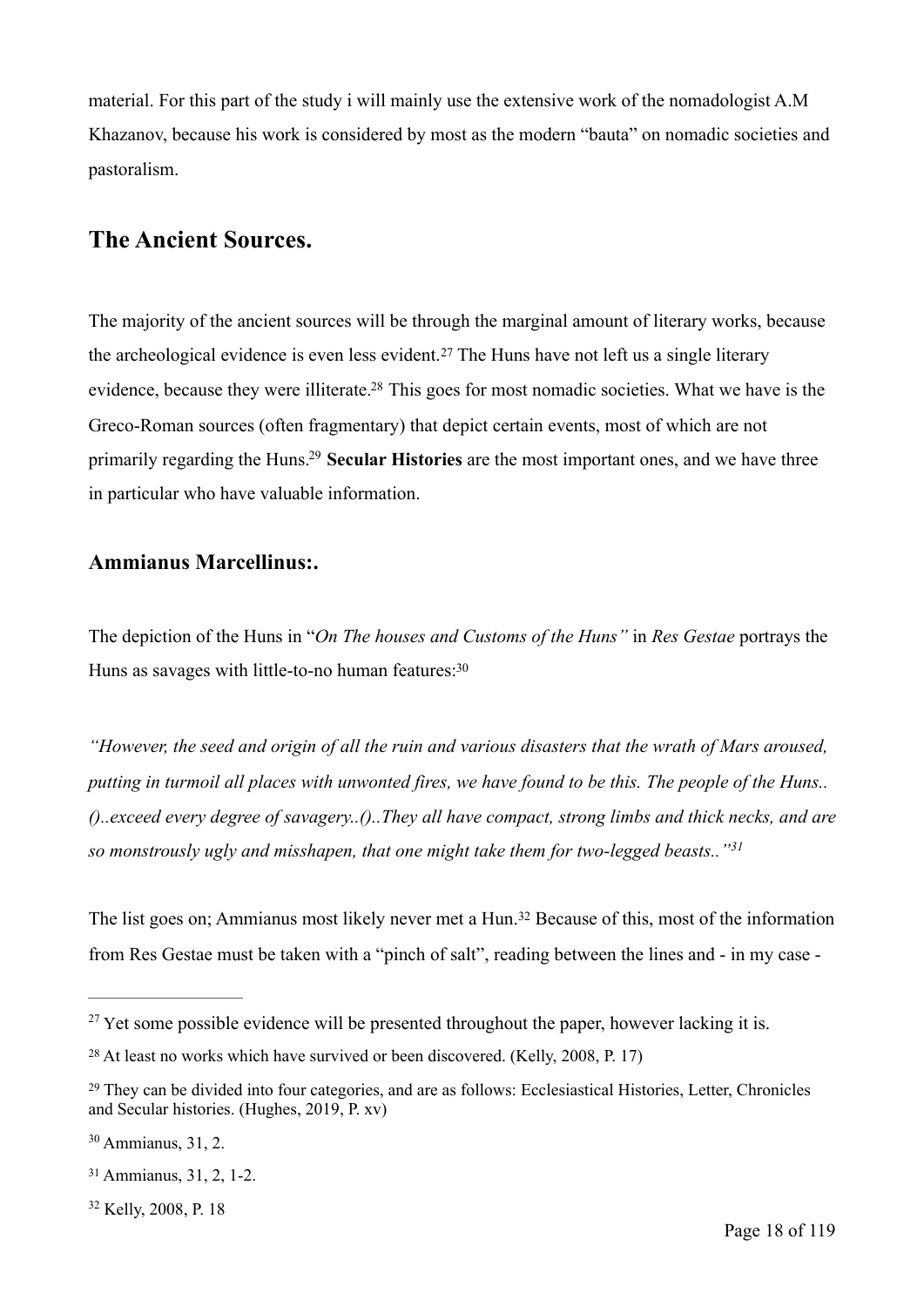<span id="page-18-4"></span>using ethnographical studies to see where we draw the line between what is factual and what is intended for Ammianus to entertain his contemporary audience.<sup>[33](#page-18-0)</sup>

#### **Priscus of Panium: The Fragmentary History of Attila.**

Priscus (Fl. 410s) was part of a diplomatic mission to Attila´s village in 448, at the height of his power. Priscus gives valuable information as to ritual and political practices he notes among the Huns, as well as showing a remarkably neutral attitude towards hun Society. Yet we only have fragmentary remains of his *History of Byzantium.* Most of the fragments have been rewritten later, however, by the Byzantine emperor Constantine VII Flavius Porphyrogenitus[.](#page-18-1)<sup>[34](#page-18-1)</sup> Thus my quoting of Priscus are those whom both the translators Blockley(1983) and Givens(2014) have (mostly) taken from Constantine.

#### <span id="page-18-5"></span>**Jordanes: De origins actibusque Getarum.**

<span id="page-18-7"></span><span id="page-18-6"></span>Usually just *Getica* (or in english: *The Origin and Deeds of the Goths*) was written by Jordanes (fl. 550s), and mainly details the history of the Goths, often biased in their favour. There are excerpt about the Huns and their intrusions and vassalage of the Ostrogoths, as well as some mythical theoriesof Hun descent;<sup>[35](#page-18-2)</sup> yet these are more valuable for the contemporary disdain and image of the Huns rather than factual. Jordanes is the only author to depict the battle of Chalons and our informationon the political build-up to it and after.<sup>[36](#page-18-3)</sup> While Jordanes is usually somewhat negative towards the Huns, he does at time seem to admire their martial prowess and bravery in certain

<span id="page-18-0"></span><sup>&</sup>lt;sup>[33](#page-18-4)</sup> Most influential Greco-Roman writers with a sufficient literary audience comforted to a certain type of writing meant to be entertaining and grandiose rather than necessarily factual in all aspects.

<span id="page-18-1"></span><sup>&</sup>lt;sup>[34](#page-18-5)</sup> The work now called "*Constantinium Excerpts*" attempted to re-record most of the previous ancient work prior to its time on the order of emperor. Several of Priscus fragments are among them. (Givens, 2014) In the cases i use the fragments re-written under Constantine it will be referenced to him.

<span id="page-18-2"></span><sup>&</sup>lt;sup>[35](#page-18-6)</sup> There the unclean spirits, who beheld them as they wandered through the wilderness, bestowed their embraces upon them and begat this savage race..()..Such was the descent of the Huns who came to the country of the Goths. ( Getica, XXIV (121-22)

<span id="page-18-3"></span><sup>&</sup>lt;sup>[36](#page-18-7)</sup> Detailing the political situation of the Visigoths in relation to The Western Roman Empire, the Vandals, the Huns and more. (Getica, XXXVI-XLII)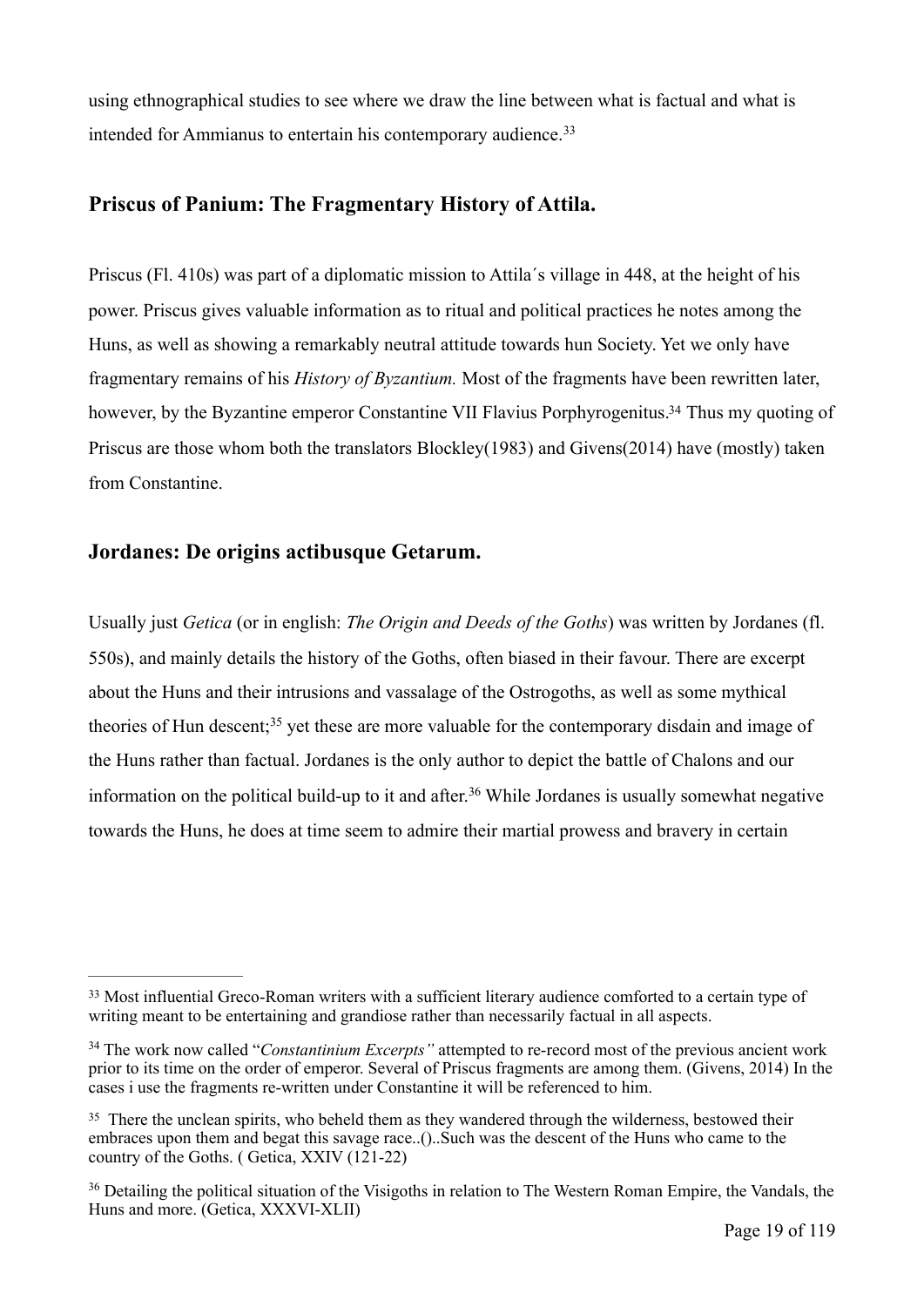<span id="page-19-8"></span><span id="page-19-7"></span>situations[.](#page-19-0)<sup>[37](#page-19-0)</sup> Jordanes often refers back to "The historian Priscus", indicating that among other Greco-Roman writers Priscus information on the Huns is unsurpassed in its importance.<sup>[38](#page-19-1)</sup>

#### **The Greco-Romans´ Huns & Scythians.**

<span id="page-19-11"></span><span id="page-19-10"></span><span id="page-19-9"></span>Ammianus works can be compared to Herodotus´ works on the Scythians, who made a great impression on earlier Greco-Roman writers and whom Ammianus may very well have copied[.39](#page-19-2) Although new nomadic peoples came and went on the peripheries of the roman borders, their similarities and the impressions that they were all very similar led to most Greco-Roman sources labellingthem more or less the same.<sup>[40](#page-19-3)</sup> The ancient writers followed a Greco-Roman tradition of equating new barbarian groups with older tribes. Goths and Huns are for example labeled as "Getae" and "Scythians". They are adhering to the genre they are writing in, in which he are expected to copy the style of Herodotus and Thucydides[.](#page-19-4)<sup>[41](#page-19-4)</sup> Even Priscus - whom holds an apparent far less of a negative attitude towards the Huns frequently calls them and their notable individuals by"Scythians and "Scythian".<sup>[42](#page-19-5)</sup> Jordanes on his part frequently mentioned how the Huns envied the Scythians.<sup>43</sup>

<span id="page-19-4"></span> $41$  Halsall, 2008, P. 48

<span id="page-19-13"></span><span id="page-19-12"></span><span id="page-19-0"></span><sup>&</sup>lt;sup>[37](#page-19-7)</sup> " Attila would not flee from the battle unless overwhelmed by a great disaster. Yet he did nothing cowardly, like one that is overcome, but with clash of arms sounded the trumpets and threatened an attack. He was like a lion pierced by hunting spears, who paces to and fro before the mouth of his den and dares not spring, but ceases not to terrify the neighborhood by his roaring." (Getica, XL, P. 212)

<span id="page-19-1"></span><sup>&</sup>lt;sup>[38](#page-19-8)</sup> (Getica, XXXIV, P. 178) & (ibid, XLII, P. 222) and several more mentions.

<span id="page-19-2"></span><sup>&</sup>lt;sup>[39](#page-19-9)</sup> Opinions differ. Kelly points out the similarities of the two (Kelly, 2008, P. 21), while Drijvers argues Ammianus was not as affected by Herodotus style of writing as suggested. (Drijvers, 1999, P. 194)

<span id="page-19-3"></span><sup>&</sup>lt;sup>[40](#page-19-10)</sup> <sup>40</sup> In "*Creating The Enemy: Ammianus Marcellinus' Double Digression on Huns And Alans* (RES GESTAE 31.2)" Burgersdijk rightly argues that Ammianus is applying the same literary topos to both huns and Alans, making only minor distinctions about their behaviour, using digressions to do so (Burgersdijk, 2016, P. 111-13) Similarly, Romm notes the same digressions in Herodot (Romm, 1992, P. 5)

<span id="page-19-5"></span><sup>&</sup>lt;sup>[42](#page-19-12)</sup> For example: (Priscus, Fr. 11.2, Blockley.) The Translation by Givens , however, makes use of "Huns" rather than "Scythians", but this is arguable because he is - as he says himself - writing for a casual audience (Givens, 2014, P. 1-2).

<span id="page-19-6"></span> $43$  "Now in my opinion the evil spirits, from whom the Huns are descended, did this from envy of the Scythians." ( Getica, XXXIV, P. 124)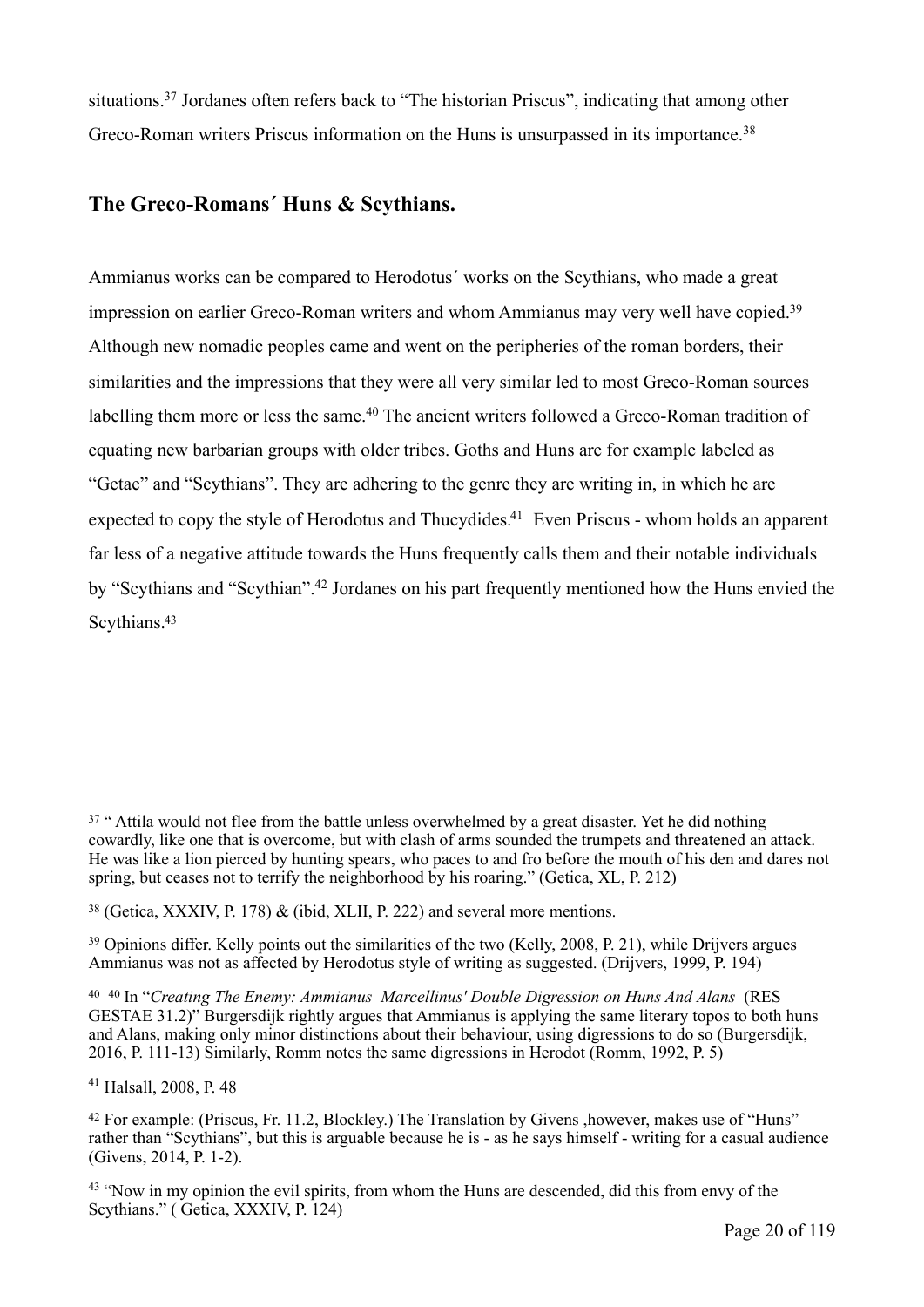#### **Ecclesiastical Histories.**

<span id="page-20-5"></span>The ecclesiastical histories are largely to blame for the picture of the Huns as the most notorious of all Barbarians; the inclusion of Christianity and the teachings of the end times (Eschatology) correlated neatly with the arrival of the Huns[.](#page-20-0)<sup>[44](#page-20-0)</sup> Its cultural impact on contemporary roman religious set a trend, which lasted up to modern society regarding the impressions of barbarians as uncivilised[.](#page-20-1)<sup>[45](#page-20-1)</sup> Writers such as Socrates Scholasticus, Theodorus of Cyrus and Orosius are among those attributed to these types of writings where the Huns are mentioned. It will be further covered in the chapter of Ideology.

#### <span id="page-20-6"></span>**The Impression of the Huns in modern society.**

*"Just as a thousand years ago the Huns under their King Attila made a name for themselves, one that even today makes them seem mighty in history and legend, may the name German be affirmed by you in such a way in China that no Chinese will ever again dare to look cross-eyed at a German.["46](#page-20-2)*

<span id="page-20-8"></span><span id="page-20-7"></span>The speech of Emperor Wilhelm the 2nd to german his soldiers before they depart to quell the boxer-rebellion in China has gone down in History. His foreign office tried to omit this part of his speech, because it was politically embarrassing. Later, during World War 1, it would be used against them by their enemies. Rudyard Kipling wrote a poem which reads: "For all we have and are, for all our children's fate, stand up and take the war, The Hun is at the gate!["](#page-20-3)[47](#page-20-3) In both the first and second world war the Germans were continuously compared with the Huns: Pamphlets and images that depict them as monstrous and ogre-like were distributed as propaganda to incite the civil-society of both the United States and Britain against the Germans.<sup>48</sup>

<span id="page-20-9"></span><span id="page-20-0"></span><sup>&</sup>lt;sup>[44](#page-20-5)</sup> Maenchen-Helfen, 1983, P. 5

<span id="page-20-1"></span>[<sup>45</sup>](#page-20-6) Kim, 2016, P. 1

<span id="page-20-2"></span><sup>&</sup>lt;sup>[46](#page-20-7)</sup> See reference in the list of literature to the speech of Wilhelm the 2nd.

<span id="page-20-3"></span> $47$  Hughes, 2019, P. ix

<span id="page-20-4"></span><sup>&</sup>lt;sup>[48](#page-20-9)</sup> For example, In "Barbaric Anti-Modernism: Representations of the "Hun" in Britain, North-America, Australia and Beyond.", Gullace points out that when the Germans bombed and destroyed cultural heritage throughout Europe, they were compared to the same sort of destructions by the Allied forces as the Huns were attributed for by the Greco-Romans. (Gullace, 2009, P. 67)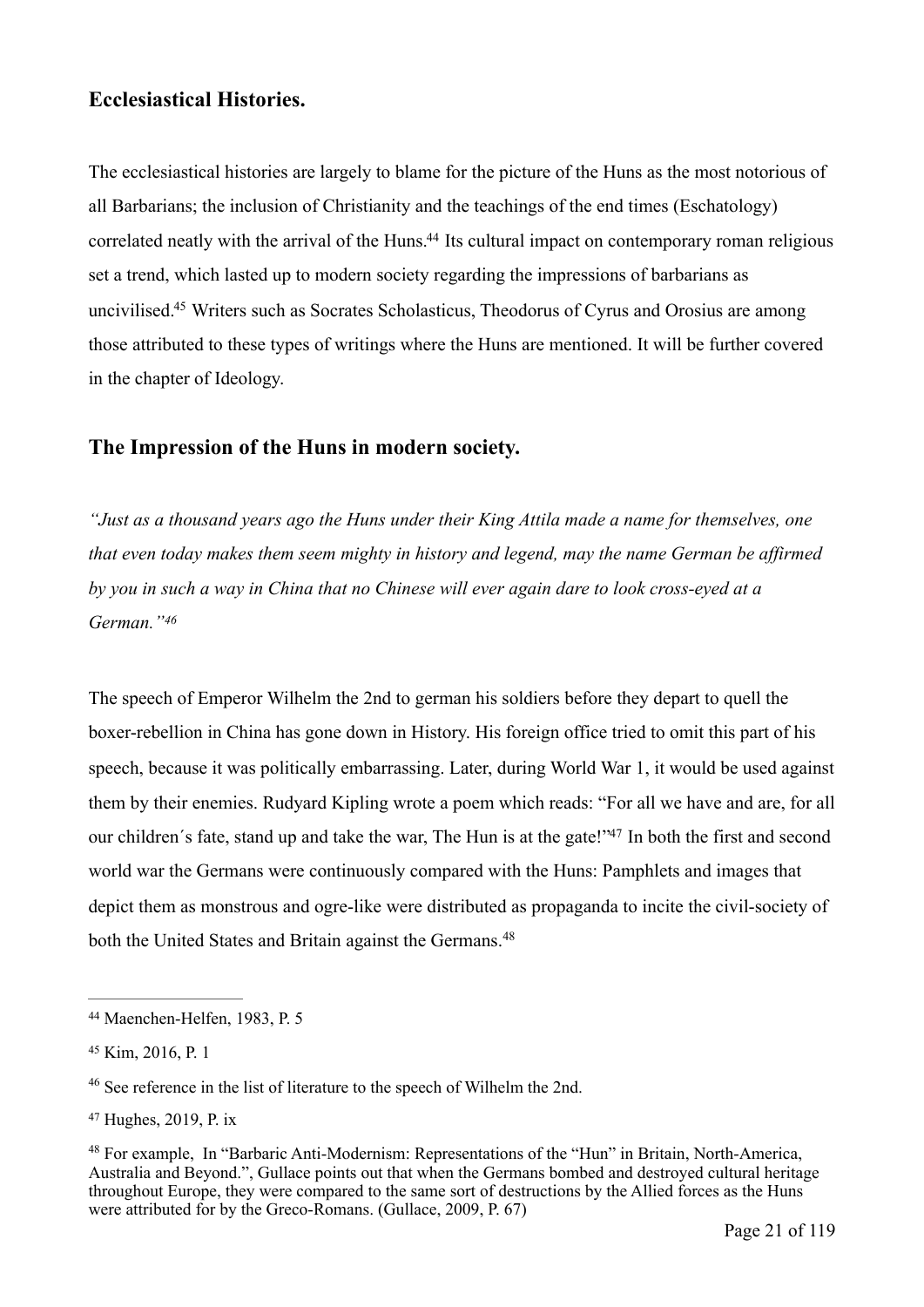The depictions incited negative attitudes among the Germans for being compared to the Huns between the first and second world war. Somewhat ironically, one of the many tools used by the government of Adolf Hitler was to incite the anger of the population by reminding them of exactly this[.49](#page-21-0)

#### <span id="page-21-5"></span>**The Huns in Academia.**

#### **E. A Thompson - A History of Attila and the Huns (1948).**

The first well-known work of the Huns was written by Thompson shortly after the end of World War 2, when interest for the Huns had reached a peak. For modern scholars, the work holds relatively little value aside from reflecting contemporary views of the Huns. For example, according to Thompson, the Huns could not even sustain their own population, and were "therefore compelled tohave continuous intercourse with these peoples".<sup>[50](#page-21-1)</sup> Yet, while Thompson's work is a product of his contemporary society, it is a work of craftsmanship and detail: He knows the ancient sources very well, making use of every single one which modern scholars have also found.<sup>[51](#page-21-2)</sup>

#### <span id="page-21-7"></span><span id="page-21-6"></span>**Otto J. Maenchen-Helfen - The World of the Huns (1973)**

<span id="page-21-8"></span>This "Bauta" on the study of the Huns is still today regarded by scholars as the most extensive and thorough work on Hun culture yet produced. Usually quoted numerous times whenever the Huns are a topic; Maenchen-Helfen was a sinologist and a professor at the University of California, Berkeley[.](#page-21-3) The book was edited and printed after his death by Max Knight.<sup>[52](#page-21-3)</sup> Maenchen-Helfen is extremely meticulous, detailing numerous material archaeological artifacts of possible Hun-connections[.](#page-21-4)<sup>[53](#page-21-4)</sup> He also compares the literary sources to their contemporary writers perspective,

<span id="page-21-9"></span><span id="page-21-0"></span><sup>&</sup>lt;sup>[49](#page-21-5)</sup> ibid, P. 76

<span id="page-21-1"></span><sup>&</sup>lt;sup>[50](#page-21-6)</sup> Thompson, 1948, P. 43

<span id="page-21-2"></span> $<sup>51</sup>$  $<sup>51</sup>$  $<sup>51</sup>$  He notes this in, for example, the lack of evidence and discussion around Hun origin.(ibid1948, P. 16-28</sup>

<span id="page-21-3"></span><sup>&</sup>lt;sup>[52](#page-21-8)</sup> "The World of the Huns: Studies in their History and Culture - (Otto, J. Maenchen-Helfen, 1973. Edited by Max Knight)

<span id="page-21-4"></span> $53$  See for example his detailed work of Hun art: the location of the finds, the comparisons to other cultures, and its possible meanings and cultural origin: ( ibid, 1973, P. 297-397)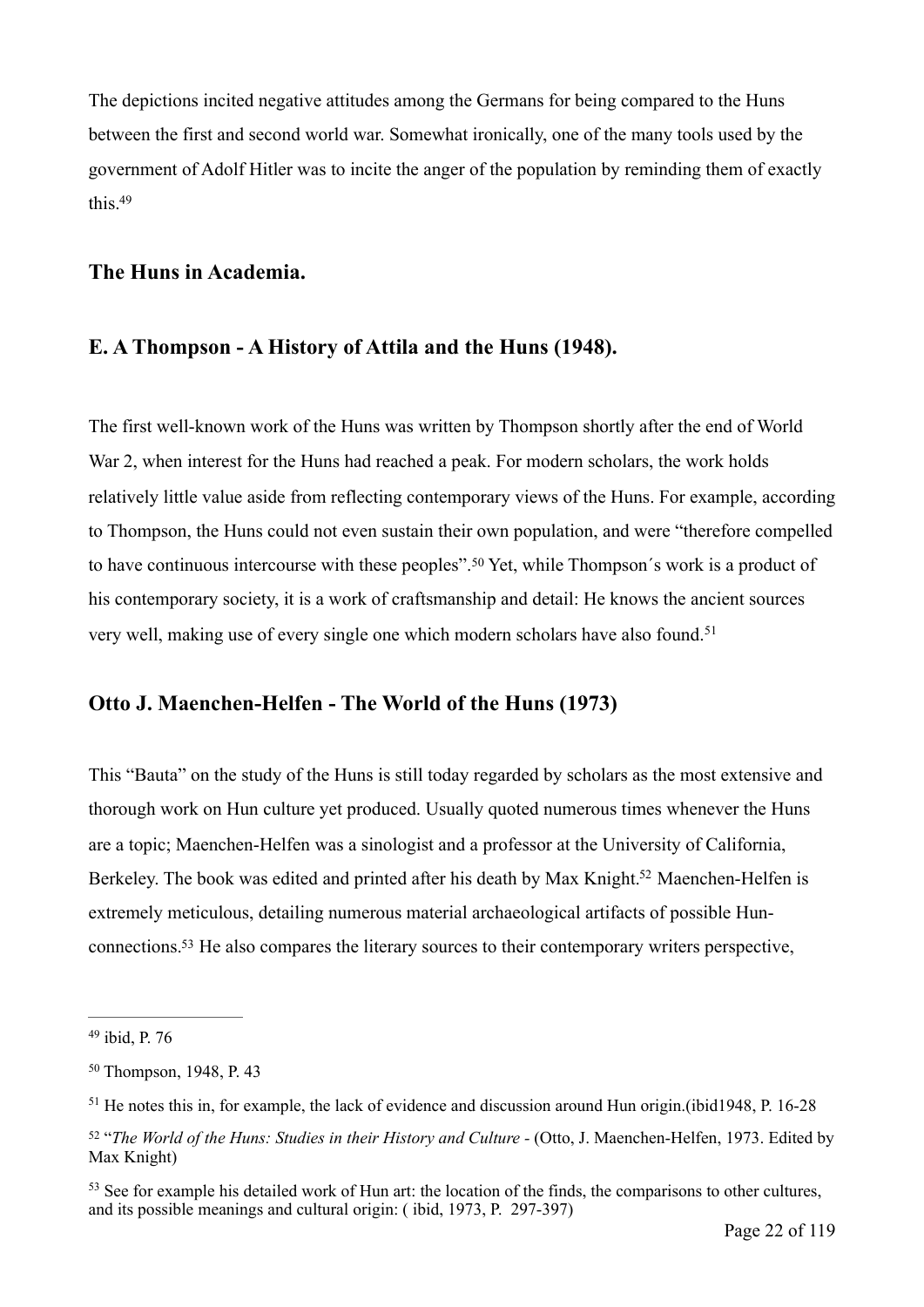<span id="page-22-5"></span>whileit may sometimes be filled with bravado.<sup>[54](#page-22-0)</sup> Unlike Thompson, Maenchen-Helfen incorporates ethnographical studies to a large degree, because he has realised that the Greco-Roman sources can only give us so much in terms of factual details. Thus he is highly critical of Thompson, often voicing his contempt for many of his viewpoints.[55](#page-22-1)

#### <span id="page-22-6"></span>**Peter Heather, Christopher Kelly, and John Man.**

**N**o notable work is cited in my paper before these authors apart from works on contemporary peoples and ethnography. This is because it seems to me the general approach to the study of the Huns has certainly expanded, but usually only when they are mentioned in works regarding barbarian migration and as a part of the always popular works on the history and fall of the Roman Empire. Peter Heather is one such character, publishing several works on the topic. His book *Empire and Barbarians* has a thorough study of the Huns` pattern of migration, group-identity and ethnicity. Yet it is overwhelmingly negative in its depiction, considering the Huns no more than an "involuntary confederation" of oppression that indirectly led to the wandering of peoples.[56](#page-22-2)

<span id="page-22-8"></span><span id="page-22-7"></span>Kelly and Man publish their works as historical approaches from the Huns first arrival in Eastern Europe until the fall and aftermath of Attila's empire[.](#page-22-3)<sup>[57](#page-22-3)</sup> Both attribute the Huns to being more culturally and technologically adept than the previous writers. Yet they (especially Man) have many digressions on the possible thoughts and feelings of individuals. So it seems as they are writing for acasual audience as well as scholars.<sup>[58](#page-22-4)</sup> As the titles of the books indicate, both authors are in favour of the Huns role in the supposed fall of the Western Roman Empire.

Similarly, Man digresses onto his personal journey through Mongolia, offering descriptions and Xiongnu Burial sites in between chapters. (Man, 2005, P. 61-66)

<span id="page-22-9"></span><span id="page-22-0"></span><sup>&</sup>lt;sup>[54](#page-22-5)</sup> For example: "Ammianus Marcellinus. He and the other writers of the fourth and fifth centuries despited the Huns as the savage monsters which we still see today." (ibid, P. Xxiv) "Jerome was inclined, for a time, to see in the Huns the companions of the apocalyptic horsemen. one can easily imagine how the superstitious masses felt." (ibid, P. 5)

<span id="page-22-1"></span>Examples on (ibid, xxv),(ibid, p. 38). Often sarcastically: "The Huns, maintain Thompson, could not [55](#page-22-6) weave because they had no time for it. How strange!" (ibid, P. 172)

<span id="page-22-2"></span><sup>&</sup>lt;sup>[56](#page-22-7)</sup> Heather, 2009, P. 238-239

<span id="page-22-3"></span>*Attila the Hun: Barbarian Terror and the Fall of the Roman Empire. (Kelly, 2009)* & "*Attila the Hun: A* [57](#page-22-8) *Barbarian king and the fall of Rome. (Man, 2005)"*

<span id="page-22-4"></span> $58$  For example: "Given the recent heavy losses at Toulouse, the brothers had been reluctant to cross the border while the Roman army was at full strength." (Kelly, 2009, P. 93) There is no source directly saying Attila and Bleda were having mixed feelings. Their actions simply - according to Kelly´s book - implies it.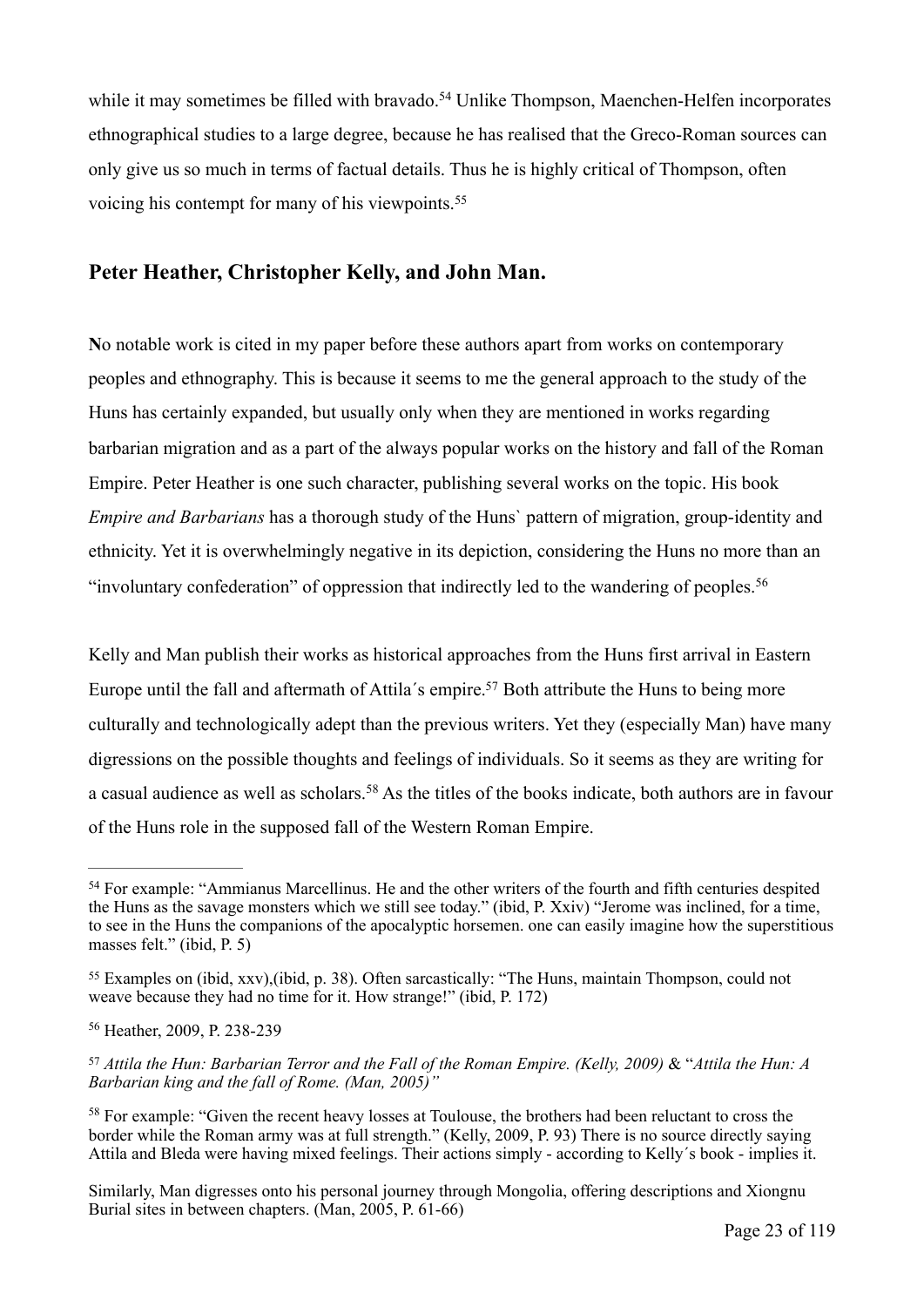#### **Hyun Jin Kim and Ian Hughes.**

<span id="page-23-7"></span><span id="page-23-6"></span>With his book *The Huns (2016)* Kim drastically altered the game; he is the first author to heavily incorporate a world-history approach to the Huns[.](#page-23-0)<sup>59</sup> He focuses in particular on the possible centralasian Heritage of the Huns, denoting the entire first chapter of his book to their possible connection with the ancient Xiongnu-peoples of Mongolia, who formed the first nomadic empire in East-Asia.<sup>[60](#page-23-1)</sup> With this connection, Kim argues the Huns were culturally and politically very similar to the Xiongnu, incorporating their ways of life on the Hungarian Steppe. He is in opposition to Heather.<sup>[61](#page-23-2)</sup> Kim stresses the positive influence of central-asian heritage on European culture, for example going as far as attributing the feudal-system of medieval Europe to the Hun political legacy[.](#page-23-3)<sup>[62](#page-23-3)</sup>

<span id="page-23-10"></span><span id="page-23-9"></span><span id="page-23-8"></span>Similarly, Hughes` "*Attila the Hun: Arch-enemy of Rome"* denotes a chapter to this origin, yet is a bit more sceptic to Kim´s theories. Hughes heavily quotes the fragments of Ammianus, Jordan's and Priscus, dedicating many pages to analysing the political practices of the Huns[.](#page-23-4)<sup>[63](#page-23-4)</sup> Aside from This, Hughes arranges his chapters historically, just like Kelly and Man.

#### **The Multi-Ethnic and Heterogenous Empires.**

With Kim´s world-history approach comes the understanding that nomadic peoples were not a homogenous "nation" of peoples. Because nomadic empires span a number of societies over a large areaa, they are bound to contain many different networks with specific cultural traits and institutions of political rule. Kim has rightly coined these as "Multi-ethnic and heterogenous"- societies[.](#page-23-5)<sup>[64](#page-23-5)</sup> With the Xiongnu as an example; this empire in particular probably held both Turkic,

<span id="page-23-3"></span> $62$  Kim, 2016, P. 149

<span id="page-23-5"></span> $64$  Kim, 2016, P. 4

<span id="page-23-11"></span><span id="page-23-0"></span><sup>&</sup>lt;sup>[59](#page-23-6)</sup> "This history of the Huns is as intriguing and complex as that of any other "great" "civilized" peoples of the ancient world, be they Romans or the Greeks. What we encounter in the Huns of Inner Asia is a civilization that has been comparatively neglected by historians, whose contribution to world history has been consistently overlooked and under-estimated." (Kim, 2016, P. 5)

<span id="page-23-1"></span> $60$  Kim, 2016, P. 12-34) Most books on the Huns in the 21st century will contain at least a chapter dedicated to the possible theory of Xiongnu origin. The theory was first coined in 1978 by the jesuitic priest Joseph De Guignes, but was largely dismissed until recently because the initial assumption was coloured by orientalist and assumptions. (Man, 2005, P. 46-48)

<span id="page-23-2"></span><sup>&</sup>lt;sup>[61](#page-23-8)</sup> Heather also agrees the Huns were multicultural, but he is pinpointing it as involuntary. (Heather, 2009, P. 237)

<span id="page-23-4"></span> $63$  For example P. 11-16 and P. 36-53 (Hughes, 2019)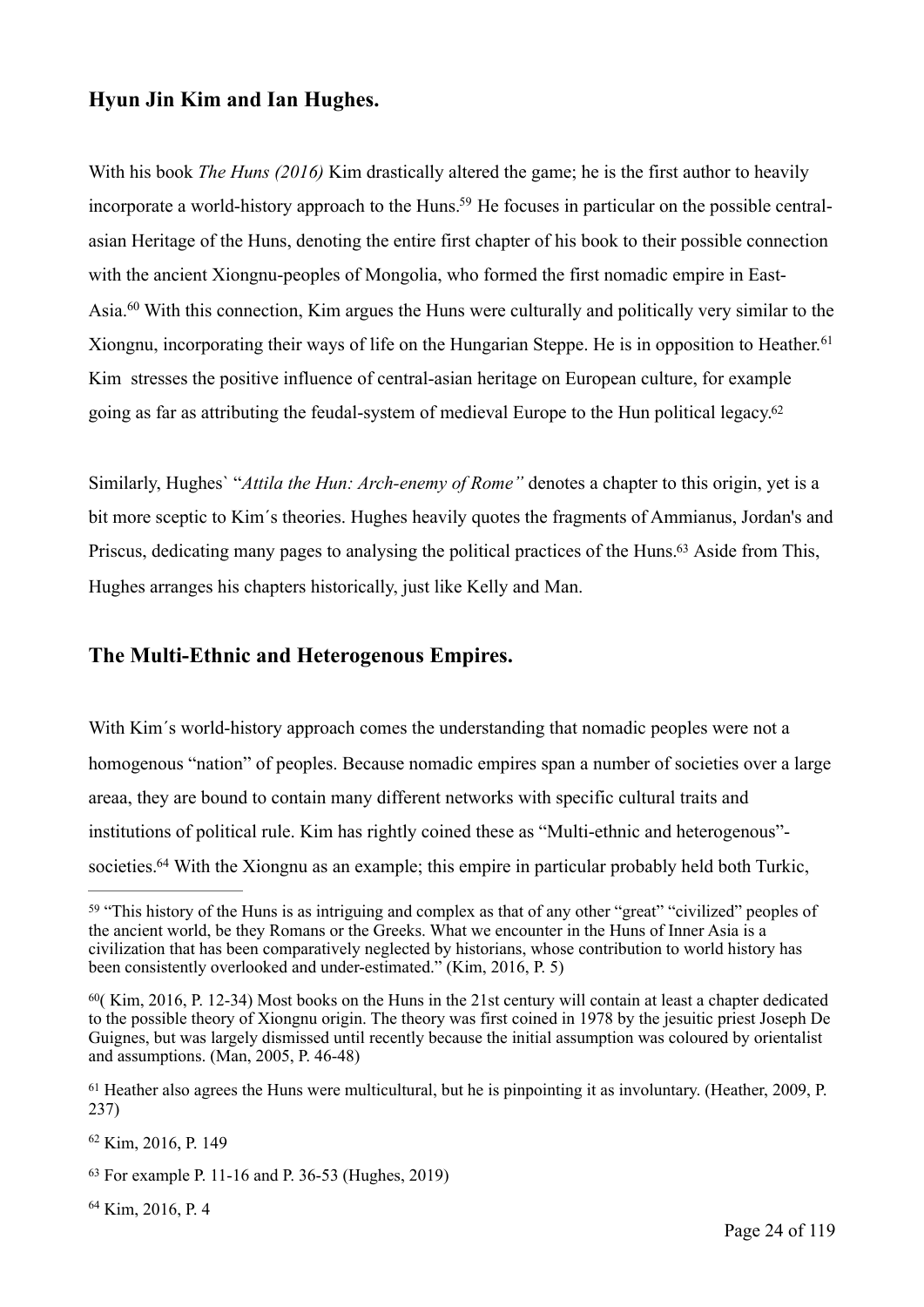<span id="page-24-4"></span>Proto-Mongol, Yeniseian, Iranian and perhaps even some Eastern-European peoples within its geographical and geopolitical boundaries[.](#page-24-0)<sup>[65](#page-24-0)</sup> Thus "nomadic empires" cannot be seen as a large area of land where the entirety of the population is on the move; rather it is "agro-pastoralist". The words agriculture and pastoralism is combined, denoting the presence of people practicing agriculture, as well as the concept of nomadic pastoralism and seasonal movement. The presence of different peoples also means that looking for genetic links to the ancestors of the Huns is unlikely to yield answers, as we should rather be looking at political heritage[.](#page-24-1)<sup> $66$ </sup> As i will discuss throughout the paper; it was probably very much the same for the Huns in Europe as it was for both the Xiongnu that preceded them, the later Rouran Khanate, and the Turkic Qhaganat, the Uighurs and the Mongol Empire.

#### <span id="page-24-5"></span>**Ecological Differences: The Great Hungarian Plain and the Eurasian Steppe.**

On this note there is an important element to keep in mind. Many of the sources and examples which will be drawn upon are based upon peoples living in Mongolia and its corresponding areas such as the Altai Mountains, Kazakhstan, and generally east of the Carpathian Mountains and Pannonia. While some things can be analysed on a parallel scale, we will do well to remember that Hungary is not Mongolia, and the different social powers on the much larger Mongolian/Kazakh/ Pontic-Caspian Steppe cannot be compared to the Great Hungarian Plain and westwards[.](#page-24-2)<sup>[67](#page-24-2)</sup> While the grand Empires of the Xiongnu and the Turks were multi-cultural, heterogenous empires like that of the Huns, they did arguably not face the same challenge of as the Huns did in Europe: There is a difference in the possibilities of social power based upon the difference in these ecological zones:

<span id="page-24-7"></span><span id="page-24-6"></span>*"To expect the Huns to have retained the domestic economy of the steppe once they had reached the Danute is to reject the role of ecology in history*<sup>["](#page-24-3)[68](#page-24-3)</sup>

<span id="page-24-3"></span><sup>[68](#page-24-7)</sup> Lindner, 1981, P. 14

<span id="page-24-0"></span> $65$  ibid, P. 5-9

<span id="page-24-1"></span> $66$  ibid. P. 9

<span id="page-24-2"></span> $67$  "The political developments among nomadic societies often take on specific but different characteristics based on their region in which they develop," (Bondarenko, 2003, P. 55)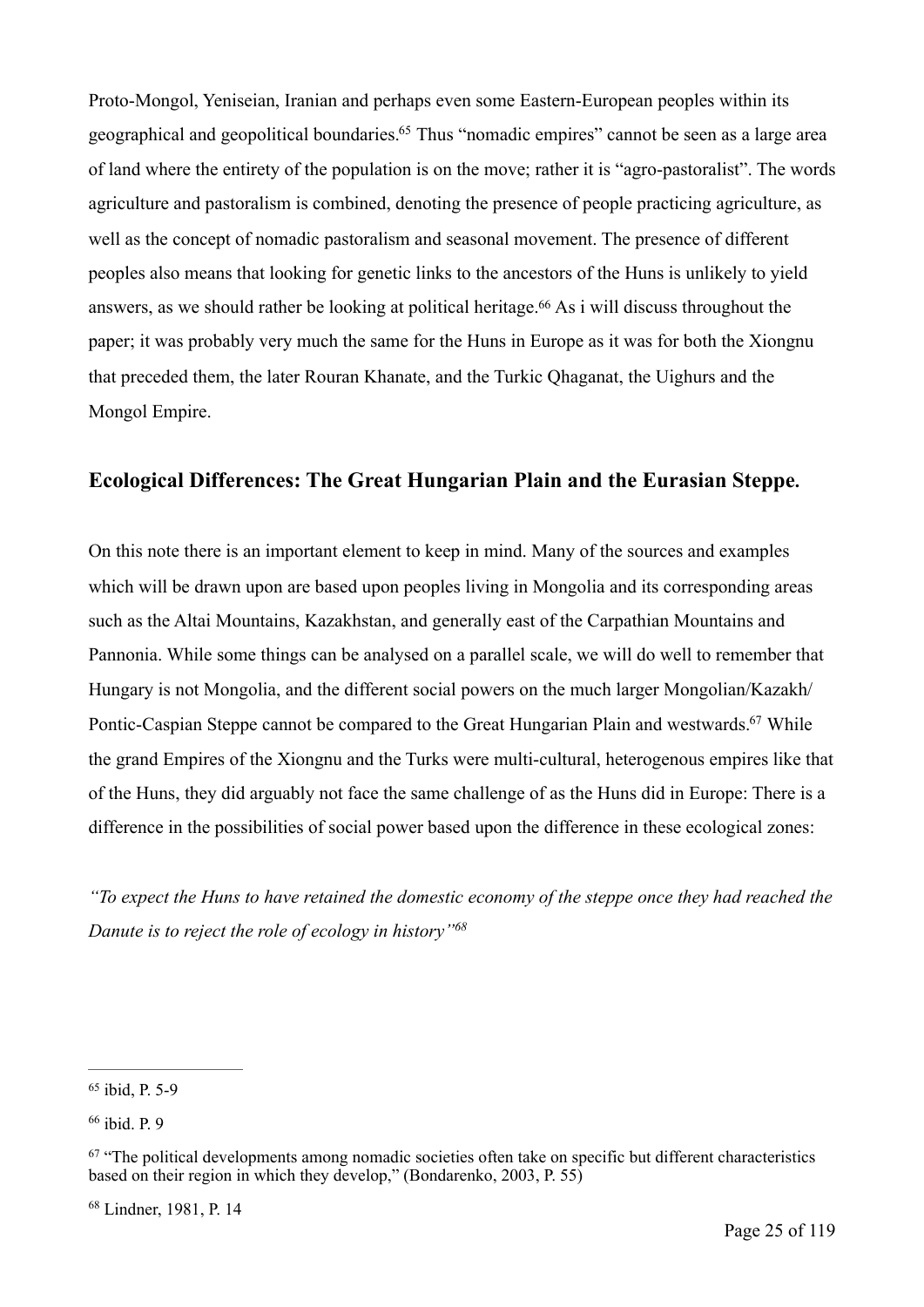<span id="page-25-5"></span><span id="page-25-4"></span><span id="page-25-3"></span>Once the Huns crossed the Carpathian Mountains and transitioned from their former power base in theCaucasus to Hungary, their way of life was at a crossroads.<sup>[69](#page-25-0)</sup> There is the ongoing debate of whether the Huns could maintain the concept of pastoral nomadism to the same degree as they did on the Kazakh steppe, and perhaps rather resorted to a sedentary lifestyle[.](#page-25-1)<sup>[70](#page-25-1)</sup> This should, however, not be taken at face value to mean a discontinuation of the nomad culture: That would be environmental determinism, and it has no place in a study in which so few details are possible for examination<sup>71</sup>

<span id="page-25-2"></span> $71$  As an example, Kelly and Heather are in disagreement on whether the Huns practised any form of agriculture prior to their arrival in Hungary. Kelly believes they did not, While Heather argues they did. (Kelly, 2009, P. 24), (Heather, 2009, P. 210) As to my personal opinion, the heterogenous society the Huns were a part of must have had some tribes more focused on agriculture than pastoral nomadism.

<span id="page-25-0"></span><sup>&</sup>lt;sup>[69](#page-25-3)</sup> Lindner, 1981, P. 15

<span id="page-25-1"></span> $\frac{70}{10}$  $\frac{70}{10}$  $\frac{70}{10}$  Bartosiewicz argues that the limited space of movement on the Great Hungarian Plain - both in a spacial and political sense - limited the possibilities of Pastoral nomadism. He also makes the case of a more temperate climate here, which makes sedentary living more favourable than pastoral nomadism. Is he *de facto* saying that nomadism is only preferable when the conditions of sedentary living are not more profitable? (Bartosiewicz, 2003, P. 101)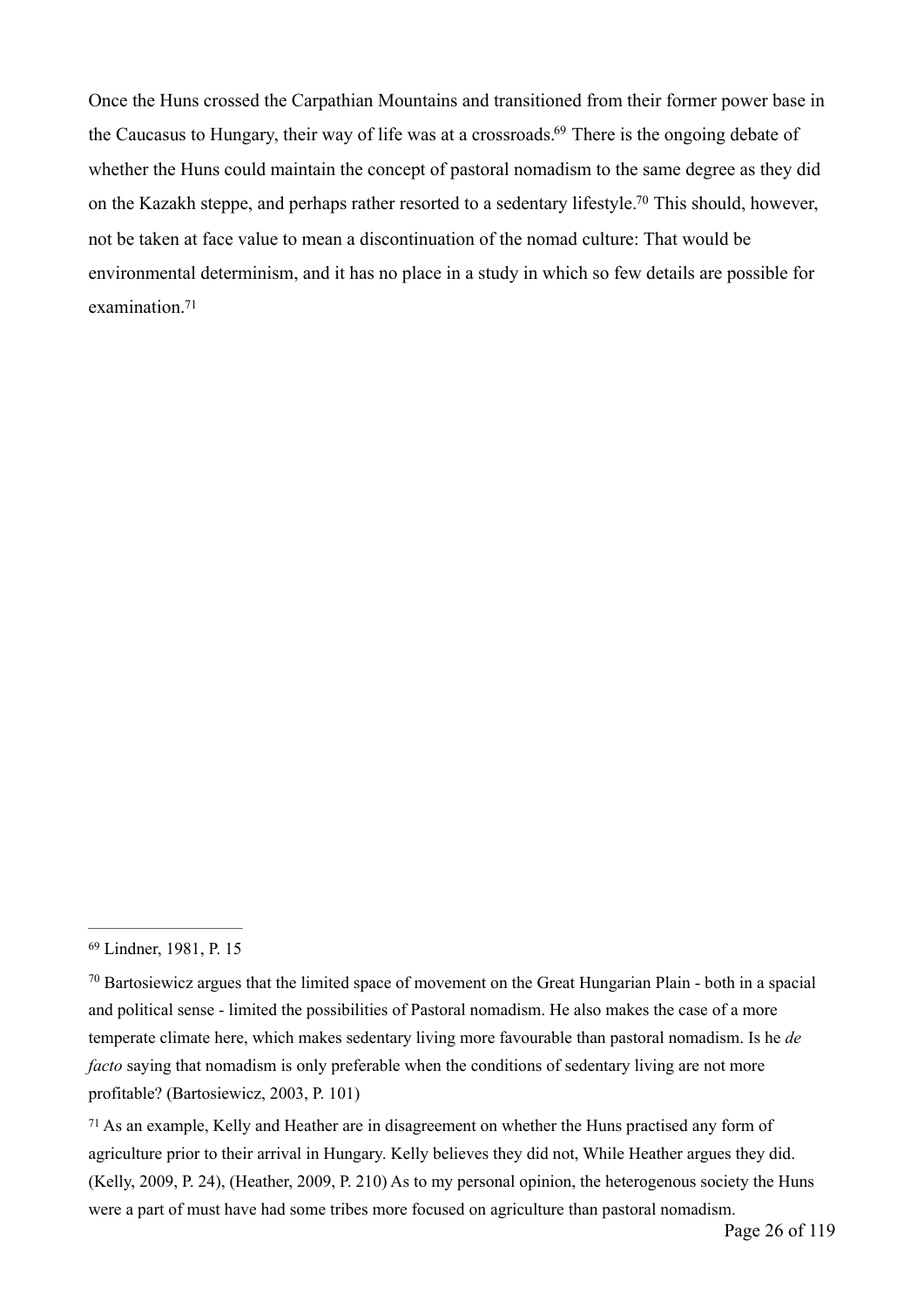## **Chapter One: Ideology.**

<span id="page-26-3"></span>On the topic of societies i explained how social powers must always be exercised within networks. Ideology is no different. There is a need for a set of networks (peoples) to share the values of the ideology; whatever shape this ideology may take, be it common religious values, or perhaps shared cultural norms[.](#page-26-0)<sup>[72](#page-26-0)</sup> Did a specific historical-social relationship come to be born from the various networks of power in which the Hun Empire laid the foundation for in Europe? Furthermore, The notion that there was no religion or ideology within Attila´s empire (among the Nomads) cannot be accepted, because Humans are born as an "incurably religious creature"[.](#page-26-1)<sup>[73](#page-26-1)</sup> McFarland elaborates on this:

<span id="page-26-4"></span>"*Religion permeates the human experience. Individuals within communities constantly interact with belief and symbolic systems which are equally as important as political, economic, and social relationships. Regardless of whether an individual believes in a particular religion, their actions will be influenced by the atmosphere created by that belief system which can be expressed in a variety of ways: architecture and house layout, iconography on everyday objects, the way specific areas of a landscape are used, and objects included in a burial, just to name a few.["](#page-26-2) [74](#page-26-2)*

## <span id="page-26-5"></span>**On Archaeology and Religious Practices.**

As the excerpt from McFarland details; many actions and events practiced everyday and in ceremonial times has a religious undertone. The need to look at events specifically described as being of religious value can not - in the face of little-to-no literary sources - be taken at face value to mean the Huns had no religion. As an example, the most famous of Hun archeology (and there is very little, so the problem surfaces quite early when discussing such a topic) are the famous Hun copper cauldrons - which show a detailed evolution on the handles of the cauldrons - which both archeologists and historians are in uniform agreement *cannot* be anything else than Hunnish in

<span id="page-26-0"></span> $\frac{72}{12}$  $\frac{72}{12}$  $\frac{72}{12}$  "In relation to ideological power, this means that ideology must be contained in an organisational form to have an impact." (Hall, Schroder, 2006, P. 5)

<span id="page-26-1"></span>[<sup>73</sup>](#page-26-4) Man, 2008, P. 82

<span id="page-26-2"></span> $74$  MacFarland, 2010, P. 7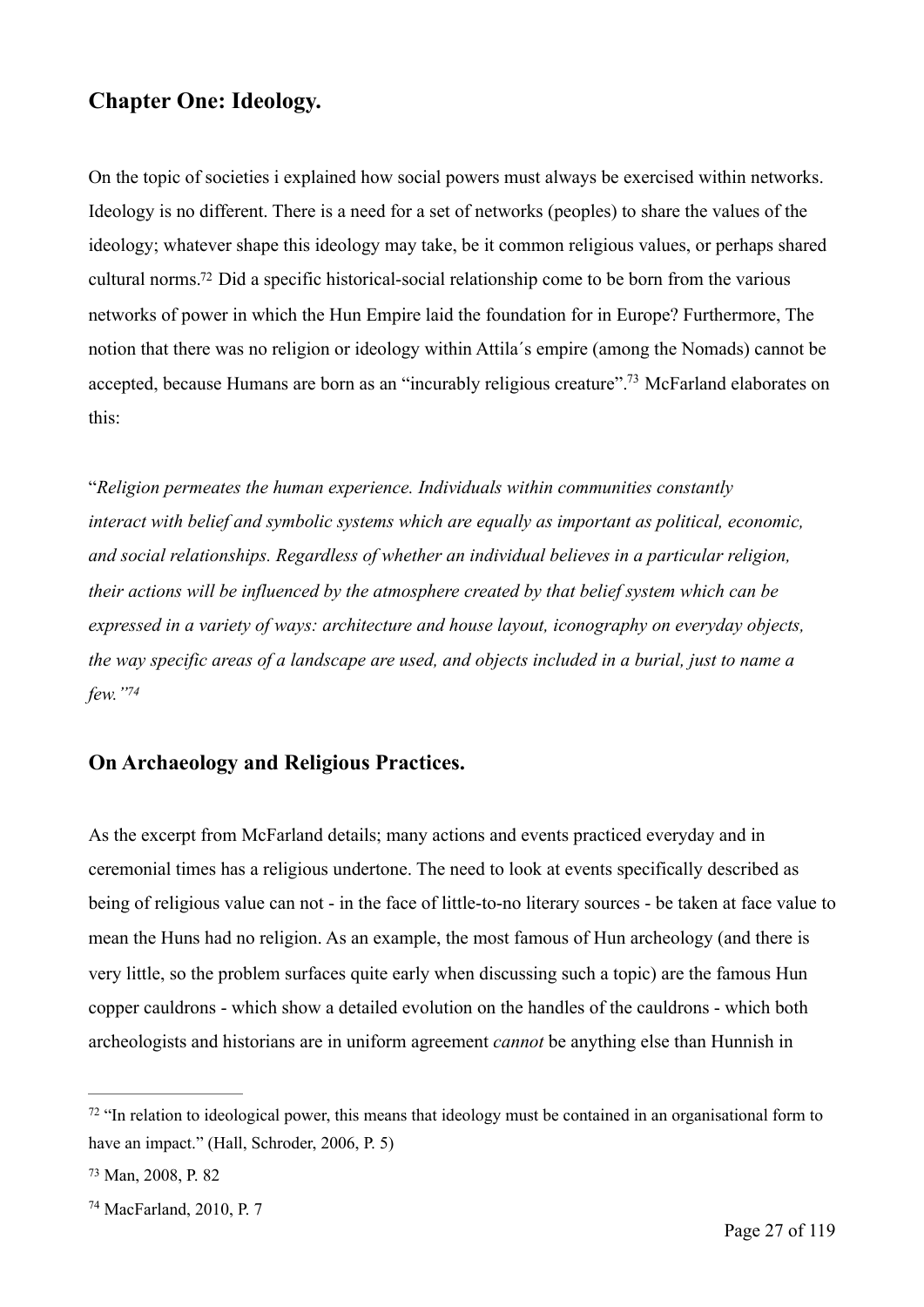<span id="page-27-3"></span>origin[.](#page-27-0)<sup>[75](#page-27-0)</sup> The majority of these cauldrons and their excavations not only show a progressive evolution in the design and movement from the steppe of Mongolia to the Great Hungarian plain and its neighbouring regions in - which the Huns were active - but have also mainly been excavated in marshlands and rivers throughout.

<span id="page-27-4"></span>Maenchen-Helfen believes this to be a continuation of Xiongnu religious culture through "some rites of watercourses"[.](#page-27-1)<sup>[76](#page-27-1)</sup> Thus, the presence of these cauldrons in marshlands seems to be a continuation of religious culture rather than necessarily a practical one. So in truth, i would argue that such actions as leaving the cauldrons in marshlands shows the Huns were indeed religious - but perhaps not in the literary way we perceive - for example - Christianity with its liturgy.

The feast of Attila, which is detailed by Priscus, reveals an intricate ceremony of the Huns and Attila toasting every important individual present according to rank. While this has usually been discussed as an indication of political status - and it most certainly is and will later be discussed as such - it also has a religious undertone:

*"The cupbearers gave out a cup according to the local custom so that we could pray before being seated. a cupbearer came in and gave Attila wooden cup of wine. He took it and welcomed the first man in order. After Attila so honoured him, the man rose, and it was not right for him to sit until he sipped from the wooden cup or drank it down and gave it back to the cupbearer.["77](#page-27-2)*

#### <span id="page-27-5"></span>**Coherent ideology.**

Was there ever was any type of coherent ideology that covered more than independent political groups within the Hun Empire? Was the organisation in which Attila created fuelled by any sort of

<span id="page-27-0"></span><sup>&</sup>lt;sup>[75](#page-27-3)</sup> See (Erdy, 2008, P. 16), (Maenchen-Helfen, 1973, P. 334), (Hayashi, 2014, P. 16)

<span id="page-27-1"></span><sup>&</sup>lt;sup>[76](#page-27-4)</sup> The cauldrons were buried in the lowlands in springtime, upon which the Xiongnu seasonally wandered to the highland pastures for summertime, and then retrieved them come winter and migrating back down to the lowlands. A most curious and revealing detail about this in the face of possible Hun religious practice is that the geographical zones of the Huns in the form of Pannonia and The Great Hungarian plains does not have the same "high" summer-pastures as the Altai Mountains & Mongolian Steppe in which the Xiongnu had access to. (Maenchen-Helfen, 1973, P. 330)

<span id="page-27-2"></span>Priscus, Fr. 8, 157-158, *trans,* Givens, 2014. [77](#page-27-5)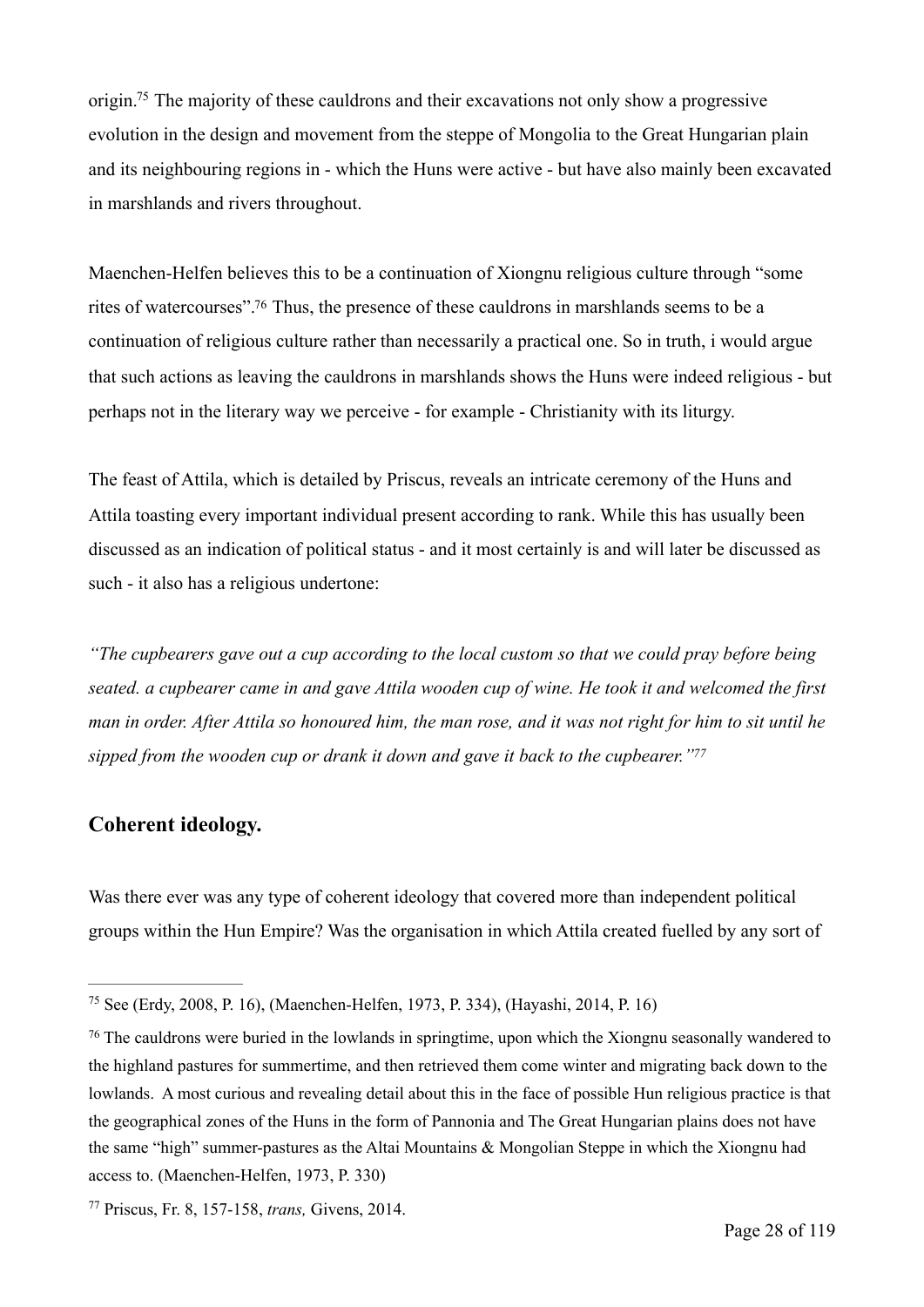<span id="page-28-6"></span><span id="page-28-5"></span>ideologyoutside the spectrum of economic gain?<sup>[78](#page-28-0)</sup> Tribes within the Hun Empire had their own religious beliefs, "contained" within their own networks, independent of the power-sphere higher up in the Hun Empire's political hierarchy[.](#page-28-1)<sup>[79](#page-28-1)</sup> The goal of this chapter its to see whether there was a unifying belief in "something more", stretching "across the board" of the Hun Empire which in turn strengthened the total Ideological Social Power.

"*It is always possible, in principle, to examine the shape of a network of power; Ideological power, for example, is not simply at one time in history the workings of religious belief, but has a structure of priests, monks, missionaries, people participating in religious ceremonies.["80](#page-28-2)*

<span id="page-28-7"></span>We have now covered how certain Hun actions had a religious undertone. Now we will involve ourselves closer to what may be considered direct religious practices. However, the Greco-Roman texts, for example, knew nothing about Tengrism, which is a nomadic religion traced back to the Xiongnu. Ethnography will prove important for this.

#### **Christianity in the Age of Attila.**

Most of Pannonia - which included western Hungary - was before  $\&$  (probably) during the reign of the Hun Empire inherently catholic. But this was of little bother to the Huns: The rich landowners had fled, and only small, poor communities remained in the ruins of greater towns pillaged and burned by the Huns[:](#page-28-3)<sup>[81](#page-28-3)</sup>

<span id="page-28-8"></span>*" When we arrived at Naissus we found the city deserted, as though it had been sacked; only a few sick persons lay in the churches. We halted at a short distance from the river, in an open space, for all the ground adjacent to the bank was full of the bones of men slain in war."[82](#page-28-4)*

<span id="page-28-9"></span><span id="page-28-0"></span><sup>&</sup>lt;sup>[78](#page-28-5)</sup> According to Kradin, ideology was never a predominant variable in the power-system of Nomads: Rather, the ability to extract external surplus goods and redistribute it triumphed any further needs of ideology. (Kradin, 2002, P. 375)

<span id="page-28-1"></span><sup>&</sup>lt;sup>[79](#page-28-6)</sup> I am not attempting to analyse the different religions and cultures of the peoples within Attila's Empire.

<span id="page-28-2"></span> $80$  Hall, Schroeder, 2005, P. 73

<span id="page-28-3"></span>[<sup>81</sup>](#page-28-8) Maenchen-Helfen, 1973, P. 260

<span id="page-28-4"></span><sup>&</sup>lt;sup>[82](#page-28-9)</sup> Priscus, fr. 11,2 *trans*, Blockley.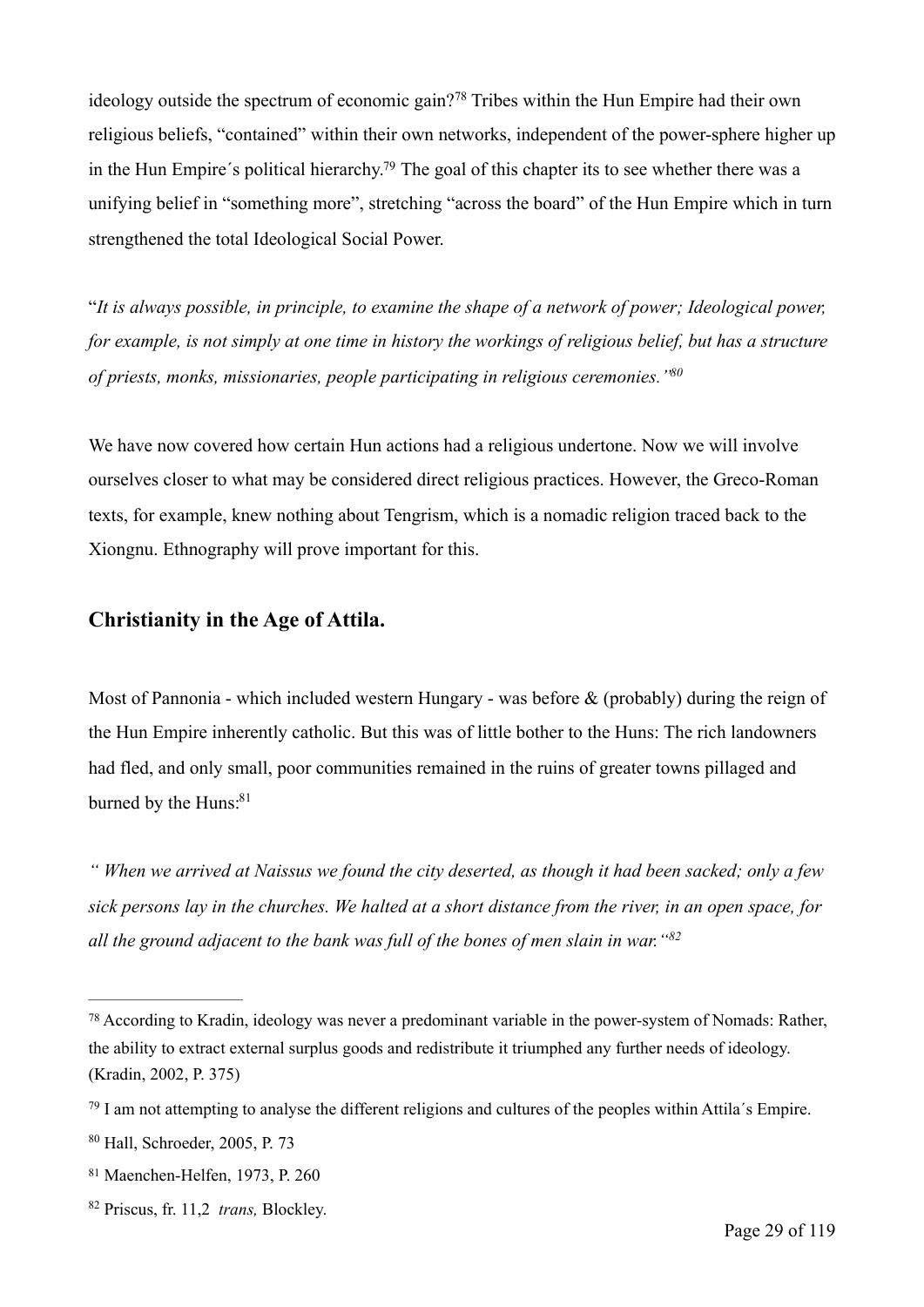<span id="page-29-7"></span>If religion could serve as fuel for uprising and rebellion from the local Romans & Christians towards their Hun overlords, it would certainly not be the case here. Attila had very little to fear from the Roman Christians residing within Pannonia. Thus he arguably had no incentive to harm them either[:](#page-29-0)<sup>[83](#page-29-0)</sup> The moves the Huns made towards their enemies was for either political or economic reasons.<sup>84</sup>There is no reason to suppose the sacking and burning of Naissus was for anything but loot and valuables; It was not a war against Christianity.<sup>85</sup>

<span id="page-29-10"></span><span id="page-29-9"></span><span id="page-29-8"></span>The Greco-Roman theological writers sought to paint a picture that the Huns too saw themselves as being a part of the eschatology of end times: When Orosius, in 418, wrote that the Huns were: "filling the churches of the west and the east"[,](#page-29-3)  $86$  he was not inherently wrong, it was just for another reason than his writings were intended: They were not believers; they were burning and looting, killing the monks, raping the nuns, and carrying away any valuables. The Huns in all probability cared very little - or not at all - for catholicism[.](#page-29-4) [87](#page-29-4)

<span id="page-29-12"></span><span id="page-29-11"></span>When Attila turned his host around after a successful campaign down the coast of Italy, it was not as the Greco-roman writers of its time would have it - due to the saintliness of Pope Leo from Rome andhis plea for peace:<sup>[88](#page-29-5)</sup> The Huns were struggling with disease, were under continuous attacks from the Barbarian-Roman troops of Aetius, the Eastern roman army of emperor Marcian, and already had their wagons stacked full of more loot than they could dream of[.](#page-29-6)<sup>[89](#page-29-6)</sup> The decision to turn around was a natural one - The season for war was over, the Huns has gotten what they came for, and it was time to return home. The diplomatic intervention of Pope Leo and the Romans may even have been a relief and a final excuse to turn around.

<span id="page-29-5"></span>[88](#page-29-12) Jordanes, *Getica, XL11*, 223

<span id="page-29-13"></span><span id="page-29-0"></span><sup>&</sup>lt;sup>[83](#page-29-7)</sup> "The need for cultural adaption to the outsize world meant that nomads had to acknowledge and/or accept its religions. However, the acceptance by the nomads in the Eurasian steppes of one or other religion and also their voice of the requisite moment at which to do so was a complex occurrencee, which sometimes depended on the specific historical and economic situation in the region as a whole." (Khazanov, 1983, P. 249)

<span id="page-29-1"></span> $84$ "..ideology was never a predominant variable in power among the nomads..()..The power of the ruler on the steppe empires of Central Asia was mainly based their ability to extract external surplus product. (Kradin, 2002, p. 375)

<span id="page-29-2"></span><sup>&</sup>lt;sup>[85](#page-29-9)</sup> In fact, as we will see in a later chapter, it was due to the breaking of a treaty by the Romans.

<span id="page-29-3"></span><sup>&</sup>lt;sup>[86](#page-29-10)</sup> (Historiae Adversum Pagan. V11, 41, 8.) In lack of recovering this ancient source, i am quoting it from: (Maenchen-Helfen, 1973, P. 263)

<span id="page-29-4"></span>[<sup>87</sup>](#page-29-11) Maenchen-Helfen, 1973, P. 260-266

<span id="page-29-6"></span> $89$  Maenchen-helfen, 1973, P. 140-141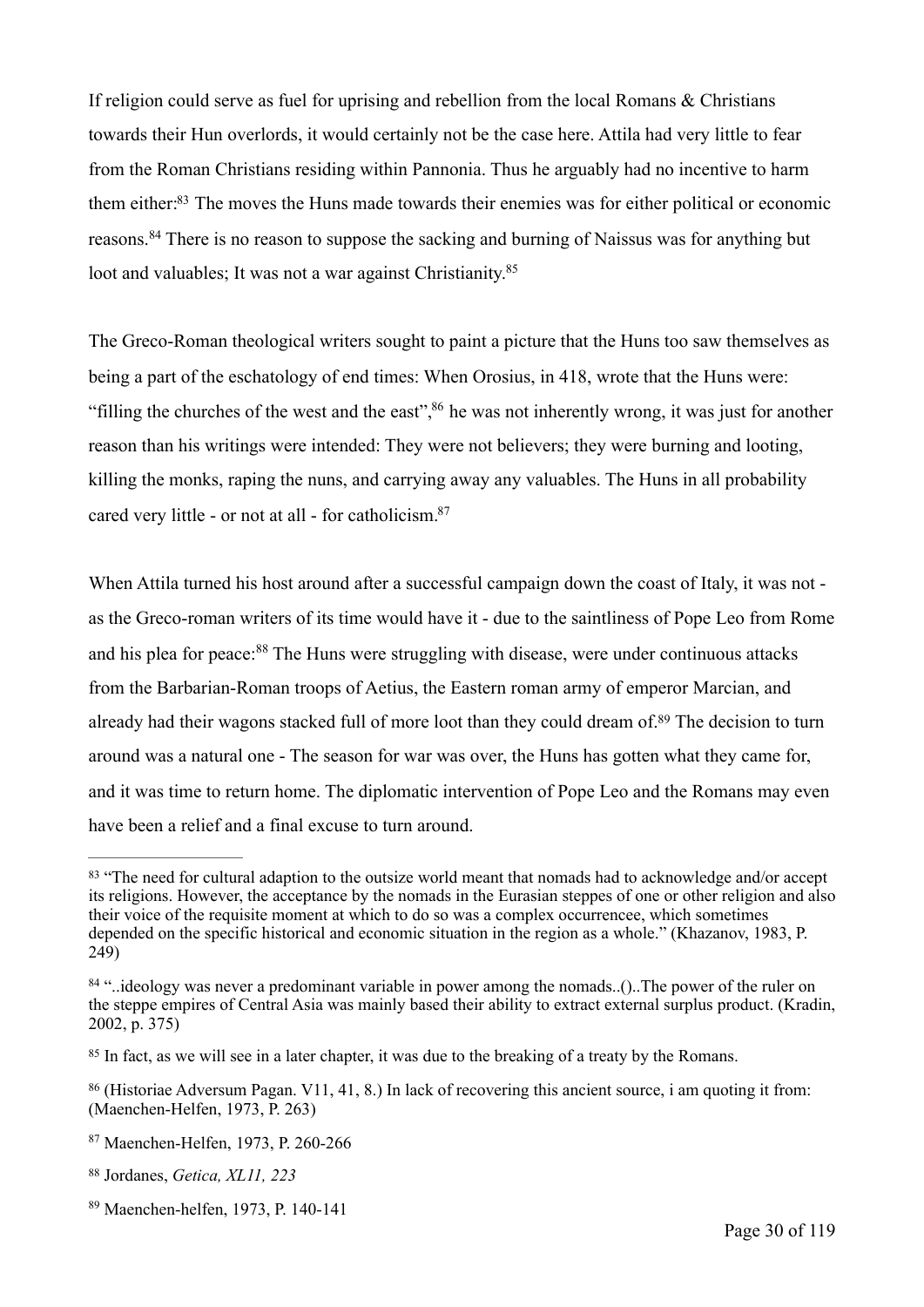#### **Playing On Fear - Embracing The End of Times.**

<span id="page-30-6"></span>Arguably, Attila´s only relationship with God was his remark of being *Flagellum Dei* - "The Whip of God" in the face of one particular brave, but delusional bishop who ventured outside the gates of Troyes to confront the Huns during Attila's campaign in the west[.](#page-30-0)<sup>[90](#page-30-0)</sup> The fact that Attila chose to call himself this seems to give away that Attila may very well be aware of the Huns position in the eschatological teachings of the age. This by no means implies the Huns were Christian, but rather Attila playing on the fears of Christian-Roman societies[.](#page-30-1)<sup>[91](#page-30-1)</sup> The invasion of the west seems to have absorbed Attila and his Huns into an entirely Christian world, in which their sacking, plundering and murder was reasoned by the Greco-Roman world as a divine intervention by God to punish the sinners of the cities of central France[.](#page-30-2)<sup>[92](#page-30-2)</sup>

<span id="page-30-10"></span><span id="page-30-9"></span><span id="page-30-8"></span><span id="page-30-7"></span>As Christopher Kelly notes: "They have always proved easy targets for Christian moralists (ancient and modern)"[.](#page-30-3)<sup>[93](#page-30-3)</sup> The Spanish philosopher and theologian Isidore, writing in the seventh century, remarks that the entirety of the Hun invasion of the west was part of Gods intervention and a needed actionto reset the sinful world and correct Christianity.<sup>[94](#page-30-4)</sup> However the Huns as punishment from above were just the culmination of something already brewing: Theodorus of Cyrus´ account of Trajanus the General´s failure to fight off barbarians and his complaints to Emperor Valens takes on an equally Pious character:

*"I have not been beaten, sir, it is thou who hast abandoned the victory by fighting against God and transferring His support to the barbarians. Attacked by thee He is taking their side, for victory is on God's side and comes to them whom God leads.["](#page-30-5) [95](#page-30-5)*

<span id="page-30-2"></span>ibid*.* [92](#page-30-8)

<span id="page-30-3"></span>[93](#page-30-9) Kelly, 2014, P. 208

<span id="page-30-4"></span><sup>[94](#page-30-10)</sup> Isidore of Seville, *History of the Goths, Vandals and the Sueves.* 29 - Of Isa: 28:15 and 18.

<span id="page-30-11"></span><span id="page-30-0"></span><sup>% &</sup>quot;Who are you?" asked Lupus. "I Am the whip of god", replied Attila. Lupus retorted: "And i am Lupus, the destroyer of God´s flock, and i have need for the Whip of God." (Readings on the saints, 2, 27-30)

<span id="page-30-1"></span><sup>&</sup>lt;sup>[91](#page-30-7)</sup> The Huns were not Christians like the Vandals, Ostrogoths and other germanic peoples.(Kelly, 2014, P. 207-208)

<span id="page-30-5"></span><sup>&</sup>lt;sup>[95](#page-30-11)</sup> "After Valens had crossed the Bosphorus and come into Thrace he first spent a considerable time at Constantinople, in alarm as to the issue of the war. He had sent Trajanus in command of troops against the barbarians. When the general came back beaten, the emperor reviled him sadly, and charged him with infirmity and cowardice." (Theodorus of Cyrus, Chapter XXX, "Of the bold utterance of Trajanus the General." in *The Ecclesiastical History*)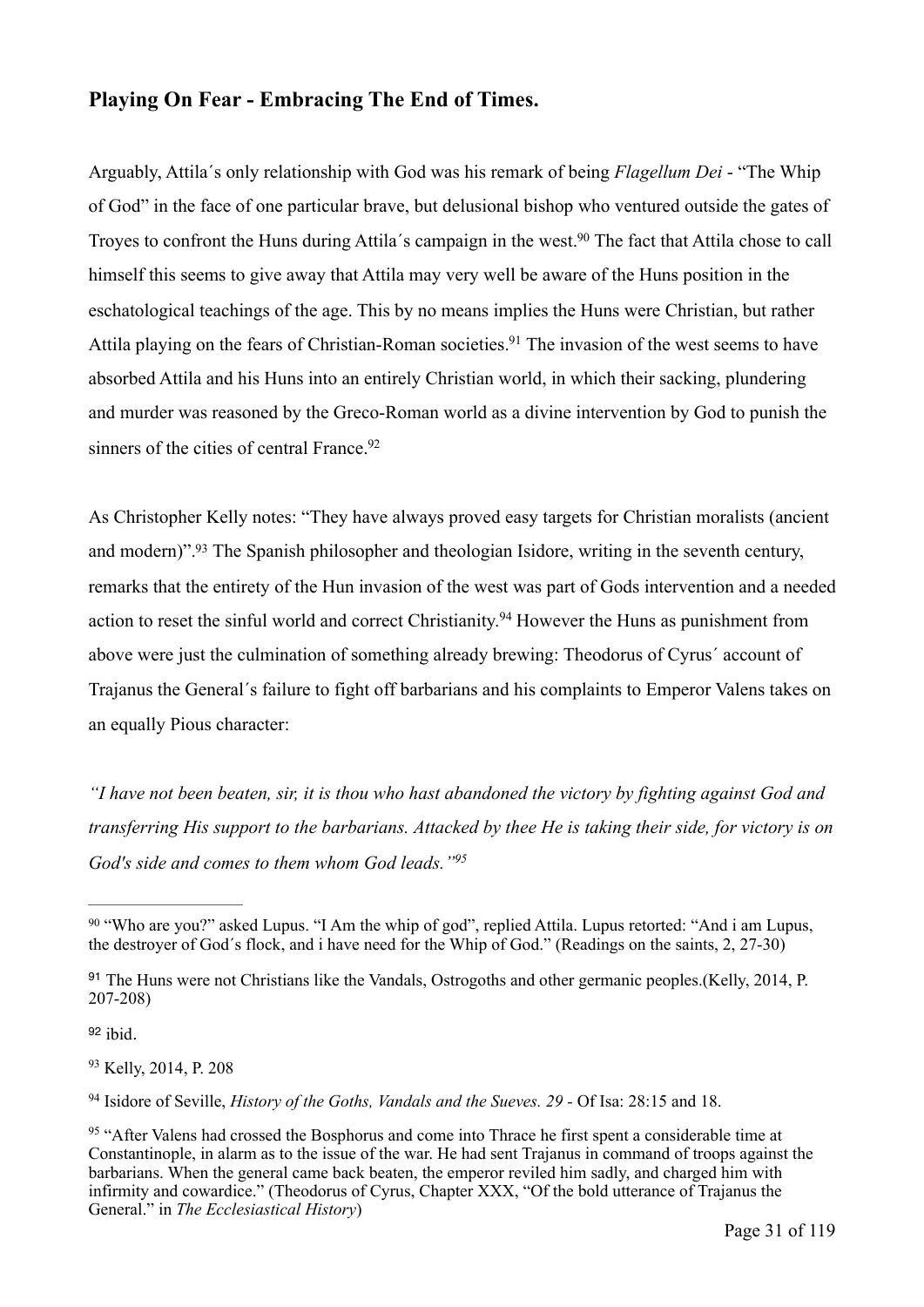<span id="page-31-2"></span>The Ostrogoths; Heruli & Suevi, among other powerful Hun vassal-peoples, had likely adopted Arian Christianity, and thus stood in an ideological difference with both of the Roman Empires.<sup>[96](#page-31-0)</sup> While this arguably was of no concern to Attila either, it did aid him: Having your allies in an ideological war with you enemy is always beneficial. It gave a further incentive for them to despise each other, and an additional reason to join causes with the Huns.

<span id="page-31-3"></span>Attila may have taken this weakness and used it for his own: His remark and attitude may have given a boost to his Charismatic Authority: These non-Hun subjects may interpret it equally as the Greco-Roman writers, but instead finding themselves on the "winning" side of the Eschatological teachings: They were then Gods chosen to *deliver* punishment rather than *receive* it.<sup>[97](#page-31-1)</sup> "The *continued success of particular mission"* may thus also come to represent - in the eyes of the barbarians - divine punishment upon the Romans for practicing the "wrong" Christianity; Catholicism & Orthodox Christianity as opposed to Arianism,. Thus at least some of the barbarian subjects of Attila may have considered the large-scale invasion of the west as ideologically sanctified by some higher purpose, and Attila may then in turn have played on both the beliefs and fears of both ally and enemy.

If there was such a justification of Christianity among the illiterate Huns and their peoples, it has sadly not survived, along with any other literary remains. But we can certainly attest it to being used against them: Apparently, Octar, one of the two Hun kings prior to Attila (and his uncle), died because his enemies embraced god:

"*they (The Burgundians\*) requested the bishop to grant them Christian baptism: who ordering them to fast seven days, and having meanwhile instructed them in the elementary principles of the faith, on the eighth day baptized and dismissed them. Accordingly becoming confident thenceforth, they marched against their invaders; nor were they disappointed in their hope. For the king of the Huns, Uptar (Octar\*) by name, having died in the night from the effects of a surfeit, the Burgundians attacked that people then without a commander-in-chief; and although they were few in numbers and their opponents very many, they obtained a complete victory; for the Burgundians were* 

<span id="page-31-0"></span><sup>&</sup>lt;sup>[96](#page-31-2)</sup> From the Arian faith of Emperor Valens, Arian Christianity had spread throughout most of the old regions of the western roman empire, leading many Germanic peoples to embrace it. (Maenchen-Helfen, 1973, P. 61)

<span id="page-31-1"></span>[<sup>97</sup>](#page-31-3) Not only in the form of themselves, but also being depicted as bringing with them diseases such as cholera and plague. Such was the nomad legacy in the eyes of the contemporary west. (Khazanov, 1984, P. 2) Page 32 of 119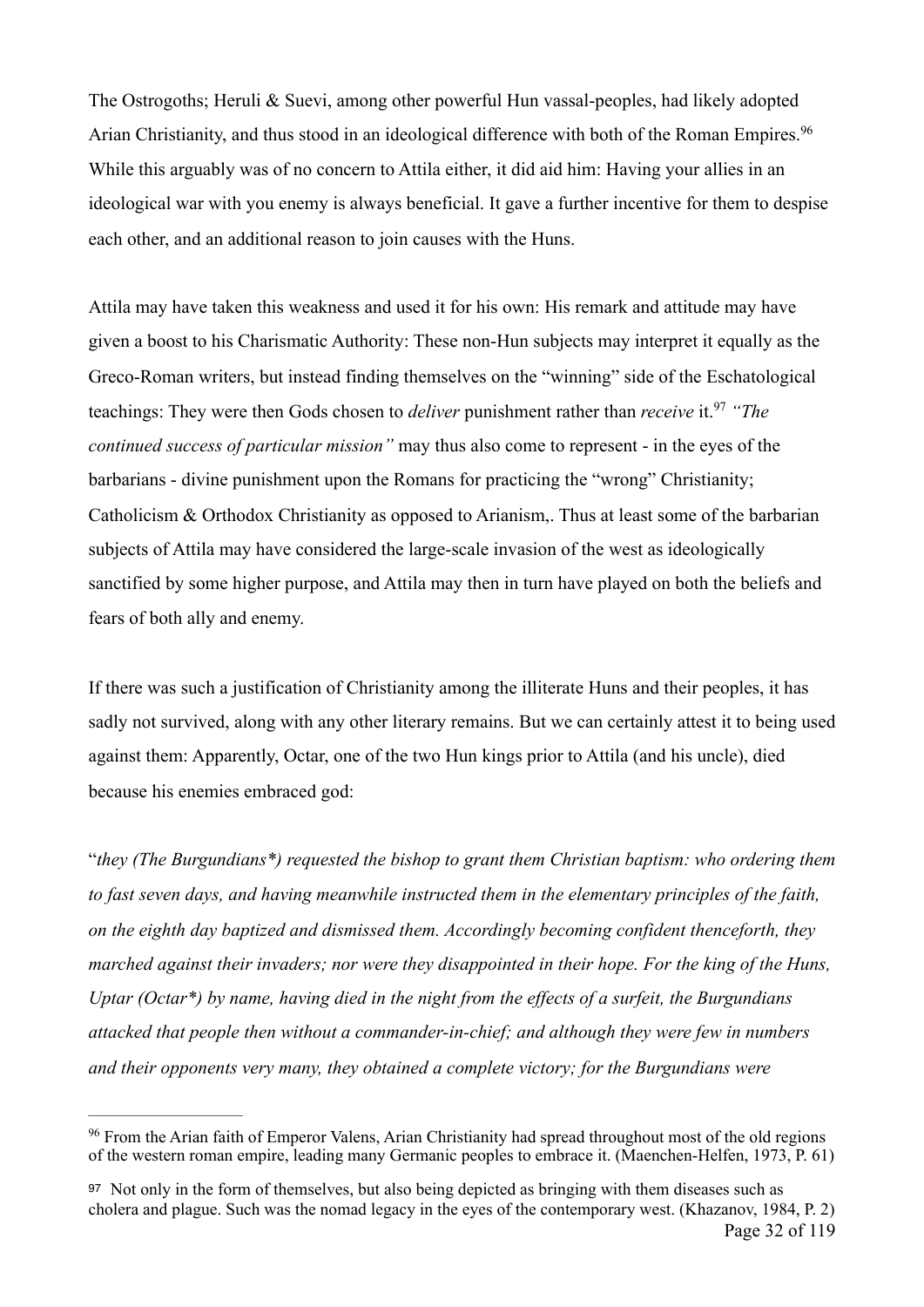*altogether but three thousand men, and destroyed no less than ten thousand of the enemy. From that period this nation became zealously attached to the Christian religion.["98](#page-32-0)*

<span id="page-32-7"></span><span id="page-32-6"></span>Similarly, his brother, the principal Hun king Ruga, died during an invasion of Thrace: "God smote him from on high with thunderbolt and storm, burning up the invader and destroying all his host."<sup>[99](#page-32-1)</sup> Piety, it seems, did apparently triumph over military strength, at least in the eyes of the Christian writers. even if the Burgundians had adopted arianism from their previous catholic faith[:](#page-32-2)<sup>[100](#page-32-2)</sup> any Christianity was better than the ungodly Huns.

#### <span id="page-32-8"></span>**Nomadic Religion & Practices**

*"Like unreasoning beasts, they are utterly ignorant of the difference between right and wrong; they are deceitful and ambiguous in speech, never bound by any reverence for religion or for superstition.["101](#page-32-3)*

<span id="page-32-10"></span><span id="page-32-9"></span>When writing such a powerful statement, Ammianus falls into two traps. The first is the typical *topoi* of applying to nomads no apparent belief because he knows more or less nothing of them outside of the reports he has received, as well as a long standing tradition of labelling the *nomades*  of Herodotus time (The "Scythians") and The Huns as one and the same stock[.](#page-32-4)<sup>[102](#page-32-4)</sup> Secondly, denying them any religion or superstition is done so in contrast to Christianity, with its firm position as the only correct belief of the time. As Kelly remarks: "those who had not been fortunate enough to be subjectedto the benefits of Roman rule were, by definition, barbarians."<sup>[103](#page-32-5)</sup> Parallel to Roman rule would most certainly be Roman beliefs.

- <span id="page-32-4"></span> $102$  Hughes, 2019, xi
- <span id="page-32-5"></span><sup>[103](#page-32-11)</sup> Kelly, 2009, P. 19

<span id="page-32-11"></span><span id="page-32-0"></span>[<sup>98</sup>](#page-32-6) Socrates, VII: 30

<span id="page-32-1"></span>[<sup>99</sup>](#page-32-7) Theodoret of Cyrus, XXXVI

<span id="page-32-2"></span><sup>&</sup>lt;sup>[100](#page-32-8)</sup> Maenchen-Helfen, 1983, P. 84

<span id="page-32-3"></span> $101$  Ammianus, 31, 1, 8.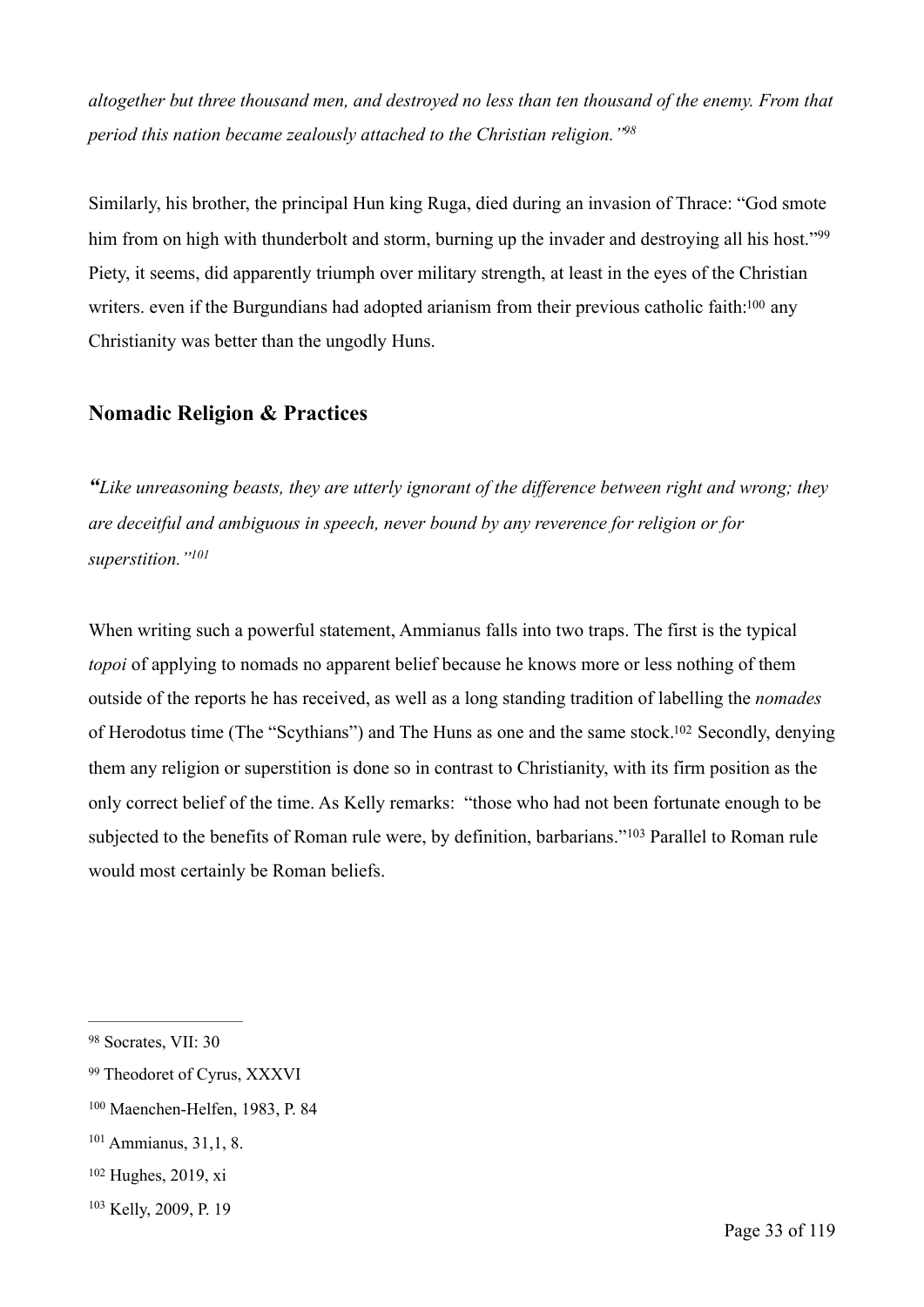#### **Nomadic Shamanism.**

<span id="page-33-6"></span>Beneath the walls of Toulouse during the war against the Visigoths in 439, the Roman general Litorious performed a heathen ritual of scapulimancy to please his Hun auxiliaries[:](#page-33-0)  $104$  The reading of charred animal shoulder-bones closely resembled that of haruspicy, which was the reading of animal entrails and a favoured ritual to decide the outcome of a battle of the Romans in the Pre-Christian era. But by now the performing of such heathen acts were in the roman empire punishable by death. It is quite clear that Litorious, so dependent on his Hun Auxiliaries, was willing to risk his hide in performing this ritual to please the Huns, and not his own troops or himself; rather win a battle and have the overwhelming success of it overshadow his transgression rather than die to the Gothsand fail.<sup>105</sup> Attila had the same ritual done before the battle of the Catalaunian fields.<sup>[106](#page-33-2)</sup> There is also reason to believe the Huns had seers or shamans[.](#page-33-3)<sup>[107](#page-33-3)</sup> If true, this may also indicate that some of the high-ranking officials among Attila´s secretary held their power due to their position as a Shaman or Seer, rather than a political position.

<span id="page-33-9"></span><span id="page-33-8"></span><span id="page-33-7"></span>Or perhaps there was no clear difference between the political and the ideological-religious sphere? Genghis Khan of the Mongols was particularly careful to enlist the political backing - and thereby ideological mandate to rule - by the Shaman *Kokochu,* thus furthering his ideological claim to power[.](#page-33-4) When *Kokochu* tried to politically outmanoeuvre Genghis, he had him killed.<sup>[108](#page-33-4)</sup> Sadly, we have no known names of Shamans or Characters of this sort within the Hun Empire.

<span id="page-33-10"></span>According to Peter Golden, Khanates on the Eurasian steppe were typically hard to bring under political unity, because the mobility and freedom of individual tribes through the economy of live stockbreedingcreated distances too vast to cover.<sup>[109](#page-33-5)</sup> The solution would have to be ideology, and it

<span id="page-33-4"></span><sup>[108](#page-33-10)</sup> Golden, 2001, P. 82

<span id="page-33-5"></span> $109$  ibid.

<span id="page-33-11"></span><span id="page-33-0"></span><sup>&</sup>lt;sup>[104](#page-33-6)</sup> Maenchen-Helfen, 1973, P. 267

<span id="page-33-1"></span><sup>&</sup>lt;sup>[105](#page-33-7)</sup> The eventual loss of the battle in favour of the Goths led to a moral justification by the contemporary greco-roman writers as to why it was lost. (Kelly, 2009, P. 87)

<span id="page-33-2"></span> $106$  "..he (Attila) decided to inquire into the future through soothsayers. So, as was their custom, they examined the entrails of cattle and certain streaks in bones that had been scraped, and foretold disaster to the Huns." (Jordanes, *Getica, XXXV11, P. 195)*

<span id="page-33-3"></span> $107$  The incident of the prophecy of Attila's son restoring his kingdom. (See my reference to Priscus, on P. 101)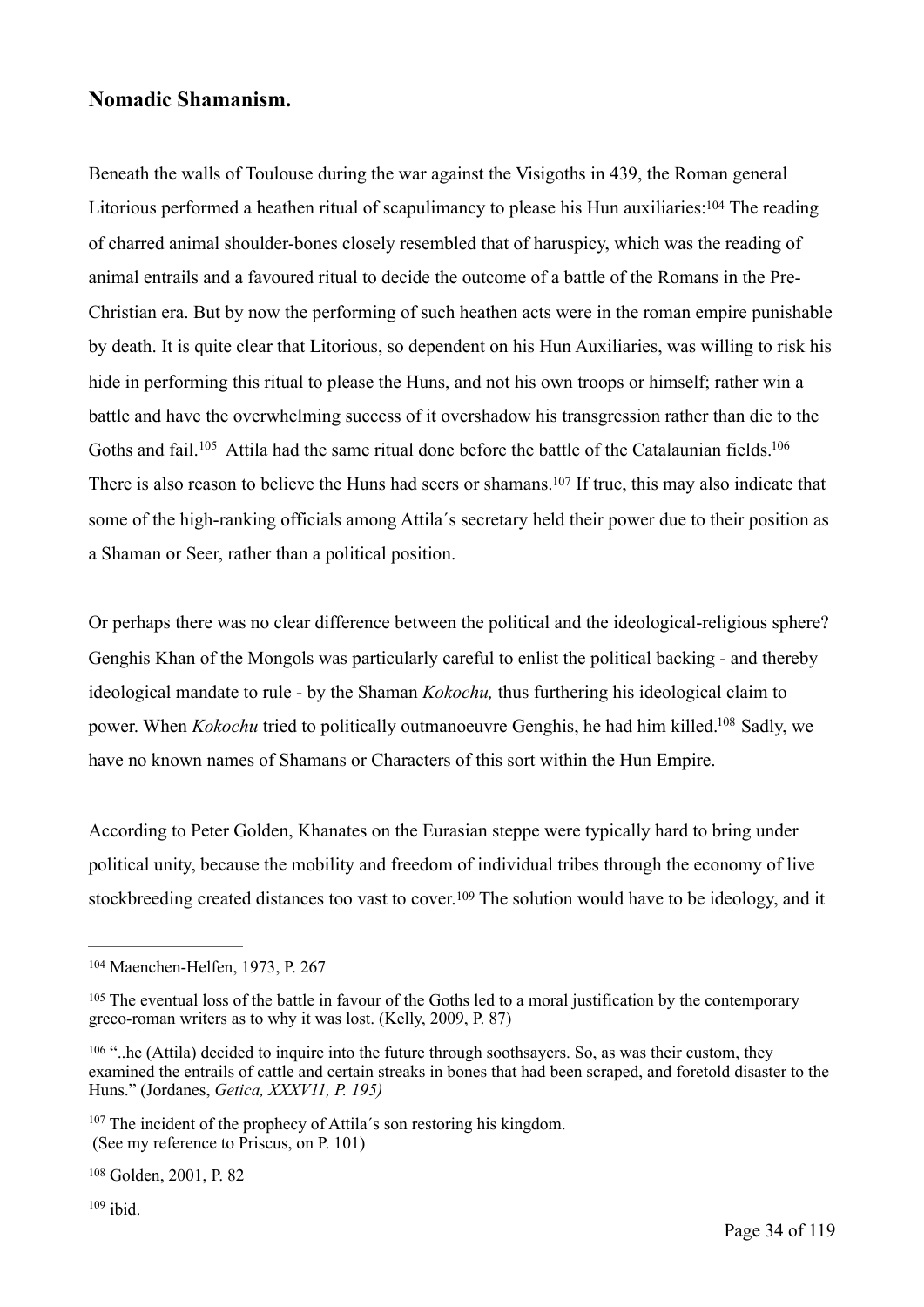was usually done so by the leading/elite tribe of a nomadic empire claiming that their clan was "destined to rule", such as the Turks had done. Similarly, Genghis Khan was chosen to unite the world under the guidance of a heavenly predestined fate.<sup>110</sup>

#### <span id="page-34-4"></span>**The Sacred Charisma and Mandate to rule.**

<span id="page-34-5"></span>Whether the Huns were the descendants of Central-Asian nomads or not, it is very likely that the Central-Asian Nomadic component of the heterogenous Hun Empire claimed a heavenly mandate to rule in one way or another, or at least a version which furthered Attila´s Charismatic Authority to his nomadic elite: Peter Golden argues that the requirements a steppe-ruler must meet in order to rule was exerted control over violence, economy, and Ideology.<sup>111</sup> According to Kim, the Khan/ King and his clan within most Central-Asian steppe-empires consolidated their rule by claiming a "Sacred Charisma", ordained by divine consent.<sup>[112](#page-34-2)</sup> What would be the challenges of invoking a mandatory "Sacred Charisma" on The Great Hungarian Plain and the far reaches of Attila´s empire?

#### <span id="page-34-6"></span>**The Sword of the War God - A Charismatic Alternative?**

An alternative claim to the "Sacred Charisma" performed by Attila may have been his adoption of the *Sword Cult* from the Alans, who worshipped "A sword in the ground". An excerpt from Jordanes` *Getica* tells us:

**"***When a certain shepherd beheld one heifer of his flock limping and could find no cause for this wound, he anxiously followed the trail of blood and at length came to a sword it had unwittingly trampled while nibbling the grass. He dug it up and took it straight to Attila. He rejoiced at this gift and, being ambitious, thought he had been appointed ruler of the whole world, and that through the sword of Mars supremacy in all wars was assured to him["113](#page-34-3)*

<span id="page-34-7"></span>The worship of a sword could perhaps be viewed as some sort of martial ideology. A sword is a

<span id="page-34-0"></span> $110$  ibid.

<span id="page-34-1"></span> $111$  ibid, P. 81

<span id="page-34-2"></span><sup>&</sup>lt;sup>[112](#page-34-6)</sup> Kim, 2016, P. 150

<span id="page-34-3"></span> $113$  Getica, XXXV, 183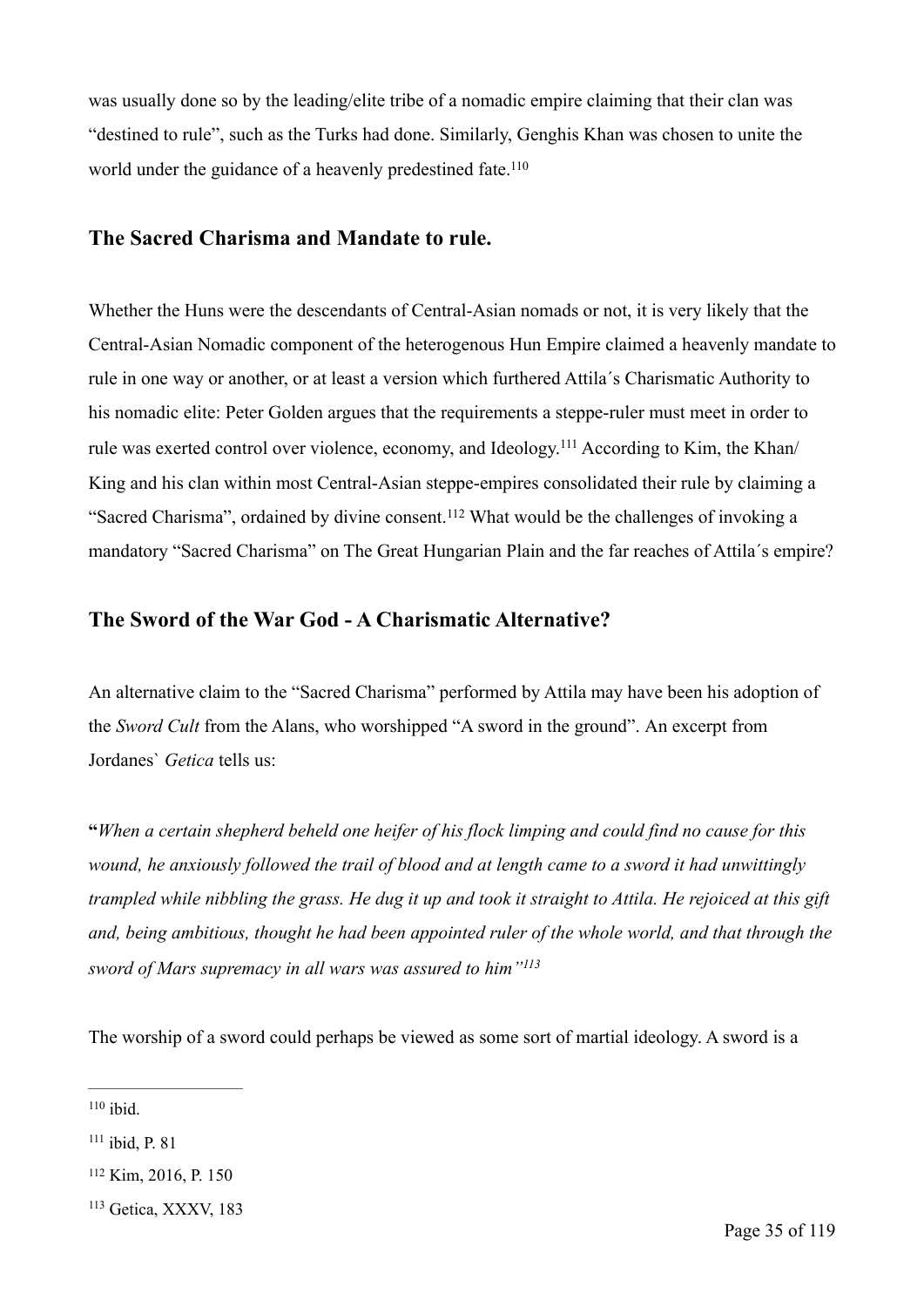<span id="page-35-6"></span>weapon, a symbol of warfare across the steppe.<sup>[114](#page-35-0)</sup> The Germanic-Speaking tribes within the empire could in all likelihood rally more around this than the worship of *Tenghri.* Thus perhaps the hijacking of this cult was an attempt from Attila to find a common ground of belief.

<span id="page-35-7"></span>By accepting this sword from the shepherd - however unlikely the story is - Attila accepts this gift not only for himself, but as a family heirloom. According to Bondarenko, such systems of power-inheritance is the property of the entire Khan clan[.](#page-35-1)<sup>[115](#page-35-1)</sup> I would argue that Attila was trying to strengthening his own and Royal Clan´s (and thereby Sons´) right to rule through a "Sacred Charisma" given to them through the possession of the *Sword of the War God.*  Perhaps we are seeing Attila attempting to transition his *Charismatic Rule* into a *Traditional Rule*  through this*?* Attila´s sons may then not necessarily have needed to be perceived as of the same Charisma as their father, but because they were a part of the Royal Clan who held the sacred sword, then they were ordained to rule by divinely sanctioned authority. In this way it can be seen as an attempt at Intensive and Extensive ideological Rule: Within the theories of Mann, there is a distinct type of Ideological power known as ["](#page-35-2)immanent Morale."<sup>[116](#page-35-2)</sup> It is less autonomous type of power, yet intensive because it seeks to strengthen already existing social organisations[.](#page-35-3)<sup>[117](#page-35-3)</sup> The Khan Clan of the Huns may then accordingly have attempted to use the social power of *Militarism*, which all the peoples of the Hun empire shared through direct action, as a means of Ideology.

<span id="page-35-11"></span><span id="page-35-10"></span><span id="page-35-9"></span><span id="page-35-8"></span>Similarly, The Scythians of the Pontic-Caspian steppe claimed an ordained, heavenly right to rule by a set of golden objects who fell from the sky.<sup>[118](#page-35-4)</sup> The Scythian kings would guard these objects with outmost care, because these were also, according to Khazanov, proof of their Charisma.<sup>119</sup> Genghis Khan was - according to legend - born clinging to a bloodied cloth, indicating that he was

<span id="page-35-0"></span><sup>&</sup>lt;sup>[114](#page-35-6)</sup> According to Herodotus, The Scythians worshipped a sword, also to a war god. Arguably, Attila is directly copying them: "An antique iron sword is planted on the top of every such mound, and serves as the image of Mars: yearly sacrifices of cattle and of horses are made to it, and more victims are offered thus than to all the rest of their gods." (Herodotus, IV)

<span id="page-35-1"></span><sup>&</sup>lt;sup>[115](#page-35-7)</sup> Bondarenko, 2003, P. 83

<span id="page-35-2"></span><sup>&</sup>lt;sup>[116](#page-35-8)</sup> Hall, Schroeder, 2006, P. 106

<span id="page-35-3"></span> $117$  Ibid, P. 6

<span id="page-35-4"></span> $118$  "The aforementioned Scythian legend also relates that certain golden objects fell from the Heavens when Targitaus's three sons ruled Scythia. Only the youngest son, Coloxais, managed to take possession of them. The other brothers took this to be a sign of a divine mandate to rule and thus ceded all sovereignty to the younger sibling" (Herodotus, IV, 5). (Khazanov, 2015, P. 47)

<span id="page-35-5"></span> $119$  (Khazanov, 2015, p. 47.), (Herodotus (IV, 7)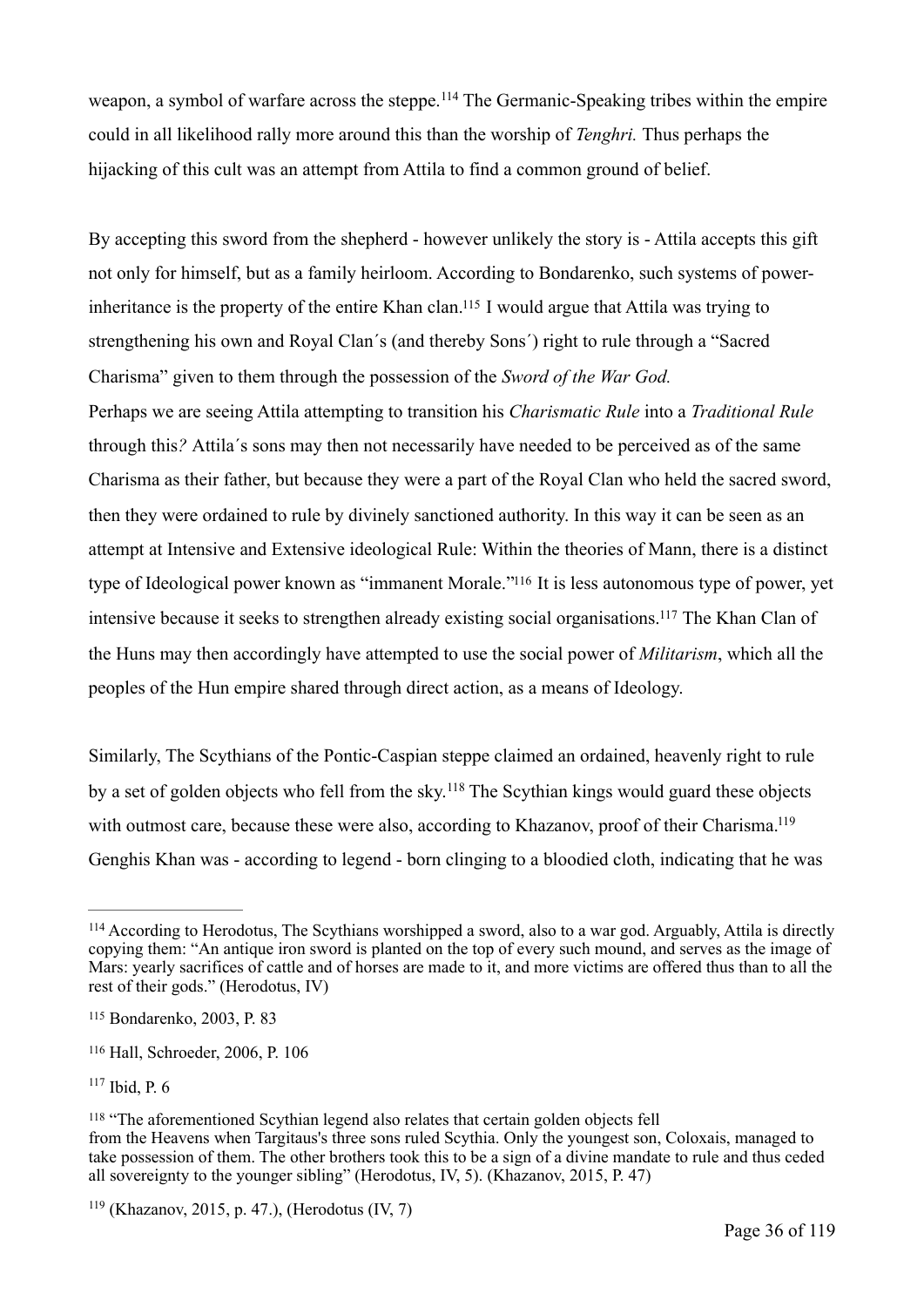<span id="page-36-7"></span>meantto conquer the world.<sup>[120](#page-36-0)</sup> It does sound similar to Attila perceiving himself as "appointed ruler of the whole world" through the sword of Mars.

Fletcher, through the work of Bondarenko, defined one of the reasons for the emergence of nomadic state and expansion was the predestination of nomads to see themselves as rulers of the whole world due to the presence of Tengri.<sup>121</sup>

### <span id="page-36-8"></span>**Tengri - The Sky God.**

<span id="page-36-10"></span><span id="page-36-9"></span>The Central Asian Nomads have often worshipped a god as the personification of heaven above, whom embodied the sun and affected everything beneath[.](#page-36-2)<sup>[122](#page-36-2)</sup> His name is usually more or less the same in most nomadic societies, and goes by "*Tenghri"* or "*Tenger".* The Xiongnu practiced it in the form of what the Chinese referred to as *Cheng-Li*. During Turkic and Uighur rule the Khan had amandate right to rule through Tengri as being his representative on Earth.<sup>[123](#page-36-3)</sup> In the language of present day Mongolia, the word simply means "sky". A day with particularly blue sky for a mongol - *Khokh Tenger* - is a pleasant greeting as well as a deity[.](#page-36-4)<sup>[124](#page-36-4)</sup> One of Genghis Khan's ancestors was said to have a father that was not human, but a mysterious being that personified the sun.<sup>125</sup>

<span id="page-36-13"></span><span id="page-36-12"></span><span id="page-36-11"></span>There are problems with implementing this in the context of the Hun empire. First off, the worship of *Tengri* is very location-specific: Both the Xiongnu, Mongols and the Turks had certain holy places located within Mongolia, such as a particular mountain, in which they were closer to him.[126](#page-36-6) Some scholars believe this is (partially) why the Mongols did not require the people they conquered westwards to worship Tenger: They were not from Mongolia, and they did not have the same relationship to the land. This may very well be the situation for the Huns as well. If Kim is right,

<span id="page-36-0"></span><sup>&</sup>lt;sup>[120](#page-36-7)</sup> McLynn, 2015, P. 34

<span id="page-36-1"></span><sup>&</sup>lt;sup>[121](#page-36-8)</sup> Bondarenko, 2003, P. 83

<span id="page-36-2"></span>[<sup>122</sup>](#page-36-9) Rona-tas, 1999, P. 151

<span id="page-36-3"></span>[<sup>123</sup>](#page-36-10) Man, 2008, P. 83

<span id="page-36-4"></span> $124$  Man, 2008, P. 83

<span id="page-36-5"></span>[<sup>125</sup>](#page-36-12) McLynn, 2015, P. 25

<span id="page-36-6"></span> $126$  "Chinggis Khan and all Mongols worshiped Tenger as their father and the earth as their mother, considering themselves to be governed by the magic forces of the Eternal Sky, which ruled over the land and people below. Chinggis Khan is known to have worshiped the Great Burkhan Khaldun Mountain..and to receive supernatural powers and orders from the Eternal Sky." (Durighello, 2015, P. 38.)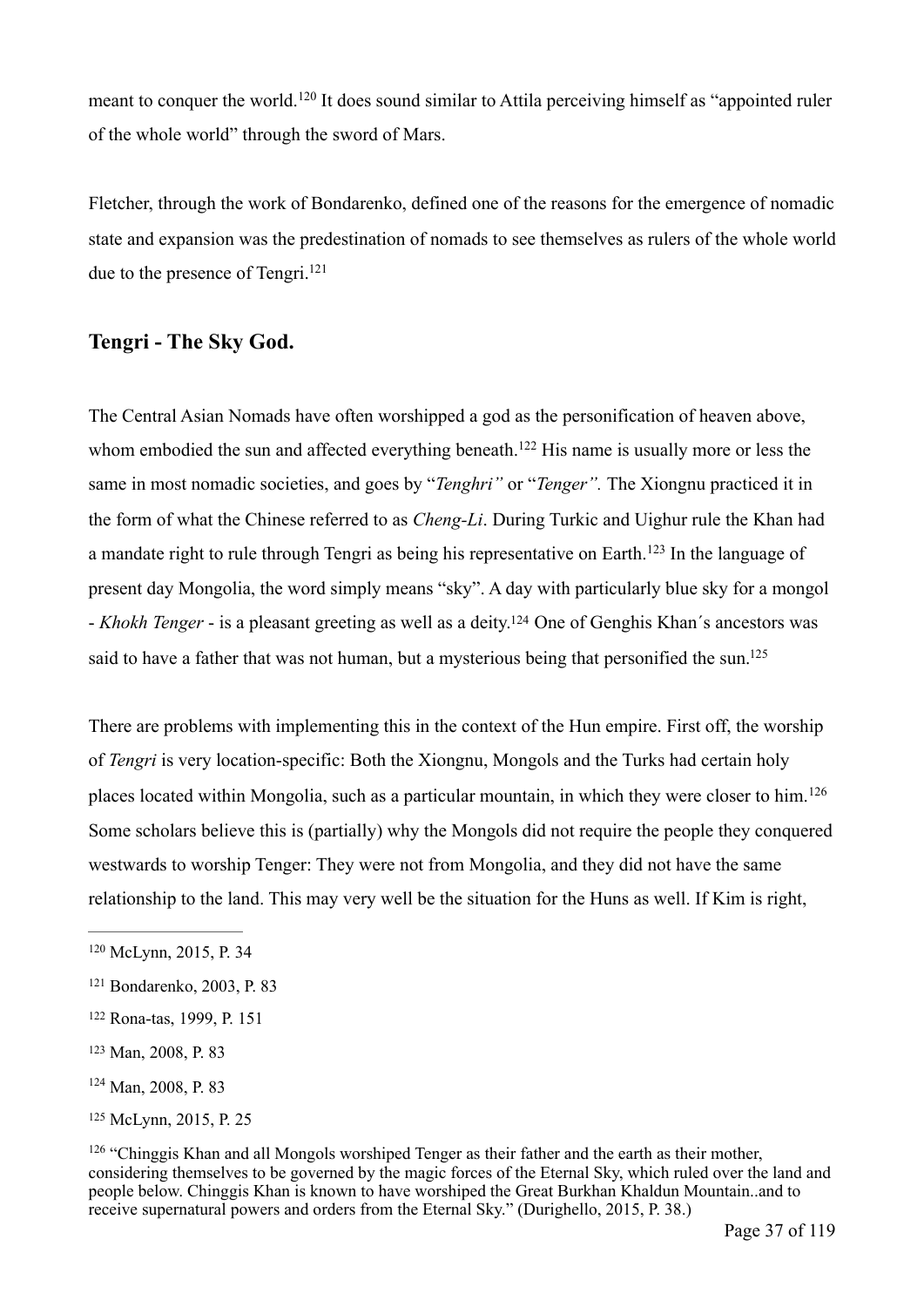<span id="page-37-6"></span>and the Hun core/elite did indeed remember their (supposed) Xiongnu-Heritage, then probably just this core of the empire would worship him. Thus any charisma gained from this would only be applied to Attila from the view of the high-ranking Huns within his elite. Ardaric and Valamer leader[s](#page-37-0) of the Gepids and Ostrogoths respectively, and Attila's most valued vassals<sup>[127](#page-37-0)</sup> - would be less than impressed. It goes without saying that imposing a religion that is Inner-Asian locationspecific is futile to impose on Germanic and Sarmatian subjects. In general, the geographical zone of Mongolia gave birth to a very specific nomadic culture with a particular world outlook, one in which does not automatically transfer to the Great Hungarian Plain and the Huns.<sup>128</sup>

<span id="page-37-8"></span><span id="page-37-7"></span>Furthermore, Turco-Mongol shamanism had no organised clergy[.](#page-37-2)<sup>[129](#page-37-2)</sup> This, however, may arguably not have been a problem in the context of Attila and his Huns: Breaking with the existing institutions could very well include the social powers of Ideology - meaning he could also claim the role of religious leader, and thus unify the nomadic part of his empire. Golden indirectly builds on Weber´s model of Charismatic Authority when he is claiming that: "Charismatic warlords were expected to possess shamanic or shaman-like powers." This would then be but one of the several qualities Attila could "prove" to have if he for example won a battle after performing scapulimancy prior to it. However, the text revolving Attila´s use of Scapulimancy does indicate that he personally did not perform it.<sup>130</sup>

<span id="page-37-11"></span><span id="page-37-10"></span><span id="page-37-9"></span>Kradin argues that the Khan on the Central-Asian steppe was a sacred intermediary between society and heaven[.](#page-37-4)<sup>[131](#page-37-4)</sup> He personified the centre of nomadic society, and performed rituals that were thought to induce prosperity and vitality to his empire as a whole[.](#page-37-5)<sup>132</sup> Looking back to the drinkingdrinking ritual at the Feast detailed in Priscus, we see a resemblance. An unfortunate event such as loss of livestock, disease, or the loss of war could be blamed upon the Khan and weaken his charismatic abilities as well.

<span id="page-37-0"></span><sup>&</sup>lt;sup>[127](#page-37-6)</sup> Jordanes, Getica, XXXVIII, 199

<span id="page-37-1"></span><sup>&</sup>lt;sup>[128](#page-37-7)</sup> Bondarenko, 2003, P. 55

<span id="page-37-2"></span><sup>&</sup>lt;sup>[129](#page-37-8)</sup> Golden, P. 82

<span id="page-37-3"></span> $130$  "This was what the soothsayers had told to Attila in prophecy." (Jordanes, Getica, XL, 209)

<span id="page-37-4"></span><sup>&</sup>lt;sup>[131](#page-37-10)</sup> Kradin, 2002, P. 375

<span id="page-37-5"></span><sup>&</sup>lt;sup>[132](#page-37-11)</sup> Where any of these rituals similar to Scapulimancy or Haruspicy as done in Europe? Probably: The Chinese - main rivals of the Xiongnu - saw heat cracks and meanings in scorched turtle-shells as early as the Shang Dynasty in 1500 bc. The Mongols too performed a version of Scapulimancy in which the burned shoulder-bones of sheep were interpreted. (Man, 2008, P. 84)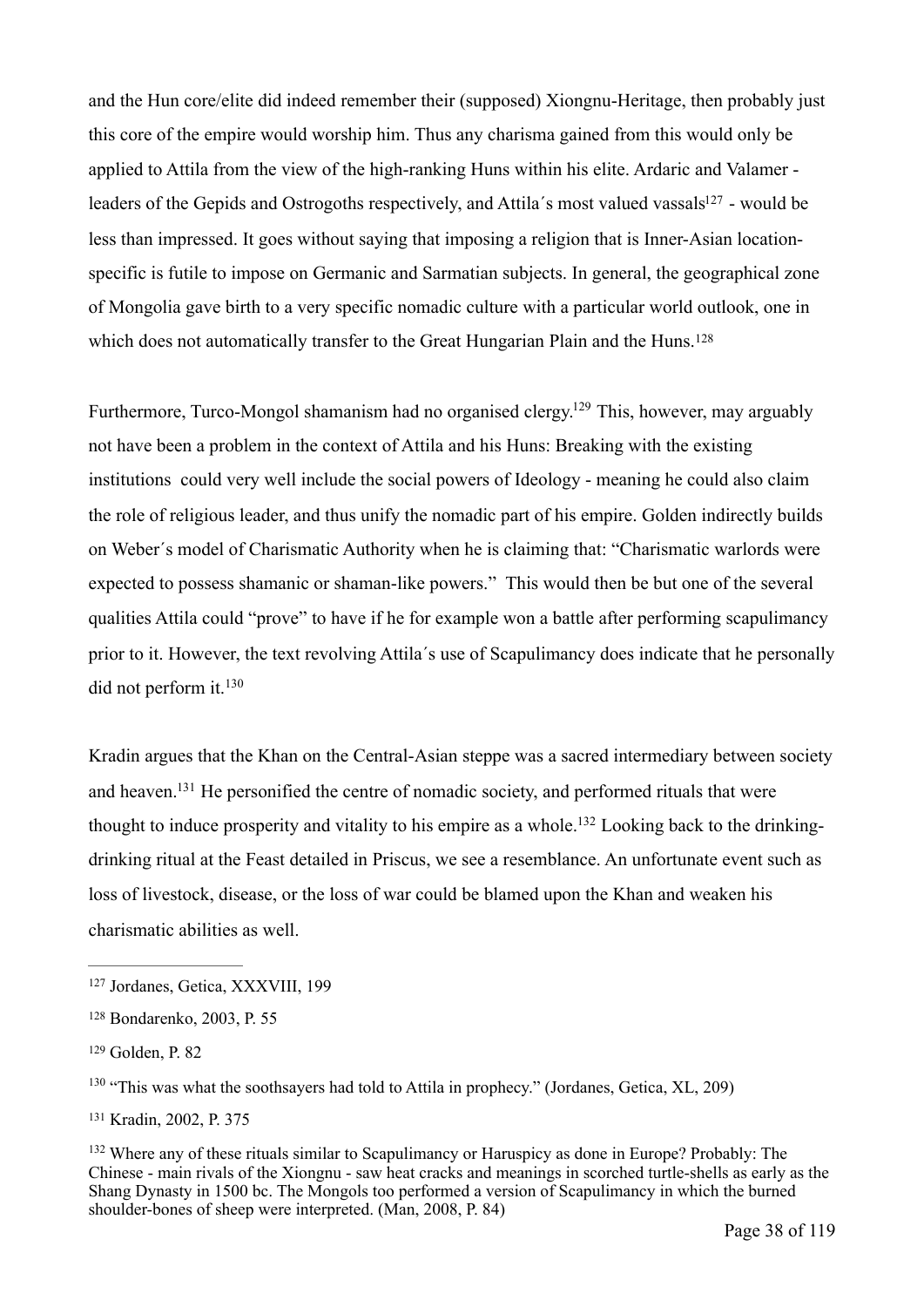<span id="page-38-6"></span>This seems somehow similar to the situation of Attila, with a key difference: Loss of charisma does not seem to stem from loss of religious authority, as it did with Central Asian steppe-rulers, but from a weakening of his ability to deliver on his Economic promise. It can be argued, then, that a perceived loss of shamanic power would not overall weaken Attila's charisma much[.](#page-38-0)<sup>[133](#page-38-0)</sup> But the loss of, for example, a battle (and the economic gain that follows, with looting and pillaging), is much more universal and would be perceived as a weakening of Attila´s charismatic abilities by both his nomadic and Germanic subjects across the board.

#### **Ancestor Worship.**

<span id="page-38-7"></span>Some nomads worship their ancestors. According to Khazanov, is it the aristocracy within nomadic societies that "cultivates knowledge of genealogies and manipulates them so as to give an ideologicalbasis to their ruling positions."<sup> $134$ </sup> But this must again be divided into two distinct types: one in which is dedicated to actual ancestors, and one who is closely related to the heavenly mandate to rule: Mythical ancestors and origin. An example of the latter is the ruling clan of Genghis Khan - The Borjigid - claiming direct descent from the founding father of all Mongols: Batachikhan, the first Mongol, was the result of the mating between a male blue-grey wolf and a fallow deer[.](#page-38-2)<sup>[135](#page-38-2)</sup> One of the myths of Hun origin, according to Jordanes, was that one of their warriors traced a doe across the Kerch strait and discovered the new lands to the west[.136](#page-38-3)

<span id="page-38-11"></span><span id="page-38-10"></span><span id="page-38-9"></span><span id="page-38-8"></span>Later Mongol Khans and Khanates worshipped Genghis long after his death[.](#page-38-4)<sup>[137](#page-38-4)</sup> Turkic Oaghans lookedto their predecessors spirits for guidance.<sup>[138](#page-38-5)</sup> Sadly, because we have no written sources on Hun ancestor worship, we cannot know if Attila and his clan worshipped anyone. I would theorise

<span id="page-38-0"></span><sup>&</sup>lt;sup>[133](#page-38-6)</sup> Maybe certain parts of his Hun Elite would, due to their possible Central-Asian Heritage.

<span id="page-38-1"></span><sup>&</sup>lt;sup>[134](#page-38-7)</sup> Khazanov, 1983, P. 142

<span id="page-38-2"></span>[<sup>135</sup>](#page-38-8) McLynn, 2015, P. 25

<span id="page-38-3"></span><sup>&</sup>lt;sup>[136](#page-38-9)</sup> "At one time, while hunters of their tribe were as usual seeking for game on the farthest edge of Maeotis, they saw a doe unexpectedly appear to their sight and enter the swamp, acting as guide of the way; now advancing and again standing still. (124) The hunters followed and crossed on foot the Maeotic swamp, which they had supposed was impassable as the sea. Presently the unknown land of Scythia disclosed itself and the doe disappeared." (Getica, XXIV, 123-124)

<span id="page-38-4"></span><sup>&</sup>lt;sup>[137](#page-38-10)</sup> Charleux, 2009, S. 3

<span id="page-38-5"></span><sup>&</sup>lt;sup>[138](#page-38-11)</sup> Khazanov, 1983, P. 255-56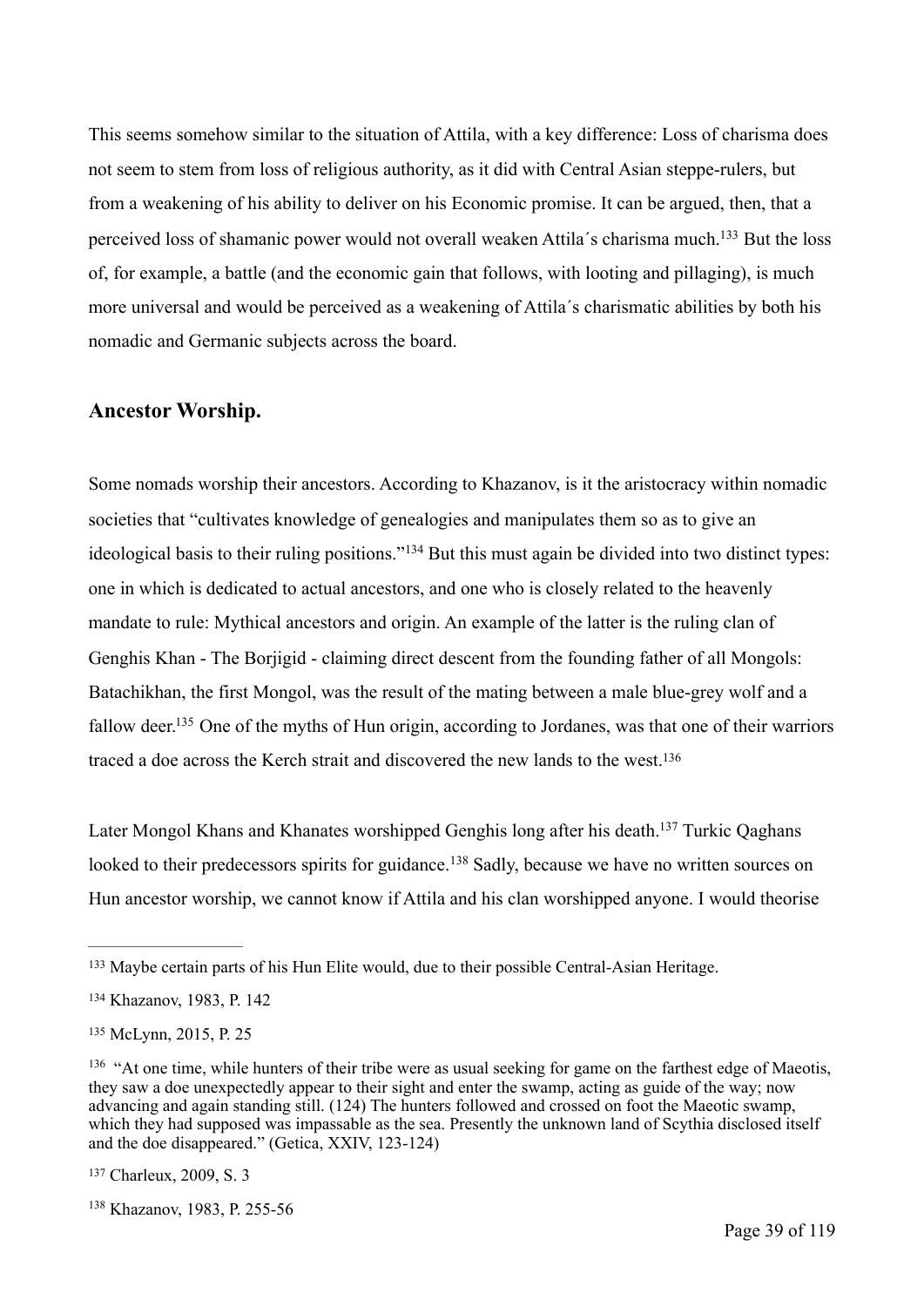that notable individuals who performed specific deeds that lead to the Huns supremacy in Europe were perhaps worshipped. Maybe Balamber, who is given credit for assembling enough clans to conquer the Alans and the Goths, was worshipped as a notable Hun ancestor because of this deed? Maybe Ruga and Octar were worshipped for their part in setting up the empire in which Attila continue[?](#page-39-0)<sup>[139](#page-39-0)</sup> Elaborating on this, maybe they then set a standard for Hun morals and behaviour which all Huns were expected to follow.

# <span id="page-39-3"></span>**Nomad Group-Identity - An Ideology?**

<span id="page-39-4"></span>While Kradin notes that ideology was never a predominant power-variable in Central-Asian Steppe-Empires,it does then seem that it held a higher position in terms of importance.<sup>[140](#page-39-1)</sup> In my opinion this is arguably because the Steppe-Empires of Central-Asia held a higher percentage of nomadic peoples whom probably worshipped Tengri and/or their ancestors. The importance of the religious aspect bestowed upon the leader did not hold the same weight upon Attila´s shoulders as it did in the Central-Asian nomadic empires. Claiming to be the intermediary of Tengri on Earth did not do Attila much use in his empire, because his Huns were fewer than the sedentary peoples.<sup>141</sup>

<span id="page-39-5"></span>There is the notion that nomadic societies lack of "contact" with other clans outside their kinship group and immediate family somehow restricted the development of anything else particularly unifying for the nomads except the cult of live stockbreeding and their form of subsidence. This is not a denial of nomadic culture and corresponding unity, but rather what actually mattered when individual clans bounded together to form smaller chiefdoms. The concept of organisation and the lack of taxation on the individual clans naturally meant independence in religion as well: No bureaucracy in place to interfere or demand with beliefs or ideology.

<span id="page-39-0"></span><sup>&</sup>lt;sup>[139](#page-39-3)</sup> Seeing as Ruga and Octar were also Attila's paternal uncles, the worship of them would arguably also give a boost to Attila´s Charismatic right to Rule. It goes back to the strengthening of the Khan clan.

<span id="page-39-1"></span><sup>&</sup>lt;sup>[140](#page-39-4)</sup> Kradin, 2002, P. 375

<span id="page-39-2"></span><sup>&</sup>lt;sup>[141](#page-39-5)</sup> See my discussion on Horses in *Militarism*.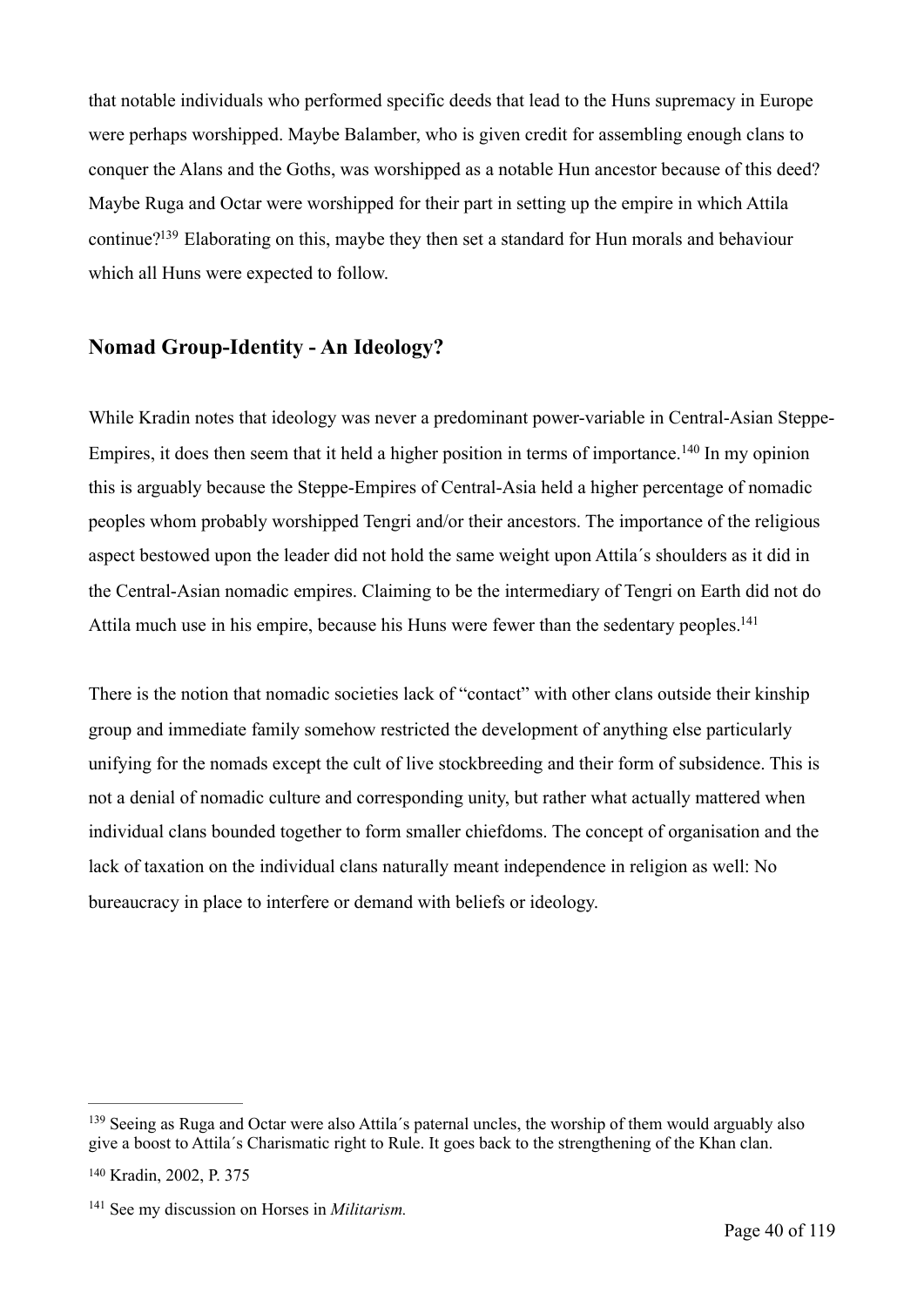#### **The Great Migration of Peoples.**

<span id="page-40-5"></span><span id="page-40-4"></span>The Christians serving under Attila had - as discussed - mostly embraced Arian Christianity. According to Halsall, this choice of belief can be seen as the "barbarian" choice of a religion in oppositionto that of the Romans.  $^{142}$  $^{142}$  $^{142}$  By the 350s, most territories under Western Roman hegemony considered themselves Roman in one way or another. There was a particular idea of Roman Identity -an absolute notion.<sup>[143](#page-40-1)</sup> The adoption of Roman qualities allowed for political influence, even for those who were not Roman-born, in matters of the politics of the Roman empire. But the Western Roman Empire was weakening: Barbarian Groups were on the move, seizing back territories, all the while the Romans were dependent on many of these for military support.

<span id="page-40-6"></span>The notion of an absolute roman identity must naturally have weakened outside of the Roman Power-centre: Aetius, for example, had Attila made a Western Roman General. How desperate must the Romans have been to give such a rank to one of their most dangerous enemies? It was probably to please Attila. But he did not seem to mind: The rank simply gave him a further prefix to meddle inRoman politics and give him an excuse to invade the west.<sup>[144](#page-40-2)</sup> As the Huns gradually seized more territory north of the Danube and gradually rivalling the Romans in power, did the Huns offer a similar alternative to political and ideological influence - an absolute Hun identity in which the subjects of the Hun empire could strive for?

<span id="page-40-7"></span>Heather argues that the Romans - in their labour of turning barbarians (or at least landowning elites) - into Roman citizens, dissipated the tension of war and conquest. He argues that the lack of the bureaucracy within the Hun empire was the reason that they could not do the same[.](#page-40-3)<sup>[145](#page-40-3)</sup> But such a statement opens up for a complicated question: Does this mean that an *Organisation* could not offer a sense of identity to those within it? Is there actually a need for the "rules of the games" in which an *Institution* offers? Perhaps then, an Ideology is not possible unless it is rooted in an *Institution*  with rules and laws of behaviour, very much like Christianity had done for the Roman empires?

<span id="page-40-0"></span><sup>&</sup>lt;sup>[142](#page-40-4)</sup> Halsall, 2009, P. 469

<span id="page-40-1"></span><sup>&</sup>lt;sup>[143](#page-40-5)</sup> Halsall, 2009, P. 457

<span id="page-40-2"></span><sup>&</sup>lt;sup>[144](#page-40-6)</sup> Kelly, 2009, P. 172

<span id="page-40-3"></span><sup>&</sup>lt;sup>[145](#page-40-7)</sup> Heather, 2005, P. 234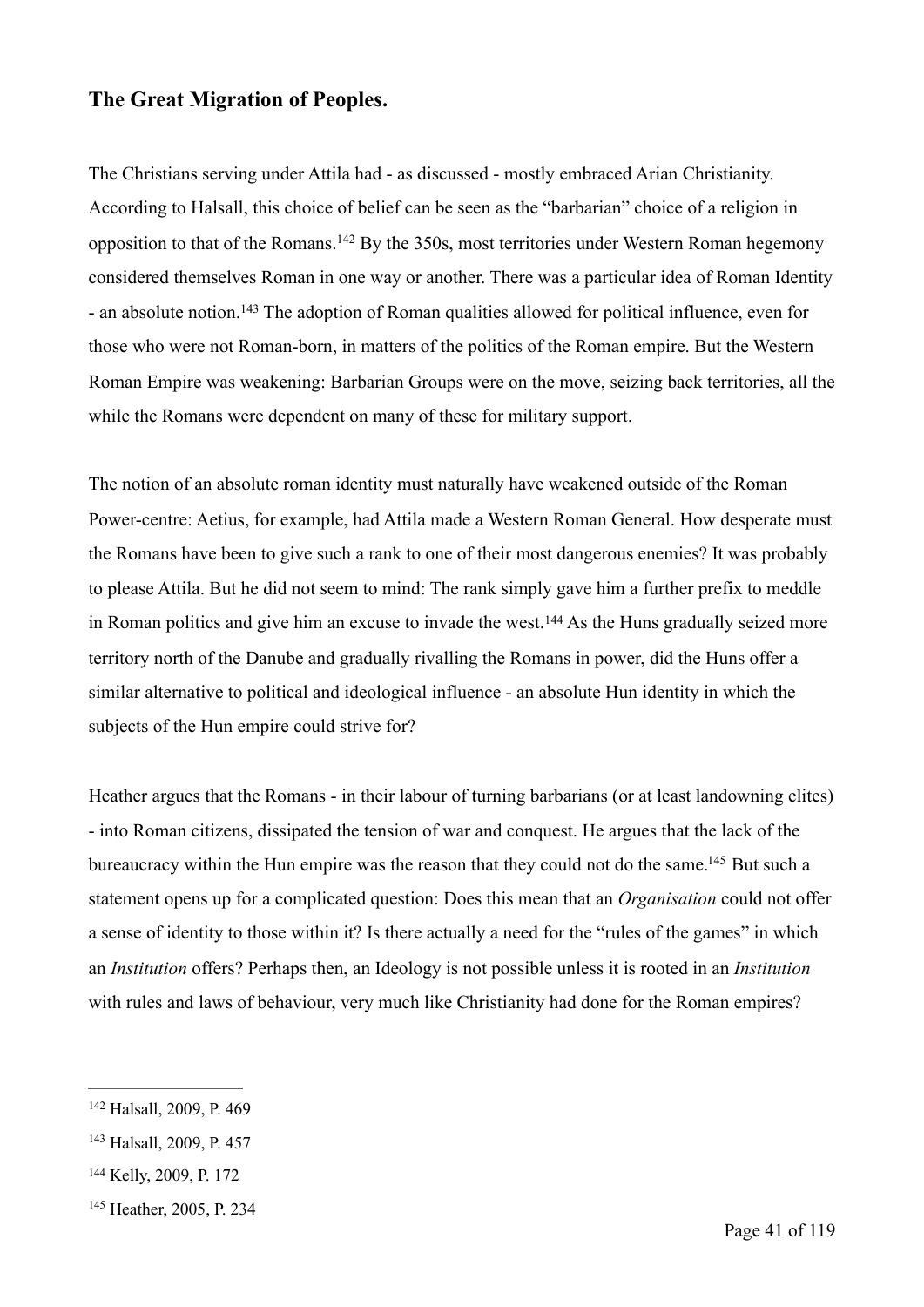<span id="page-41-3"></span>The Huns were - in accordance with what Heather has labeled the *Snowball-Theory of movemen[t146](#page-41-0) -* rolling in through the doors of Eastern Europe not as a single people, but successive waves of war bands, picking up and including other societies as they travelled. The Huns have largely been given credit for indirectly initiating the Great Migration of peoples, which saw societies and identities intermix as barbarian groups banded together to form stronger military and political entities looking for new opportunities.

In his chapter *Huns On The Run,* Heather deals in-detail with the concept of identity through and after the Hun rule. He argues that the political entities born out of the end of the empire meant that identity was something not malleable, because groups were much the same both before and after, and only the position of power had changed. Yes, cultural traits and political institutions had been shared between the Ruling Huns and their vassals, but becoming a Hun in identity was undeniably difficult because the notion of "being a Hun" meant to occupy a position of privilege over others. If, say, the Heruli had at some point had enjoyed an evolution of their identities into that of a "Hun", then the difference between who was in charge (The Huns) and who were vassals (The Heruli) would cease to exist, and thereby also Attila's Authoritarian-"power-over" right to rule. Generally, Heather argues that the Hun Empire was an "unequal, involuntary confederation". So perhaps, the crisis of identity between the Huns and their Vassals actually did more harm to the Huns than good?

<span id="page-41-4"></span>"*From the subjects´perspective holding on to a larger group identity offered the likeliest route, when opportunity arose, of throwing off Hunnic Domination.["147](#page-41-1)*

This notion that there was an almost unsurpassable identity-barrier between the Huns and their subjects seems to be correct, because Ardaric, king of the Gepids, was able to effectively rally most of the Huns previous subjects upon the death of Attila and win the battle of Nedao in 453, in which the Huns were defeated, and their rule on the Great Hungarian Plain came to an end.<sup>148</sup>

<span id="page-41-5"></span><span id="page-41-0"></span><sup>&</sup>lt;sup>[146](#page-41-3)</sup> Imagine the Huns as a small snowball, which picks up other societies as its starts rolling, thus becoming bigger as it moves.(Heather, 2009, p. 20)This theory has come to replace the *Invasion Theory*, which we can also call the *Billiard-Ball theory of movement*. In this scenario, People X replace people Y, with no room for error or cultural exchange.(ibid, P. 29) is quite obvious that the Huns did not arrive en masse to Europe - they first sent outriders and independent war bands, before the general population of women, children, elders and their slow-moving carts followed suit. (Kelly, 2005, P. 24-28)

<span id="page-41-1"></span><sup>&</sup>lt;sup>[147](#page-41-4)</sup> Heather, 2005, P. 263

<span id="page-41-2"></span> $148$  There are however some strange coincidences around this event, it will be further discussed as the culmination of the entire chapter.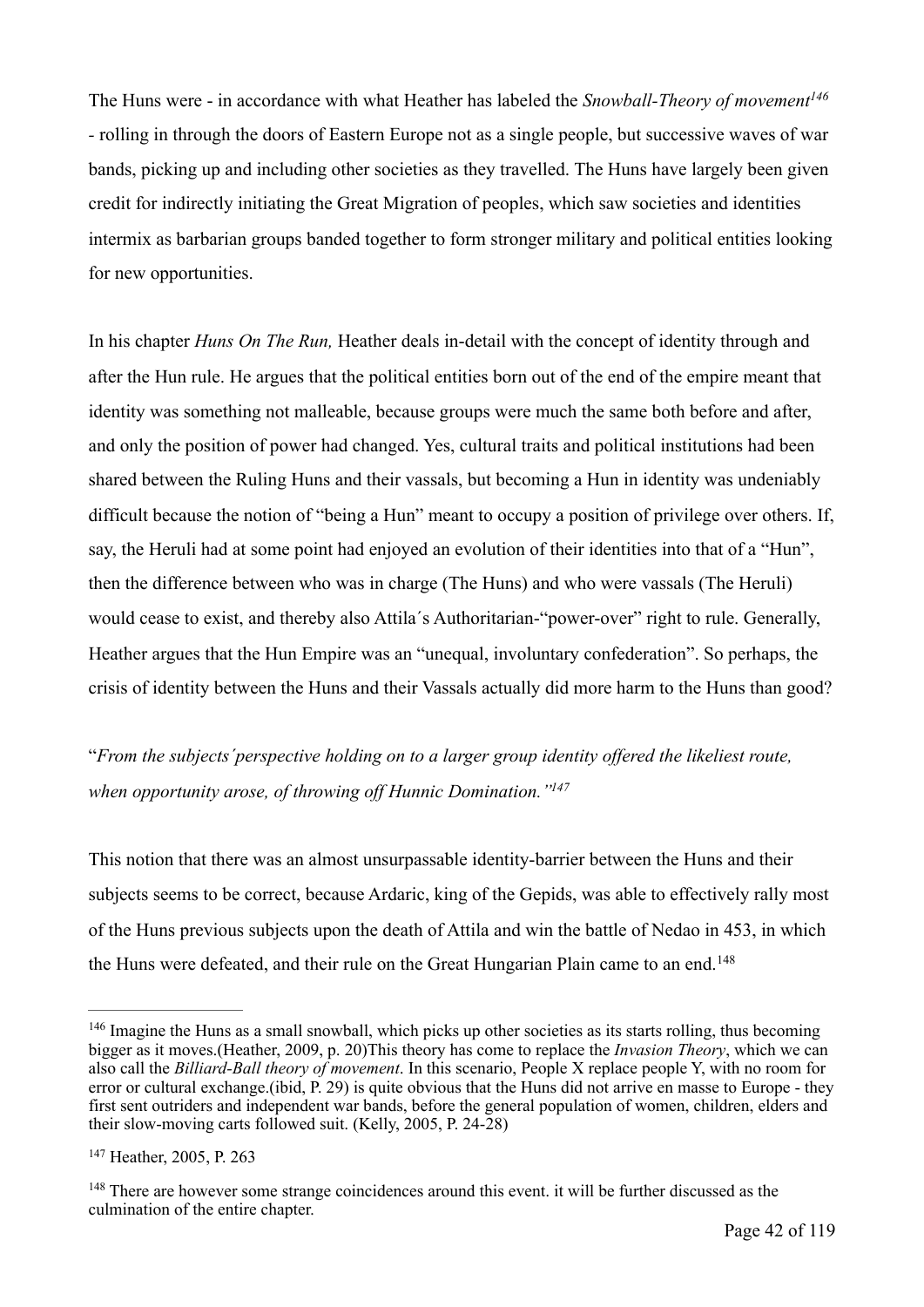Upon visiting the encampment of Attila, Priscus is surprised to meet a "former" greek among them: He is dressed like a Hun, has a hun wife and children, and seems quite happy to be a part of Onegesius´ retinue: The man was initially a slave, but had won his freedom. The man openly states he prefers the freedom of Hun life and lack of taxation in contrast to the corruption in Roman society. The man had - arguably - adopted a Hun identity. But as Heather points out; this particular individual had been a rich merchant, and an individual of this status may rise up and become a part of Attila´s robber network if he participated with his wealth. Kim offers an alternative to this, saying that the higher strata of non-hun subjects were actually considered Hun nobles both by themselves andthe Huns of Attila in order to maintain a superficial (my words) political structure.<sup>[149](#page-42-0)</sup> If the latter is correct, then Hun identity seem to be something very few were able to accomplish, because it denoted a certain point of political influence and personal wealth. So whichever theory is correct, the overall the question of ideology seems inextricably linked with economy[.](#page-42-1)<sup>[150](#page-42-1)</sup>

# <span id="page-42-5"></span><span id="page-42-4"></span>**Conclusion of Ideology.**

<span id="page-42-6"></span>Maenchen-Helfen believes if the Hun empire had lasted longer, it would eventually have adopted a versionof Arian Christianity.<sup>[151](#page-42-2)</sup> In doing so, the Huns could have laid the foundation for an empire with an ideology that was not just based on economic gain, but also a belief in an Ideology that created unity across the different political entities of their heterogenous empire. From a modern viewpoint on Mann´s sociology, the Huns could perhaps have not only utilised Arian Christianity throughout the existing networks to strengthen their hold, but perhaps create an empire that adhered tolaws and regulations - I.E Infrastructural rule?<sup>152</sup> This leads me to thank that an *Institution* is arguably better suited for an Ideology than an *Organisation.* 

<span id="page-42-7"></span>The line of thinking regarding adopting a state-religion is tempting, but not very realistic in the case of the Hun Empire: The acceptance of Arian Christianity would have been the acceptance of several

<span id="page-42-0"></span><sup>&</sup>lt;sup>[149](#page-42-4)</sup> Kim, 2016, P. 127-128

<span id="page-42-1"></span><sup>&</sup>lt;sup>[150](#page-42-5)</sup> Heather, 2005, P. 236

<span id="page-42-2"></span><sup>&</sup>lt;sup>[151](#page-42-6)</sup> "Gothic chieftains were almost the equals of Hun nobles. But two generations of slowly growing symbiosis of the upper strata of Hun and Germanic society were too short to bring the Huns over to the religion of the Goths." ( Maenchen-Helfen, 1973, P. 262)

<span id="page-42-3"></span><sup>&</sup>lt;sup>[152](#page-42-7)</sup> Hall, Schroder, 2005, P. 5-6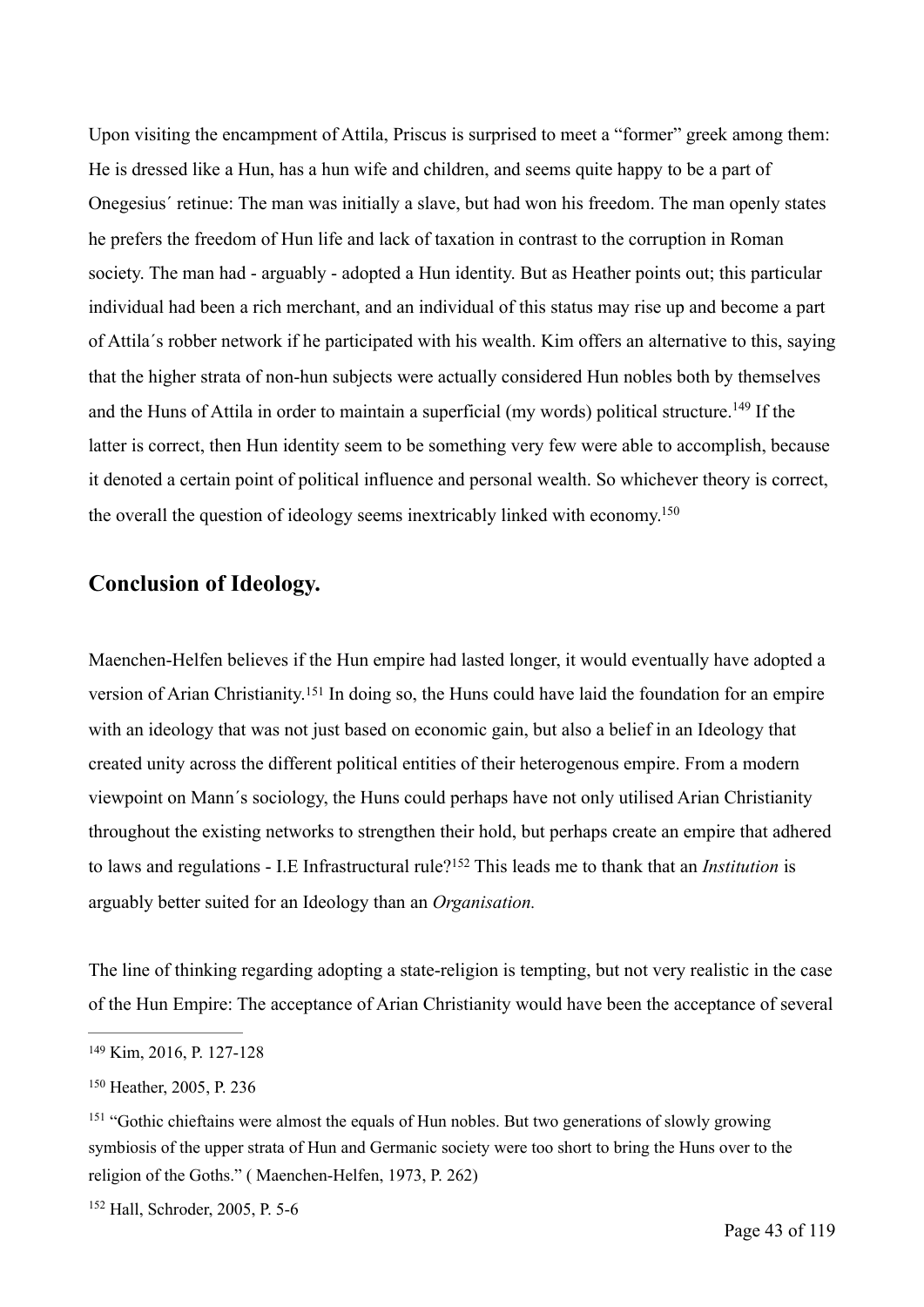institutions, and thus weaken Attila´s Charismatic authority: The institution of moral values that comes with Christianity would intruded upon the ways of nomadic life - much in contrast to that of (especially) the politics and the economy of the empire of Attila. Furthermore, these values may very well end up outweighing the political aspect of the idiosyncratic rule of Attila, and thus gradually lead to a loss of Charisma once the institutional norms of the religion start to take hold across the different tribes[.153](#page-43-0)

<span id="page-43-5"></span><span id="page-43-4"></span>Attila claimed Authoritative, Intensive and Extensive Ideological power when he claimed the sword of Mars as a right to rule the world.<sup>[154](#page-43-1)</sup> However, the *Getica* aside, the sword and Attila's right to rule is never mentioned again. The fact that nomads did not write, and we have no written source regarding whether this Ideology was an Extensive Institution within the Hun Empire, means we can only guess.

<span id="page-43-7"></span><span id="page-43-6"></span>The Hun - and perhaps non-Hun nomadic - part of the Empire may have practiced Tengrism, but the distance from the homelands of this religion makes practice hard, especially when no one in the empire had probably even been alive to visit Mongolia[.](#page-43-2)<sup>[155](#page-43-2)</sup> The illiteracy of nomads - and the Huns would then make it an oral tradition as well, one in which would probably be fading into obscurity as the Huns turned into a sedentary lifestyle and were intermingling with Germanic culture[.](#page-43-3) [156](#page-43-3) Having one particular tribe be devoted to Tenghri - or a few more - could be considered Intensive power, yes, but in the grand scheme of things it would have very little impact on the empire as a whole.

<span id="page-43-0"></span> $153$  As McFarland notes, which strengthens this assumption: "Religion is a core component of society, along with political, economic and social concerns. Religion is both about social experience and individual; it is expressed in both action and thought; it is a way to care for a person's psychological well-being and serve a communal function as an institution." (MacFarland, 2010, P. 9)

<span id="page-43-1"></span><sup>&</sup>lt;sup>[154](#page-43-5)</sup> As Man comments: "As leaders often do, Attila boosted his natural self-confidence by rewriting tradition so that it supported his rise to power." (Man, 2008, P. 174)

<span id="page-43-3"></span><span id="page-43-2"></span><sup>&</sup>lt;sup>[155](#page-43-6)</sup> A relationship to Mongolia, which runs parallel to a possible heritage with the Xiongnu, has the so-called "problem" of the two-hundred year interlude, in which the Xiongnu faded from history and the Huns erupted into Eastern Europe. (See *Kim, 2016, Chapter 2: The So-Called "Two-hundred years interlude", P. 37-44)*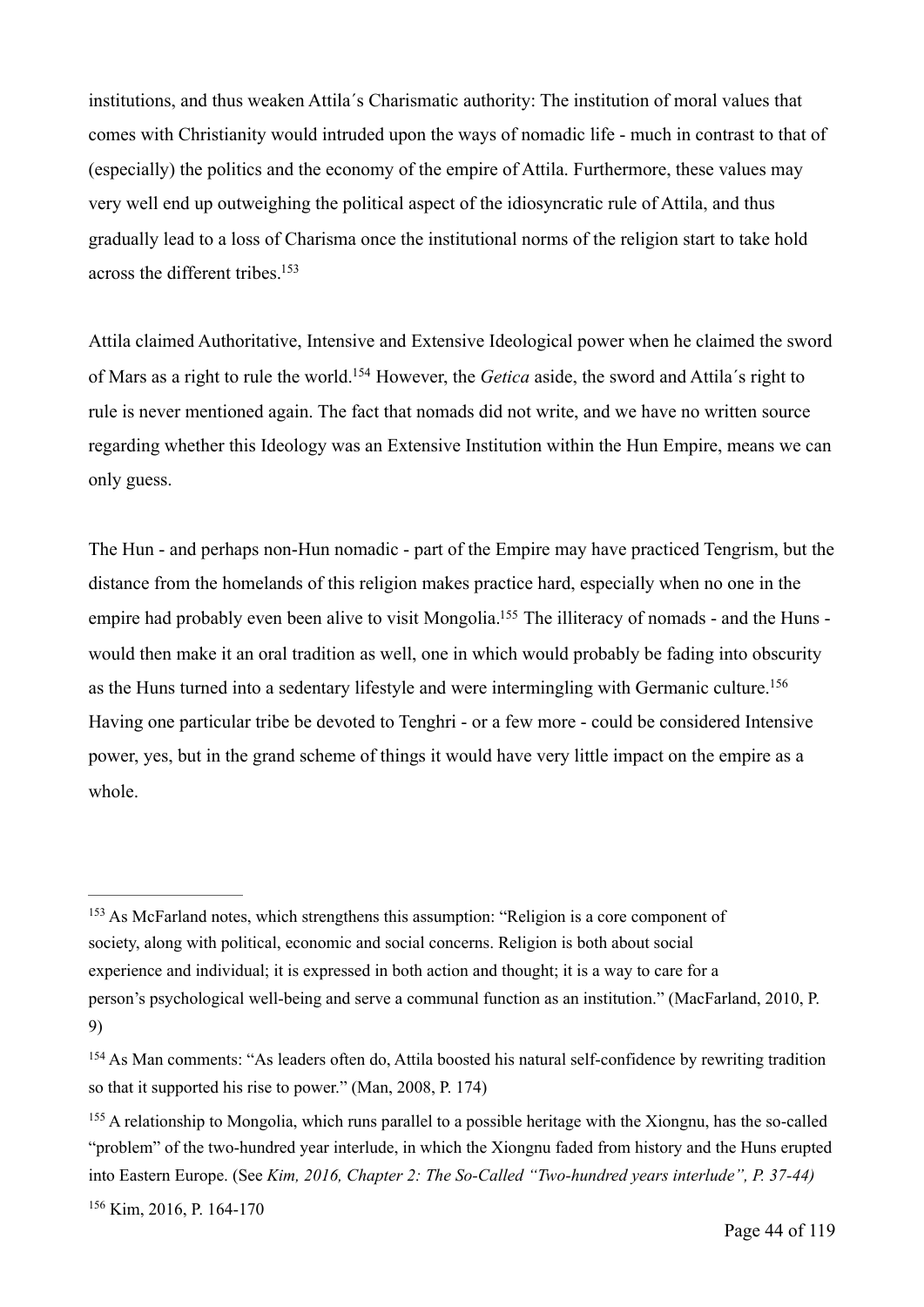The same goes for Ancestor Worship; While similar instances have certainly been traced with the Goths, they do not share anything else in common. The Goths, the other Germanic peoples, and Sarmatians would find very little to no ideological boost in Attila claiming to be descendent from some distant individual regarded highly by the Huns. On the contrary, it might even have reminded them on the atrocities and conquests Attila´s predecessors did to their peoples.

So as a conclusion, i would argue that the empire of the Huns was in no means held together by any sort of Ideology overall. The religious practices found amongst different peoples is proof of cultural exchange and evolution, but this cannot be argued as any sort of common ideology outside the smaller networks they were contained: Rather it must have been natural phenomena occurring when different peoples cooperate and exist. The Empire relied solely on Attila´s Charisma - not heavenly Charisma in the form of an ideologically granted right to rule - but rather Charismatic Authority and Authoritarian ability to coordinate the Hun Empire´s Economic revenue.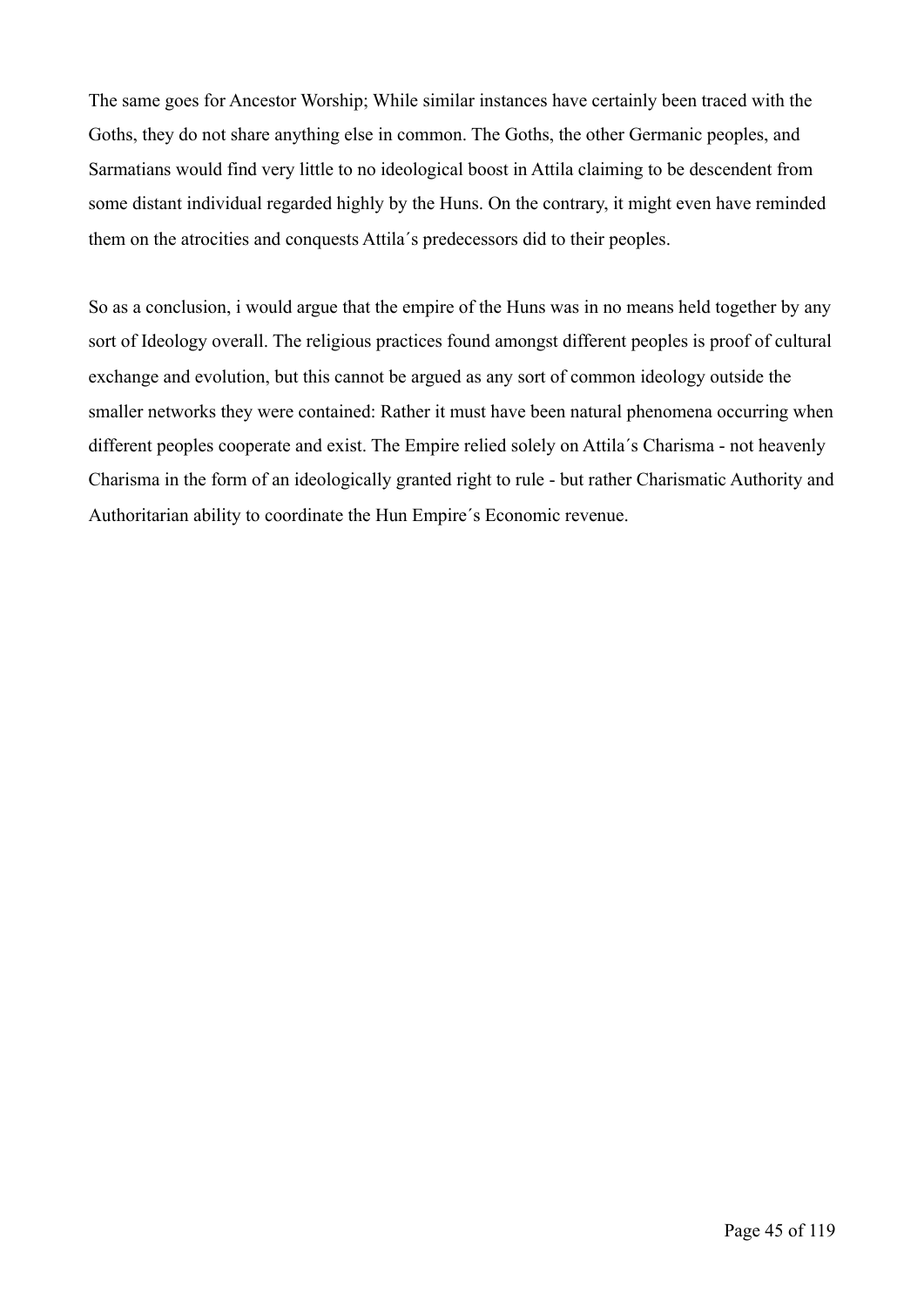# **Chapter Two: Economy.**

<span id="page-45-5"></span><span id="page-45-4"></span>Much scholarly attention has been given to the Huns relationship with the Romans. Geographically speaking, Hungary was beneficial for ruling an empire that was dependent on extorting the Roman empires of the western world through campaigns, yearly revenues, and direct extortion[.](#page-45-0)<sup>[157](#page-45-0)</sup> While the later empire under Attila saw political relations sour, the earlier Hun leaders had lent their armies to (Particularly Western-)Roman aid as mercenaries, while smaller independent Hun retinues often entered service as *Buccelari* for high-ranking (and high-paying) Romans[.](#page-45-1)<sup>158</sup> Most Important to Attila and his later predecessors, however, was the annual influx of gold in the form of tribute. With the gold came diplomatic exchange, which brought with it spices, wine, jewellery and other commodities in which the Huns were taking a liking to[.](#page-45-2)<sup>[159](#page-45-2)</sup> The sources for this are plentiful, and describes the Huns demands as less than modest[.](#page-45-3)<sup>[160](#page-45-3)</sup>

<span id="page-45-7"></span><span id="page-45-6"></span>But Hungary was also a very important chokepoint in terms of taking economic advantage of sedentary peoples/allies inside the empire. Because the majority of documented revenue came from the enemy, there is a tendency in history to see the economic exploitation by the Huns of sedentary societies as mainly an outside-facing economy: The target of Hun mischief seems to always be both of the Roman Empires, The Sassanids, and their respective provinces. But If we cast our net a little wider than the stereotypical impression of the Huns, we come to realise that a majority of Hun exploitation of sedentary societies were also targeted at their own allies: the Germanic-speaking peoples. But there is yet to be made a proper evaluation of the internal dynamics of Hun economy. This is arguably because we lack any literary evidence to analyse what went on inside the empire -

<span id="page-45-0"></span><sup>&</sup>lt;sup>[157](#page-45-4)</sup> "The stability of steppe-empires directly depended on the ability of the imperial confederation to extract silk, agricultural products, handicraft articles and delicate jewels from the settled territories. As these products could not be produced under conditions of a stockbreeding economy, obtaining them by use of force or extortion was the priority task of the ruler of nomadic society." (Kradin, 2002, P. 374)

<span id="page-45-2"></span><span id="page-45-1"></span><sup>&</sup>lt;sup>[158](#page-45-5)</sup> The Employment of barbarian mercenaries as a personal retinue and/or bodyguard. (Hughes, 2019, p. 54) <sup>[159](#page-45-6)</sup> "We greeted her and exchanged as gifts three silver bowls, some red hides, pepper from India, the fruit of date-palm trees, and other fruits that were valuable to the barbarians because they did not grow locally." (Priscus, Fr. 8. 73.)

<span id="page-45-3"></span><sup>&</sup>lt;sup>[160](#page-45-7)</sup> According to Priscus, roman noblemen had to sell their furniture and wives' jewellery to pay the collectors of the state following the increased tax because of Attila´s heavy demands. (See this exact excerpt from Priscus at page 64.)This is probably exaggeration to paint the Huns as greedy, but the sum was still enormous.(Maenchen-Helfen, 1973, P. 114).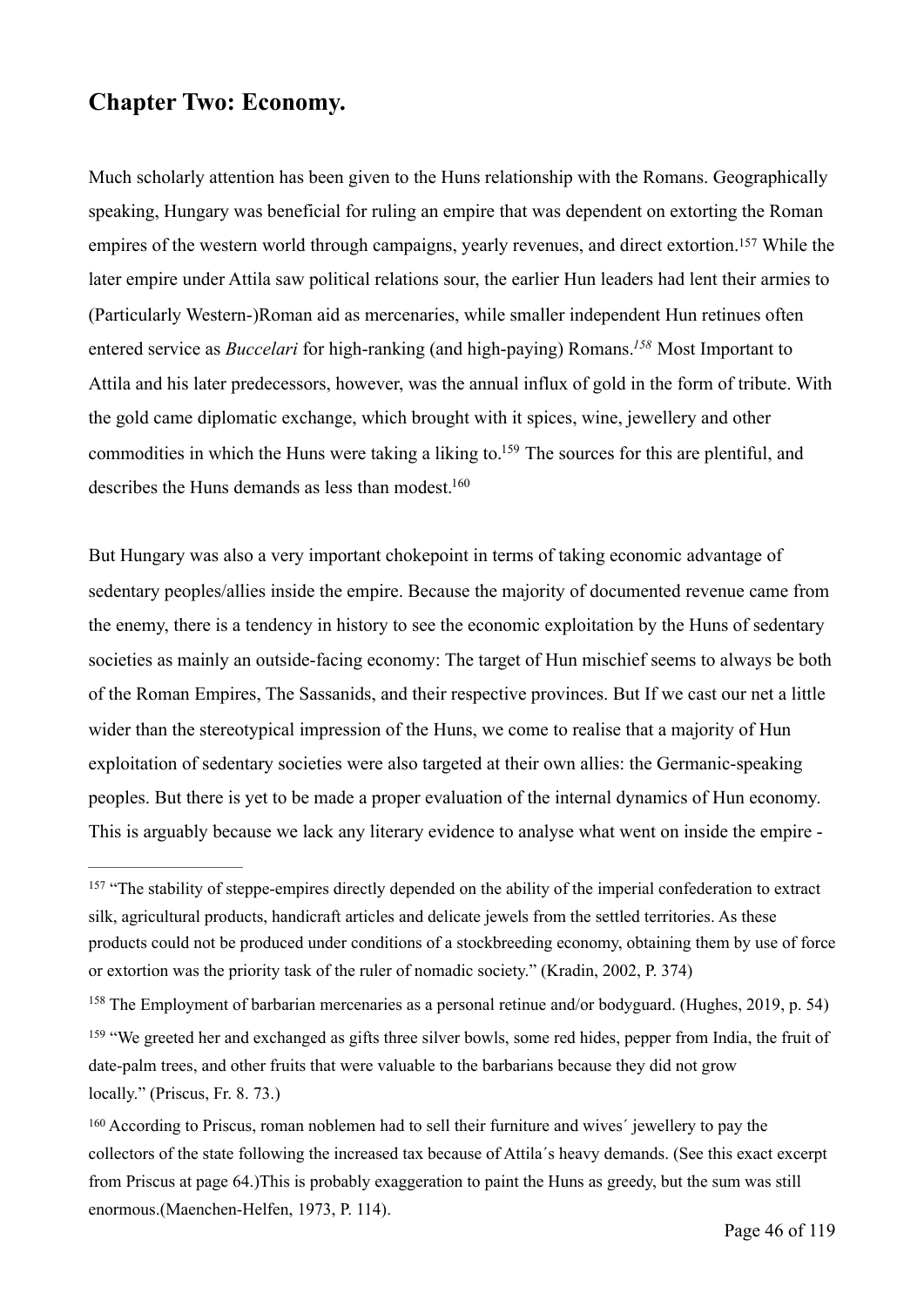after all, the Huns wrote nothing themselves. The only documented bureaucracy in place was Orestes - a roman statesman lent to the Huns who knew many languages - and Rusticus, a Roman prisoner whom kept track of certain affairs such as slaves, refugees and translations with diplomats[.](#page-46-0) [161](#page-46-0)

# <span id="page-46-3"></span>**The Purpose of this Chapter: The Economic Network(s) of The Huns.**

The social theories of Mann, and Violence and Social orders by North will prove applicable to this analysis because they allow us to examine social and economic relations as different parts of economic networks. In this chapter i will analyse the economic networks between the Huns and their enemies, their vassal peoples, and those dependent on them - and vice versa.

<span id="page-46-4"></span>The chapter will be divided into three parts. Through the scope of Nomadologist A.M Khazanov and his work *Nomads and the Outside World*, we will first look at the general concept of Semi-Pastoral nomadism through modern ethnographical studies on nomads throughout Eurasian history. We will study the nomads relationship with the economies of sedentary societies - in which was typicallytroublesome and one not always of mutual dependence or interest.<sup>[162](#page-46-1)</sup> This will then be applied to the Huns. It is usable here, because most nomadic peoples, especially in Eurasia, were dependent on these different societies in which they neighboured. Even while they were clans on the Eastern Steppes, the Huns most certainly depended on the agrarian communities outside and in between the steppe-zone for subsidies in food, woodworking, tools, and likewise benefitted these societieswith long-distance trading and livestock.<sup>[163](#page-46-2)</sup> More often than not, however, desire for these resources led to instances of predatory raids and fighting, usually instigated by the nomads.<sup>164</sup> The situation on the plains of Hungary, which were much smaller, intensified and complicated the situation between nomads and sedentary peoples even more.

<span id="page-46-5"></span>The second part will detail economic practices documented in the ancient sources. These will then be analysed using *Economic Anthropology.* I will analyse these economic practices and follow suit

<span id="page-46-0"></span><sup>&</sup>lt;sup>[161](#page-46-3)</sup> (Maenchen-Helfen, 1973, P. 376-377), (Priscus, fr. 11,2)

<span id="page-46-1"></span> $162$  "Historically, nomadic societies has continually sought to open the door to sedentary society to gain access to the goods and products of urban and agrarian production and not the reverse. (Golden, 2001, P. 87)

<span id="page-46-2"></span><sup>&</sup>lt;sup>[163](#page-46-5)</sup> Kelly, 2009, P. 27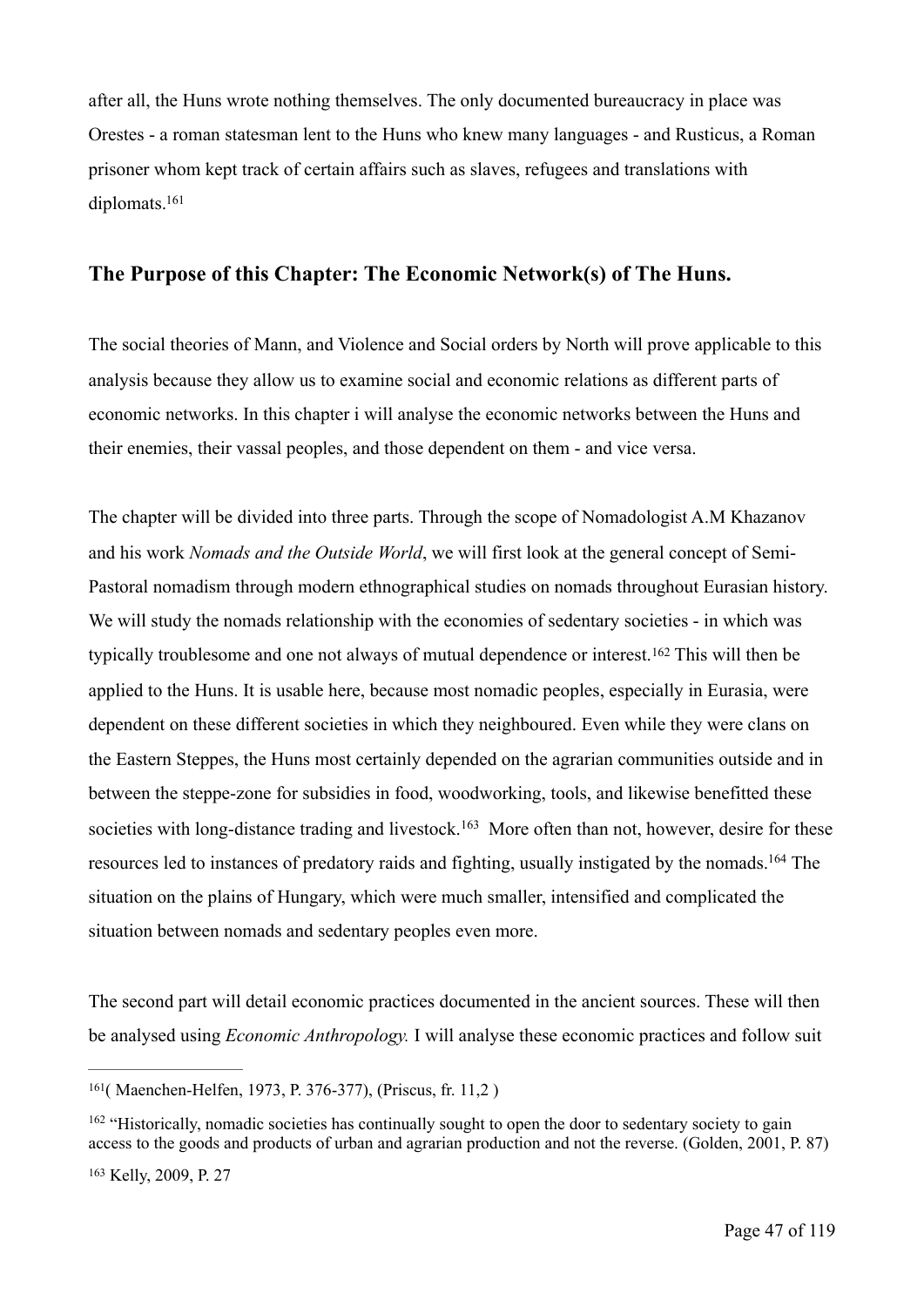<span id="page-47-4"></span>of three different types of relations: These are the concepts of *Exchange* (Trade), *Reciprocity* (Giftexchange), and *Redistribution* (Tribute and The Gift-Economy), as presented by Seland.<sup>[165](#page-47-0)</sup> As the paragraphs on pastoralism will explain, nomads are very active in trade because their economy of pastoral nomadism is non-autarkic. Taxation is a particularly lacking concept in nomad social infrastructures, and the importance of this among the Huns will be discussed. The Tribute from the Romans is by and far the most known concept of economy in which the Huns actions have been documented thoroughly (In the few instances the Huns actually *are* documented). Furthermore, we will look into The *Gift-Economy*; a nomadic practice which holds not only economic importance; the redistribution of it is as much a means to political social power and social differentiation among nomads in their empires as it is an economic social power.

Finally we will come to to the third part, analysing Hun economic practices through the theories of Mann and North, followed by a conclusion of Economic Social power and Charisma.

# **Part 1 - A Basic introduction to Nomadic Pastoralism - A Food-Producing Economy.**

<span id="page-47-6"></span><span id="page-47-5"></span>*Pastoral Nomadism* is first and foremost a food-producing economy[.](#page-47-1)<sup>[166](#page-47-1)</sup> More specifically it is a "production towards the requirement of subsistence:" Nomads produced for survival[.](#page-47-2)<sup>[167](#page-47-2)</sup> This means the predominant form and emergence of the concept of pastoral nomadism is based around economy rather than cultural, political or ideological powers. The extensive economic character of pastoral nomadism is connected with the maintenance of herds, the all-year free-range grazing of animals, periodic movements and mobility connected with access to specific grazing territories (not to be confused with migration), and the participation of (usually) the majority of the population societyin the periodic pastoral movement and attendance to the herds of animals.<sup>[168](#page-47-3)</sup> The fact that the very core of nomadic life & society is founded upon an economic social power - in which other social powers have a subservient position - means there is need for a brief explanation of the economic concept of Pastoral Nomadism and its relevant sub-variant(s) before continuing.

<span id="page-47-7"></span><span id="page-47-0"></span><sup>&</sup>lt;sup>[165](#page-47-4)</sup> Seland, P. 35

<span id="page-47-1"></span><sup>&</sup>lt;sup>[166](#page-47-5)</sup> Khazanov, 1983, P. 16

<span id="page-47-2"></span> $167$  ibid.

<span id="page-47-3"></span><sup>&</sup>lt;sup>[168](#page-47-7)</sup> See (Khazanov, 1983, Chapter 1: *Nomadism as a distinct form of food-producing Economy.*)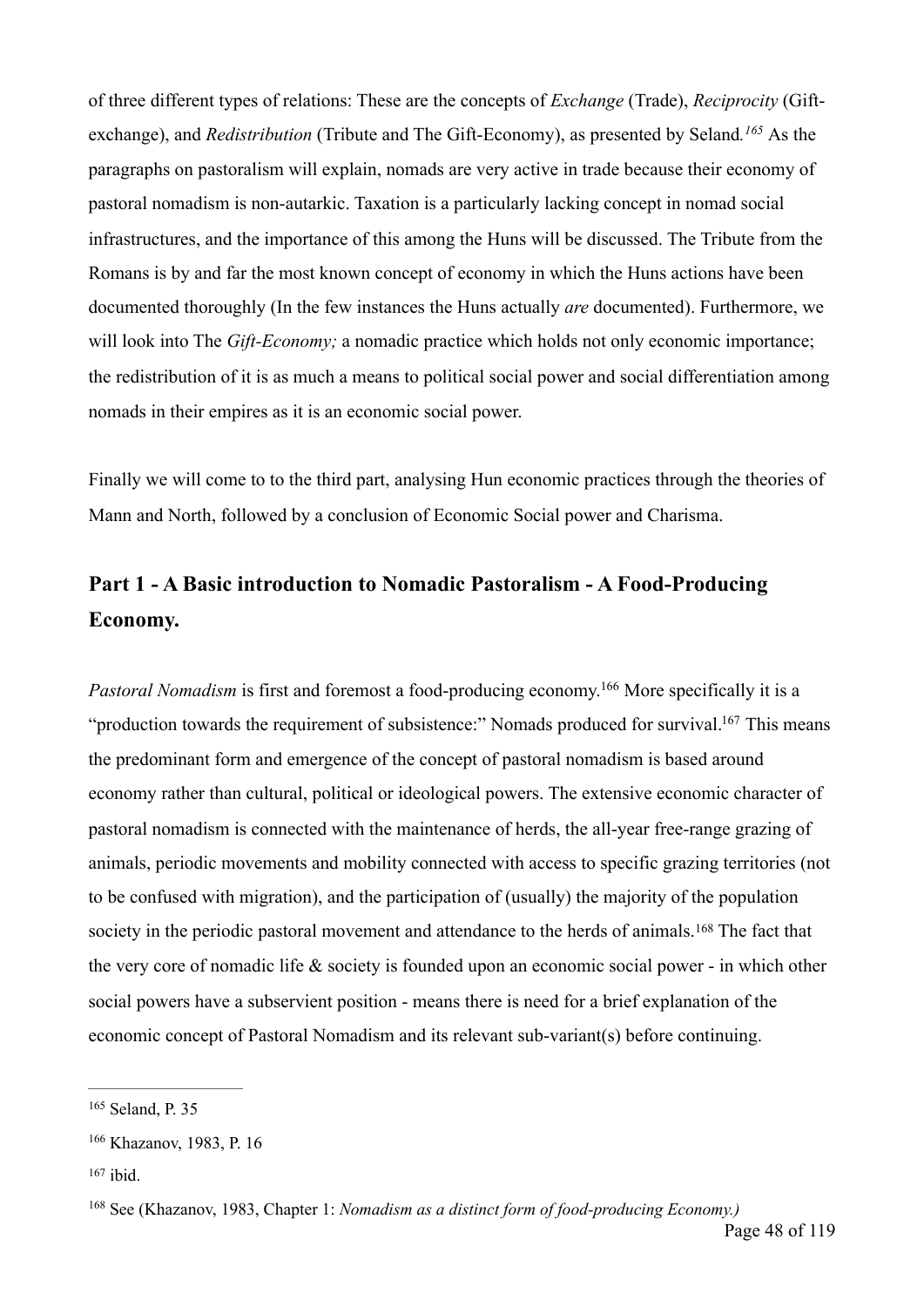#### **Semi-Nomadic Pastoralism & The need for Subsistence.**

<span id="page-48-6"></span><span id="page-48-5"></span>The character of *Subsistence* is such that any surplus of meat or animals were not directly intended for trade, but were still expected.<sup>[169](#page-48-0)</sup> A good season which yielded a favourable amount of livestock which went beyond the immediate economic need of the nomadic community would to a considerable extent be traded with the sedentary communities neighbouring the nomads for items in which they needed, and in which their economy prevented[:](#page-48-1)<sup>[170](#page-48-1)</sup> Pastoral Nomadism is a non-autarkic economic concept and lifestyle, which means it cannot sustain itself on its own. Essentially, all nomadic societies are depended on the outside world: Livestock and meat would be traded for secondary supplements. <sup>171</sup>

<span id="page-48-9"></span><span id="page-48-8"></span><span id="page-48-7"></span>For the aforementioned reason, most forms of nomadism are not pure, but to a certain degree practice both agriculture and - to a lesser point - sedentary living (to produce tools, etc)[.](#page-48-3) <sup>[172](#page-48-3)</sup> The most common one is Semi-Nomadism. It is characterised by extensive pastoralism and seasonal movement, but with agriculture and also hunting and foraging of wild game as a secondary supplement.<sup>173</sup>

<span id="page-48-0"></span><sup>&</sup>lt;sup>[169](#page-48-5)</sup>"Subsistence", or "Subsistence-economy", means the minimal resources that are necessary for survival.  $170$  Ibid, P. 16

<span id="page-48-2"></span><span id="page-48-1"></span> $171$  "The mobile life of of pastoral nomads did not provide the opportunity to make great accumulations (livestock could be accumulated but the quantities were limited by the productivity of the pastures and this natural "bank" could at any instant go bankrupt due to drought or snowstorm.)" (Kradin, 2002, P. 380)

<span id="page-48-3"></span><sup>&</sup>lt;sup>[172](#page-48-8)</sup> It so happens that impoverish nomads have been forced more often than others nomads to seek supplementary sources of subsistence and in the process not infrequently have become sedentary. (Khaznaov, 1973, P. 70)

<span id="page-48-4"></span><sup>&</sup>lt;sup>[173](#page-48-9)</sup> There are many sub-types of nomadism. Another one is *semi-sedentary pastoralism* which has agriculture as the predominant aspect, and pastoral migration as a secondary supplement. There is also *Herdsman Husbandry,* in which there are specialist pastoral individuals among the peoples who move with the animals of a society through parts of the year while the majority of the population has become sedentary. These variations are all dependent on the ecological and economical possibilities and stances of peoples, as well as their relation with the outside world. (See Khazanov, 1983, P. 19-23) On fishing and hunting. (ibid. P. 78) Page 49 of 119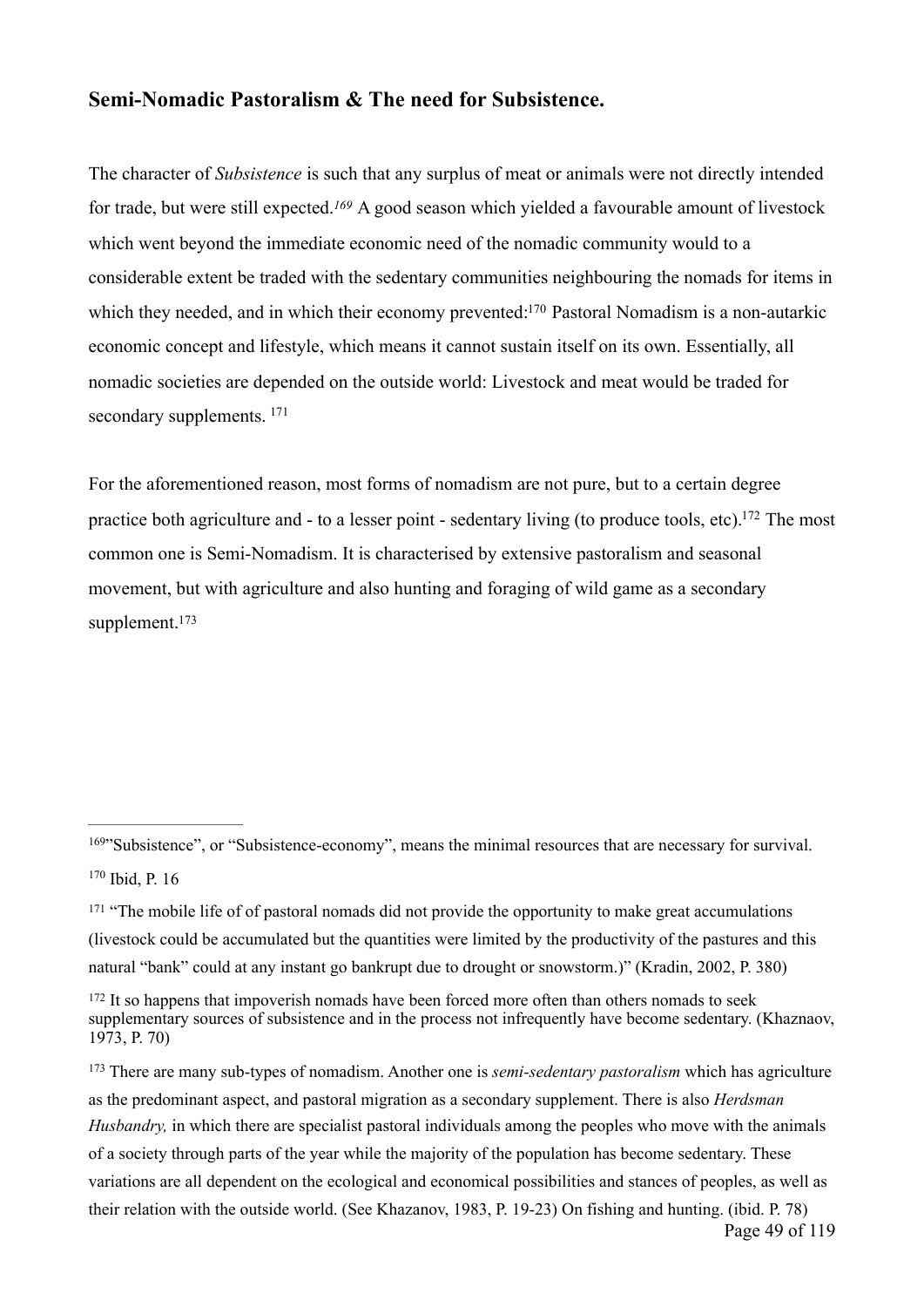<span id="page-49-5"></span><span id="page-49-4"></span>This is a further testament to the non-autarkic economy of all manners of pastoral nomadism and theirdependance on secondary economic activities of subsistence.<sup>[174](#page-49-0)</sup> Krader builds on this, calling the agricultural aspect of Semi-Nomadism: "a supplementary form of subsistence." Semi-nomadism is also non-autarkic, just like pastoral nomadism[.](#page-49-1)<sup>[175](#page-49-1)</sup> While Semi-nomadism entails the presence of agriculture to a certain extent to compensate for the economic instability of pastoral nomadism, it is still not enough to alleviate the nomads of their dependence on the sedentary societies:

"*However, a specialised pastoral economy* (Semi-Nomadism)*, in contrast to the economy of many comparable forms of agriculture, itself cannot provide even all the immediate requirements for nomads. Nomadism is practically inseparable..(..) from supplementary forms of economic activity..["176](#page-49-2)*

<span id="page-49-7"></span><span id="page-49-6"></span>This is also why Nomadic expansion so often has led to warfare with sedentary societies; when the nomads have nothing to offer in terms of trade, the sheer need for survival means they turn to their prowess in warfare to extract what could not be acquired by trade with these societies[.](#page-49-3)<sup>[177](#page-49-3)</sup> The agricultural surplus the Huns were so desperately in need of, and in which they only partially

<span id="page-49-0"></span><sup>&</sup>lt;sup>[174](#page-49-4)</sup> Very few societies are in fact "Autarkic", as Seland notes. (Seland, P. 31) I would argue that while sedentary societies are less dependent on others than Semi-Nomadic pastoral societies, their practice of a mixed economy makes it more safe. Semi-Pastoral Nomadism is inherently unstable because Nomads were typically not particularly skilled or devoted to the agricultural secondary subsistence. Neither did their way of life allow for the technological advancements needed to properly cultivate land (Khazanov, 1983, P. 17) As Khazanov notes: "in the opposition between nomadism and sedentarism..()..the agriculture at stake is the most important criteria."(ibid, P. 25)

<span id="page-49-1"></span><sup>&</sup>lt;sup>[175](#page-49-5)</sup> "Because their economy is more complex, semi-nomads feel these same needs less acutely than nomads do, but they still do feel them." (Khazanov, 1983, P. 198)

<span id="page-49-2"></span><sup>&</sup>lt;sup>[176](#page-49-6)</sup> Khazanov, 1983, P. 70

<span id="page-49-3"></span><sup>&</sup>lt;sup>[177](#page-49-7)</sup> Nomads of Eurasia have never been able to manage economically on their own. An example is the Uzbeks and Kazakhs who would raid the agricultural regions of Maveraunnahr in winter, when their subsistence from livestock were low. The Kazakhs would also raid for "clothing and cotton garments." (Khazanov, 1973, P. 82)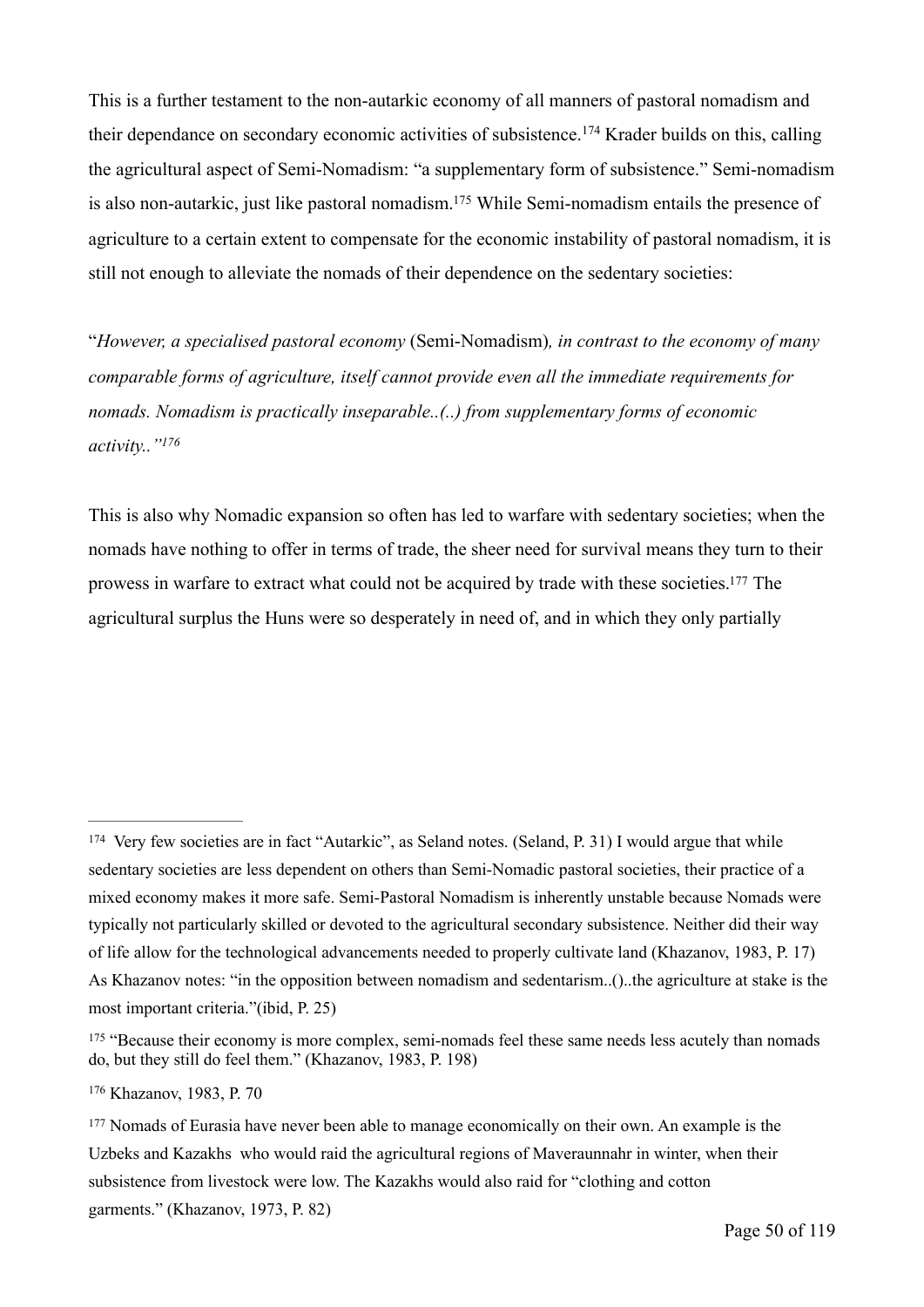<span id="page-50-4"></span>produced themselves, may have been the instigator that caused such fissure between them and their non-nomadic subject peoples.[178](#page-50-0)

### **Huns & Semi-Nomadism - Prior to Conquest and Arrival in Europe.**

*"No one in their country ever plows a field or touches a plow-handle. They are all without fixed abode, without hearth, or law, or settled mode of life, and keep roaming from place to place, like fugitives, accompanied by the wagons in which they live; in wagons their wives weave for them their hideous garments, in wagons they cohabit with their husbands, bear children, and rear them to the age of puberty. None of their offspring, when asked, can tell you where he comes from, since he was conceived in one place, born far from there, and brought up still farther away.["179](#page-50-1)*

<span id="page-50-5"></span>Ammianus is denying The Huns any knowledge of agriculture. This is - as we can deduce by ethnography of nomadic peoples - arguably wrong. Sadly, there are no literary evidence which can prove this, neither can we attest the archeological remains found throughout the steppe as proof entirely because we do not for sure know where the Huns came from, and we cannot wholly differentiate Hun remains from that of other nomads. It is like finding the needle in a haystack. However, several individual finds which are found and dated to the presence of nomads in the area, stretching from present-day Hungary across Kazakhstan, does alleviate our skepticism a little. [180](#page-50-2)

<span id="page-50-7"></span><span id="page-50-6"></span>Also, the agricultural aspect of nomadic economy would arguably vary in intensity depending on the geographical location[:](#page-50-3)<sup>[181](#page-50-3)</sup> Some Hun clans would inhabit more fertile regions, practicing

<span id="page-50-0"></span> $178$  I am by no means arguing that the majority of hun economic substance came from their sedentary peoples; that was still the gold and valuable items from the Romans. But the more common objects of *subsistence;* agricultural surplus etc - were most likely attained from Ostrogoths and the other sedentary peoples of the Hun Empire.

<span id="page-50-1"></span> $179$  Ammianus, 2, 10

<span id="page-50-2"></span><sup>&</sup>lt;sup>[180](#page-50-6)</sup> A sickle from a Gepid grave in Hungary, as well as corn-millet for grounding excavated around Elista, north in the Caucasus. Corn-grinder has also been found in Kazakhstan, and generally been attributed to nomads. (Maenchen, 1973, P. 174-8) However, these may also be the objects of long-distance trading. But as a counter-argument to this; i would argue that such items are typically not valuable enough for nomads to carry them for anyone; not themselves nor sedentary peoples.

<span id="page-50-3"></span><sup>&</sup>lt;sup>[181](#page-50-7)</sup> "Pastoral Nomadism can be looked upon as an answer dictated by the environment.." (Khazanov, 1983, P. 69)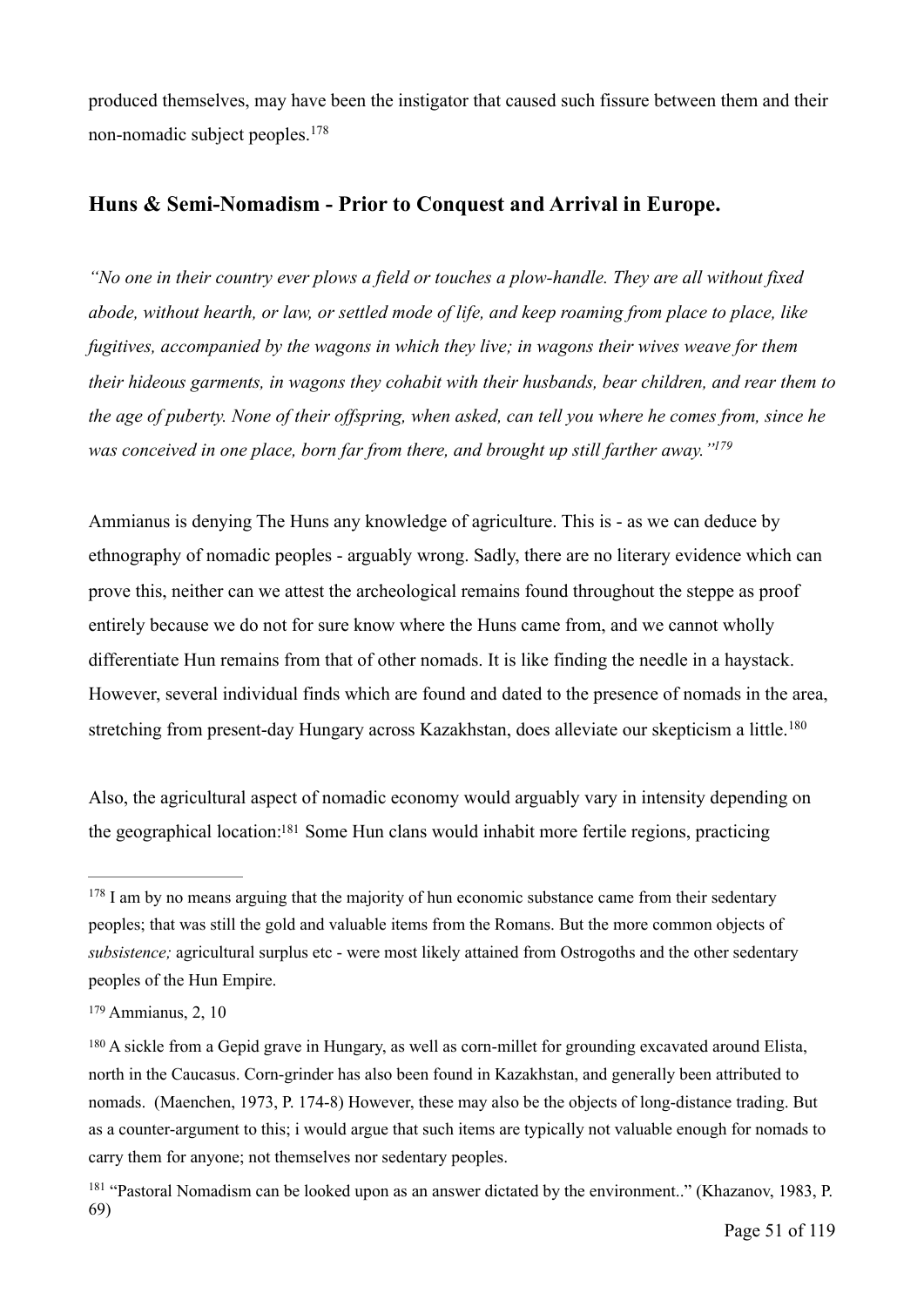<span id="page-51-6"></span>agriculture to an extended degree while pastoralism was still the predominant force. For other clans with less geographical preconditions for agriculture a more intensive relationship with their sedentary neighbour societies and their granaries would be important, while still producing some themselves[.](#page-51-0)<sup>[182](#page-51-0)</sup> To suggest that some of the Huns did not at all have such a subsistence is not tenable: Their basic human needs demanded it. For example; the dietary systems of nomads consists of two basic elements: one is meat and milk, and the other is vegetables from agriculture as supplement.<sup>183</sup>

<span id="page-51-8"></span><span id="page-51-7"></span>Whether the Huns practiced sedentary living on the Eastern steppes is also not clear. The *Xiongnu* had over thirty fortified towns at the height of their empire[.](#page-51-2)<sup>[184](#page-51-2)</sup> Tut the Huns at this point are divided clans, so a comparison might no be entirely justified.

#### **Nomadism & Subsistence: The Emergence of Nomadic empires.**

<span id="page-51-10"></span><span id="page-51-9"></span>The Xiongnu were noted for the presence of agriculture within many of their tribes[.](#page-51-3)<sup>[185](#page-51-3)</sup> The Scythians, The Khazars, the Tatars of the Golden Horde, the Turks and the Crimean Tatars were also -according to Khazanov - Semi-nomadic peoples.<sup>[186](#page-51-4)</sup> What all these nomadic empires have in common, is their reliance upon agriculture as subsistence, but a lack of infrastructure in order to effectively achieve it: According to Kradin, it is the peculiar weakness of nomadic social evolution that an increase in structural differentiation, complex technologies and functional specialisation did not take place when nomads came together to form states and empires[.](#page-51-5)<sup>[187](#page-51-5)</sup> A total increase in the amount of peoples saw to the military strengthening of the empire as a whole (due to submission of conquered tribes). Social stratification certainly also happened to differentiate the rulers from the

<span id="page-51-11"></span><span id="page-51-0"></span><sup>&</sup>lt;sup>[182](#page-51-6)</sup> "The entire temperate zone of Eurasia subdivides more or less neatly into areas favourable for agriculture, areas favourable for extensive pastoralism and marginal areas in which both these forms of economic activity are possible. (Khazanov, 1983, P. 44)

<span id="page-51-1"></span><sup>&</sup>lt;sup>[183](#page-51-7)</sup> Khazanov, 1983, P. 52

<span id="page-51-2"></span><sup>&</sup>lt;sup>[184](#page-51-8)</sup> The Xiongnu had fortified towns all across Mongolia, Xinjiang and the Gansu corridor. The town of Ivolga apparently held carpenters, masons and even farmers. (Man, 2008, P. 55)

<span id="page-51-3"></span><sup>&</sup>lt;sup>[185](#page-51-9)</sup> Khazanov, 1983, P. 45

<span id="page-51-4"></span><sup>&</sup>lt;sup>[186](#page-51-10)</sup> Even the Mongol-Empire can as a whole be considered Semi-nomadic from a point of view. However, there were implicit laws in place which forbade the Mongols of practicing agriculture themselves, rather resorting to the conquered sedentary peoples in providing them with grain and secondary supplements. (Khazanov, 1983, P. 235)

<span id="page-51-5"></span><sup>&</sup>lt;sup>[187](#page-51-11)</sup> Kradin, 2002, P. 370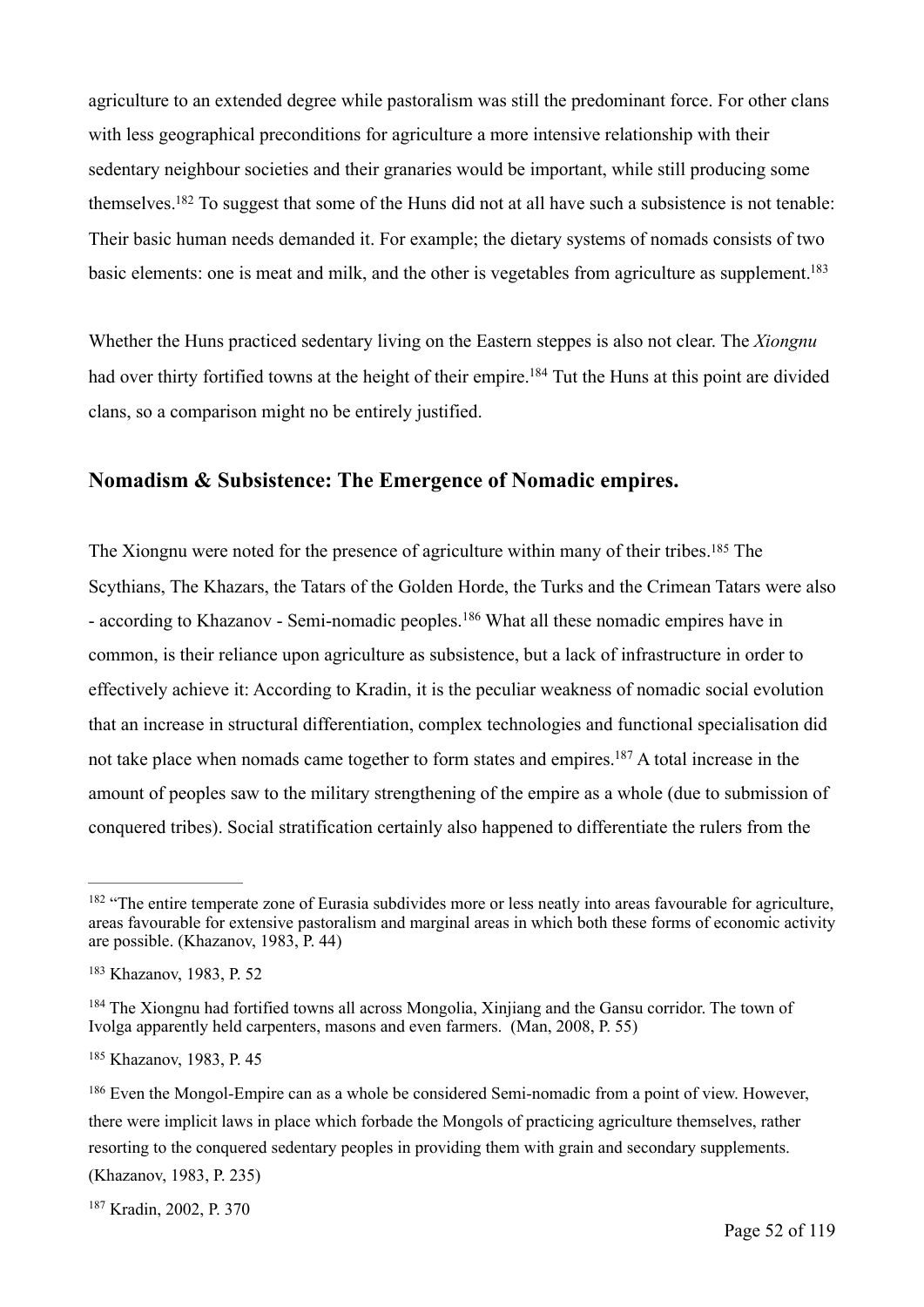ruled (an increase in hierarchical levels), but only so far as there was need for an elite to keep it all together: nomads typically lay aside their quarrels with each other when there poses a need to display a "common front": Such as a perceived common enemy would arguably be the sedentary neighbours of nomads. Uniting to achieve a certain level of military strength was the optimal way to obtain the agricultural and material subsistence in which the food-producing economy that nomadic pastoralism otherwise denies[.](#page-52-0) [188](#page-52-0)

<span id="page-52-5"></span><span id="page-52-4"></span>We can also see that these events - thoroughly fuelled by the one-sidedness of pastoral nomadic economy - are independent of their location on the Eurasian Steppe: The Scythians and the Crimean Tatars define the extreme west, while the tribes of the Xiongnu the corresponding east[.](#page-52-1)<sup>[189](#page-52-1)</sup> The Huns were somewhere between all of this, both geographically speaking and in the sense of time: The Scythians and Xiongnu preceeded them, and the Turks, Khazars and Crimean Tatars followed them. There is no particular reason to suppose that the clans of the Huns were different on a general level of economic social power than these peoples prior to their move and conquests in Europe: [190](#page-52-2)

#### <span id="page-52-6"></span>**At the Doorstep of Europe: Nomadic Societies are not Static.**

<span id="page-52-7"></span>Semi-Nomadism is often considered a transitional stage between nomadism and sedentary living, or sometimesa mixed economy.<sup>[191](#page-52-3)</sup> Nomadic societies are not static on any level in their society: The nuclear families of nomads are bound to break up eventually due to cultural practices. The *primary* 

<span id="page-52-0"></span><sup>&</sup>lt;sup>[188](#page-52-4)</sup> "Settled agricultural societies outside the steppes were often exponentially more populous, established more defendable permanent fortifications, and developed more complex subsistence economies and craft industries." (Kradin, 2011, P. 78)

<span id="page-52-1"></span><sup>&</sup>lt;sup>[189](#page-52-5)</sup> If we follow suit of most historians, we define the western border of the Eurasian Steppe as the eastern bank of the Danube, a river which runs through Pannonia and which has typically been regarded as a "barrier" between the civilised life of the Greco-Roman world and the Barbarian North-east and Pontic steppe.

<span id="page-52-2"></span><sup>&</sup>lt;sup>[190](#page-52-6)</sup> while no economic stance is static - neither that of Nomadic pastoralism, semi-nomadism or sedentary societies - Pastoral nomadism and its sub-variants may all-together be regarded as different ways of economic adaption. Due to the low technological development and varying ecological situations of Nomads, pastoralism in all its versions will always be a very specific economic and cultural way of life. (Khazanov, 1983, P. 36), (Khazanov, 1983, P. 69)

<span id="page-52-3"></span> $191$  (ibid, P.21) as examples, Kradin notes the Ottoman Empire, the Seljuk-states and Arabian Caliphates as "Mixed agricultural/pastoral empires". (Kradin, P. 374) These empires had roots from pastoral nomadism, and due to ecological positioning, many peoples within the empire kept a semi-nomadic way of life even as the main body and aristocracy became sedentary.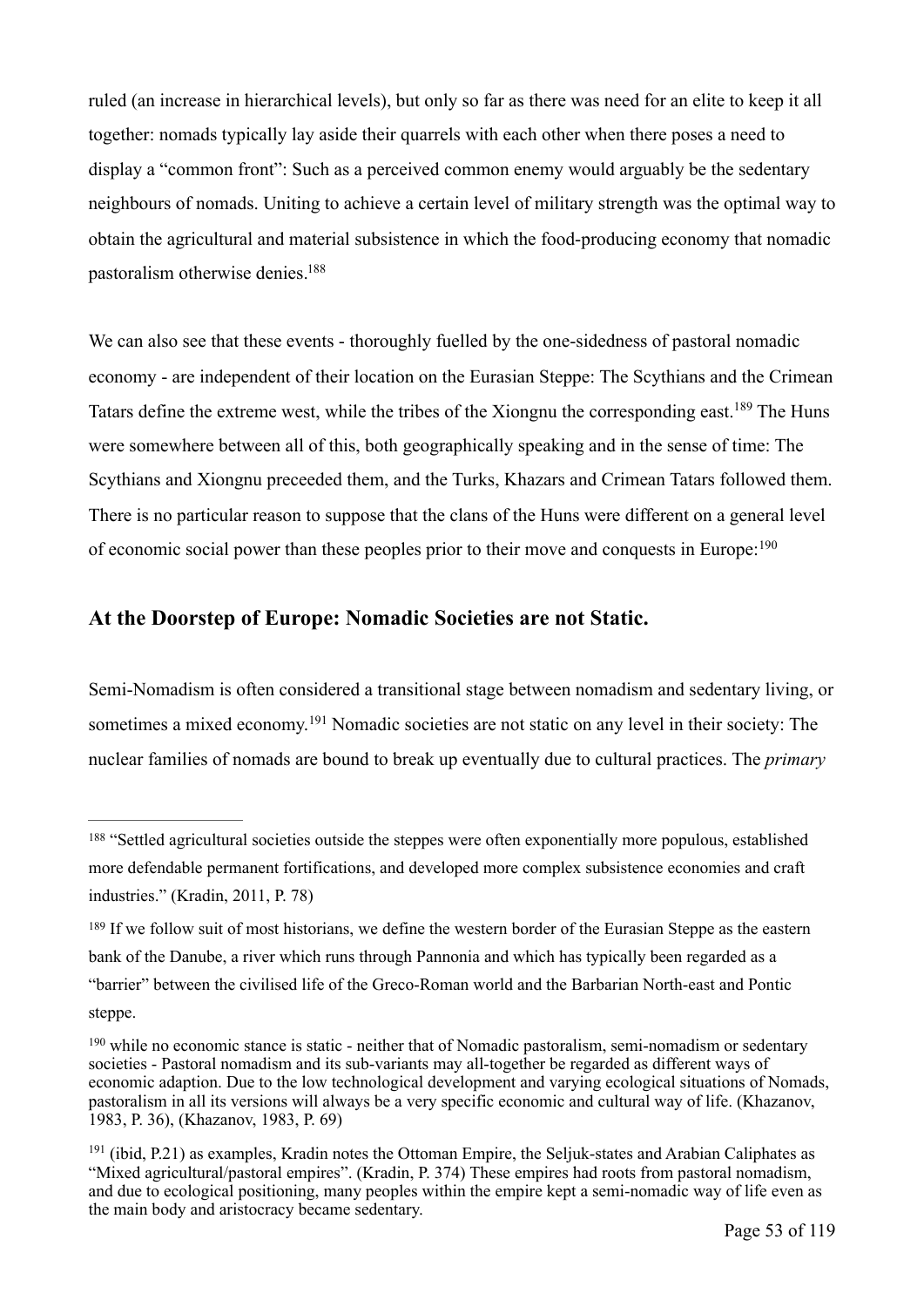<span id="page-53-5"></span>*kin group* of nomads is a social organisation in itself[:](#page-53-0)<sup>192</sup> Khazanov notes that:

"*The mobility of nomads and the permanent instability pastoral economy give rise to a fluid social organisation, which is capable of change and which has the requisite segmentary means with which to accomplish this."[193](#page-53-1)*

<span id="page-53-7"></span><span id="page-53-6"></span>It is also not uncommon to see a transition from nomadism to sedentary living, or the other way around: The Elite of Nomadic-empires are usually the first to become sedentary in order to create a "centre" for the new government. Typically, nomadic societies who intermingle closely with sedentary societies or oppose conquest upon them sometimes become sedentary themselves. Example of this are the Kushans or the Hephthalites (sometimes known as the "White Huns)[.](#page-53-2)<sup>[194](#page-53-2)</sup> It all depends on the ecological and sociopolitical situation the nomads of that particular historical context face. We may even take it as far as Kim, who suggests that the Huns were no longer a "nomadic empire" under Attila, because of their tendency towards an agricultural base.<sup>195</sup>

# <span id="page-53-8"></span>**Sedentary Living.**

*"we arrived at a large village, where Attila's house was said to be more splendid than his residences in other places. It was made of polished boards, and surrounded with a wooden enclosure, designed, not for protection, but for appearance. The house of Onegesius was second to the king's in splendour, and was also encircled with a wooden enclosure, but it was not adorned with towers like that of the king. Not far from the enclosure was a large bath which Onegesius who was the second in power among the Scythians-- built, having transported the stones from Pannonia; for the barbarians in this district had no stones or trees, but used imported material."[196](#page-53-4)*

<span id="page-53-9"></span>The description of Attila´s village on the Great Hungarian Plain in *Priscus* most certainly does not sound like the savage Huns of Ammianus´ description seventy years earlier. Attila and his most

<span id="page-53-0"></span><sup>&</sup>lt;sup>[192](#page-53-5)</sup> Khazanov, 1983, P. 128

<span id="page-53-1"></span><sup>&</sup>lt;sup>[193](#page-53-6)</sup> ibid. P. 139

<span id="page-53-2"></span><sup>&</sup>lt;sup>[194](#page-53-7)</sup> Xinru, 2001, P. 261-292

<span id="page-53-3"></span>[<sup>195</sup>](#page-53-8) Kim, 2016, P. 84

<span id="page-53-4"></span> $196$  Priscus, Fr. 11, 2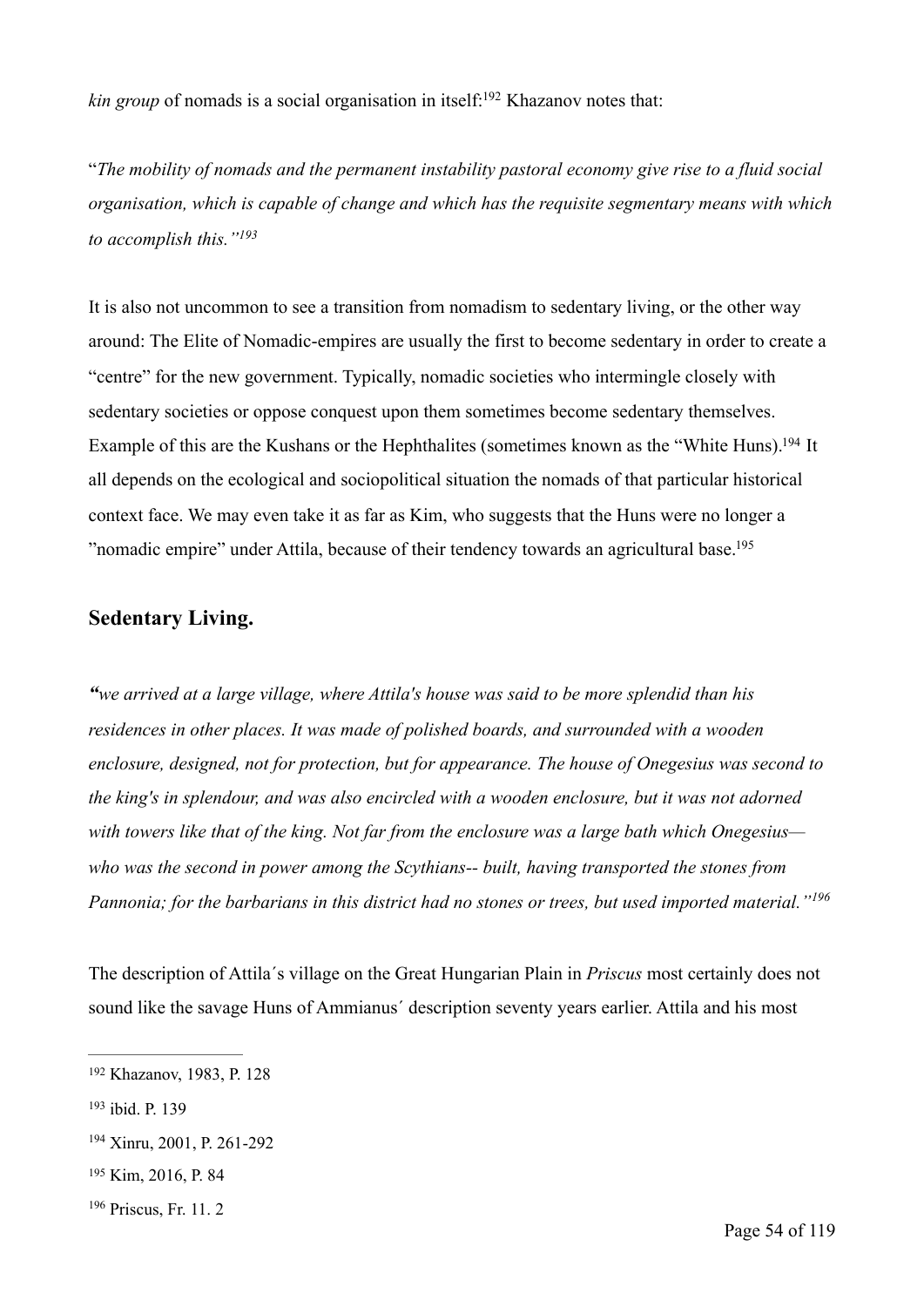<span id="page-54-6"></span>powerful subordinates now have houses. At least the aristocracy of the Huns practiced sedentary living at this point; likely for both economical and political reasons.<sup>197</sup>

*"The emergence of a nomadic state was linked with a least limited sedentarization. Thus, a nomadic aristocracy could not do without towns which were the centres of political power, handicrafts and trade.["198](#page-54-1)*

<span id="page-54-8"></span><span id="page-54-7"></span>Khazanov notes that transition to sedentary living usually is not beneficial for all strata of nomadic societies[.](#page-54-2)<sup>[199](#page-54-2)</sup> Because of this I am inclined to believe that the majority of Huns transitioned to a *Mixed Economy,* or *Semi-Sedentary Pastoralism.* These two differ very little, but i have included both as they are arguably a natural evolution of semi-nomadism when it faces the ecological demands that agriculture outweighs the economic benefits of *Semi-Nomadism.[200](#page-54-3)*

<span id="page-54-10"></span><span id="page-54-9"></span>Those who lived in villages were probably like this, in which parts of the families moved with animals, while others tended to agriculture. Some would still adhere to semi-nomadism, living in symbiosis with those clans of Huns [-](#page-54-4) as well as Germanic subjects  $-201$  $-201$  whom more or less turned sedentary due to the diverse ecological zones of Hungary. Lindner makes a case in point when he notes that the Bath-house of Onegesius and the splendid towers of Attila were a sign that the "prestige" of the Hun empire was in fact more and more measured by sedentary materialism rather than nomadic culture[.](#page-54-5)<sup>[202](#page-54-5)</sup> However such a denotation must be carefully made: It was arguably still

<span id="page-54-11"></span><span id="page-54-0"></span><sup>&</sup>lt;sup>[197](#page-54-6)</sup> "The mobile nomads could effect the conquest of a sedentary people, but this usually resulted in the sedentarization of the ruling clan and the nomadic elite, since they needed a "capital" from which to govern their new empires. (Hughes, 2019, P. 32)

<span id="page-54-1"></span><sup>&</sup>lt;sup>[198](#page-54-7)</sup> Khazanov, 183, P. 232

<span id="page-54-2"></span><sup>&</sup>lt;sup>[199](#page-54-8)</sup> ibid, P. 199

<span id="page-54-3"></span> $200$  Semi-sedentary Pastoralism is agriculture as the predominant food-producing economy, while seasonal pastoralism is still quite widespread among certain groups. Forde once called it "Sedentary cultivators with the auxiliary herding."(Forde, 1963, P. 404) Barth has similarly labeled it as "mixed farming." (Barth, 1976, P. 75) (Both authors`quotations are taken from Khazanov, 1983, P. 21)

<span id="page-54-4"></span><sup>&</sup>lt;sup>[201](#page-54-10)</sup> Kelly argues that a minority of the Huns - I.E the Elite - with a distinct and recognisable culture, persisted in the old ways, but the majority followed suit of the Goths and adopted sedentary qualities. (Kelly, 2009, P. 51)

<span id="page-54-5"></span><sup>&</sup>lt;sup>[202](#page-54-11)</sup> "The prestige now sought by the Huns was defined in settled, not pastoral, terms. This prestige arose from an admiration of sedentary glory, not the glory accruing to a chief who provided and protected rich pastures for his tribesmen." (Lindner, 1981, P. 10) We see that Lindner is in disagreement with Kelly in the previous footnote.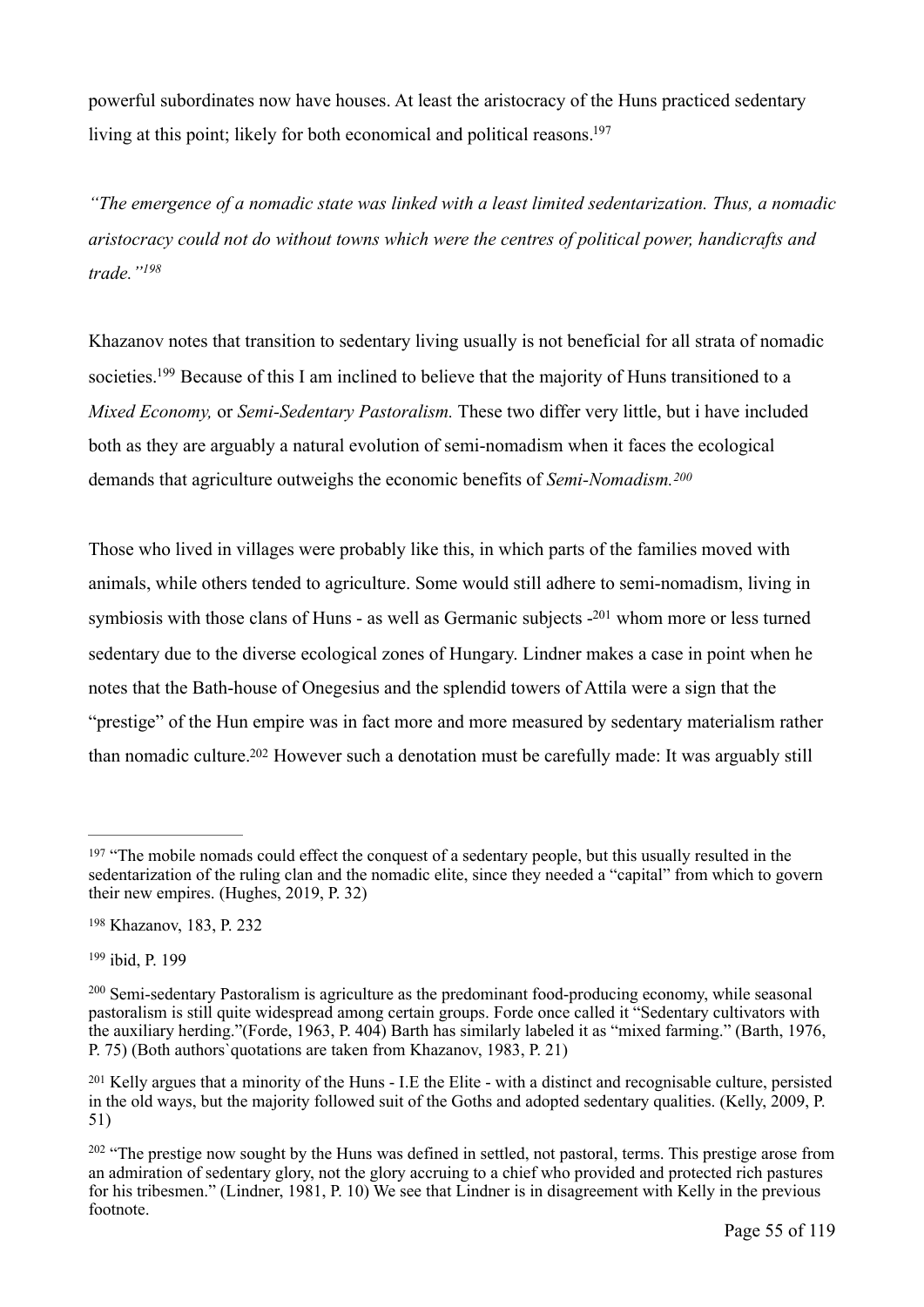<span id="page-55-6"></span>important for Attila to distinct the proud warriors on horseback from their Non-Hun subjects.<sup>203</sup> This is alleviated, yet countered, by the theory of Hughes whom believe that the Elite and several of the Huns in a somehow contradictory sense remained both nomadic and sedentary at the same time: Mostly sedentary because it was economically profitable, but kept a strong nomadic element of horses to maintain their heritage and military superiority over the sedentary societies.<sup>204</sup>

#### <span id="page-55-7"></span>**Hun Villages?**

"*The Scythians of the village sprang out of their huts at the noise, and, lighting the reeds which they use for kindling fires, asked what we wanted. Our conductors replied that the storm had alarmed us; so they invited us to their huts and provided warmth for us by lighting large fires of reeds. The lady who governed the village- -she had been one of Bleda's wives.["205](#page-55-2)*

<span id="page-55-9"></span><span id="page-55-8"></span>Priscus and his company stays a night at a village under the protection of a widow of Bleda. This villagemay - like Priscus indicates - be another one of Attila's villages.<sup>[206](#page-55-3)</sup> We should assume that the majority of villages such as these were Hun in nature. But it may not necessarily be the case. Heather mentions that Attila brought most of the people he conquered with him onto the Great Hungarian Plain[.](#page-55-4)<sup>[207](#page-55-4)</sup> This would, if true, mean that some of these villages could be both Ostrogothic, Sarmatian, or even Gepid, Heruli, Rugi or Scirian[.](#page-55-5)<sup>[208](#page-55-5)</sup> Heather elaborates, arguing that the movement of these people from Ukraine and surrounding areas into Pannonia was done so to create a

<span id="page-55-1"></span><sup>[204](#page-55-7)</sup> Hughes, 2019, P. 32-33

<span id="page-55-2"></span><sup>[205](#page-55-8)</sup>ibid. 260, 83-84

<span id="page-55-4"></span> $207$  (Heather, 2008, P.) Yet i am in this regard inclined to stay sceptical of such a notion. First off, Heather provides no proper sources for this, he merely states it. Secondly, such a forced migration would arguably not profit anyone, neither the nomads nor the germanic-speaking peoples or Sarmatians. Nomads need large areas of uncultivated land for their herds. Upheaving two different economic spheres - Sedentary and Nomadism - and forcing them together is a recipe for economic disaster and revolt.

<span id="page-55-5"></span><sup>[208](#page-55-11)</sup> The fourth-century territories of these peoples had all been east of the Carpathians. (Heather, 2008, P. 222)

<span id="page-55-11"></span><span id="page-55-10"></span><span id="page-55-0"></span><sup>&</sup>lt;sup>[203](#page-55-6)</sup> Lindner's argument that the presence of siege machines meant the nomads themselves built them - and that this was indication of a total changer of warfare from horseback to infantry - cannot be taken at face value.(ibid, P. 10) The Huns had, as we have seen, plenty of Roman and Germanic slaves who likely built them. They also had germanic and nomadic infantry to do their part in sieges. More on this in Militarism.

<span id="page-55-3"></span><sup>&</sup>lt;sup>[206](#page-55-9)</sup> It may seem contradictory that Attila has chiefdom over a village under the protection of the widow of his slain brother. But in mongol custom, a man inherits the wife of his father or brother if they die. This may have been the case among the Huns as well; A Central/East-Asian cultural practice..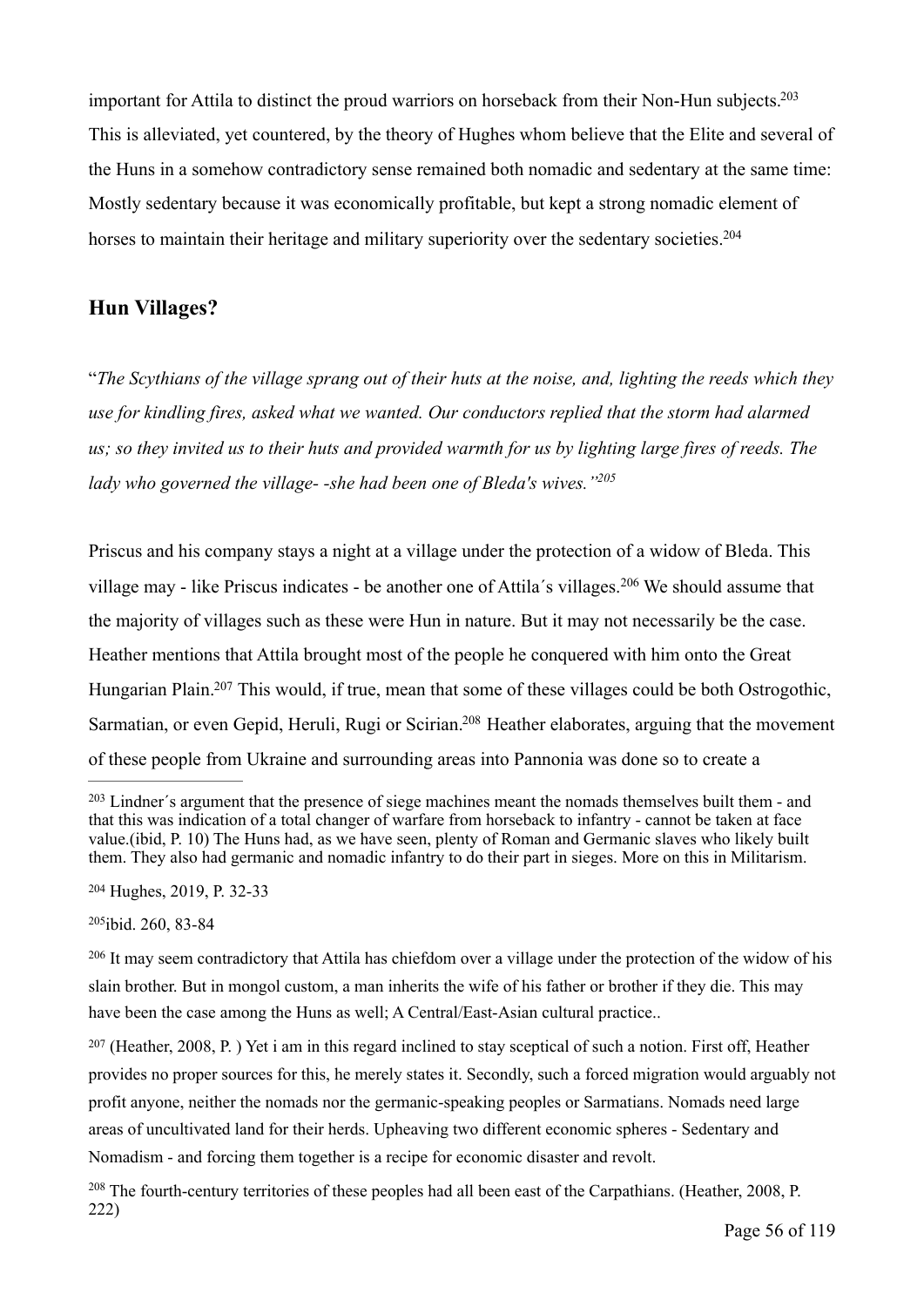<span id="page-56-8"></span><span id="page-56-7"></span><span id="page-56-6"></span>protective ring around Hun core lands[.](#page-56-0)<sup>[209](#page-56-0)</sup> The lack of literary and archaeological evidence means we can only guess[.](#page-56-1)<sup>210</sup> If the Ostrogoths were in charge of building Attila's house - as Maenchen-Helfen suggested<sup>[211](#page-56-2)</sup> - then this is very plausible. Compliment this with the fact that the Ostrogoths under Attila shared power between three brothers, then the assumption that maybe one of them has brought his people to live close by his overlord for protection from the others may not be entirely impossible[.](#page-56-3) [212](#page-56-3)

#### <span id="page-56-9"></span>**Huns and Vassals - Pastures versus Agriculture in Pannonia.**

<span id="page-56-10"></span>Once settled on the Great Hungarian Plain, the notion of whether the Huns were still Semi-nomadic or became (partially) sedentary had consequences not only for their own economy, but for their Germanic-speaking subjects too. The one-sidedness and instability of semi-nomadism not infrequently led to the cultivation of turning agricultural territories into pastures[.](#page-56-4)<sup>[213](#page-56-4)</sup> This can lead to an artificial extension of the ecological zone. But this is usually not of mutual benefit: The nomadic Huns would have to migrate over agricultural zones, trampling the crops and likely instigating quarrels with the sedentary societies whose economy was being destroyed[.](#page-56-5)<sup>[214](#page-56-5)</sup> As such they are usually only applicable in situations where nomads occupy the predominant position through sheer

<span id="page-56-2"></span><sup>[211](#page-56-8)</sup> Maenchen-Helfen, 1973, P. 180

<span id="page-56-3"></span><sup>[212](#page-56-9)</sup> Heather notes that the Amal family - the most powerful ostrogothic faction, led by Valamer - moved their main body over the carpathian mountains only after the death of Attila, although they had recognised his overlordship already in the 440s. (Heather, 2009 P. 222) Valamer seized full control of the Ostrogoths surpassing his brothers Theodemir and Vidimer - and ruling until his death in 468 at the hands of remaining Huns under the leadership of Attila´s son Dengizich. (Kim, 2016, P. 125) However, smaller war bands and factions are found in the Middle Danube Region during the reign of Attila. (Heather, 2005, P. 246)

<span id="page-56-4"></span><sup>[213](#page-56-10)</sup> Khazanov, 1983, P. 79

<span id="page-56-5"></span><sup>[214](#page-56-11)</sup> (Khazanov, 1983, P. 50) "It can be assumed that the lower strata of Hun society (perhaps conquered populations) continued, as they have always done, with the tilling of the soil. "(Sinor, 1990, P. 205) Sinor probably means the sedentary societies of the Hun Empire here. But the lack of a discussion of identity of the Huns in 1990 shows how all peoples within the Hun empire - regardless of being Nomadic or Germanic in an economic sense - are perceived as being one and the same.

<span id="page-56-11"></span><span id="page-56-0"></span><sup>&</sup>lt;sup>[209](#page-56-6)</sup> Heather, 1996, P. 117

<span id="page-56-1"></span><sup>(</sup>Heather, 2008, P. 229) Plenty is written of the Ostrogoths before and after the Huns, but for the eighty [210](#page-56-7) years they reigned supreme, our sources on them remain more or less quiet.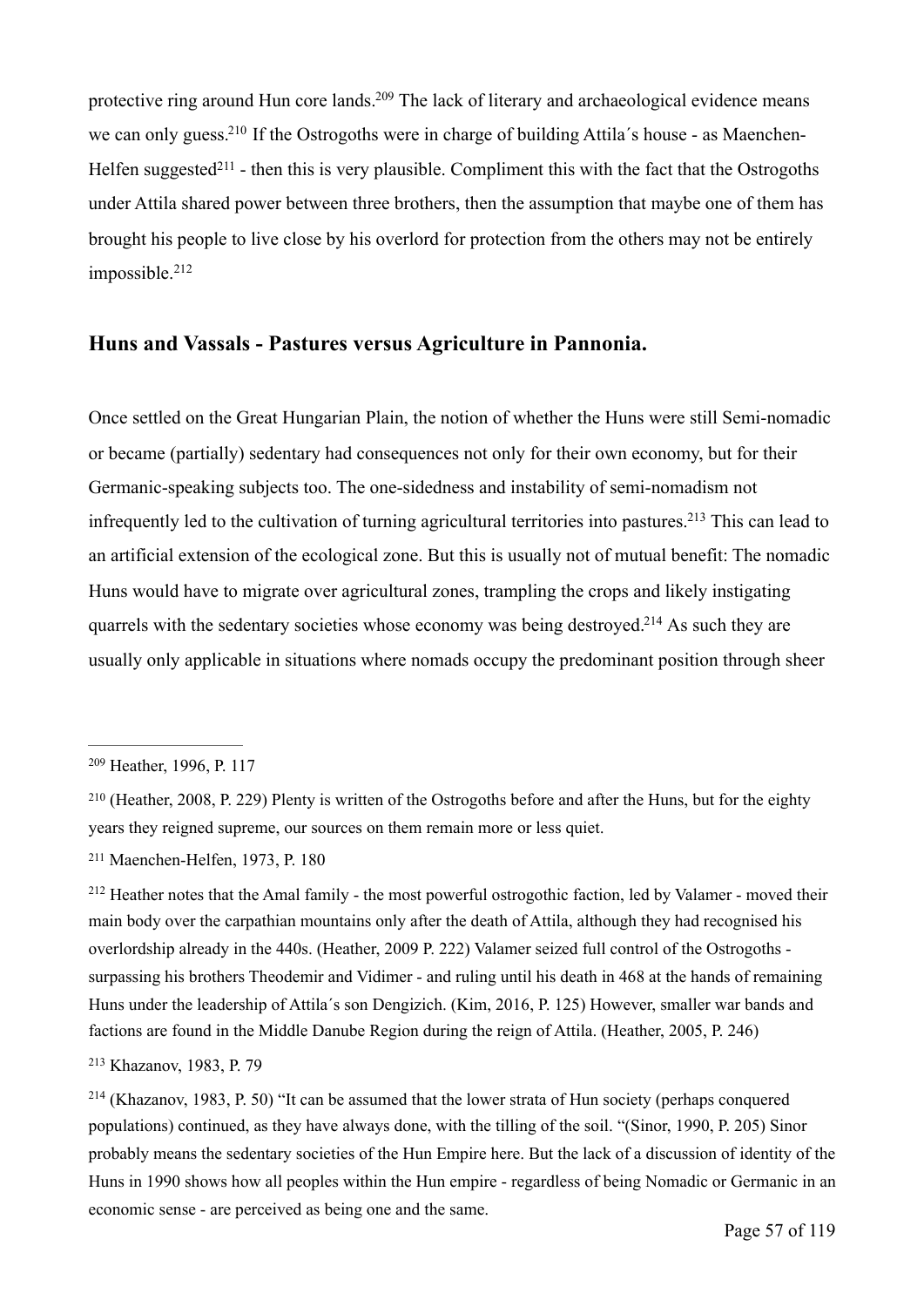<span id="page-57-6"></span>military strength and violence; such a forced extension of the nomad economy is also only possible when the nomads are the predominant force[.](#page-57-0)<sup>[215](#page-57-0)</sup>

*"livestock cannot be hoarded or amassed to infinite amounts in a single area. Thus, despite any potentials of productivity in pastoral economies, maximum accumulation quantity of livestock in any individual locale is limited by the pasture quality of the landscape.["216](#page-57-1)*

<span id="page-57-7"></span>As Kradin notes here, another problem of nomadism arrises when less area is ecologically available for the nomadic economy. Unlike products of agriculture and horticulture, livestock cannot be stored away. In the sense of over-population on the steppes, nomads define it by the size of their herds, not the amount of people; a large area of grassland is required for even just a few animals.<sup>217</sup>

<span id="page-57-9"></span><span id="page-57-8"></span>The Huns would likely take full control of the The Great Hungarian Plain steppe-zone. They had the military power to seize it, and their continued strength relied on this pastureland to supply their horses to have an advantage over their enemies[.](#page-57-3)<sup>[218](#page-57-3)</sup> From ethnographical studies we know that borders are actually very important to Nomads, contrary to what the seemingly low social differentiation of their societies may indicate[.](#page-57-4)<sup>[219](#page-57-4)</sup> The right to certain pastures and territory in this regard is dependent on it[.](#page-57-5)<sup>[220](#page-57-5)</sup> To the Kazakhs it was considered of great shame to follow in another

(Bondarenko, 2003, P. 53)

<span id="page-57-11"></span><span id="page-57-10"></span><span id="page-57-0"></span><sup>&</sup>lt;sup>[215](#page-57-6)</sup> Khazanov, 1983, P. 79

<span id="page-57-1"></span><sup>&</sup>lt;sup>[216](#page-57-7)</sup> Kradin, 2011, P. 78

<span id="page-57-2"></span>*<sup>&</sup>quot;The Kirhiz rarely roam in great numbers in one place, for then their herds are crowded; but associations* [217](#page-57-8) *consist of several families which are connect by kinship or mutual need, and they move together from one camp to another and do not separate without specific reason.*" (Khazanov, 1983, P. 132. - The original document by levshin is from 1832, and i could not uncover it.)

Khazanov comments on this, adding that Kirghiz/Kazakh primary kin groups rarely consists of more than 3-4 families. (Khazanov, 1983, P. 132) This is a good example of how "over-population" holds another meaning to nomads.

<span id="page-57-3"></span><sup>&</sup>lt;sup>[218](#page-57-9)</sup> See my discussion on Horses under the next chapter: Militarism. The area of land available to the Nomads in terms of grazing and the extension of pastoral economy; some 140 000 kvm2.

<span id="page-57-4"></span><sup>&</sup>lt;sup>[219](#page-57-10)</sup> Nomads had little-to-no notion of class struggles, but were familiar with inter-ethnic struggles.

<span id="page-57-5"></span><sup>&</sup>lt;sup>[220](#page-57-11)</sup> Ownership in nomadic societies has always been problematic. But typically, all lands of the nomads were the property of the Khan, and the sub-societies and peoples were granted the right to use them on a seasonal basis.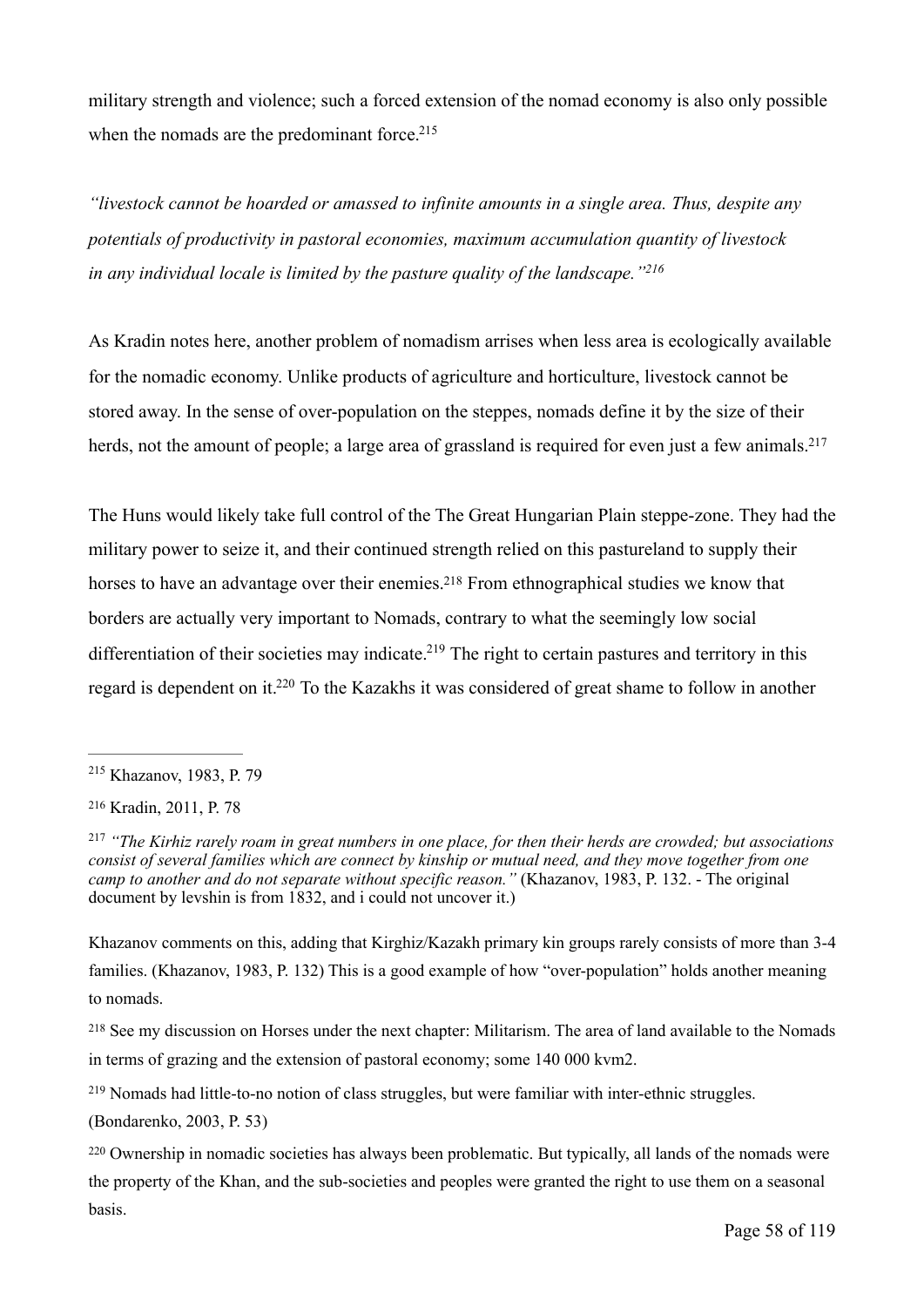<span id="page-58-9"></span><span id="page-58-8"></span>clans route and migration pattern[.](#page-58-0)<sup>[221](#page-58-0)</sup> The royalty of the Mongols of the nineteenth century marked out certain pieces of land that could only be used by them.<sup>[222](#page-58-1)</sup> It is not difficult to understand why when the economic social power and question of subsistence is at stake.

#### **The Abuse of the Huns.**

"*These men have no concern for agriculture, but, like wolves, attack and steal the Goths´ food supplies, with the result that the latter remain in a position of slaves and themselves suffer food shortages.As a result, the Goths occupied a position of servitude and could not provide their own sustenance, although the Gothic race had long persisted without a treaty with the Huns, even from the time of their forefathers who swore they would escape their alliance with them."["223](#page-58-2)*

<span id="page-58-12"></span><span id="page-58-11"></span><span id="page-58-10"></span>This excerpt from Priscus is dated after the death of Attila regarding the unfair treatment a faction of Ostrogoths received by one of his Sons, Dengizich. This was probably a continuation of a longstanding tradition that Attila had enforced as well. While Semi-nomadism entails agriculture as a secondarysubsistence, it is still not enough to alleviate the needs of nomads.<sup>[224](#page-58-3)</sup> Perhaps the Huns followed suit of the Xiongnu, forcing sedentary peoples and prisoners to develop and work agricultural-, and handicraft sectors within Pannonia[?](#page-58-4)<sup>[225](#page-58-4)</sup> The Mongols considered agriculture to be beneath them and preferred to extract the products they needed from the sedentary populations they had conquered[.](#page-58-5)<sup>[226](#page-58-5)</sup> Apparently, according to Kim, the Huns forced roman slaves to work their agricultural sectors[.](#page-58-6)<sup>[227](#page-58-6)</sup> Lenski adds to this notion, arguing that much of the agricultural base of the Hun Empire in Pannonia was probably worked by roman slaves, which in turned had effects on overall Hun economy[.228](#page-58-7)

<span id="page-58-4"></span><sup>[225](#page-58-12)</sup> ibid, P. 254

<span id="page-58-5"></span> $226$  ibid, P. 243

<span id="page-58-7"></span><sup>[228](#page-58-15)</sup> Lenski, 2015, P. 239

<span id="page-58-15"></span><span id="page-58-14"></span><span id="page-58-13"></span><span id="page-58-0"></span><sup>&</sup>lt;sup>[221](#page-58-8)</sup> Khazanov, 1983, P. 52

<span id="page-58-1"></span><sup>&</sup>lt;sup>[222](#page-58-9)</sup> Khazanov, 1983, P. 124.

<span id="page-58-2"></span>Priscus, fr, 49, Blockley,(1983) (356) [223](#page-58-10)

<span id="page-58-3"></span> $224$  "Pastoral Nomadism is doomed to stagnation because its economy is extensive and allows no permanent solution to the problem of balance at the expense of intensification of production" (Khazanov, 1983, P. 71)

<span id="page-58-6"></span> $227$  (Kim, 2016, 84) Kim's sources are dubious: He is himself referring to second-hand literature.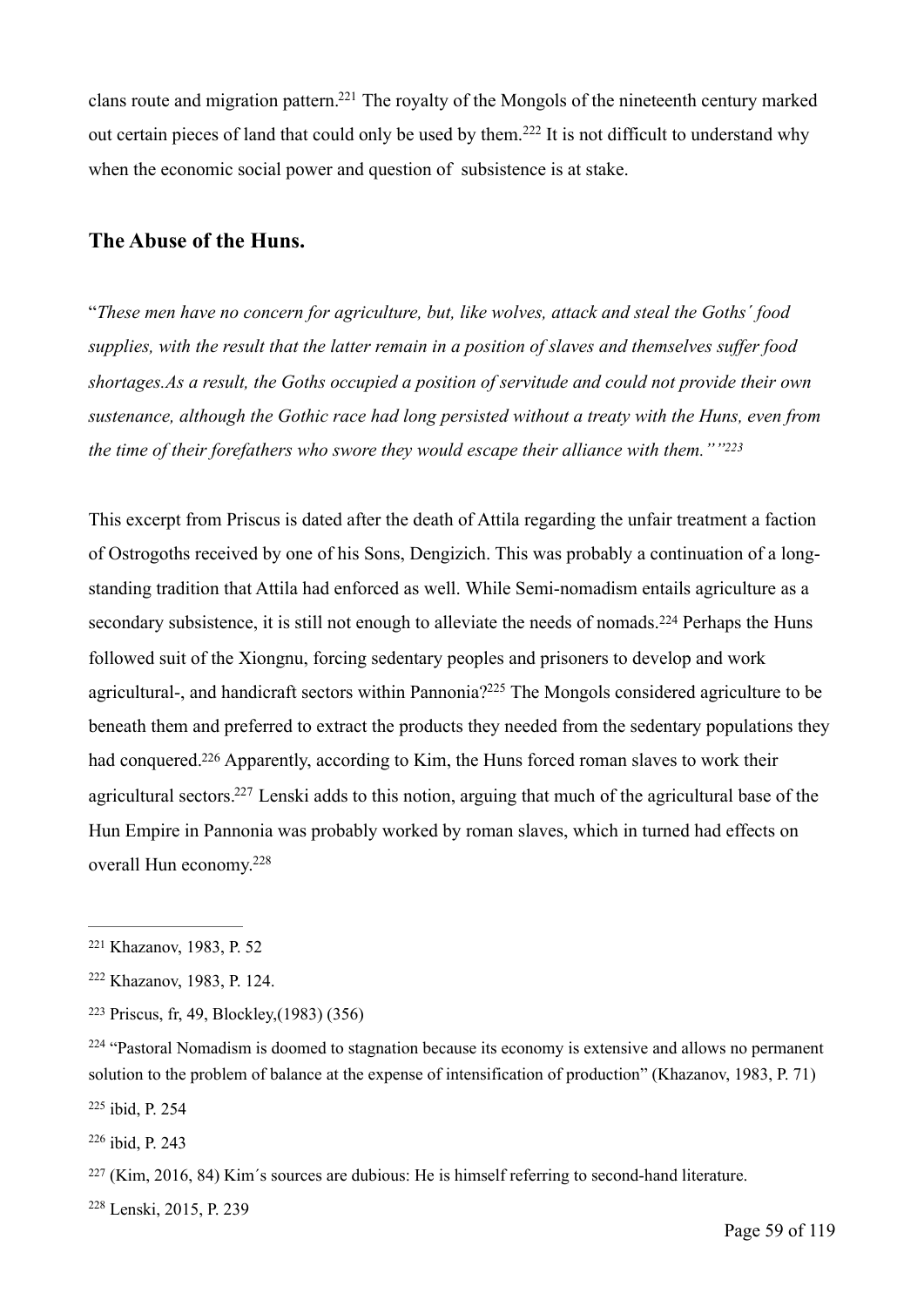The Great Hungarian Plain was not an unusual place for nomads and sedentary peoples to live side by side; but it was often accompanied by clashes and fighting. This was arguably a major reason for the end of the Hun empire: The death of Attila and subsequent dividing of the Empire by his sons led to a politically weakened and fragmented Hun leadership, in which the oppressive economy could no longer be maintained. The lack of political institutions ("Power Through" society) and a government to mediate quarrels between the nomads themselves and the sedentary peoples of the area would likely get out of hand quite easily: [229](#page-59-0)

<span id="page-59-4"></span>*"As he* (Attila) *stood with Onegesios before the house, many men feuding with each other approached and received his judgement. Then he went up to the house and received barbarian ambassadors who had come to him.["230](#page-59-1)*

<span id="page-59-5"></span>The Authoritative Organisation of Attila arguably meant that many types of larger quarrels between nomad clans would have to be settled directly by Attila or his elite themselves, because *Authoritative* power was necessary to oversee that the sedentary peoples did not revolt or cause internal unrest.

# **Part Two: Economic Anthropology and Economic Practices.**

#### **Exchange - Trade.**

Because Semi-Nomadism entails regular and necessary contact with sedentary-societies, it has been an understanding in academia that the Huns pushed heavily in favour of trade with their typical enemies, the Romans. Scholars like Sinor believes the Huns used the gold received from tribute to buy supplies from the romans all-year round, thus putting the gold back into roman hands.<sup>231</sup> Thompson equally believes the Romans favoured a stimulated economic relationship with the barbarians on a large scale[.](#page-59-3)<sup>[232](#page-59-3)</sup> Similarly, Barfield - on the topic of the Xiongnu on an ethnographic

<span id="page-59-7"></span><span id="page-59-6"></span><span id="page-59-0"></span> $229$  "The nature of the stages which emerged as a result of subjugation or conquest by nomads of agriculturalists was to a great extent determined by the socioeconomic relations established between conquerors and conquered." (Ibid, P. 231)

<span id="page-59-1"></span><sup>&</sup>lt;sup>[230](#page-59-5)</sup> Priscus, Fr. 8, 134. *trans*, Givens. 2014.

<span id="page-59-2"></span><sup>&</sup>lt;sup>[231](#page-59-6)</sup> Sinor, 1990, P. 205

<span id="page-59-3"></span><sup>&</sup>lt;sup>[232](#page-59-7)</sup> Thompson, 1948, P. 176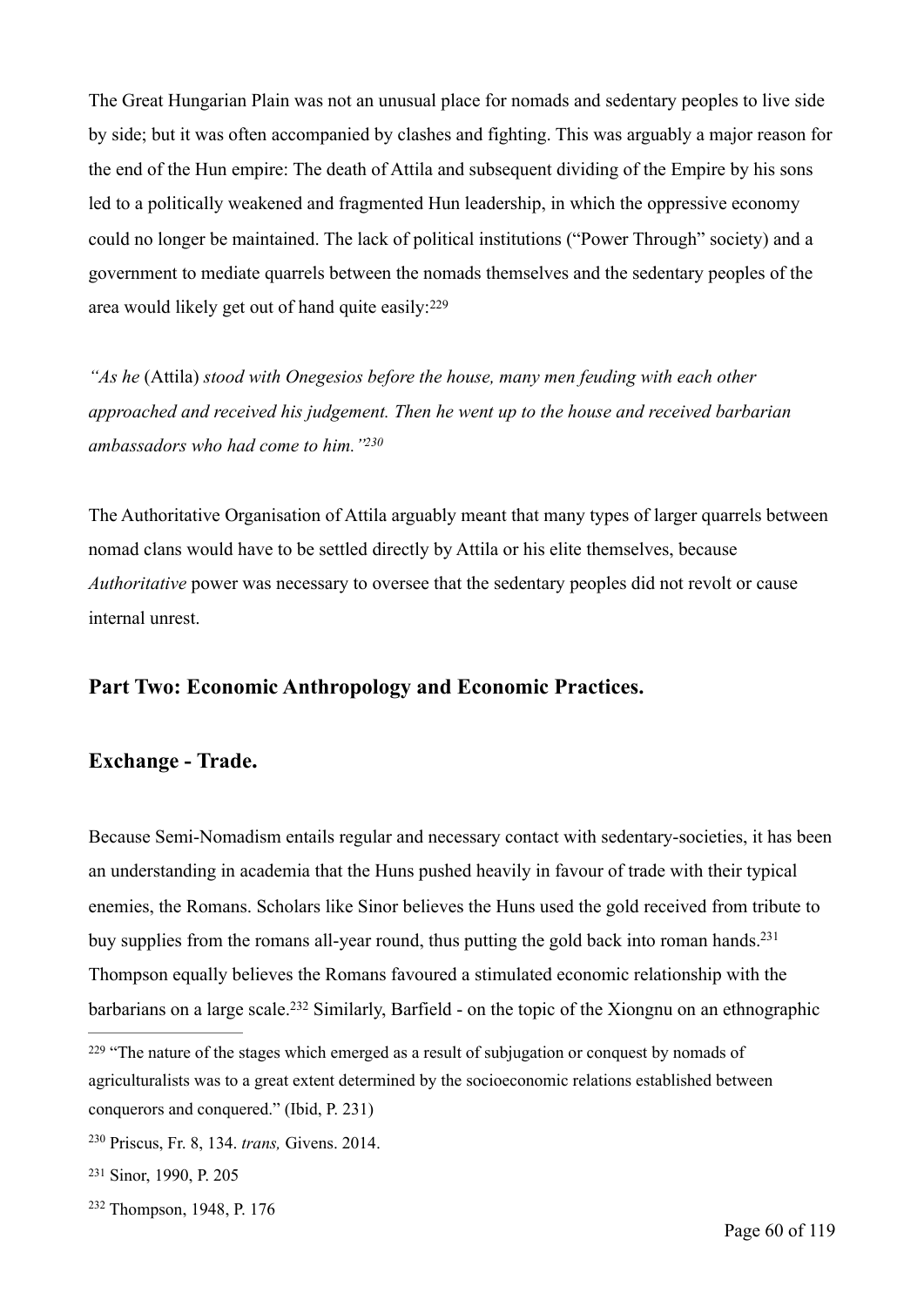note - suggests that their constant raids were a pressure upon Han China to open up the trading posts on the borders between the two empires.

A closer look, however, will reveal that this was probably not the case for the Huns. According to Priscus - Who is our only source mentioning trade between Romans and Huns - the Imperial government of Rome only opened for trade between the Hun Empire and the Romans once a year at a specific location[.](#page-60-0)<sup>[233](#page-60-0)</sup> A similar treaty was formalised between the Visigoths and the Romans in 369, <sup>[234](#page-60-1)</sup> and between Persia and Rome, trade was allowed at three places only after a treaty in 409.

<span id="page-60-10"></span><span id="page-60-9"></span><span id="page-60-8"></span><span id="page-60-7"></span>The Huns with their mixed economy were by now able to either produce most tools themselves or - aswe have seen - seize it from their sedentary subjects:<sup>[235](#page-60-2)</sup> When Priscus and his Roman party were permitted to stay in Attila´s encampment during their visit, Attila explicitly forbade them in trading with any Huns they encountered[.](#page-60-3)<sup>[236](#page-60-3)</sup> Thus it may be so that the sedentary societies in which Attila and his Huns acquired their agricultural goods and the likes were from the peoples settled within his own empire rather than the enemy[.237](#page-60-4)

<span id="page-60-12"></span><span id="page-60-11"></span>I am in league with Maenchen-Helfen on agreeing that trade between the Huns and the Romans was negligible.<sup>238</sup>Arguably, the Romans would not let the Huns gain their hands on items they believed the Huns could not produce themselves. The denial of trade in his own village indicates that Attila held a similar sceptic towards the Romans, and suspected foul political play from them under the guise of trade: An example is Onegesius, who resisted and was angered at such an offer, which was disguised as a privileged position of diplomacy in Constantinople[.](#page-60-6)<sup>[239](#page-60-6)</sup> This would arguably have severed the ties between Attila and his right-hand man.

<span id="page-60-13"></span><span id="page-60-0"></span><sup>&</sup>lt;sup>[233](#page-60-7)</sup> After the treaty of Margom, this trading-post to take place at the fort of Constantia on the left bank of the Danube in 439. In 447 the city of Naissus became the designated trading post. (Priscus, Fr. 1.1. 2-3, *trans*  Givens (2014)

<span id="page-60-1"></span><sup>&</sup>lt;sup>[234](#page-60-8)</sup> Also here, trade was now restricted to two trading posts on the left bank of the danube, twice a year. (Maenchen-Helfen, 1973, P. 186)

<span id="page-60-2"></span><sup>&</sup>lt;sup>[235](#page-60-9)</sup> The absence of literary sources on the Ostrogoths and other documented Hun vassals in the eighty years of Hun-supremacy is a testament to the lack of information on their trade. (Heather, 2005, P. 227)

<span id="page-60-3"></span>Priscus, Fr. 8, 54, *Trans,* Given (2014) [236](#page-60-10)

<span id="page-60-4"></span><sup>&</sup>lt;sup>[237](#page-60-11)</sup> Khazanov suggests that trade between nomads and sedentary peoples typically opposed to them was troublesome. (Khazanov, 1983, P. 234)

<span id="page-60-5"></span><sup>&</sup>lt;sup>[238](#page-60-12)</sup> Maenchen-Helfen, 1973, P. 187

<span id="page-60-6"></span><sup>&</sup>lt;sup>[239](#page-60-13)</sup> fr. 11.2 p. 254, *trans.* Blockley (1983)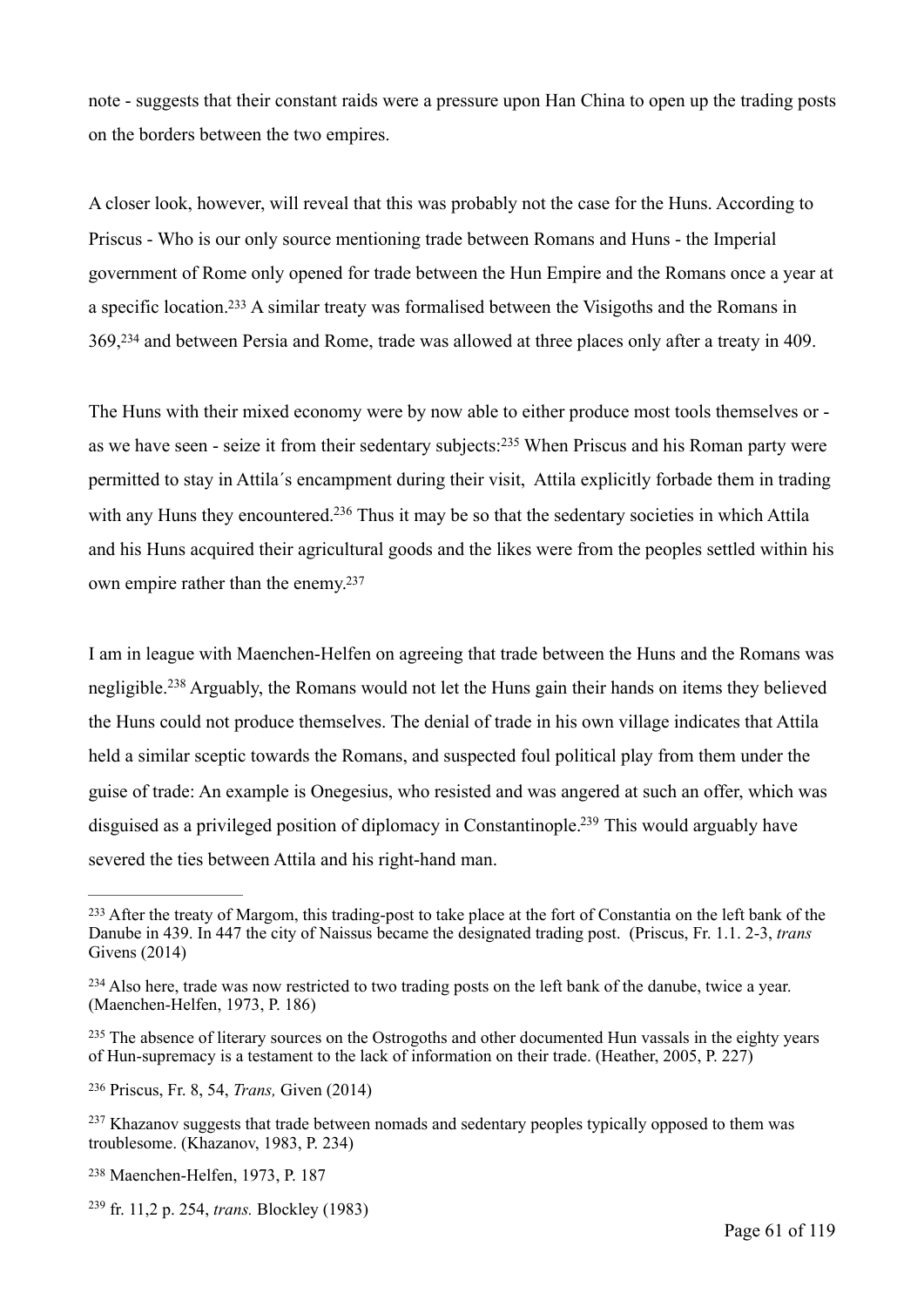<span id="page-61-6"></span>A Roman edict of 368 threatened with death to any roman who sold wine and oil to barbarians.<sup>[240](#page-61-0)</sup> The Huns at the feast of Attila drank wine in abundance. The Huns were, according to —, the heaviest drinkers. I would argue, then, that this was not the result of trade; rather, it was part of the fine gifts that came with the annual gold tribute, embassies, and regular diplomatic missions which the Huns and Romans both regularly sent and received to each other.

# **Reciprocity: "Gift Exchange" - Diplomatic Missions and Embassies.**

<span id="page-61-8"></span><span id="page-61-7"></span>The wife of Attila, Kreka, was busy embroidering Roman pearls and silk when Priscus encountered her; He presented her with even more fancy gifts[.](#page-61-1)<sup>[241](#page-61-1)</sup> He also gave gifts to the widow of Bleda in the form of peppers from India, dates, and other mediterranean commodities when she helped his party find shelter for the night during their embassy to Attila. These commodities were valued by the Huns, because they "did not grow it locally"[.](#page-61-2)<sup>[242](#page-61-2)</sup> The girls who greeted Attila upon his return to his home ["](#page-61-3)moved in lines under fine white linen sheets stretched over a great distance."<sup>[243](#page-61-3)</sup> Attila's bed, as seen by Priscus during the feast, was "veiled in fine linen and intricate drapes, hung as adornments, just as the Greeks and Romans arrange for newlyweds."[244](#page-61-4)

<span id="page-61-11"></span><span id="page-61-10"></span><span id="page-61-9"></span>There is a consensus that the diplomatic missions the Huns and Romans sent to each other really did not mean much, and regardless of what came of the meetings - as seen in Priscus - every encounter between officials included the exchange of gifts, usually from the Romans to the Huns.<sup>[245](#page-61-5)</sup> It was non-equivalent:

<span id="page-61-0"></span><sup>&</sup>lt;sup>[240](#page-61-6)</sup> It would later come to also include weapons, as well as buying slaves for gold. (Maenchen-Helfen, 1973, P. 186) The law was due to the Visigoths, but there is no information or reason to believe this would not regard the Huns as well: They were, after all, regarded as far worse than any other enemy.

<span id="page-61-1"></span><sup>&</sup>lt;sup>[241](#page-61-7)</sup> Priscus, Fr.8, 131, 132, *trans*, Givens, 2014.

<span id="page-61-2"></span><sup>&</sup>lt;sup>[242](#page-61-8)</sup> As mentioned previously from:(Priscus, Fr. 8, 73, *Trans, Givens, 2014*) Equally, Blockley translates it to: "The gifts consisted of things which are esteemed by the barbarians as not produced in the country" (Priscus, Fr 11.2, 262, *Trans,* Blockley, 1983)

<span id="page-61-3"></span><sup>&</sup>lt;sup>[243](#page-61-9)</sup> Priscus, Fr. 8, 87, *trans*, Givens, 2014.

<span id="page-61-4"></span><sup>&</sup>lt;sup>[244](#page-61-10)</sup> ( Priscus, Fr.8, 156, *trans*, *Givens, 2014*) Priscus note on the similarity to Greek and Roman style may arguably to the argument of Lindner regarding a wish/attempt from the Huns to adopt their sedentary culture previously mentioned.

<span id="page-61-5"></span><sup>&</sup>lt;sup>[245](#page-61-11)</sup> Kelly, 2009, P. 111-13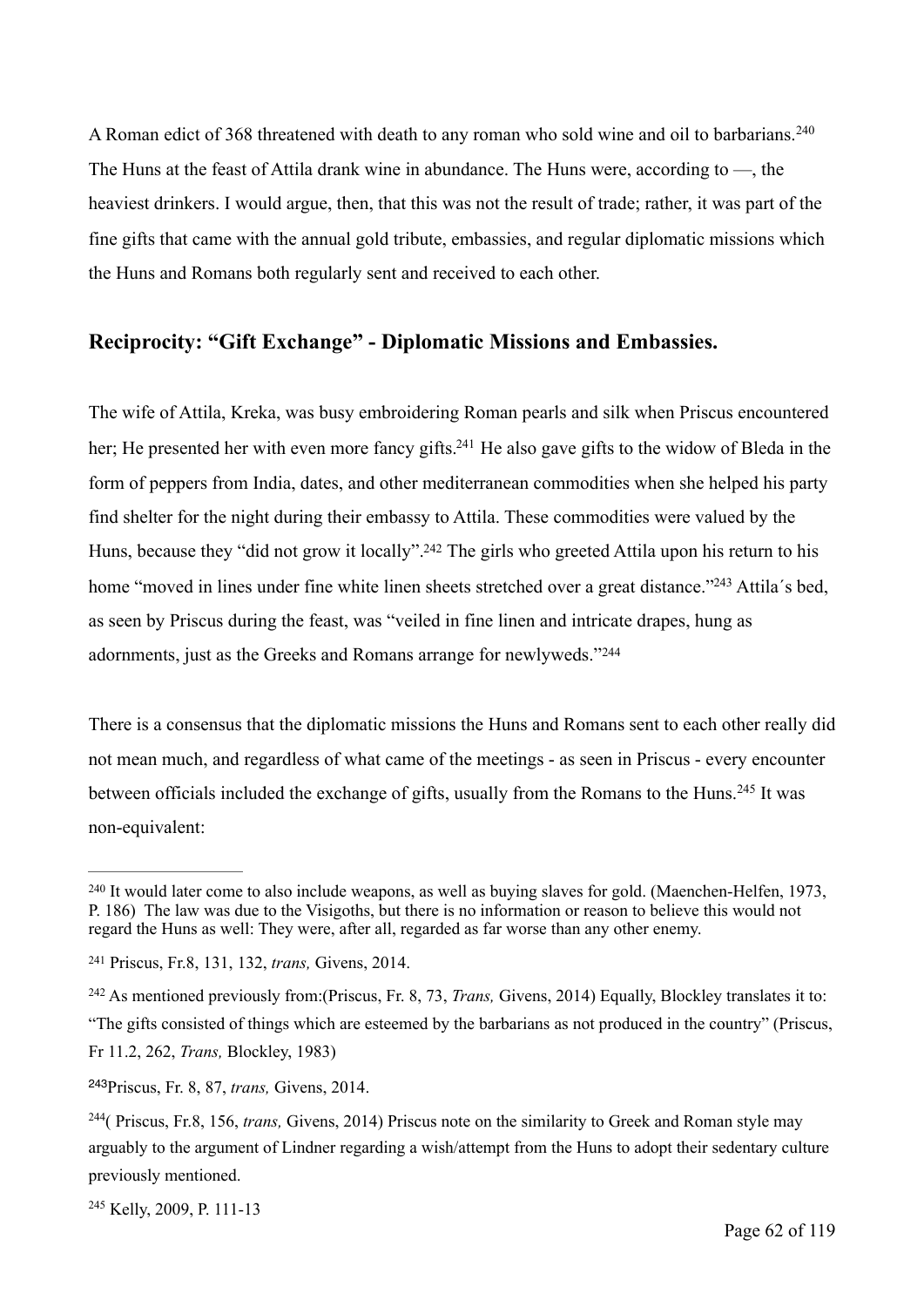*"After the treaty was completed, Attila again sent ambassadors to the Eastern Romans..()..Attila again sent others; after they too transacted their business. A third embassy went and a fourth after that. The barbarian, seeing the Romans` generosity as they avoided transgressing the treaty kept sending whichever of his retainers he wanted to treat well, inventing reasons and finding empty pretenses.["246](#page-62-0)*

<span id="page-62-4"></span><span id="page-62-3"></span>but the Romans could afford to do so to maintain a shallow peace and somewhat cordial relations: As Meyer has pointed out: *Diplomacy reduces the need for violence, and it is important to the stability of foreign exchange.* <sup>[247](#page-62-1)</sup> But in this case, "foreign exchange" was simply peace, and the small chance that the Romans may be successful in killing and/or replacing Attila with someone more subservient through Assassination (Political Murder).<sup>[248](#page-62-2)</sup>

#### <span id="page-62-5"></span>**Redistribution.**

Redistribution is in this context divided into two spheres. The first is the tribute paid by the Romans to the Huns. By doing so, the Romans are indirectly acknowledging Hun superiority. It was onesided economic exchange: non-equivalent in the fact that the Huns gain from this arrangement vast amounts of gold and materialistic items, while the Romans only get the political benefits in return, which were dictated by Attila and his aristocracy.

The other sphere and type of redistribution, which is the Gift-Economy of Nomads, was an internal act of economic redistribution and means to political consolidation. It was directly fuelled by the tribute from the Romans. Thus the two are inextricably linked.

<span id="page-62-0"></span><sup>&</sup>lt;sup>[246](#page-62-3)</sup> Priscus, Fr. 6, 1-3, *trans*, Givens, 2014.

<span id="page-62-1"></span><sup>&</sup>lt;sup>[247](#page-62-4)</sup> Meyer, 2006, P. 98

<span id="page-62-2"></span><sup>&</sup>lt;sup>[248](#page-62-5)</sup> In her article: *The Ancient Imperative: 1 Clandestine Operations and Covert Action* Sheldon details the political assassinations the Romans often committed towards foreign leaders. She names, among other things, the literary evidence: Barbarians - because they were often illiterate (The Huns being no exception) had very little chances of recording the assassination plots of the Romans against them. (Sheldon, 1997, P. 300) However, we have two recorded instances Huns were the targets of such plots: The successful killing of Donatus during the early period of the Huns.(Olympiodorus, Fr. 19) Then later the foiled plot against Attila. Page 63 of 119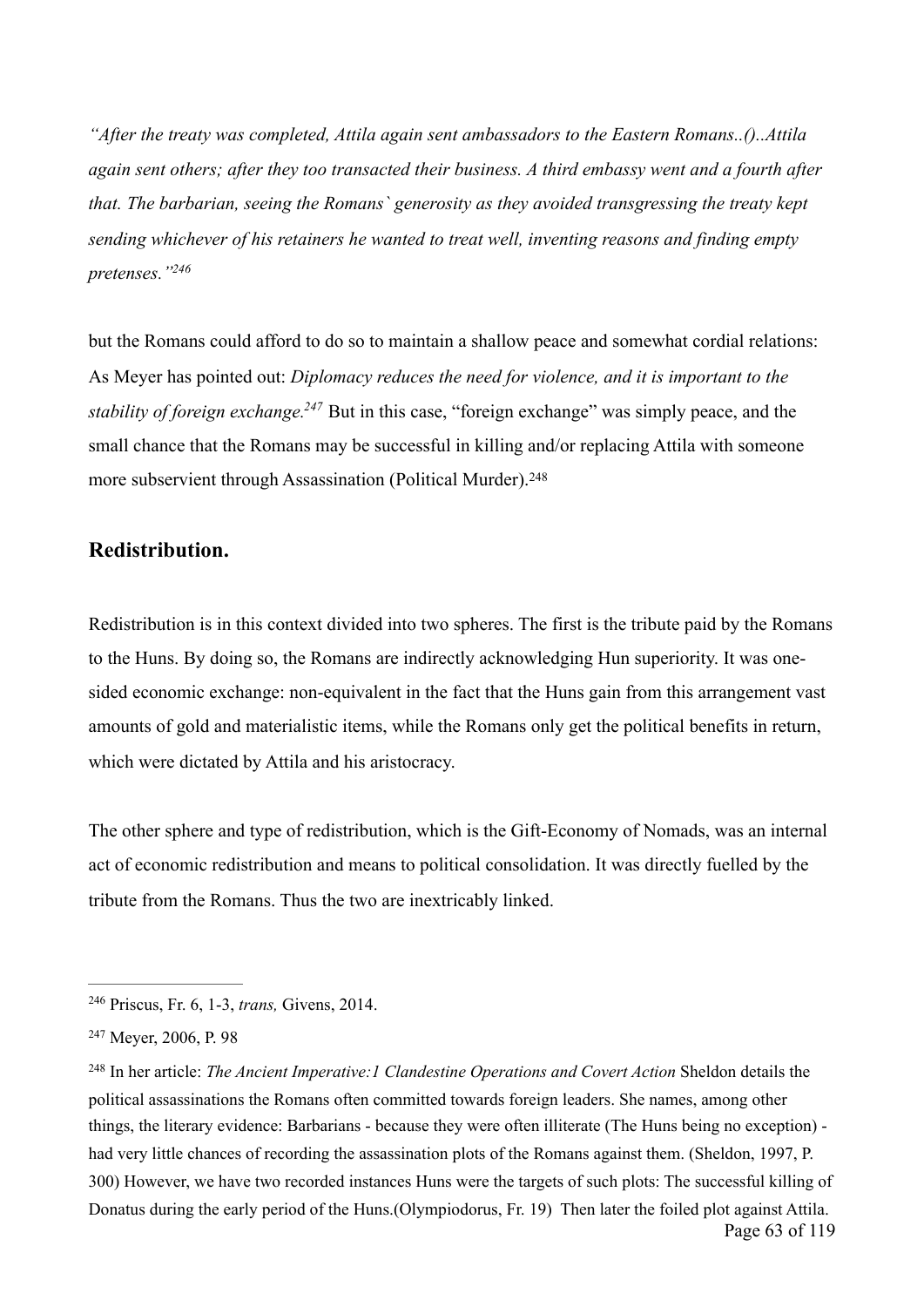#### **Tribute From The Eastern Roman Empire.**

<span id="page-63-8"></span><span id="page-63-7"></span>With the invasion of the Balkans in 422, Ruga and Octar were able to negotiate an annual subsidy of 350 pounds of gold yearly from *The Eastern Roman Empire* as terms for peace[.](#page-63-0)<sup>[249](#page-63-0)</sup> A trend for the Huns had been set. In 435 Ruga died, followed by yet another invasion, this time led by Attila and Bleda, now reigning together.<sup>[250](#page-63-1)</sup> According to Priscus, the *Treaty of Margos* saw the annual payment double to 700 pounds annually, and the additional demand by Attila and Bleda that the Romans buy back hostages taken by the Huns at 8 solidi per head[.](#page-63-2)<sup>[251](#page-63-2)</sup> The Romans were also not to "*form alliances with any barbarian nation if that nation was stirring up war against the Huns.["252](#page-63-3)*

<span id="page-63-11"></span><span id="page-63-10"></span><span id="page-63-9"></span>After several smaller incursions, the final and most shocking invasion of the East occurred in  $447.253$  $447.253$  A massive intrusion into Thrace and Dacia, which almost reached the walls of Constantinople, was eventually halted when Attila - now reigning supreme after the murder of his brother - was paid a sum of 6100 pounds of gold directly, and the promise of an additional 2100 pounds each year[.](#page-63-5)<sup>[254](#page-63-5)</sup> The price for the hostages in which the Romans were forced to buy back was increased to 12 solidi per head[.](#page-63-6)<sup>[255](#page-63-6)</sup> Priscus describes this as devastating upon the economy of the

<span id="page-63-2"></span><sup>[251](#page-63-9)</sup> Given, 2014, Priscus, Fr. 1.1.3

<span id="page-63-3"></span> $252$  ibid.

<span id="page-63-4"></span><sup>[253](#page-63-11)</sup> I say final because there seems overall confusion among scholars today as to the date of these events, proving the difficulty of discussing sources regarding the Huns in Late antiquity. Hughes dates the invasion to 443, while Kelly, Man, Kim and Maenchen-Helfen all date it to 447. According to Hughes, Bleda was a part of these negotiations (Hughes, 2019, P. 101-104)

Maenchen-Helfen, on the other end, notes that: "Attila is the sole ruler of the Huns. *He* demands the tribute money..()..there are no more *Kings of the Huns.* Bleda is dead. We are, at the earliest, in 445" (Maenchen-Helfen, 1973, P. 118) Most other scholars follow the suit of the letters argument: (Man, 2005, P. 191) (Kim, 2016, P. 93) (Kelly, 2005, P. 106-108)

<span id="page-63-5"></span> $254$  Further confusion among contemporaries: Kim sets the direct payment to 8000 Pounds of gold, but most other historians have settled on 6000. (Kim, 2016, P. 94) The translation by Given sets it at 6000. (Priscus, Fr. 61, 10, *trans,* Givens, 2014)

<span id="page-63-6"></span><sup>[255](#page-63-13)</sup> Priscus, Fr. 5, *trans:* Given, 2014

<span id="page-63-13"></span><span id="page-63-12"></span><span id="page-63-0"></span>Priscus, Fr. 1.1.3, *trans,* Givens [249](#page-63-7)

<span id="page-63-1"></span><sup>&</sup>lt;sup>[250](#page-63-8)</sup> The brothers met with the Roman ambassadors Plinthas and Epigenes at Margos. Along with gold and ransom, part of the deal was also that the Romans were not to entice the allies of the Huns to fight against them. (Priscus, Fr.1.1.2, *trans,* Givens, 2014)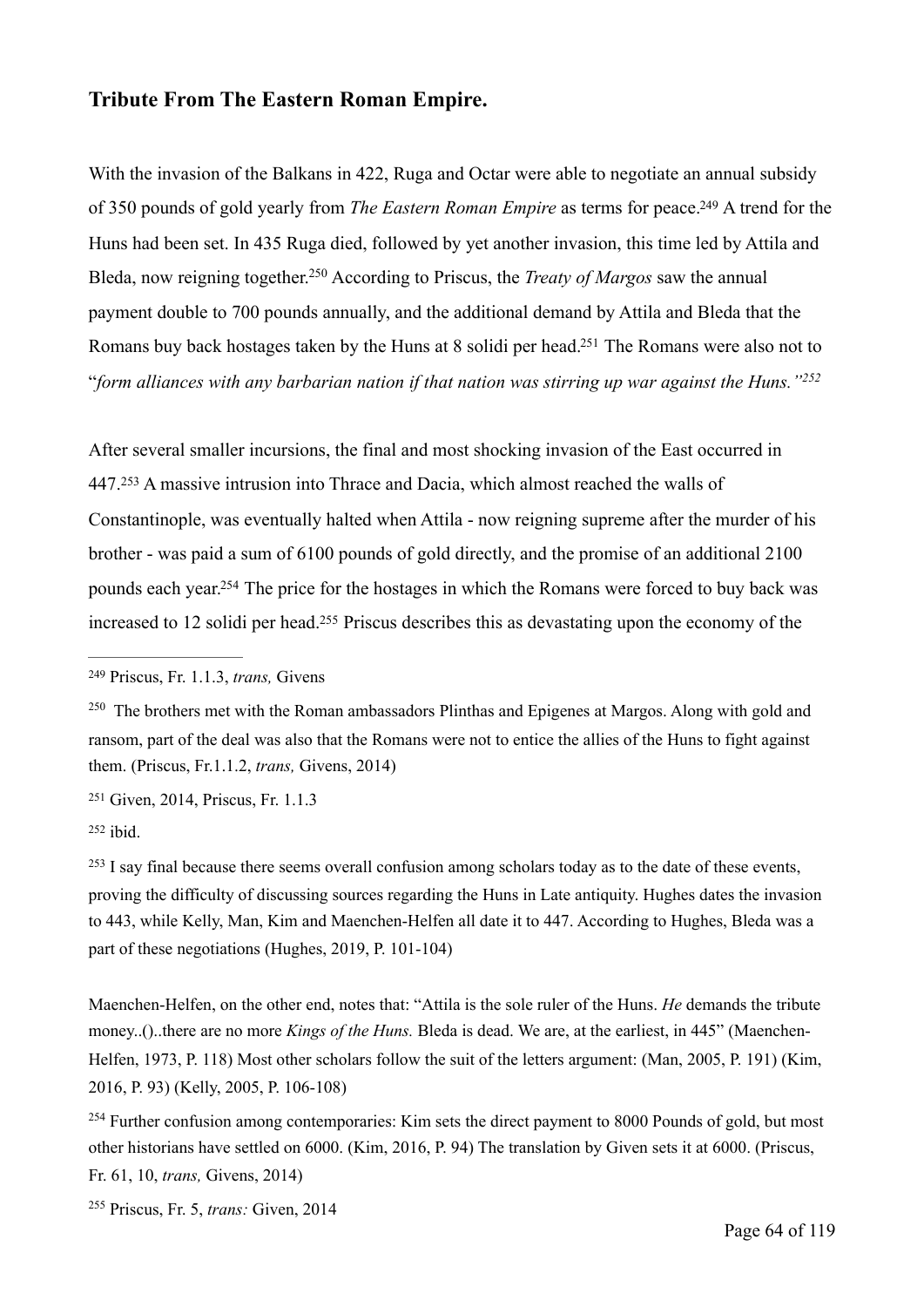#### Eastern Roman Empire:

*"The romans were compelled to accept cheerfully ever injunction, no matter how harsh, in their eagerness for peace…Even senators contributed a fixed amount of gold…they paid only with difficulty… so that men who had once been wealthy were putting up for sale their wives´ jewellery and their furniture…and the result was that many killed themselves either by starvation or by hanging. The imperial treasuries were emptied."*

<span id="page-64-5"></span>Priscus may be exaggerating. A closer look reveals that this amount - which US currency today would be about 38 Million dollars + 3.5 million more every year - estimated to about 2,2% of the annual revenue of the Eastern Roman Empire, which was about 270 000 pounds of gold annually[.256](#page-64-0) But it was still a huge sum for its purpose, in which it surpassed all others previously paid to an enemy of the state in this way[.](#page-64-1)<sup>[257](#page-64-1)</sup> The annual payment would continue for three years until Emperor Theodosius died and was succeeded by Emperor Marcian, who stopped payment and adopted a military attitude towards the Huns.[258](#page-64-2)

<span id="page-64-7"></span><span id="page-64-6"></span>There was no particular tribute paid by *The Western Roman Empire.* Kelly argues that the political move of Aetius to have Attila appointed as a general of the western Roman empire (in title only) was used to conceal tribute to the Huns from the Western Roman empire as the salary of a statesman.<sup>[259](#page-64-3)</sup> Overall, influx of wealth from the western Roman Empire was more so the result of mutual *Exchange* between the Huns and the Western Romans, and was to continue in this matter until Attila invaded the West in 451[.260](#page-64-4)

<span id="page-64-9"></span><span id="page-64-8"></span><span id="page-64-0"></span><sup>&</sup>lt;sup>[256](#page-64-5)</sup> (Mann, 2005, P. 191-192) Lenski and Hendy disagree with Mann and Kelly: The annual revenue of the Eastern Roman empire was closer to 55 000 lbs of gold, they say; thus indicating the Huns were taking up to 15% of the revenue available to the Eastern Roman Empire. (Lenski, 2014, P, 238)

<span id="page-64-1"></span> $257$  Man notes that Alaric had been paid a combined sum of 9000 pounds to retreat from Rome in 409 (5000) from Rome, 4000 from Constantinople.) The Persians were paid 12 600 Pounds of gold total from 540-61. (Man, 2005, P. 192)

<span id="page-64-2"></span><sup>&</sup>lt;sup>[258](#page-64-7)</sup>Against contrary belief, the Eastern Romans did not altogether stop relations. They offered to give Attila gifts, but the annual subsidy would be no more. If Attila threatened war, the Eastern Romans would "lead against him arms and men not inferior to his force." (Constantine V11 Porphyrogenettos, Fr. 15.2. *Trans,*  Given: 2014.)

<span id="page-64-3"></span> <sup>(</sup>Kelly, 2005, P. 172), (Priscus, fr 11.2, *trans,* Givens. 2014) [259](#page-64-8)

<span id="page-64-4"></span><sup>&</sup>lt;sup>[260](#page-64-9)</sup> (Priscus, Fr. 15.3. *Trans, Given: 2014.*)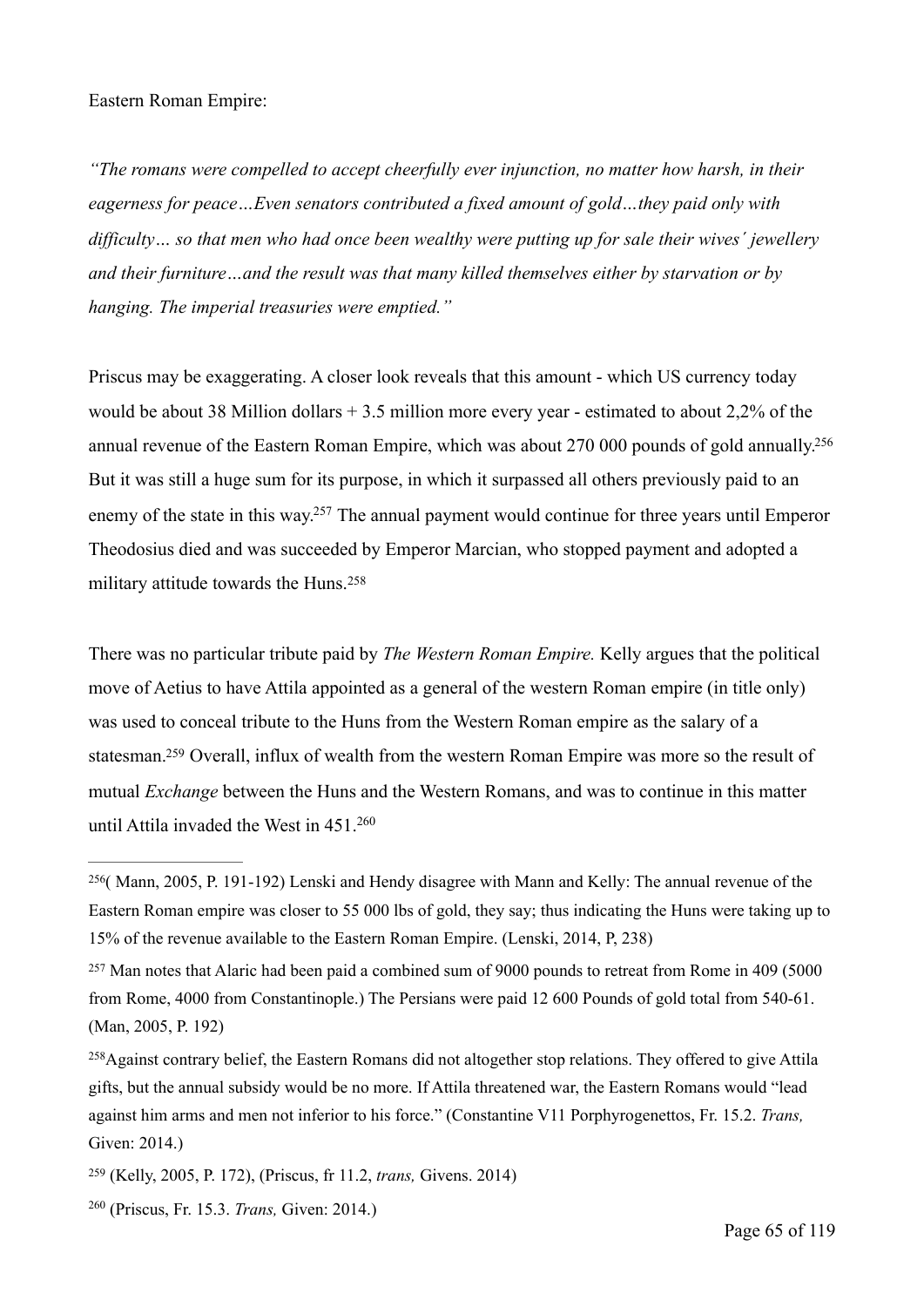#### **The Gift Economy of Nomads.**

<span id="page-65-6"></span><span id="page-65-5"></span>The redistributive economic structure inside nomadic empires was the *Gift Economy*. Kradin describes this as the main mechanism connecting the government of a Khanate and its pastoral tribes[.](#page-65-0)<sup>[261](#page-65-0)</sup> The ruler would distribute "gifts" to his comrades-in-arms and tribal chiefs, manipulating the socio-political and socio-economic stratifications in the society. This would strengthen his political influence and prestige, and his Charismatic Authority would be upheld. In return for the gifts from the Khan (Attila), the tribal-leaders of the empire would be bound by the "liability of the return gift.["](#page-65-1)<sup>[262](#page-65-1)</sup> This is not material, but should rather be considered the service or willingness of said tribal leader to be a part of/in service to the empire of the ruler. One step down in the sociopolitical hierarchy, within the tribe itself, it would be up to the individual tribe leader to further distribute these gifts to his own warriors and further his own Charisma[.](#page-65-2)<sup>[263](#page-65-2)</sup> The economy of a Central-Asian Khanate should be seen as a flow of transactions in the form of material goods and political and economic ideology from the top and down, with services and sociopolitical gestures going the opposite way in return.

# <span id="page-65-7"></span>*"Do Ut Des".*

*"I either give to you that you may give to me, or I give to you that you may perform some act, or I perform some act that you may give to me, or I perform some act for you that you may perform another for me. In these cases it may be asked what obligation arises.["264](#page-65-3)*

<span id="page-65-9"></span><span id="page-65-8"></span>*"Do, Ut Des"* is a Roman expression meaning "I give, so that you may give", assembled from old Roman law by Justinian in *Digesta*<sup>[265](#page-65-4)</sup> The concept of the gift-economy is probably the most selfexplanatory concept of the Hun Economy. As we see from Justinian, the giving of gifts and favors and the return of it is not unique to the Nomads: it is human nature. The monopoly on distribution of wealth, liable to the whims of Attila (but still expected from him), can be seen as a continuation

<span id="page-65-0"></span><sup>&</sup>lt;sup>[261](#page-65-5)</sup> Kradin, 2002, P. 375

<span id="page-65-1"></span>[<sup>262</sup>](#page-65-6) ibid

<span id="page-65-2"></span> $263$  ibid.

<span id="page-65-3"></span> $264$  ibid.

<span id="page-65-4"></span><sup>&</sup>lt;sup>[265](#page-65-9)</sup> Justinian, *Digesta*, 19.5.5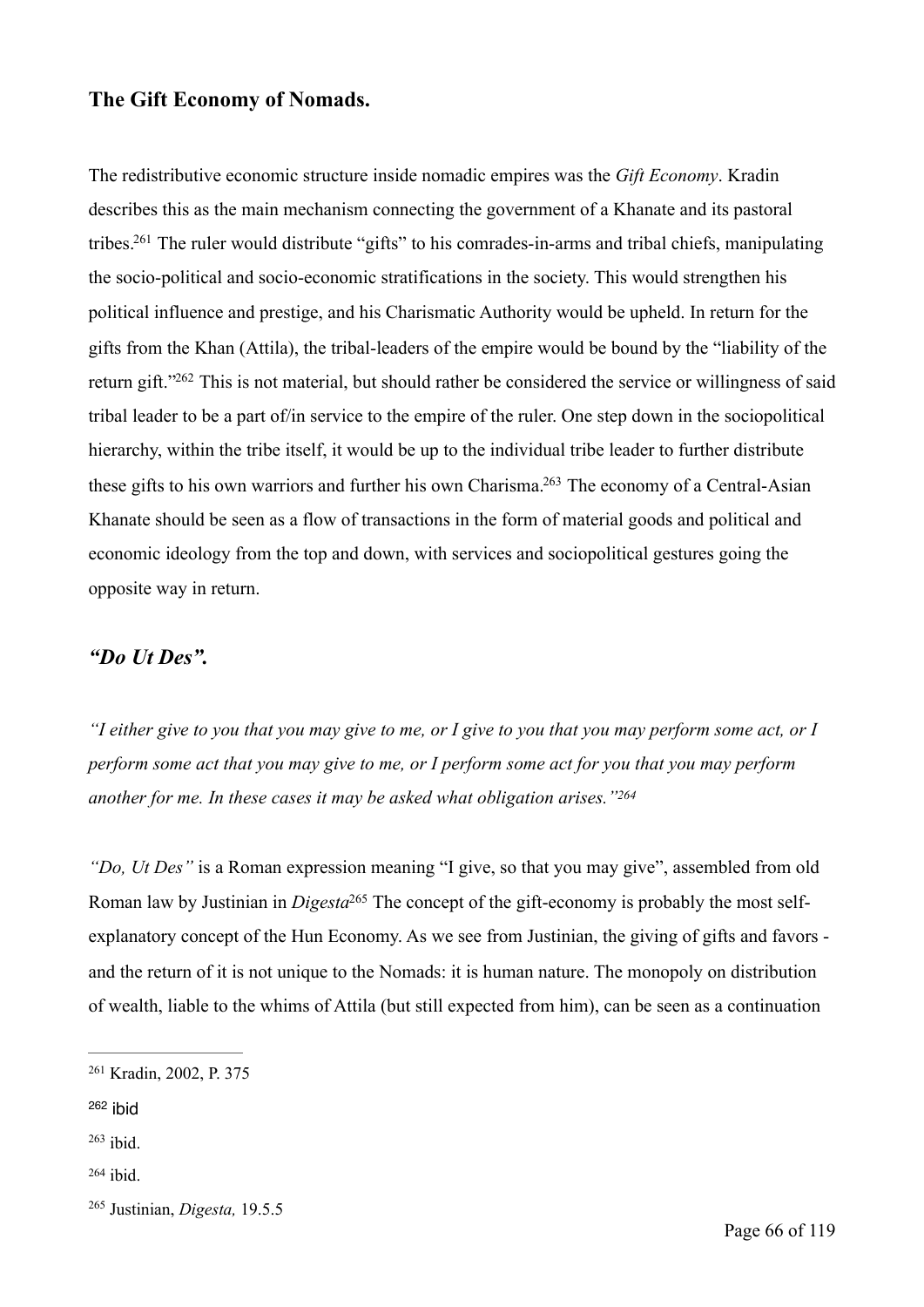of this Central-Asian Steppe-Phenomenon. The Hun nobles at the feast in which Priscus attended clearly shows that Attila were lavishing them with gifts obtained from the Roman Empires:

" *A luxurious meal, served on silver plate, had been made ready for us and the barbarian guests, but Attila ate nothing but meat on a wooden trencher. In everything else, too, he showed himself temperate; his cup was of wood, while to the guests were given goblets of gold and silver. His dress, too, was quite simple, affecting only to be clean. The sword he carried at his side, the latchets of his Scythian shoes, the bridle of his horse were not adorned, like those of the other Scythians, with gold or gems or anything costly."[266](#page-66-0)*

<span id="page-66-3"></span>The Silver & Gold goblets the Hun nobility drank from, as well as the dresses adorned with gold and jewellery, were also foreign commodities in which we must consider as gifts Attila bestowed upon his elite. Each of these items were then - through careful calculation and shrewdness - given and redistributed by Attila to manipulate and shape the strata of Hun-, and sedentary peoples leaders, -political standpoint in order to favour him. Indeed, redistribution is intertwined with reciprocity: The gift-economy may be seen as gift-exchange too, but loyalty would be the returngift.

#### **Part Three: Changes in Economic Practices.**

<span id="page-66-5"></span><span id="page-66-4"></span>The Huns on The Great Hungarian Plain underwent a thorough development both economically and politically once over the Carpathian Mountains[.](#page-66-1)<sup>[267](#page-66-1)</sup> To tap into the wealth of the Mediterranean world the Huns had to unite into a more complex political entity - An *Organisation*.<sup>[268](#page-66-2)</sup> While careful not to entirely leave nomadism behind, they had to somehow find a way of living that was

<span id="page-66-0"></span><sup>&</sup>lt;sup>[266](#page-66-3)</sup> Priscus, Fr 13.1, P. 284, *trans*, Blockley

<span id="page-66-1"></span><sup>&</sup>lt;sup>[267](#page-66-4)</sup> While the non-autarkic pastoral society of the Huns were seeking to tap into the wealth of the sedentary west, they were at the same time being influence by sociological qualities Nomads typically inherit once they get a feedback from these sedentary societies: Such as social differentiation and property inequality. These are typically less predominant the more different the nomadic society was from a sedentary one.(Khazanov, 1983, P. 200)

<span id="page-66-2"></span><sup>&</sup>lt;sup>[268](#page-66-5)</sup> Organizations are the lifeblood of both political and economic competition. (North, Wallis, Weingast, 2009, P. 141)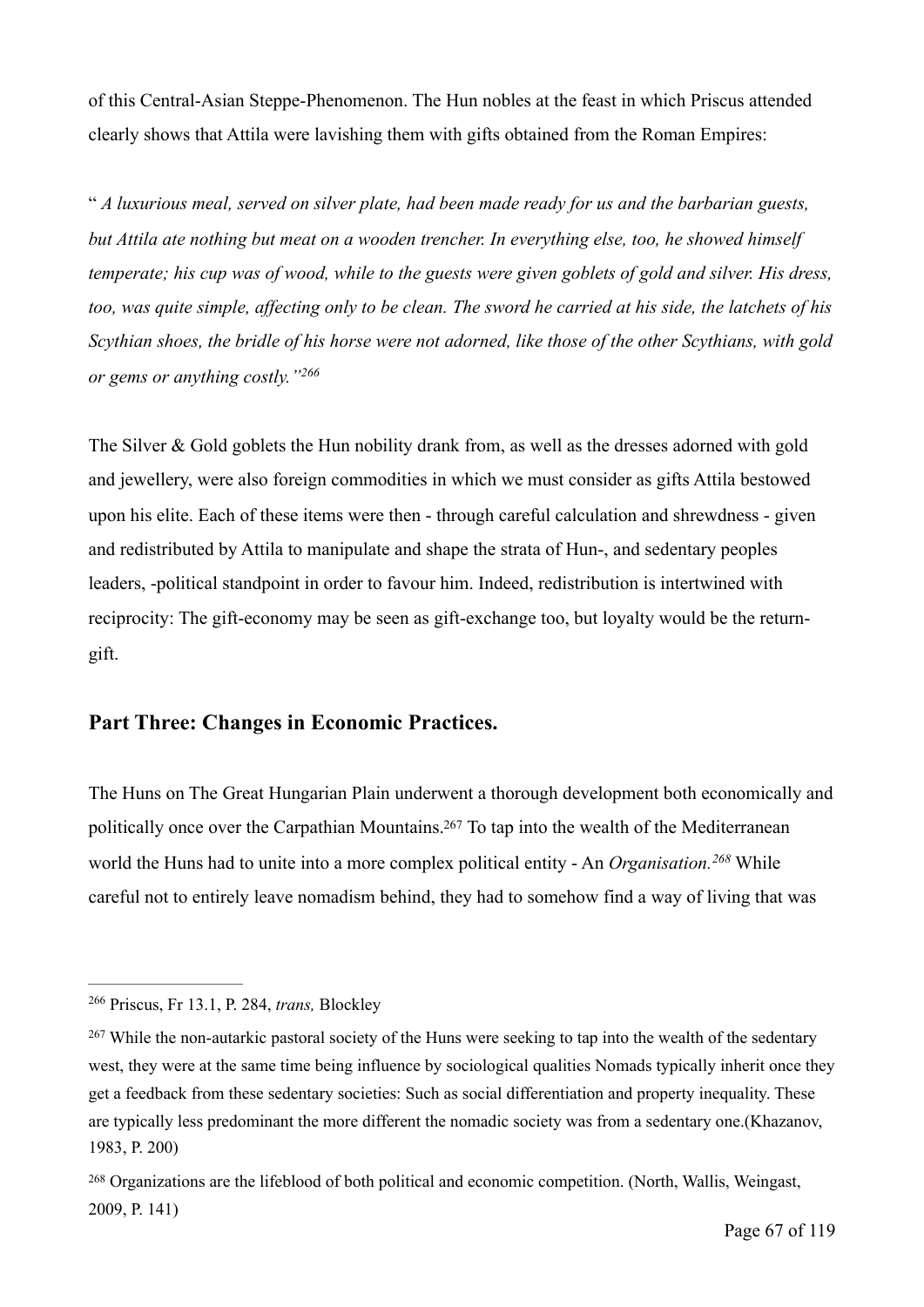uniform with consolidating and extracting the economic surplus of many different societies - both internal and external.

*"The choice of specific ways in which a nomadic society can adapt to the outside world depends on the economic needs of all its members and on the sociopolitical aspirations of individual strata and groups.["269](#page-67-0)*

<span id="page-67-4"></span>As Khazanov is onto here; If the Huns were to pose a threat to the Romans and extract the economic surplus that exceeded simply robbing farms, a political consolidation was inevitable. I believe the transition to move to the Hungarian Plain and the ecological and sociopolitical impact of it indirectly created a more stratified hun society. Property inequality and social differentiation came as a package deal along with the benefits of moving.

# **The Limited Access Order & The Dominant Coalition.**

<span id="page-67-5"></span>The Limited Access order is, according to North, a type of state where personal relationships constitute the basis for social organisation and the arena for individual interaction; especially personal relationships among powerful individuals[.](#page-67-1)<sup>[270](#page-67-1)</sup> Among the features that denote a Limited Access Order, North mentions:[271](#page-67-2)

<span id="page-67-6"></span>*1. Slow-growing economies vulnerable to shocks:* Certainly true for the Huns. It was inherently unstable. Both their original nomadic lifestyle as well as their unfair extraction of wealth within and externally was a house of cards, so to speak. It all depended on Attila making just the right diplomatic moves to keep all the participants of his organisation happy. But it also played on fear: Earle points out that these kind of organisations are not only held together by mutualinterest, but also the threat of coercion.<sup>[272](#page-67-3)</sup> Economic extraction had to be overseen continually, because institutional structures were not there. As North says: "Members of the Coalition cannot credibly commit to rules or constitutions when the month-to-month reality of

<span id="page-67-7"></span><span id="page-67-0"></span><sup>&</sup>lt;sup>[269](#page-67-4)</sup> Khazanov, 1983, P. 198

<span id="page-67-1"></span> $270$  North, Wallis, Weingast, 2009, p. 2)

<span id="page-67-2"></span> $271$  All five features are available at (ibid, P. 12)

<span id="page-67-3"></span><sup>&</sup>lt;sup>[272](#page-67-7)</sup> Earle, 1997, P. 106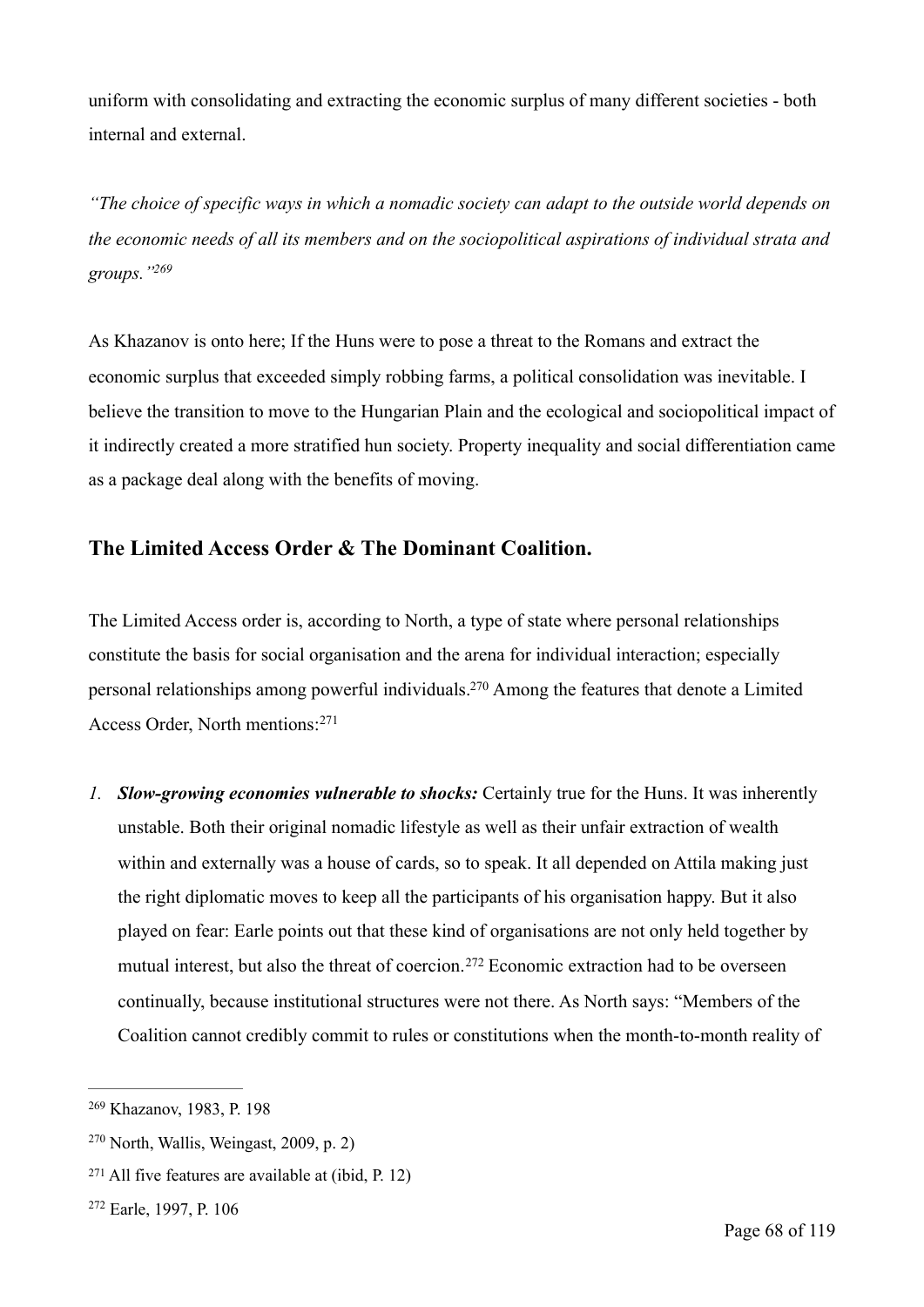<span id="page-68-4"></span>balancewithin the coalition is in flux."<sup> $273$ </sup> Essentially, the Organisation of Attila could never turn into an Institution because the economy of the Huns held no infrastructural foundation: Robbing, looting and coercion through violence and threats of it is not a sustainable economy.

- <span id="page-68-5"></span>*2. Polities without generalised consent of the governed.* Through my previous arguments this hardly needs more explaining. Some contemporary sedentary empires considered the people of nomad-empiresto be "independent subjects of international political relations": [274](#page-68-1) Heather also argues that the empire of the Huns was something one only joined because you failed to get out of the way in time. It was an "involuntary confederation."[275](#page-68-2)
- <span id="page-68-6"></span>*3. Relatively small numbers of organizations.* There was only one Organisation: That of Attila. Whether one considers the Limited Access order to be an Organisation in itself is a puzzling question.
- *4. Smaller and more centralized governments.* The splendid house of Attila in *Priscus* is located somewhere on the Great Hungarian Plain. This is more than likely where the government of Attila was: He also favoured it above other abodes. Many notable Hun nobles were present at the feast, indicating that it is the capital of the Huns, and both the diplomats from the Eastern and Western Roman empires had made their way there, unaware of the other before meeting each other at the location.
- *5. A predominance of social relationships organised along personal lines, including privileges, social hierarchies, laws that are enforced unequally, insecure property rights, and a pervasive sense that not all individuals were created or are equal.*

<span id="page-68-7"></span>This final feature is also known as a *Dominant Coalition*. According to North, such coalitions decide and set the rules for the organisation[.](#page-68-3)<sup>[276](#page-68-3)</sup> It connects the powerful elite directly to the Organisation, and allows the control of economy and violence through agreed upon through

<span id="page-68-0"></span><sup>&</sup>lt;sup>[273](#page-68-4)</sup> North, Wallis, Weingast, 2009, P. 42

<span id="page-68-1"></span><sup>&</sup>lt;sup>[274](#page-68-5)</sup> Kradin, 2002, P. 373

<span id="page-68-2"></span><sup>&</sup>lt;sup>[275](#page-68-6)</sup> Heather, 2009, P. 263

<span id="page-68-3"></span> $276$  The dominant coalition in any natural state is an adherent organisation in itself too. (North, Wallis, Weingast, 2009, P. 20)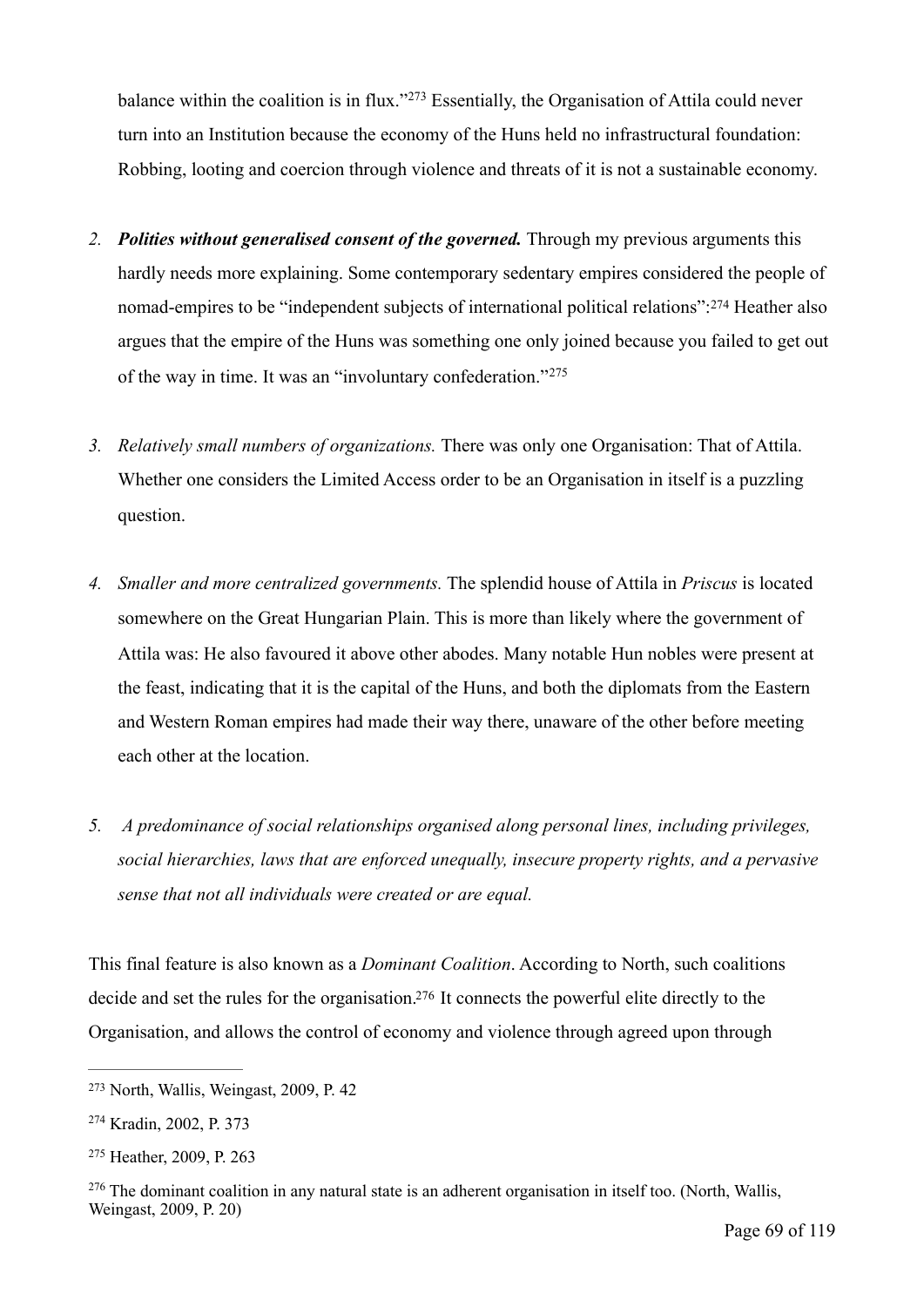<span id="page-69-6"></span>partially coordinated behaviour.[277](#page-69-0)

<span id="page-69-7"></span>The hunt for a steady source of revenue led Attila to attempt a monopolisation of violence through the demand that all wealth from outside of the empire was directly delivered to him. However, as north has summarised: One cannot think of violence as fuelled by one person monopolising it - it is structured by several members of a society and the relationship they have with each other[.](#page-69-1)<sup>[278](#page-69-1)</sup> Thus while Attila is successful in assembling the Dominant Coalition due to his Charismatic Authority, there are other "rules" for the stability of the Organisation.

# **A Grand Protection-Scheme: Rent-Seeking.**

The ultimate Economic goal of Attila and his Dominant Coalition was attempted through Rent-Seeking. North summarises:

<span id="page-69-8"></span>*"Most organizations seek rents, and some succeed in gaining policies that provide them with government-run cartels, subsidies, and rents.["279](#page-69-2)*

<span id="page-69-10"></span><span id="page-69-9"></span>Kelly notes that the Hun Empire was "successful in systematising the extraction of resources."[280](#page-69-3) He calls it a protection-racket on a grand scale[.](#page-69-4)<sup>[281](#page-69-4)</sup> Khazanov notes that such unfair relationships usually begin with the nomads raiding sedentary peoples at will. Once the area has been conquered and taken control off, nomad empires typically insisted that sedentary populations paid them regular tributes in return for not attacking them, or protecting them against other nomads.[282](#page-69-5)

<span id="page-69-11"></span>The Dominant Coalition of Attila used direct and indirect threats of violence and coercion to extract goods and taxes from those they ruled: Essentially, Rent-Seeking is the ability of a society to extract wealth through its capacity for violence and threats: The threat of violence can be as effective as the

<span id="page-69-0"></span><sup>&</sup>lt;sup>[277](#page-69-6)</sup> ibid, P. 15-30

<span id="page-69-1"></span> $278$  ibid, P. 17-19

<span id="page-69-2"></span><sup>&</sup>lt;sup>[279](#page-69-8)</sup> North, Wallis, Weingast, 2009, P. 141

<span id="page-69-3"></span><sup>&</sup>lt;sup>[280](#page-69-9)</sup> Kelly, 2015, P. 194

<span id="page-69-4"></span><sup>&</sup>lt;sup>[281](#page-69-10)</sup> ibid, P. 194

<span id="page-69-5"></span><sup>&</sup>lt;sup>[282](#page-69-11)</sup> It can happen both between nomads and subjugated sedentary peoples, but also nomads and other subjugated nomads. (Khazanov, 1983, P. 222-3)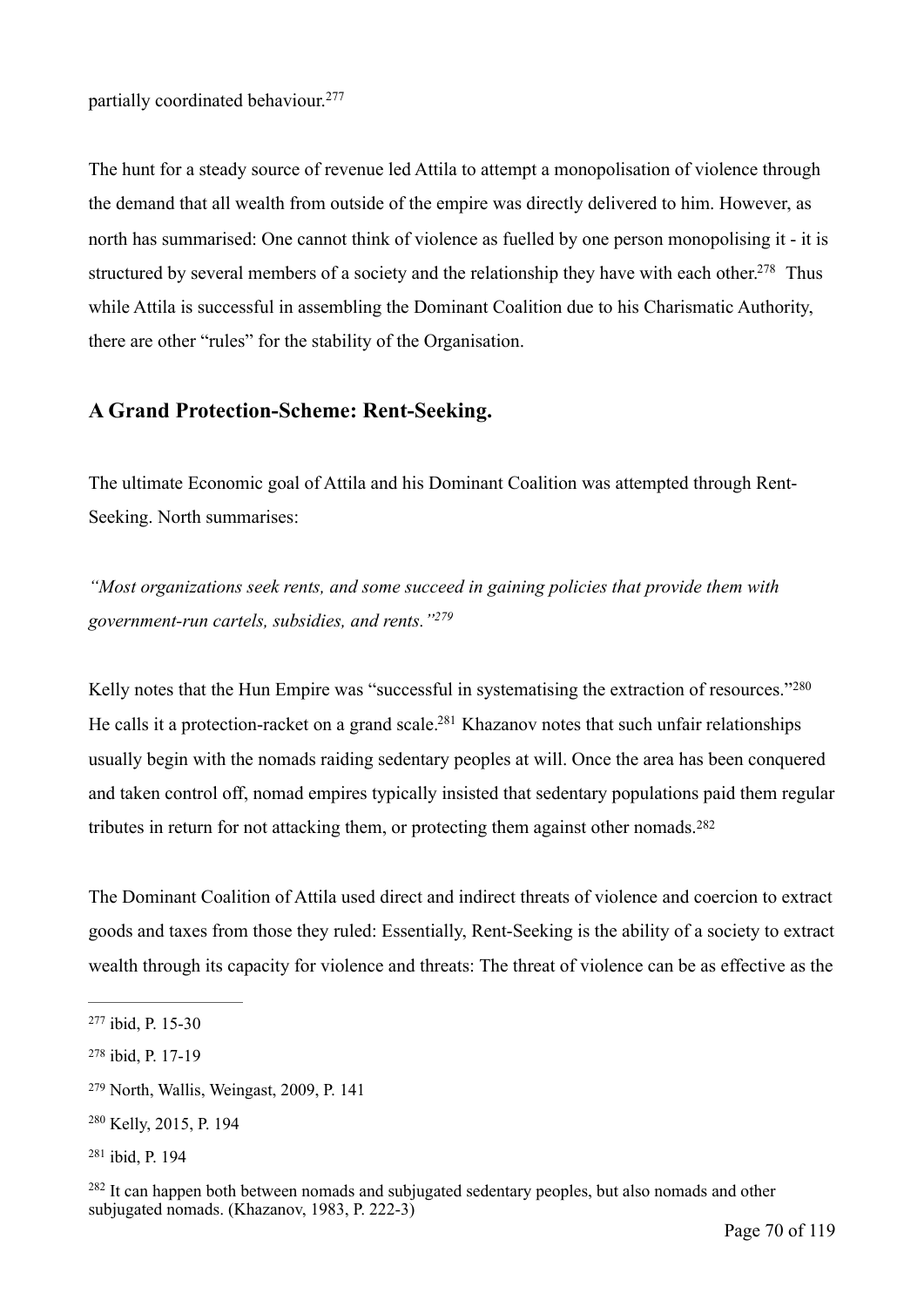<span id="page-70-4"></span>actual use of it[.](#page-70-0) $283$  Such was the dynamic, yet fragile Economic relationship between the Huns and those they ruled.

<span id="page-70-5"></span>*"Systematic rent-creation ..()..is not simply a method of lining the pockets of the dominant coalition; it is the essential means of controlling violence.["284](#page-70-1)*

<span id="page-70-6"></span>This excerpt summarises what North notes: That Dominant Coalitions typically don't fight among themselves, because they know that this will reduce their capacity to extract rents from others[.285](#page-70-2) Thus the relationship between the high-ranking peoples below Attila such as Ostrogoths under Valamer, and the Gepids under Ardaric, knew that fighting amongst themselves would relinquish the strength of the Hun Economy, because the power balance between the Dominant Coalition of the Huns - The Logades - knew the other members were just as capable of violence as themselves, and thus had to resort to direct social relations to each other, rather than Diffuse/Infrastural Power:

*Only if the cost of fighting or the benefit from not fighting is tangible and clear to both specialists will they believe that not fighting is a credible outcome..()… To be credible, the commitment requires that the violence specialists* (The Huns) *be able to mobilize and gather their rents, which are produced by the remainder of the population.["286](#page-70-3)*

<span id="page-70-7"></span>Hence the "rents" were taken from the lower strata in the society, especially among the Germanic Peoples - as we have seen. But It must not be forgotten, however, that the Goths were being abused: If , for example, Valamer was a part of this Dominant Coalition, he would be witness to Attila treating his people unfair in favour of Attila´s own Huns. Thus while rent-seeking may initially seem effective and sustainable for an empire with such a capacity for violence, the Hun Empire economy in this sense was flawed: The Dominant Coalition in this case is not a homogenous group controlling other groups, but the rent-seekers are - among others - from the higher political strata of

<span id="page-70-2"></span> $285$  ibid, p. 18

<span id="page-70-0"></span><sup>&</sup>lt;sup>[283](#page-70-4)</sup> North, Wallis, Weingast, 2009, P. 13

<span id="page-70-1"></span> $284$  ibid P. 17

<span id="page-70-3"></span> $286$  North, Wallis, Weingast, 2009, P. 19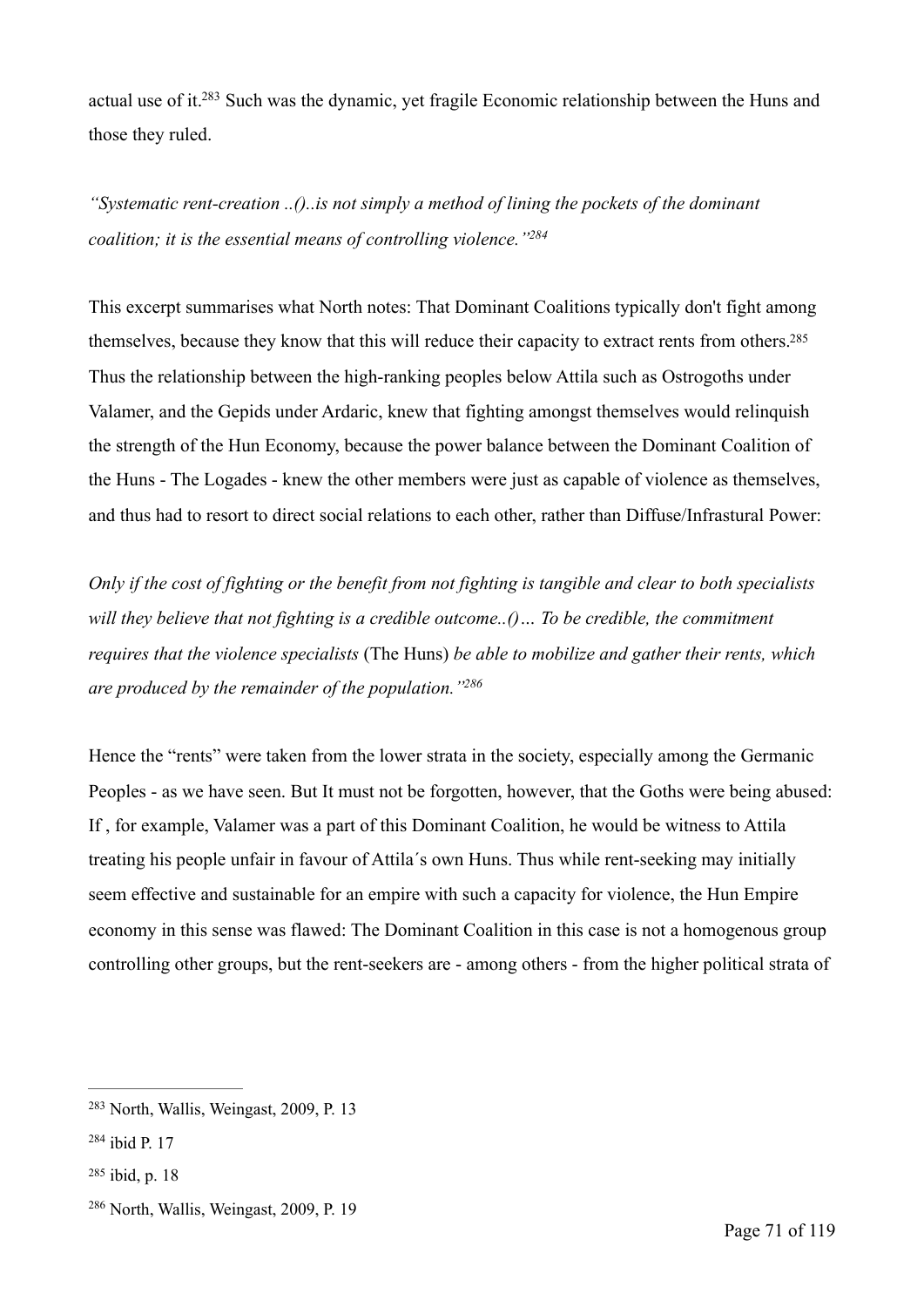<span id="page-71-4"></span>the same groups they are extracting revenue from[.](#page-71-0)<sup>[287](#page-71-0)</sup> Thus the Huns rent-seeking is a contradiction, and cannot function in the long run due to the political instability it caused among the different societies.

# **Taxation.**

*"With respect to internal relations the "state-like" empires of nomads were based on non-forcible (consensual and gift-exchange) relations and they existed at the expense of the external sources without establishment of taxation on the live stockbreeders. All basic economic processes in the stockbreeding society were realised within the limits of individual household.["288](#page-71-1)*

<span id="page-71-5"></span>The lack of *Institutions -* in the sense of the model by North - meant that nomads typically had no proper taxation-system in place. There was essentially no chance for a broader bureaucratic system that could keep track of the financial affairs of subjects within the Hun Empire. Even if there was, it would be politically unfavourable to tax nomads: An ethnographic parallel can be drawn to the Khan *Heli* and fall of the First Eastern Turkic Khaganate: When China started resisting him, and the external source of income stopped, Heli had to turn to taxing his own tribes. Some tribes saw the possibility of defecting, but most rose in revolt[.](#page-71-2)<sup>[289](#page-71-2)</sup> Among the Mongols, ordinary free nomads paid no taxes[.](#page-71-3) [290](#page-71-3)

<span id="page-71-7"></span><span id="page-71-6"></span>Putting this cultural infrastructure into the context of the Huns causes further problems. As we have previously discussed, the Huns were now at a much smaller area than before; livestock was probably much more valuable. Combine this with the fact that the Huns were now (at least the majority) grouped together on a much smaller area than the Turks and Mongols, and thus under a much tougher economical pressure, the possibilities of revolt are quite likely if they were to be taxed. Thus it may seem as the lack of taxation upon the Huns of Attila correspondingly impacted the Germanic-speaking peoples through stealing (or demanding) their supplies to make up for it.

<span id="page-71-3"></span> $290$  ibid, P. 236

<span id="page-71-0"></span><sup>&</sup>lt;sup>[287](#page-71-4)</sup> We will discuss the *Logades* in detail in Politics. But probable members were Ardaric, Valamer, Onegesius, Scottas, Edecon, Berichus and many others. As this example shows, it is compromised of both Hun Nobility and Germanic Chief men - even kings.

<span id="page-71-1"></span><sup>&</sup>lt;sup>[288](#page-71-5)</sup> Kradin, 2002, P. 372

<span id="page-71-2"></span><sup>&</sup>lt;sup>[289](#page-71-6)</sup> Khazanov, 1983, P. 256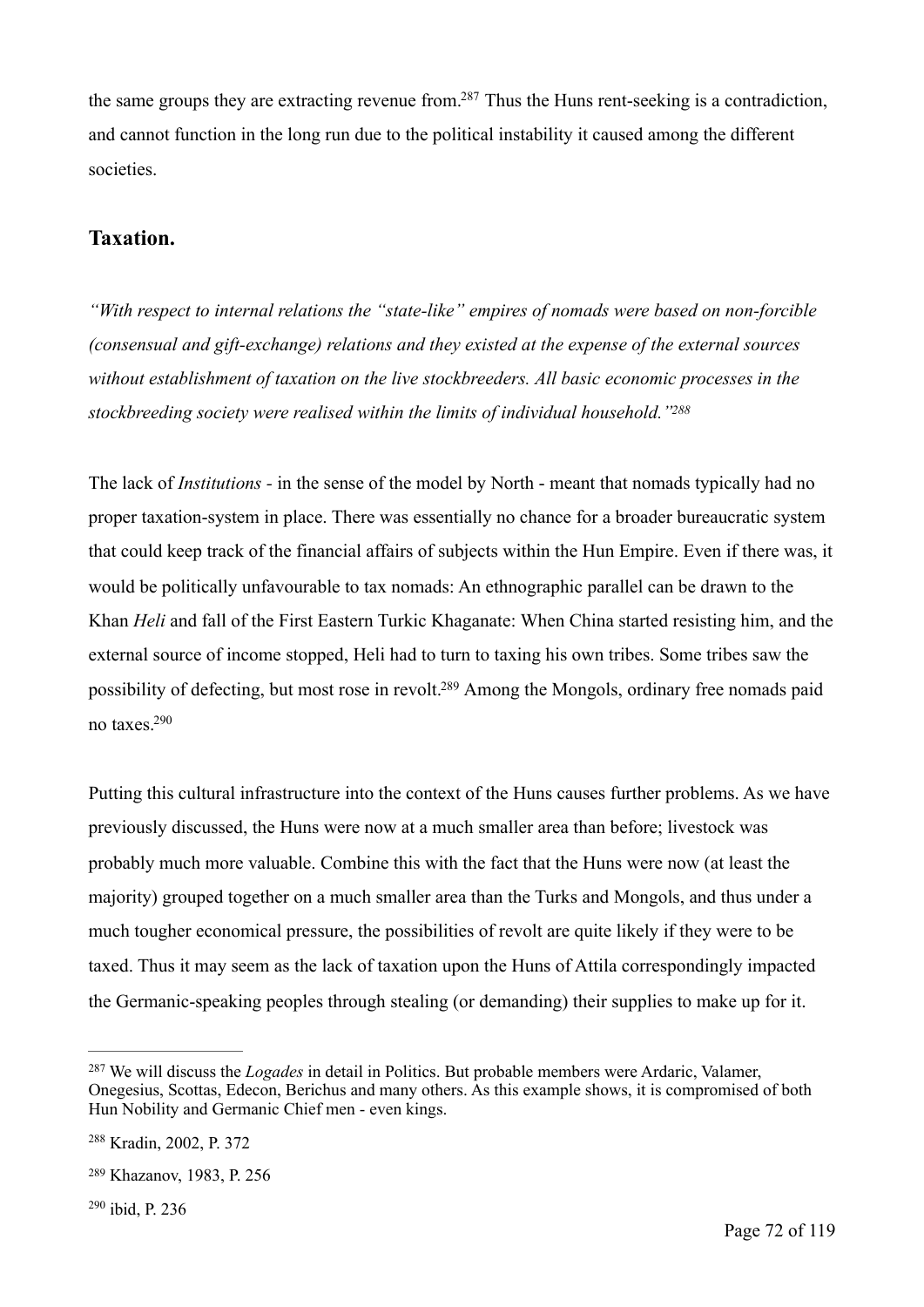This can be seen as taxation, but for sustenance rather than redistribution: Food and general goods for survival was extracted from the Hun empires lower strata of non-Hun subjects, while the fine commodities were attained - as we have discussed - By Attila and distributed down the hierarchical ladder of the Aristocracy.

<span id="page-72-6"></span>*"Tax collection was closely connected with military service, as direct taxation on nomads was replaced by tribute from the conquered tribes and peoples.["291](#page-72-0)*

<span id="page-72-7"></span>The Huns may have taxed other nomadic vassals as well as the germanic subjects however. The Uighurs were noted for putting non-uighur nomadic peoples too tribute, such as the Qarluq, Khitan, Tatarsand others.<sup>[292](#page-72-1)</sup> The Turks similarly put many of their non-turkic nomadic vassals to equal payment. But Khazanov notes - just like among other nomads - this led to continual rebellions.[293](#page-72-2)

### <span id="page-72-8"></span>**Conclusion of Economy.**

<span id="page-72-9"></span>A big problem of the Charismatic Organisation is economy. While the newly established order of the Charismatic may be forceful, it is eventually required to deal with the material needs of the organisation. In order for such an organisation to last, it needs a steady, assured income. Economic routines and ways of attaining material goods and needs must become established.<sup>294</sup> We can safely say that whether being a vassal of the huns was voluntary or not; once a part of it, the beneficial returns of the Economy was the only reason it held together[.](#page-72-4) [295](#page-72-4) <sup>296</sup>

<span id="page-72-4"></span><sup>[295](#page-72-10)</sup> Because the positions, privileges, and rents of the individual elites in the dominant coalition depend on the limited entry enforced by the continued existence of the regime, all elites have incentives to support and help maintain the coalition. Failing to do so risks violence, disorder, and the loss of rents. (North, Wallis, Weingast, 2009, P. 20)

<span id="page-72-5"></span> For works of different opinions, see the chapter *Huns On The Run* in *Empires and Barbarians* by Peter [296](#page-72-11) Heather whom argues the subjects of the Huns were just tho who failed to get out of the way in time. (Heather, 2005, P. 231) For a different opinion, Kim believes nobles of the subject-peoples were considered both by themselves and their overlords to be "Hunnish Princes" of the Empire. (Kim, 2016, P. 109-113)

<span id="page-72-11"></span><span id="page-72-10"></span><span id="page-72-0"></span><sup>&</sup>lt;sup>[291](#page-72-6)</sup> Bondarenko, 2003, P. 53

<span id="page-72-1"></span><sup>&</sup>lt;sup>[292](#page-72-7)</sup> Khazanov, 1983, P. 257

<span id="page-72-2"></span><sup>&</sup>lt;sup>[293](#page-72-8)</sup> ibid, p. 255

<span id="page-72-3"></span> $294$  Beckert, Zafirovski, 2006, P. 55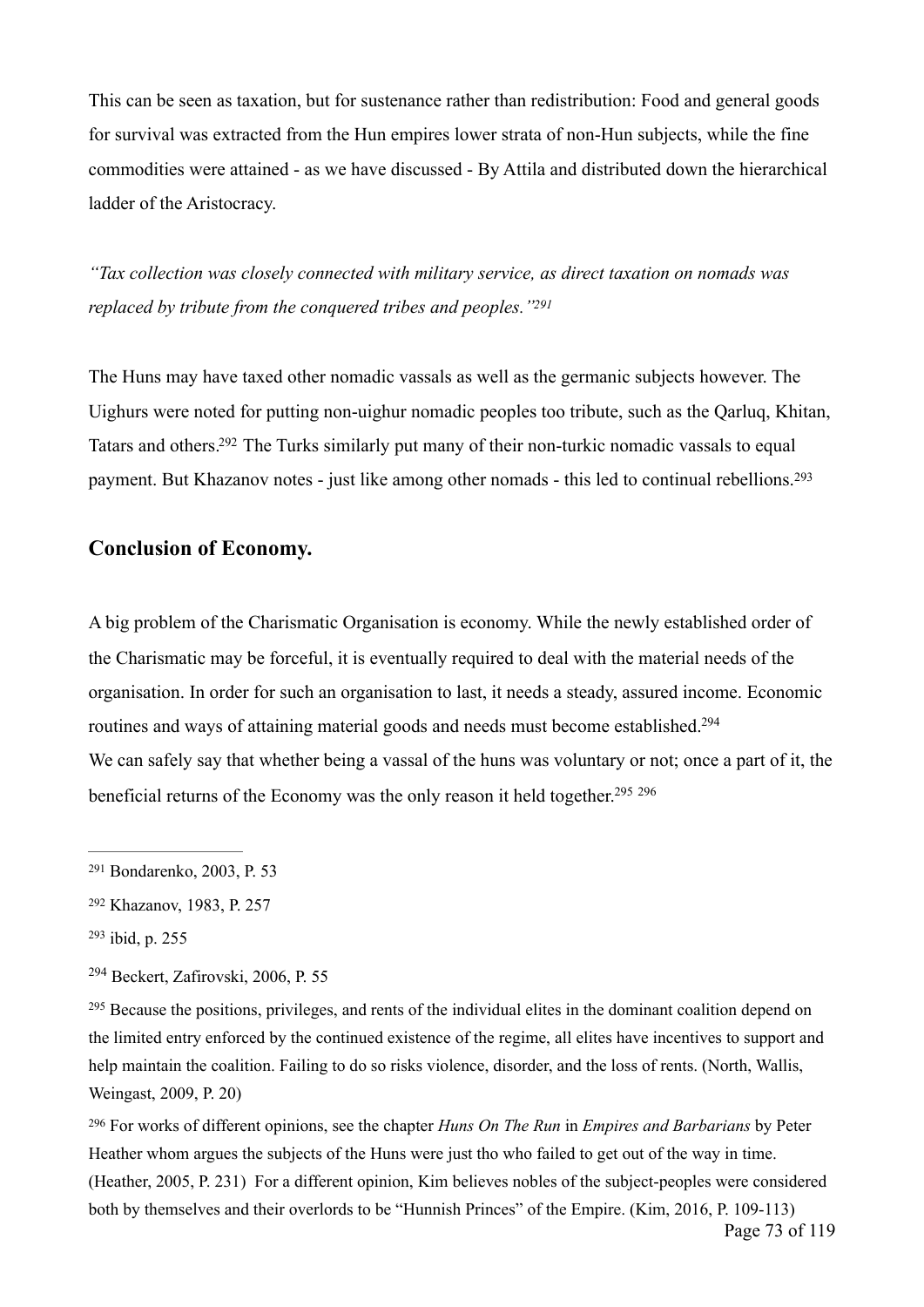The Hun empire was a multi-ethnic, heterogenous society of networks, which boiled down to" real connections among peoples whom together to achieve an economic aim." However, while this excerpt is generally true to most societies, the sedentary peoples under Attila suffered the Huns' repeated intrusions upon their economy over and over: Their agricultural products were forcefully taken by the Huns and claimed as the latter´s subsistence because their own pastoral economy was insufficient; Even the Dominant Coalition of Attila was treating the peoples of its own members unfairly when they were seeking a sustainable vision of rent-seeking and taxation. Thus while Attila was alive, he attempted - through Authoritative direct control to install both an Intensive and Extensive form of tribute, both internally and externally. His shrewd, direct political manoeuvres and instalment of the Gift-Economy allowed him to manipulate tribal chiefs across both sedentary and nomadic societies and halt the inevitable crisis. The Huns maintained this Economic balance through the use of violence and an imminent threat of intervention through Military Social Power.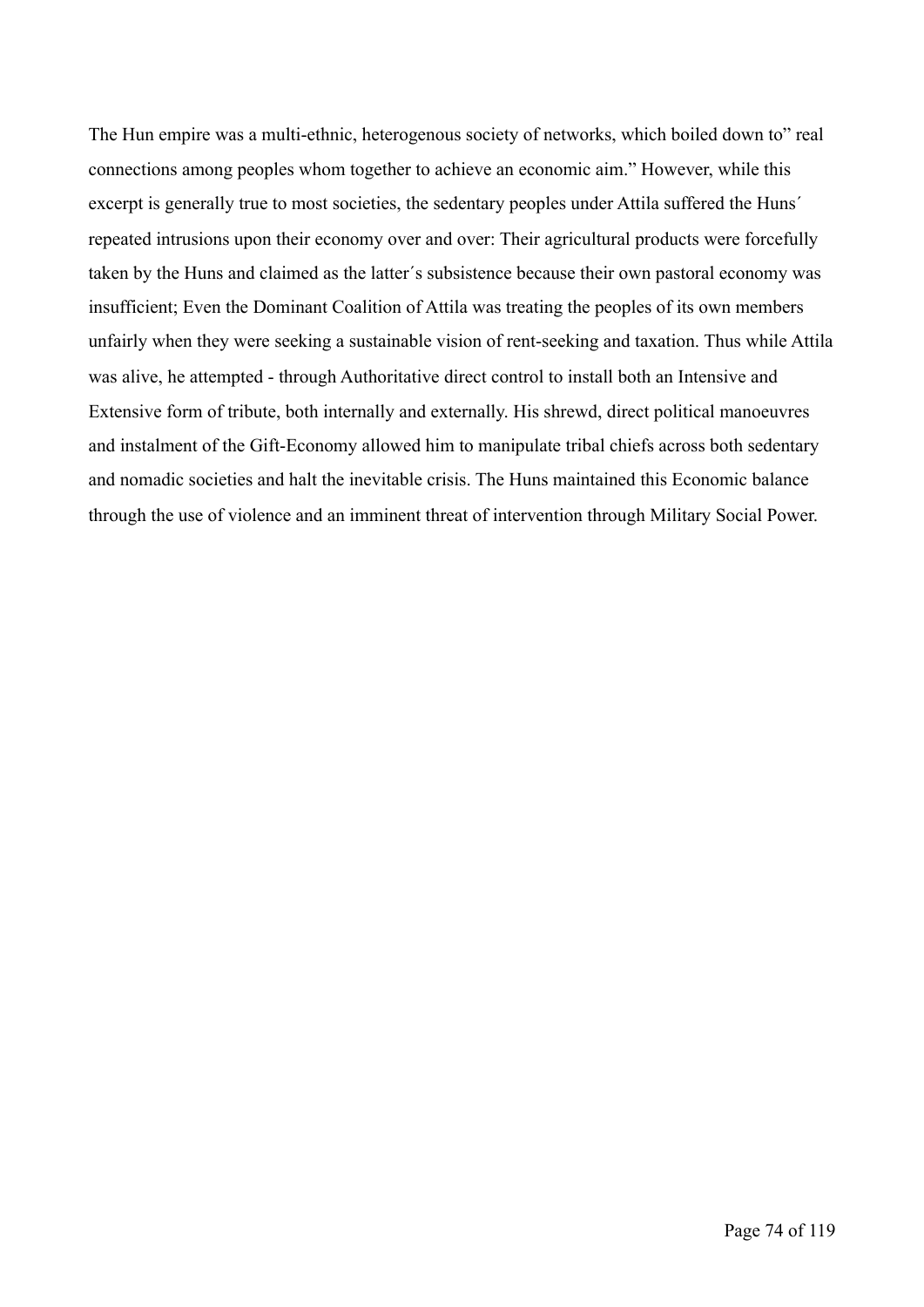# **Chapter Three: Militarism of the Huns**

*"They enter the battle drawn up in wedge-shaped masses, while their medley of voices makes a savage noise. And as they are lightly equipped for swift motion, and unexpected in action, they purposely divide suddenly into scattered bands and attack, rushing about in disorder here and there, dealing terrific slaughter..["297](#page-74-0)*

## <span id="page-74-4"></span>**Introduction.**

This is the first recorded incident of the overwhelming Hun attacks, in which Ammianus was probably retold by surviving Goths or Alans who made it out with their life when the Huns subdued their peoples. There is little doubt that the success of the Huns in Europe relied heavily on the militarism of their organisation: Mounted Archery was for over two thousand years the dominant art ofwarfare across the Eurasian Steppe.<sup>[298](#page-74-1)</sup> From the east the Huns brought with them not only the powerful composite bow, but ethnographic studies show their military organisation may have been more complex than they have previously given credit for.

## <span id="page-74-5"></span>**Mann and North: Militarism and Organised Violence**

<span id="page-74-6"></span>In this chapter i will discuss the military social power of the Huns and their vassals through the theories of Mann and North. Michael Mann is unique in sociology with the addition of Militarism as a fourth and separate theory of social power[.](#page-74-2)<sup>[299](#page-74-2)</sup> Thus this is applicable to the Huns because it seems to be the most predominant out of all the four social powers that defined the strength of the Hun Empire. But Militarism shares defining traits with what Mann calls *Outside-Facing Political Power.* The most important trait of these is the concept of *Geopolitical Diplomacy*.<sup>[300](#page-74-3)</sup> It states that if rivalling states are more or less equal in power and those in power share similar norms and values,

<span id="page-74-7"></span><span id="page-74-0"></span>Ammianus, 31, 2, 8 *[297](#page-74-4)*

<span id="page-74-1"></span><sup>&</sup>lt;sup>[298](#page-74-5)</sup> Man notes the Recurve bow of the steppes as game-changing for its time and purpose, comparing it to the Roman sword and Machine-Gun as weapons that changed the nature of warfare. (Man, 2019, P. 13)

<span id="page-74-3"></span><span id="page-74-2"></span><sup>&</sup>lt;sup>[299](#page-74-6)</sup> Hall, Schroder, 2009, P. 1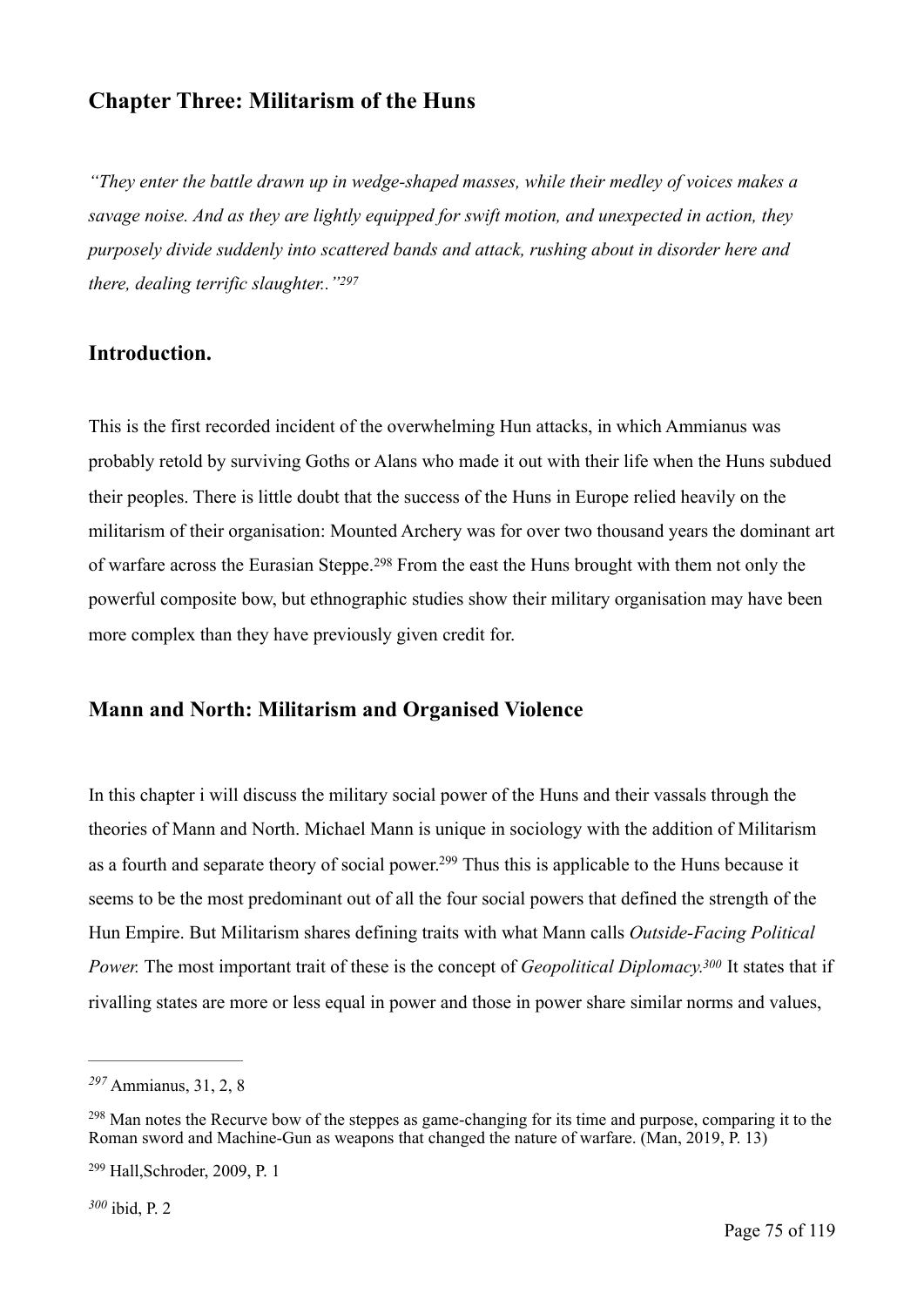<span id="page-75-3"></span>theymay typically maintain cordial relations and avoid direct conflict.<sup>[301](#page-75-0)</sup> Naturally, such relations are more applicable to modern societies because of the institutions in place and the emergence of civil society - with a correspondingly high amount of infrastructural power. But we can still apply the opposite end of *Geopolitical Diplomacy* to Late Antiquity: When militarism triumphs over cordial relations.

"*On the other hand, when militarism is autonomous and beyond the control of (civilian) political elites, and/or when society – the 'nation' – is mobilized for war, military power prevails over geopolitical diplomacy.["302](#page-75-1)*

<span id="page-75-4"></span>I would argue that "(civilian) political elites" - in this excerpt the context is modern societies - Details Individuals and institutions imposed and selected through *Legal Authority.* They are chosen by the people. This excerpt then indirectly states that when militarism is not within *Institutions* of the laws and power of (for example) Legal Authority, then war is much more likely. Attila resided over an *Organisation*, and could therefore declare war for other reasons.

<span id="page-75-5"></span>*"Beneath his great ferocity he (Attila) was a subtle man, and fought with craft before he made war.["303](#page-75-2)*

Furthermore, in liege with Mann´s theory of Geopolitical Diplomacy, we can argue that war was imposed partly because the Huns lacked the "similar norms and values" previously mentioned. Therefore militarism often trumped over diplomacy. The most obvious one is that the two empires were fundamentally different: The Romans mainly sought to conquer land to expand, The Huns sought revenue to consolidate. But there is more to it. Take, for example, the excerpt from Ammianus regarding (what is one of many excerpts) of Greco-Roman attitude towards the Huns:

" *In truces they are faithless and unreliable, strongly inclined to sway to the motion of every breeze of new hope that presents itself, and sacrificing every feeling to the mad impulse of the moment.* 

<span id="page-75-0"></span><sup>&</sup>lt;sup>[301](#page-75-3)</sup> "A balance of power allowed the shared norms of diplomats to maintain relatively pacific geopolitical competition." (ibid, P. 2-3)

<span id="page-75-1"></span>ibid, P. 3 *[302](#page-75-4)*

<span id="page-75-2"></span><sup>&</sup>lt;sup>[303](#page-75-5)</sup> Jordanes, Getica, XXXVI, 186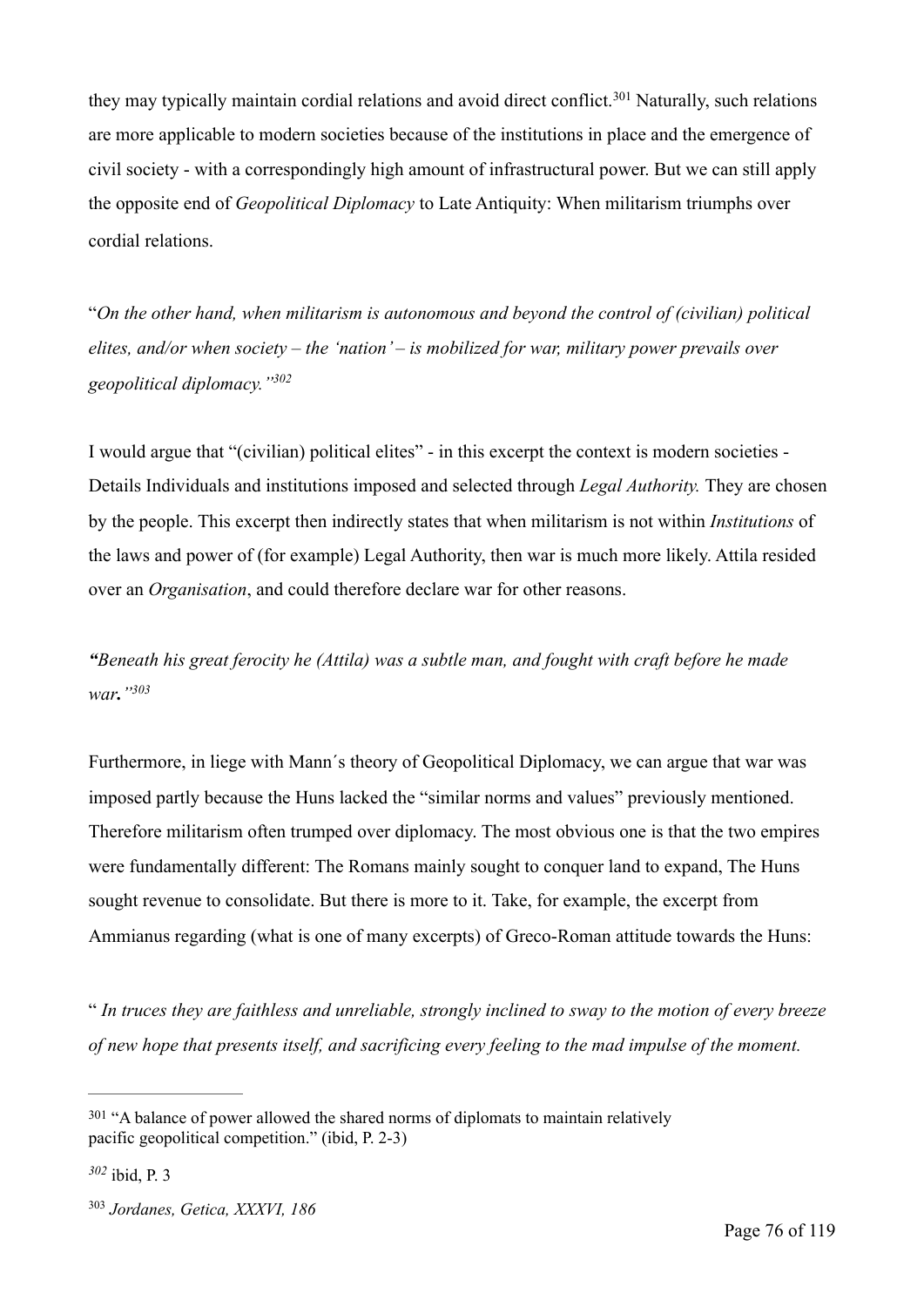*Like unreasoning beasts, they are utterly ignorant of the difference between right and wrong; they are deceitful and ambiguous in speech, never bound by any reverence for religion or for superstition. They burn with an infinite thirst for gold, and they are so fickle and prone to anger, that they often quarrel with their allies without provocation, more than once on the same day, and make friends with them again without a mediator.["304](#page-76-0)*

<span id="page-76-5"></span>If this represents the general attitude towards the Huns by Roman society, then we may deduce that they shared neither similar values nor norms. While the democracy and notion of *Infrastructural* power within the empire of the Romans and the Hellenistic world is outside the scope of this thesis, it is arguably another powerful differentiator in contrast to the *Despotic* power of Attila[.](#page-76-1)<sup>[305](#page-76-1)</sup> As Kradin says regarding the outside-impression of most nomadic states:

<span id="page-76-6"></span>*"The confederations had an autocratic and state like look from the outside. They were created to bring the surplus of products of agrarian peasants to the steppe nomads..()..the ruler of nomadic society endeavoured to control the redistribution of plunder obtained..().. This organised accumulation allowed him to maintain the existence of an empire that could not have existed on the basis of the extensive pastoral economy.["306](#page-76-2)*

<span id="page-76-8"></span><span id="page-76-7"></span>The militarism of the Huns was coordinated though what North conceptualises as *Organised Violence:* The actions of gangs and armies - wherein violence is enforced through not only the physical actio[n](#page-76-3) itself, but also the threat of it, as we have touched upon  $307$  The political *Organisation* of the Huns specialised in violence to generate revenue and increase their political and economic influence[.](#page-76-4)<sup>308</sup> The internal violence was - as seen - mostly through threats. But the external

<span id="page-76-9"></span><span id="page-76-0"></span>Ammianus, 31,2,10 *[304](#page-76-5)*

<span id="page-76-1"></span><sup>&</sup>lt;sup>[305](#page-76-6)</sup> At least through the Romans own eyes. Whether Roman rule at the zenith of Attila was any less despotic is another discussion. A contemporary example from Late antiquity (although presented by a Greek) is the discussion between Priscus and the Greek-Turned-Hun merchant we encounter in the *Fragmentary History of Priscus.* Priscus values the roman laws and institutions, while the Merchant argues for the freedom of Hun society and indirectly; the lack of restraints on these. (Priscus, Fr. 11.2, *trans,* Blockley, P. 268-273)

<span id="page-76-2"></span> <sup>(</sup>Kradin, 2002, P. 374) *[306](#page-76-7)*

<span id="page-76-3"></span><sup>&</sup>lt;sup>[307](#page-76-8)</sup> North, Wallis, Weingast, 2009, P. 14

<span id="page-76-4"></span><sup>&</sup>lt;sup>[308](#page-76-9)</sup> Within the term "Organisation" lies both the *Limited Access Order*, which is a type of organisation, and the *Dominant Coalition,* which is the elite in charge of decisions for that particular organisation.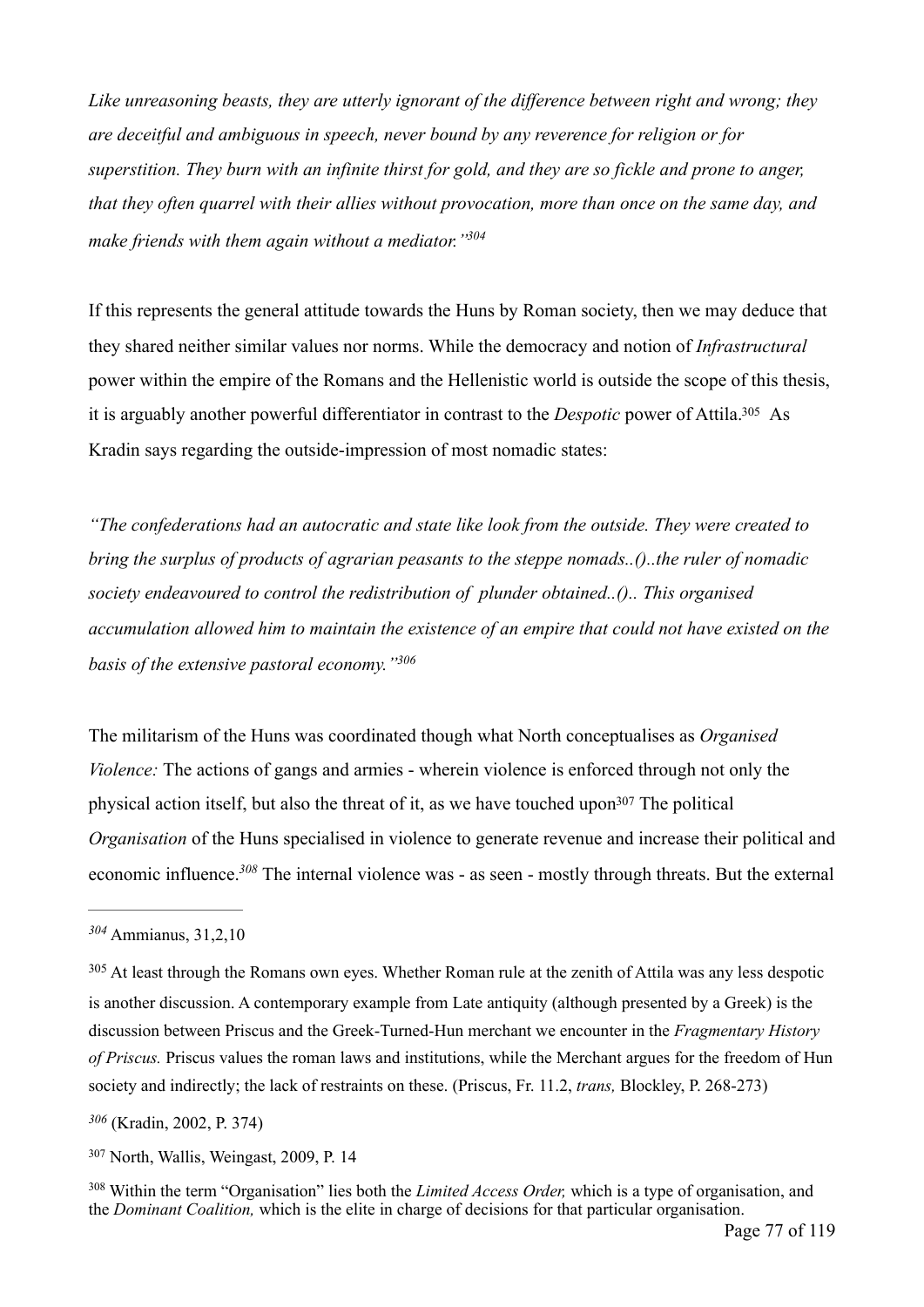often had to take the form of physical violence; making use of the very potent mounted horsearchers of the Nomadic military system.

#### **An Ethnographic Overview of Nomadic Militarism.**

<span id="page-77-5"></span>The militarism of nomadic societies in general seem to be somewhat of a conundrum. The autonomy of individual clans and wide social participation, in contrast with the underdeveloped division of labor among nomads, meant that every man had the social standing to be a pastoralist in peacetime and a warrior when required[.](#page-77-0)<sup>[309](#page-77-0)</sup> There was no native word for neither "warrior" or "soldier" among the Turks and Mongols: Fighting was a part of life, and nomads were literally "Peoplesarmed".<sup>[310](#page-77-1)</sup> Mongol children were taught how to ride a horse at two or three years of age, and would hunt larger game as they grew until riding a horse and shooting arrows from it became as natural as walking.  $311$  Sima Oian of the Han Dynasty noted of the Xiongnu that:

<span id="page-77-7"></span><span id="page-77-6"></span>*"Infants could ride a goat and draw a bow to shoot small birds and rats. As they grew up, they would shoot foxes and hares and these are what they used to eat. Their warriors were powerful archers, and all were armoured horsemen. Their custom when at peace was to follow their flocks, and thus archery and hunting formed part of their way of life..().. they practiced battles and attacks so that they could invade or make unexpected attacks. This was part of their very nature.["312](#page-77-3)*

<span id="page-77-9"></span><span id="page-77-8"></span>Khazanov would estimate that the ratio of warriors to the general population could go as high as 1:5,or even 1:4 in certain nomadic polities.<sup>[313](#page-77-4)</sup> Because of this, the more populous armies of sedentary societies opposing the nomads could sometimes be brought to heel: The nomads had no notion of struggle regarding neither training, arming or recruiting able-bodied soldiers because their military organisation was organised loosely according to social and tribal lines, and the little social differentiation that existed in these tribes did not affect the military specialisations: This alone

<span id="page-77-1"></span><sup>[310](#page-77-6)</sup> ibid, P. 190

<span id="page-77-2"></span> $311$  ibid. P. 191

<span id="page-77-0"></span><sup>&</sup>lt;sup>[309](#page-77-5)</sup> "All of them, great or small, noble and base, in time of battle becoming swordsmen, archers and lancers and advancing in whatever manner the occasion requires. (Khazanov, 2013, 191)

<span id="page-77-3"></span>I was unable to acquire the original english translation:*Records of the Grand Historian of* China. (Watson, [312](#page-77-8) Burton, trans. (1961). This is taken from: *The Eurasian Steppe Nomads in World Military History.*  (Khazanov, 2013)

<span id="page-77-4"></span>[<sup>313</sup>](#page-77-9) Khazanov, 2013, P. 190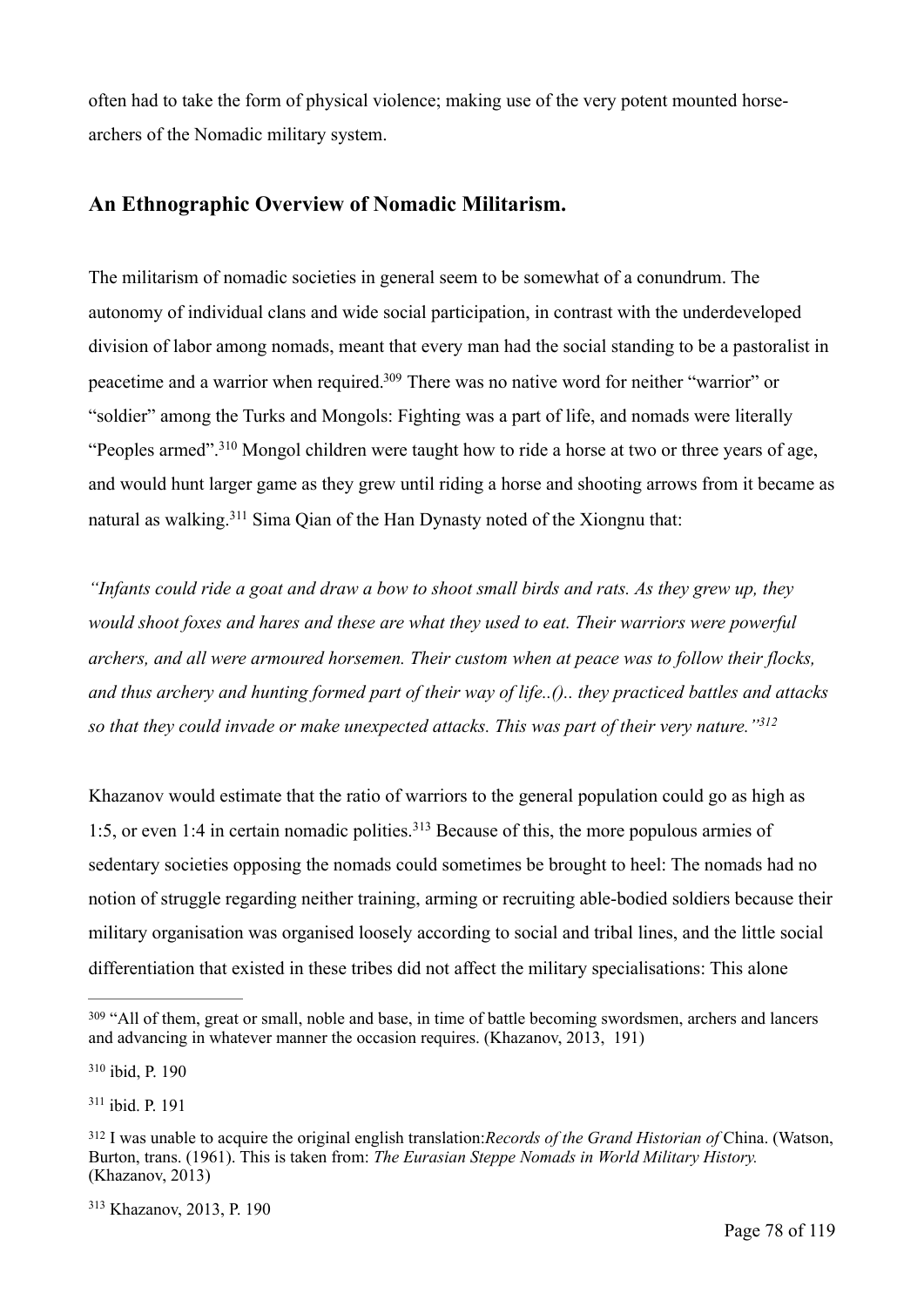<span id="page-78-9"></span><span id="page-78-8"></span>prevented the emergence of a hereditary and closed military strata[.](#page-78-0)<sup>[314](#page-78-0)</sup> This also meant that most nomads could take on any role required by the situation: Mounted archers-, and lancers, or even swordsmen[.](#page-78-1)<sup>[315](#page-78-1)</sup> This Is arguably why nomads armies have sometimes been referred to as "hordes": They seem - compared to the rigid military specialised armies of sedentary societies - unstructured.

#### **Warfare & Social Differentiation.**

<span id="page-78-12"></span><span id="page-78-11"></span><span id="page-78-10"></span>In contrast, for Sedentary societies, warfare was specialised profession, and often coloured by social differentiation: A minor part of the population could afford the sufficient armament: The Sassanids recruited and trained their *Cataphracti* (Heavy cavalry) from the aristocracy[.](#page-78-2)<sup>316</sup> So were the *Knights* of feudal military Europe.<sup>[317](#page-78-3)</sup> The *Janissaries* of the Ottoman Empire were slave-soldiers kept within their own social strata[.](#page-78-4)<sup>[318](#page-78-4)</sup> Sedentary States often had difficulties supporting the economic sphere of recruiting, arming, and training these soldiers[.](#page-78-5)<sup>[319](#page-78-5)</sup> It is not difficult, then, to see why nomads - due to the distinct notion of Militarism in their society - was often able to compete with the otherwise socially superior sedentary societies.

#### <span id="page-78-13"></span>**Militarism & Taxation.**

<span id="page-78-15"></span><span id="page-78-14"></span>In times of war societies raise their taxes[.](#page-78-6)<sup>[320](#page-78-6)</sup> The early Roman empire had to allocate almost 50% of theirbudget to the military.<sup>[321](#page-78-7)</sup> The Huns, because every free nomad was a warrior at the same time,

<span id="page-78-2"></span>[316](#page-78-10) Khazanov, 2013, P. 190

<span id="page-78-3"></span> $317$  ibid.

<span id="page-78-0"></span>[<sup>314</sup>](#page-78-8) ibid.

<span id="page-78-1"></span><sup>&</sup>lt;sup>[315](#page-78-9)</sup> The Persian Historian Ala-ad-Din Ata-Malik Juvaini, employed by the Mongol Court of Hulagu Khan, wrote of the Mongol army that: "It is also a peasantry in the guise of an army, all of them, great or small, noble and base, in time of battle becoming swordsmen, archers and lancers and advancing in whatever manner the occasion requires." (Juvaini, *The History of the World Conqueror* - Daily life in the mongol army. *trans.* Boyle.) (exact passage is not given.)

<span id="page-78-4"></span>[<sup>318</sup>](#page-78-12) Goodwin, 2013, P. 13

<span id="page-78-5"></span><sup>&</sup>lt;sup>[319](#page-78-13)</sup> Khazanov, 2013 P. 188

<span id="page-78-6"></span><sup>&</sup>lt;sup>[320](#page-78-14)</sup> Beckert, Zafirovski, 2006, P. 288

<span id="page-78-7"></span>[<sup>321</sup>](#page-78-15) Khazanov, 2013, P. 189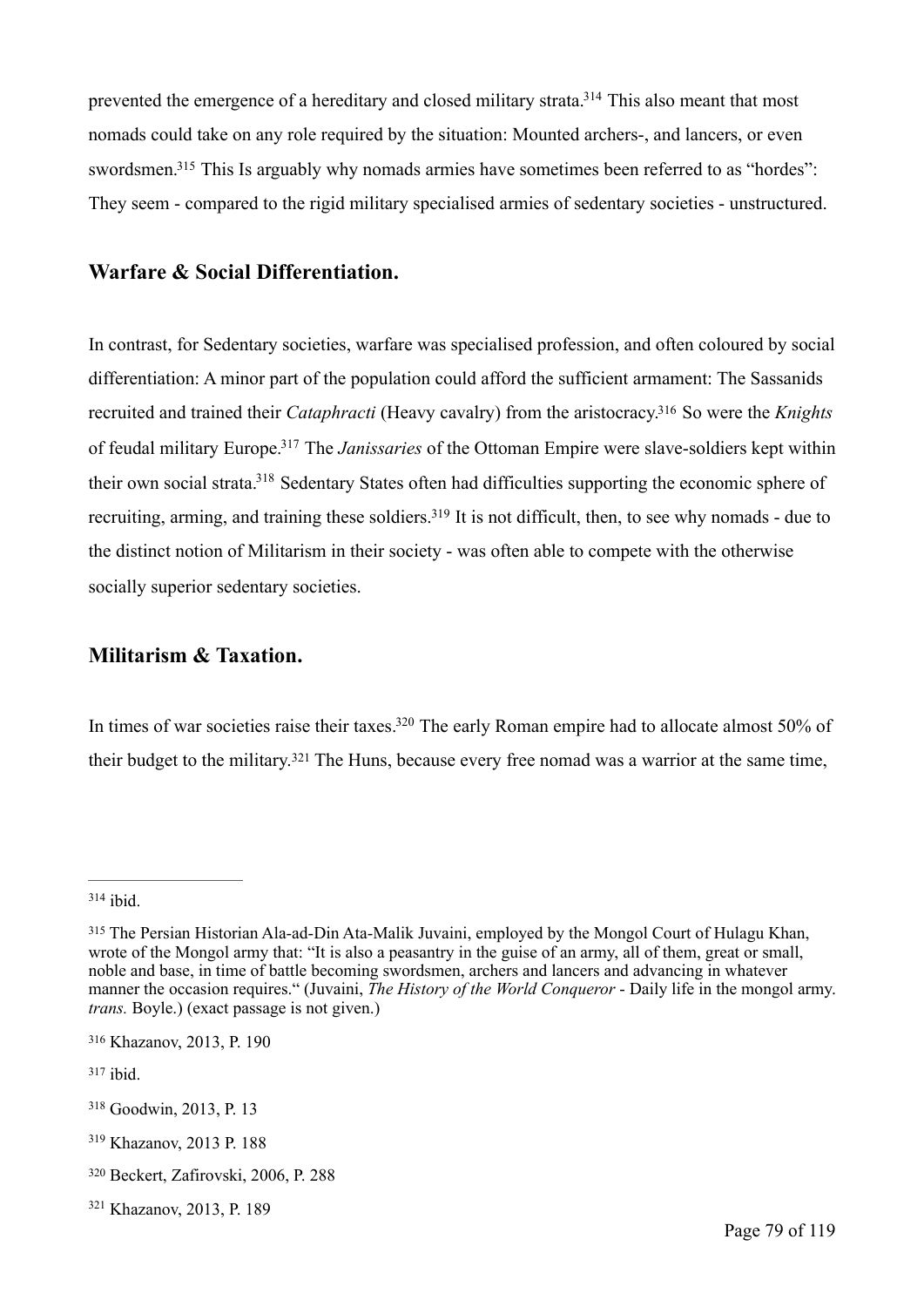<span id="page-79-7"></span><span id="page-79-6"></span>allocatedmuch less.<sup>[322](#page-79-0)</sup> If Attila demanded no taxation in the form livestocks or otherwise from his nomadic peoples, then at least here the lack of economical and political infrastructure seems to have been beneficial rather than a hinderance[.](#page-79-1)<sup>[323](#page-79-1)</sup> Then again, while we have covered the concept of internal tribute and what taxation meant to the vassals of Attila, we know very little of what he demanded when the season for war and campaigning was at hand, so we can make no certain claim. Likely, some demand for livestock had to be brought along, because a supply-line is always necessary.

### **The Huns & The Decimal Principle?**

<span id="page-79-11"></span><span id="page-79-10"></span><span id="page-79-9"></span><span id="page-79-8"></span>The Military Hierarchy of the Xiongnu was structured in accordance with its Political system. Regiments of mounted archers were divided into regimens of *a Hundred, a Thousand,* and *Ten Thousand,* correspondingly assigned to the command of chiefs, sub-kings, and the Shan-Yu[.324](#page-79-2) This was prevalent among the Manchurian Jurgen and the Mongols as well[.](#page-79-3)<sup>[325](#page-79-3)</sup> Further proof that militarism was linked with politics was Genghis Khan´s personal guard, numbering ten thousand *Keshig.* This nomadic political and military specialisation is known as the *Decimal Principle. [326](#page-79-4) [327](#page-79-5)* I would argue that Attila and his predecessors all saw the political consolidation - and thus armies of the Huns at different sociopolitical stages, but may have kept their armies somewhat according to the Central-Asian military Decimal Principle: The different hundred, thousand, and tens of thousand units may during the early stages of Hun political consolidation have been led by various sub kings and members of these royal lines, with varying relation to each other. Ammianus mentions:

<span id="page-79-2"></span>[324](#page-79-8) Kim, 2016, P. 12-18

<span id="page-79-5"></span>[327](#page-79-11) Kradin, 2015, P. 74

<span id="page-79-0"></span> $322$  I would argue that the only event in which taxation took place towards Huns would be in times of war. The participation of all strata of Hun society in war probably meant the nomads knew that everyone had to contribute to the war effort and maintain a steady supply of food and livestock to maintain the war-effort.

<span id="page-79-1"></span> $323$  In some Khanates in Central-Asia, the Elite "owned" all the livestock within the empire, in which the tribesman simply tended to it. (Kim, 2016, P. 150) We have no proof of this happening within the Hun Empire. The Germanic-speaking peoples, whom would have no cultural institution of this custom would arguably have revolted if imposed by this regarding their livestock.

<span id="page-79-3"></span><sup>&</sup>lt;sup>[325](#page-79-9)</sup> The Mongol army divided their military units into ten, one hundred, a thousand, and ten thousand. (McLynn. 2015, P. 82)

<span id="page-79-4"></span><sup>&</sup>lt;sup>[326](#page-79-10)</sup> Ten thousand guards during the day, a thousand at night, and a thousand additional "quiver-bearers". These guards also held political superiority over officers. (McLynn, 2015, P. 102-3)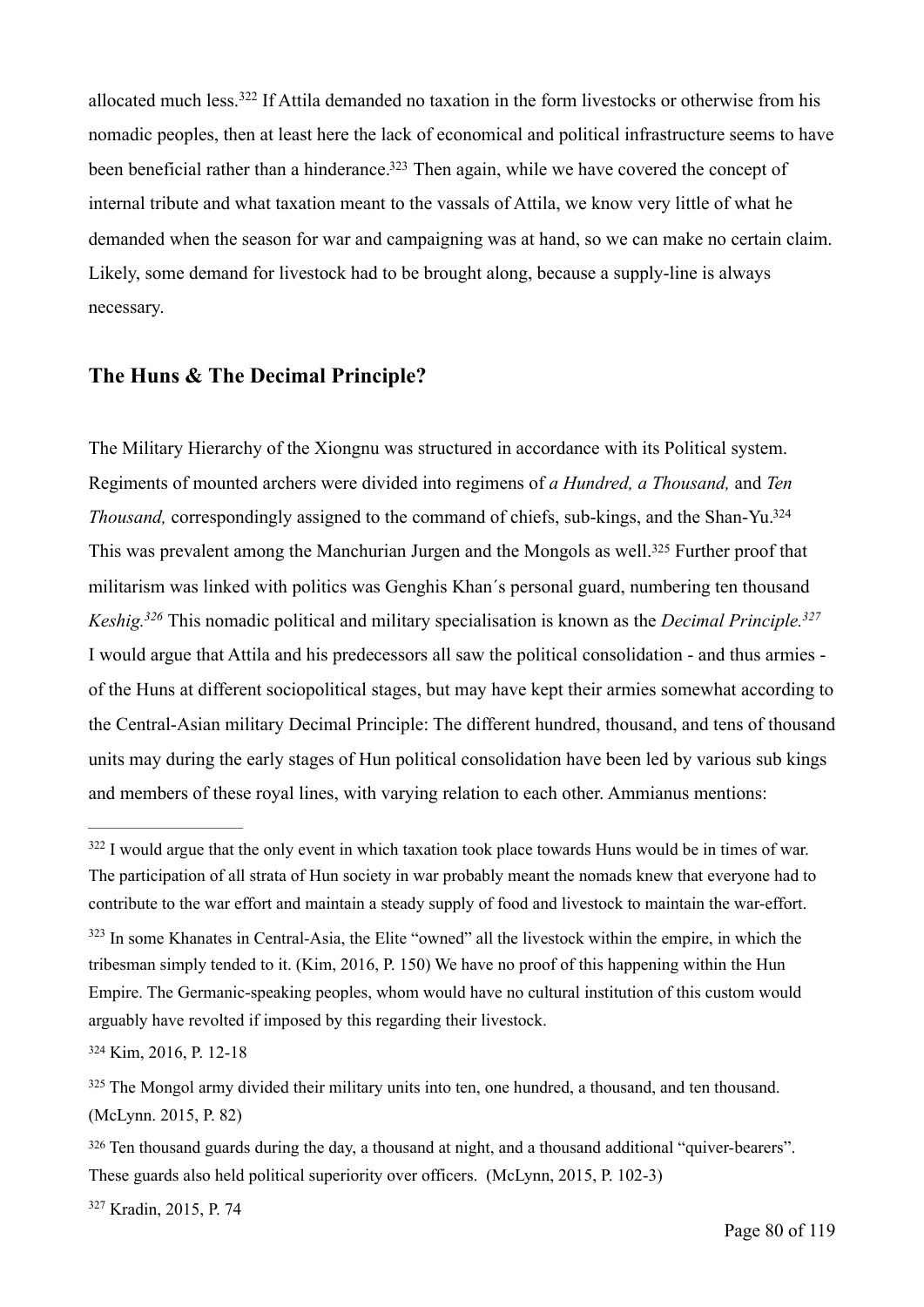*"They are subject to no royal restraint, but they are content with the disorderly government of their important men, and led by them they force their way through every obstacle."*

<span id="page-80-6"></span><span id="page-80-5"></span>If there was a decimal principle, it would take shape only when many clans came together for a common purpose. Ammianus says: *And when deliberation is called for about weighty matters, they all consult as a common body in that fashion*".<sup>[328](#page-80-0)</sup> So it is quite possible that the Huns organised themselves in this way militarily prior to Europe. But what about under Attila? He would probably assigns these armies to his Dominant Coalition (Logades) as he had abolished the previous political system of the Huns when he broke with these institutions and created his own Charismatic Rule and organisation[.](#page-80-1)<sup>[329](#page-80-1)</sup> Loosely organised bands would certainly not work if they were to challenge the Roman military machine. Important individuals such as Onegesius probably led *Ten Thousand*  according to his high rank. His younger brother Scottas, and certainly Edekon: "their best warrior, and..().. a member of the Hunnic race.["](#page-80-2) $330$  These would likely command a thousand each. So would Berichus- "The ruler of many villages in Scythia".<sup>[331](#page-80-3)</sup> Matching these numbers by and far for his own political safety, Attila probably had more and the overall command.

#### <span id="page-80-8"></span><span id="page-80-7"></span>**The Feigned Flight & Chase.**

<span id="page-80-9"></span>An indicator that the Huns fought using the decimal-principle is the *Feigned Flight*.<sup>[332](#page-80-4)</sup> Contingents of Huns would ride in tight formations in synergy with each other, dividing and uniting to be able to unleash hails of arrows on the Roman defence-lines from a close distance. As one contingent would finish their volleys, they would ride away, only to be replaced by another with fresh arrows knocked to the string. Many arrows would miss and hit shields, but some would find their mark. The Huns

<span id="page-80-0"></span>[<sup>328</sup>](#page-80-5) Ammianus, 31, 2, 1, 7

<span id="page-80-1"></span><sup>&</sup>lt;sup>[329](#page-80-6)</sup> This political system will be explained and analysed in detail in the next chapter of Political Social power.

<span id="page-80-2"></span><sup>&</sup>lt;sup>[330](#page-80-7)</sup> Fragment 8, 11, *trans*, Givens. (2014)

<span id="page-80-3"></span><sup>&</sup>lt;sup>[331](#page-80-8)</sup> Priscus, fr 13, *trains Blockley (1983)*, 284

<span id="page-80-4"></span><sup>&</sup>lt;sup>[332](#page-80-9)</sup> Faking a retreat is not unusual to any type of warfare, but to the Nomads it was particularly effective: According to Kim, the location of the battle of Chalons was dictated by Attila attempting to - successfully lure Aetius and Theodoric the Visigoth onto open fields so that his Huns would have an advantage. (Kim, 2016, P. 98-99)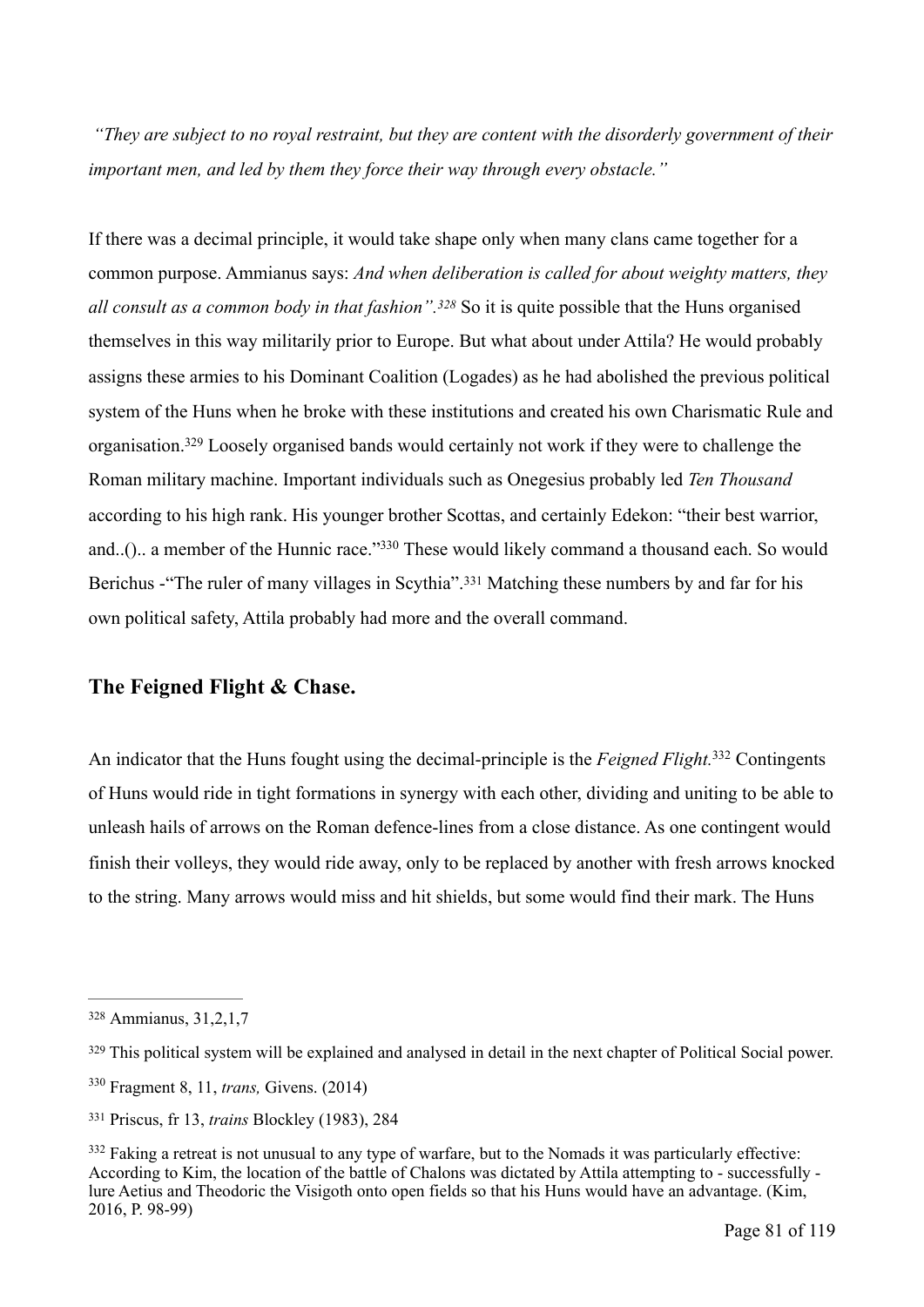<span id="page-81-4"></span>would continue this tactic until enemy-morale was low and defence-lines faltered. Enemies attempting to flee would be victims of the Huns spears, swords, and Lassos[.333](#page-81-0)

## **A Discussion of Horses.**

*"Huns are not well adapted to battle on foot, but are almost glued to their horses, which are certainly hardy, but also ugly. From their horses by night and day they buy, sell, eat and drink. Slumped over their horses´ narrow necks they relax into a deep sleep.["334](#page-81-1)*

<span id="page-81-5"></span>Ammianus remark on hun dependancy on Horses has opened up for discussion of available grassland in Hungary and westwards. This led to a debate between several historians as to whether the Huns could pose a reliable threat in the form of a large mounted force once they crossed the Carpathian Mountains and settled in Hungary.

<span id="page-81-6"></span>Most that favour a transition to an ecologically forced sedentary lifestyle argue that the size of the steppe of the Great Hungarian Plain could not support enough horses for the Huns. This line of argument also seems to rely on the Huns needing many horses per individual warrior, and the much less nomad-adept steppes of The Great Hungarian Plain and westwards thus - by this definition - deniedthe Huns their former military prowess.<sup>[335](#page-81-2)</sup> If we restrict the Huns access to pastures to the Great Hungarian plain alone, then Lindner has a point: The available grassland there equals only 4% of the total of the Mongolian Plain in comparison. If you dedicate this full area to a horse, which needs about twenty-five acres of pasture a year, you get the amount of little over 300 000 horses available to the Huns. Add in the addition of grazing sheep, goats and cattle, and you may at least - half this estimate again. Thus Lindner would restrict the Huns to about 150 000 horses total[.](#page-81-3) $336$ 

<span id="page-81-3"></span>[336](#page-81-7) Lindner, 1981, P. 14-15

<span id="page-81-7"></span><span id="page-81-0"></span><sup>&</sup>lt;sup>[333](#page-81-4)</sup> they gallop over the intervening spaces and fight hand to hand with swords, regardless of their own lives; and while the enemy are guarding against wounds from the sabre-thrusts, they throw strips of cloth plaited into nooses over their opponents and so entangle them that they fetter their limbs and take from them the power of riding or walking (Ammianus, 31, 2, 9). Theories on use and origin: (Maenchen-Helfen, 1973, P. 233-40.)

<span id="page-81-1"></span> $334$  Ammianus, 31, 2, 6

<span id="page-81-2"></span>[<sup>335</sup>](#page-81-6) Lindner, 1981, P. 19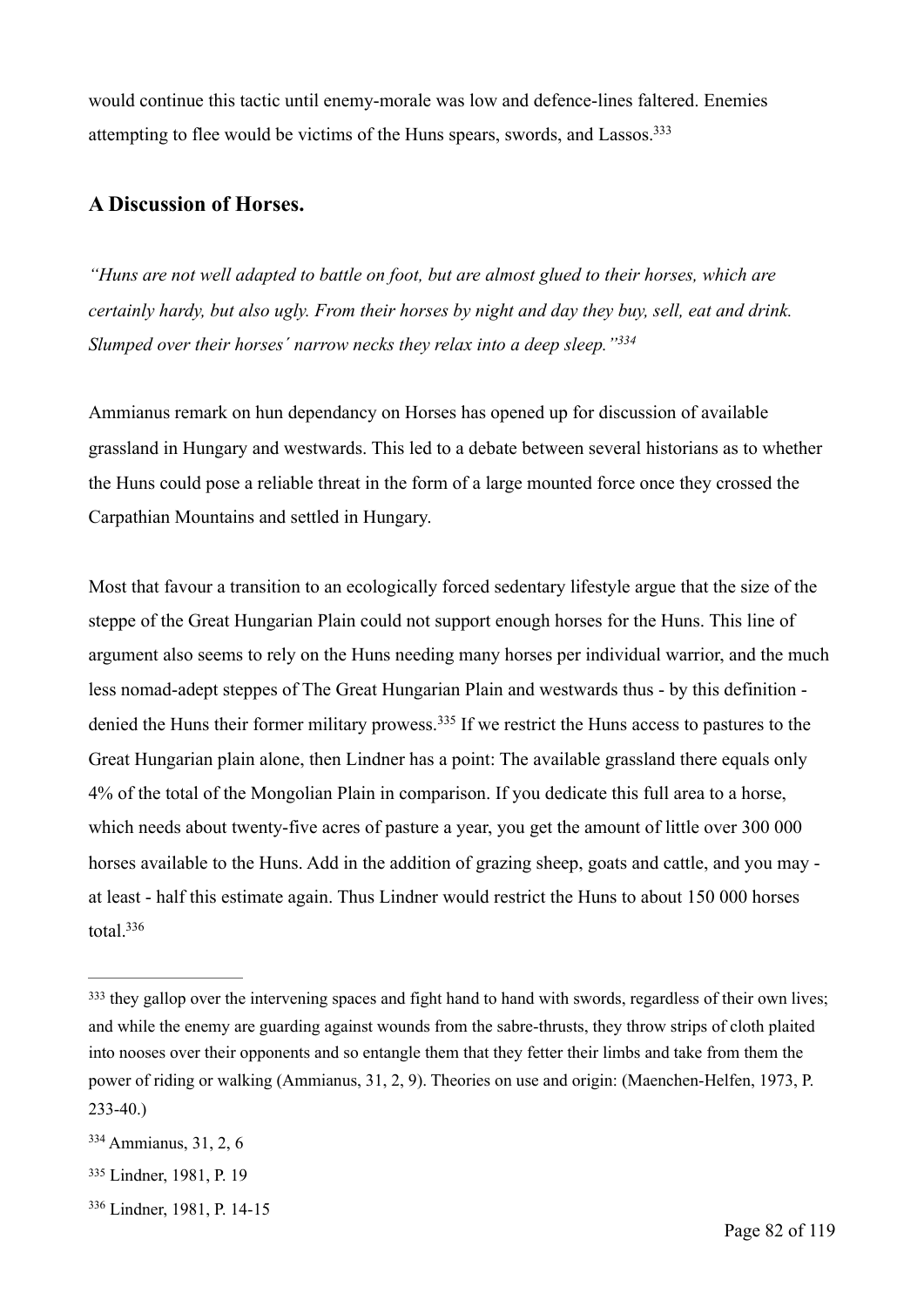While Lindner is *de facto* right in his estimates on available horses to the Huns *within Pannonia*, he is arguably too narrow in his deduction. There are two counter-arguments to this. First of, there is the question of how many horses each individual Hun warrior had to bring to battle. Lindner draws comparisons to the Mongols, in which a warrior was observed with up to eighteen horses in a string, andthat as low as five horses per warrior was the bare minimum.<sup>[337](#page-82-0)</sup> He then deduces that the Huns probably required about ten horses each, and could muster a maximum of about fifteen thousand armed horsemen with plenty of fresh remounts.

<span id="page-82-4"></span>This is in my opinion an insufficient argument. It is reasonable to assume that every male nomad wishing to join a campaign would take whatever horse he had at hand. A Hun with just five horses perhaps even just three - would not deny himself the only possible income in the new land he found himself: Man mentions how the Huns that found themselves in Europe were not wealthy, and did not have much choice in the matter: They would certainly use the one particularly strong resource they still had: Military Social Power[.](#page-82-1)<sup>[338](#page-82-1)</sup> The Alan of the Caucasus sometimes went to war with just two,or even one, warhorse.<sup>[339](#page-82-2)</sup> Arguably, the amount of horses a Hun would bring would be depended on how many he had at hand, and how rich or poor he was, and whether there was incentive to leave the family: A poor hun must have had at least one he could bring on campaign.

<span id="page-82-7"></span><span id="page-82-6"></span><span id="page-82-5"></span>Secondly, Cameron Barnes has recently made the argument in *Rehorsing the Huns* (2015) that the Carpathian Mountains did not mean an insurmountable barrier for the clans of the Huns back east, as Lindner and his contemporaries seemed to believe[.](#page-82-3)<sup> $340$ </sup> In fact, if we look at it logically, there is certainly no reason to believe that Attila decided that his empire would make its easternmost end at the place where his base of power was situated. There are also the pastures adjoined to the *Alfold*  (The Great Hungarian Plain) that would add several thousand more square-kilometres to Lindner´s

<span id="page-82-0"></span>[<sup>337</sup>](#page-82-4) Lindner, 1981, P. 15

<span id="page-82-1"></span>[<sup>338</sup>](#page-82-5) No chance of finding unoccupied land. Not much chance of trading either, because farmers were more or less autarkic. The Huns chose violence. (Man, 2008, P. 94-95)

<span id="page-82-2"></span>[<sup>339</sup>](#page-82-6) Barnes, 2015, P. 5

<span id="page-82-3"></span><sup>&</sup>lt;sup>[340](#page-82-7)</sup> It would be no trouble for the Nomads to cross over the Carpathians and other "natural" barriers with their clans, in which the Romans denied them due to their negligence of knowledge on the Hun horse and the possibilities of nomadic movement. (Maenchen-Helfen, 1973, P. 204)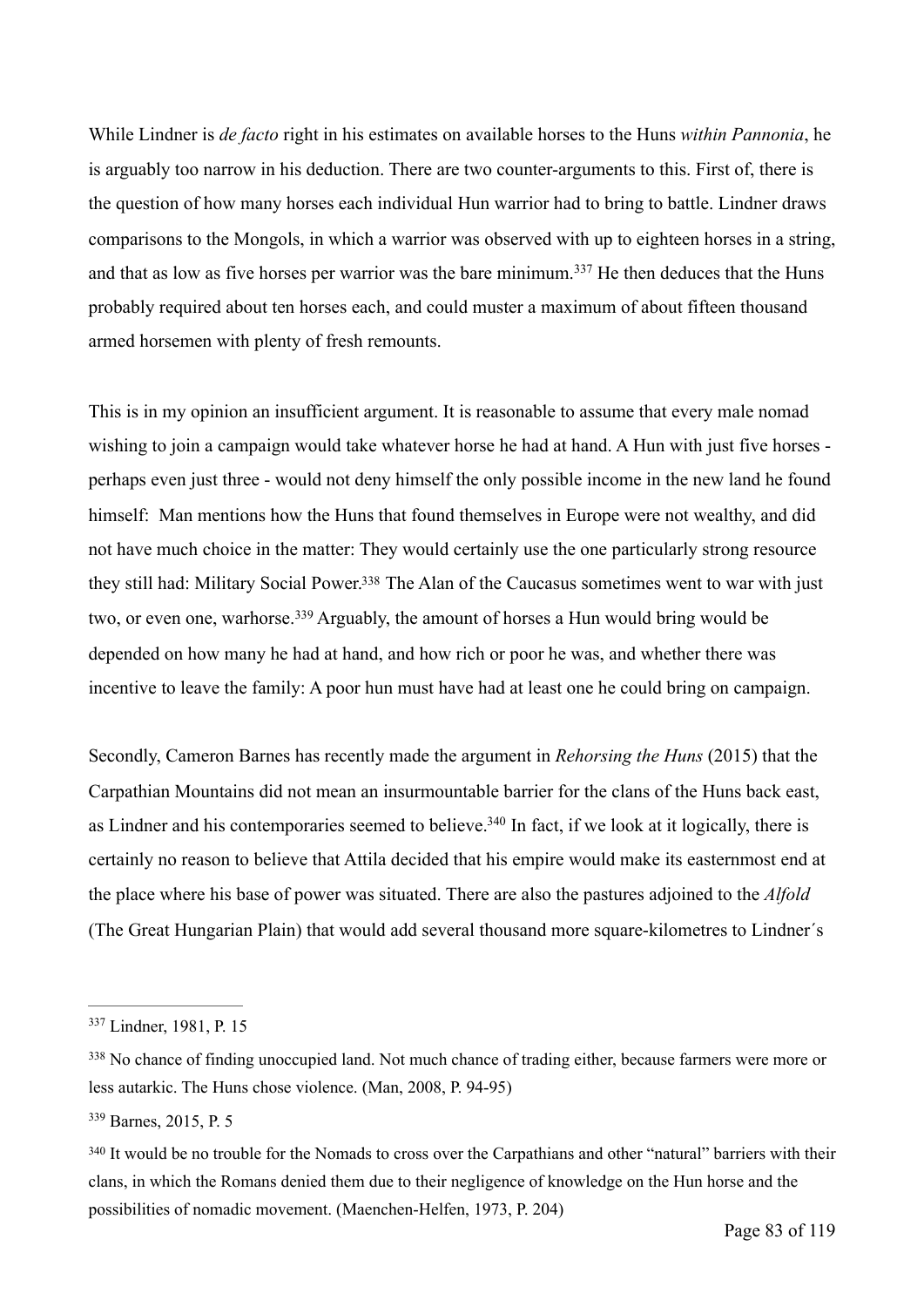<span id="page-83-6"></span>originalestimate west of the Carpathian Mountains.<sup>[341](#page-83-0)</sup> We can safely acknowledge that Attila realised that the strength his empire had - in the face of the much more military institutionalised Roman Empire - Was his military presence of horsemen, and would thus probably go to great lengths to maintain his political grasp of the Caucasus and north & east of it, onto the Pontic-Caspian steppe, which would allow him to continue maintaining a large mounted military force.

<span id="page-83-9"></span><span id="page-83-8"></span><span id="page-83-7"></span>As a matter of fact, i would argue he did just this when he instated his eldest son Ellac as the new king of the Akatziri tribes, which were located around the Crimea and Caucasus[.](#page-83-1)<sup>[342](#page-83-1)</sup> Furthermore: Yes, Attila did move many of his subject peoples along with his own Huns from the Caucasus and overthe Carpathian Mountains,  $343$  but it is above and beyond logical to assume he would not force an entire society and their clans to somehow move over the Carpathians and live next to their overlordson the Great Hungarian Plain.<sup>[344](#page-83-3)</sup> This would leave the wast open steppe north of the Caucasus open for not only political rivals, but also the Sassanian Persians and rivalling nomadic clans to claim territory[.](#page-83-4)<sup>[345](#page-83-4)</sup> The image of the Huns as smaller warrior bands moving in waves westwards as opposed to the concept of one great migration of an "entire people", must also mean that some clans probably never moved, and rather remained in the Eastern fringes on the empire, either due to Attila`s direct orders, or due to the nature of pastoralism of nomads[.](#page-83-5) [346](#page-83-5)

<span id="page-83-11"></span><span id="page-83-10"></span>Lastly, Lindner makes a case of pointing out that although the exaggeration of the Greco-Roman writers to glue the Hun to his horse at any chance he gets, the actual presence of an enormous host

<span id="page-83-0"></span><sup>&</sup>lt;sup>[341](#page-83-6)</sup> "Nagy Alföld, the steppe lands of the Nyirség district, and the grasslands of the Körös River watershed, would add another 23,000 km2 to Lindner's total of 42,000 km2 for the Alföld alone." (Barnes, 2015, P. 4)

<span id="page-83-1"></span>[<sup>342</sup>](#page-83-7)(Priscus, Fr.8, 56, 62, *trans*, Givens, 2014.), (Kim, 2016, P. 133)

<span id="page-83-2"></span>[<sup>343</sup>](#page-83-8) Heather, 2009, P. 208

<span id="page-83-3"></span><sup>&</sup>lt;sup>[344](#page-83-9)</sup> The Ostrogoths i previously mentioned in Economy would have been several factions, so that is another situation.

<span id="page-83-4"></span><sup>&</sup>lt;sup>[345](#page-83-10)</sup> The Rouran Khanate, also sometimes claimed as the Avars, whom were supplanted by the Turks (Gokturk-Khaganate) in the Altai sometime during the fifth century, may have been hot on the tail of the Huns (Vaissiere, 2014, P. 187-8). Similarly, the Turk emissaries demanded the return of the Avar-"slaves": Fugitives seeking shelter in the Roman Empire. (Menander, Fr. 43, *taken from* (Whitby, 1988, P. 226)

<span id="page-83-5"></span><sup>&</sup>lt;sup>[346](#page-83-11)</sup> (Heather, 2009, P. 215) This might arguably be the reason why Priscus makes no mention of either Ardaric or Valamer being present at the feast. Their tribes - the Gepids and main body of Ostrogoths - are living eastwards across the Carpathian Mountains.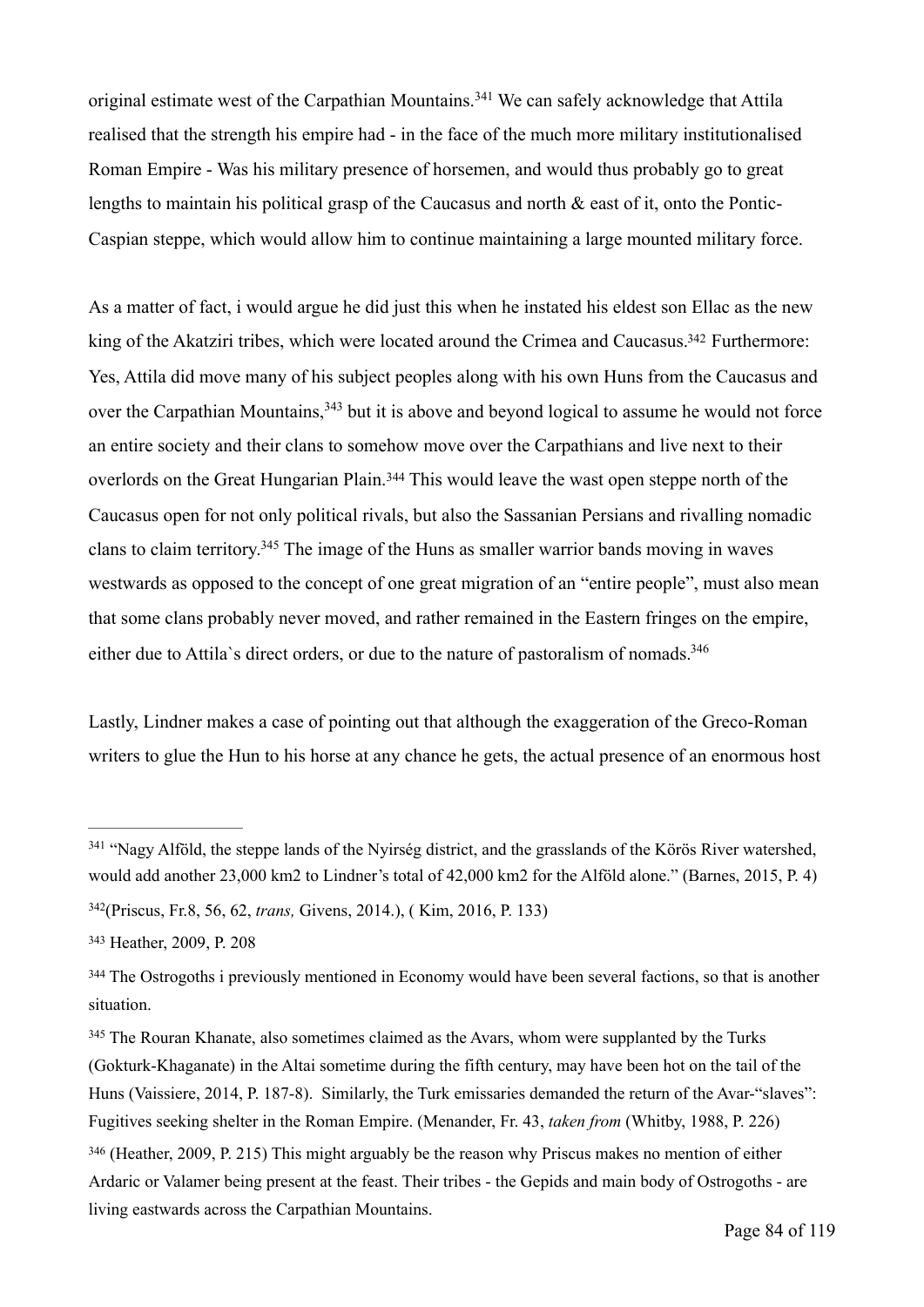<span id="page-84-6"></span>of horsemen is never attested in any battle or situation[.](#page-84-0)<sup>[347](#page-84-0)</sup> These arguments are arguably not valid: The Huns never fought alone, and thus a varied military force would always be expected when fighting a larger force of "Huns" with their vassal-forces.

## **Military Relationship with Germanic Subjects.**

<span id="page-84-7"></span>*"Subordinate ethnic groups retained considerable autonomy in their own geographical areas and took part in military and political life of nomadic empires as largely independent units.["348](#page-84-1)*

<span id="page-84-9"></span><span id="page-84-8"></span>This remark of Bondarenko rings true for a specific reason: Mounted Archery is an intensely difficult form of warfare[.](#page-84-2)<sup> $349$ </sup> the Huns did not attempt to force their way of fighting upon their subjects, although some tribes - like the Gepid - may have adopted it after some time[.](#page-84-3)<sup>[350](#page-84-3)</sup> The sources on Alan warfare and culture is very contradictory.<sup>[351](#page-84-4)</sup> There really is very little information as to how the total synergy of the Huns worked with their vassals.

<span id="page-84-10"></span>*"..the Goths fighting with pikes, the Gepidae raging with the sword, the Rugi breaking off the spears in their own wounds, the Suavi fighting on foot, the Huns with bows, the Alani drawing up a battle-line of heavy-armed and the Heruli of light-armed warriors."[352](#page-84-5)*

<span id="page-84-11"></span>Jordanes is detailing the battle of Nedao. The Huns are depicted with the bows to distinctively set

<span id="page-84-3"></span><sup>[350](#page-84-9)</sup> John Malalas says Attila was "of the race of the gepids (Chronicle, 14.10) Similarly, Kim believes Attila considered the Gepids to be his elite - almost rivalling his own Huns. (Kim, 2016, P. 87)

<span id="page-84-4"></span>Ammianus describes them as being in every way the same as the Huns, except less savage. (Ammianus, [351](#page-84-10) 31, 2, 21) Yet they are coined by some historians as fighting clad in scale-armour and conical caps, wielding long lances (Maenchen-helfen, 1983, P. 253). Then again this may arguable be because several Alan tribes had been in vassalage to the Sassanids and probably got equipment and learned from them, while others further north were mounted archers like the Akatziri and Huns. Ammianus himself says they are divided into two distinct groups, divided far apart.( Ammianus, 31, 2, 17)

<span id="page-84-5"></span><sup>[352](#page-84-11)</sup> Getica, L, 261

<span id="page-84-0"></span>[<sup>347</sup>](#page-84-6) Lindner, 1981, P. 3-10

<span id="page-84-1"></span>[<sup>348</sup>](#page-84-7) Bondarenko, 2003, P. 66

<span id="page-84-2"></span><sup>&</sup>lt;sup>[349](#page-84-8)</sup> See the Chapter of Laos Kassaj, the man who re-invented the sport of Mounted Archery in Hungary. It took him years of training and hundreds of hours to learn what Hun boys would grow up to do. (Man, 2008, P. 105-133)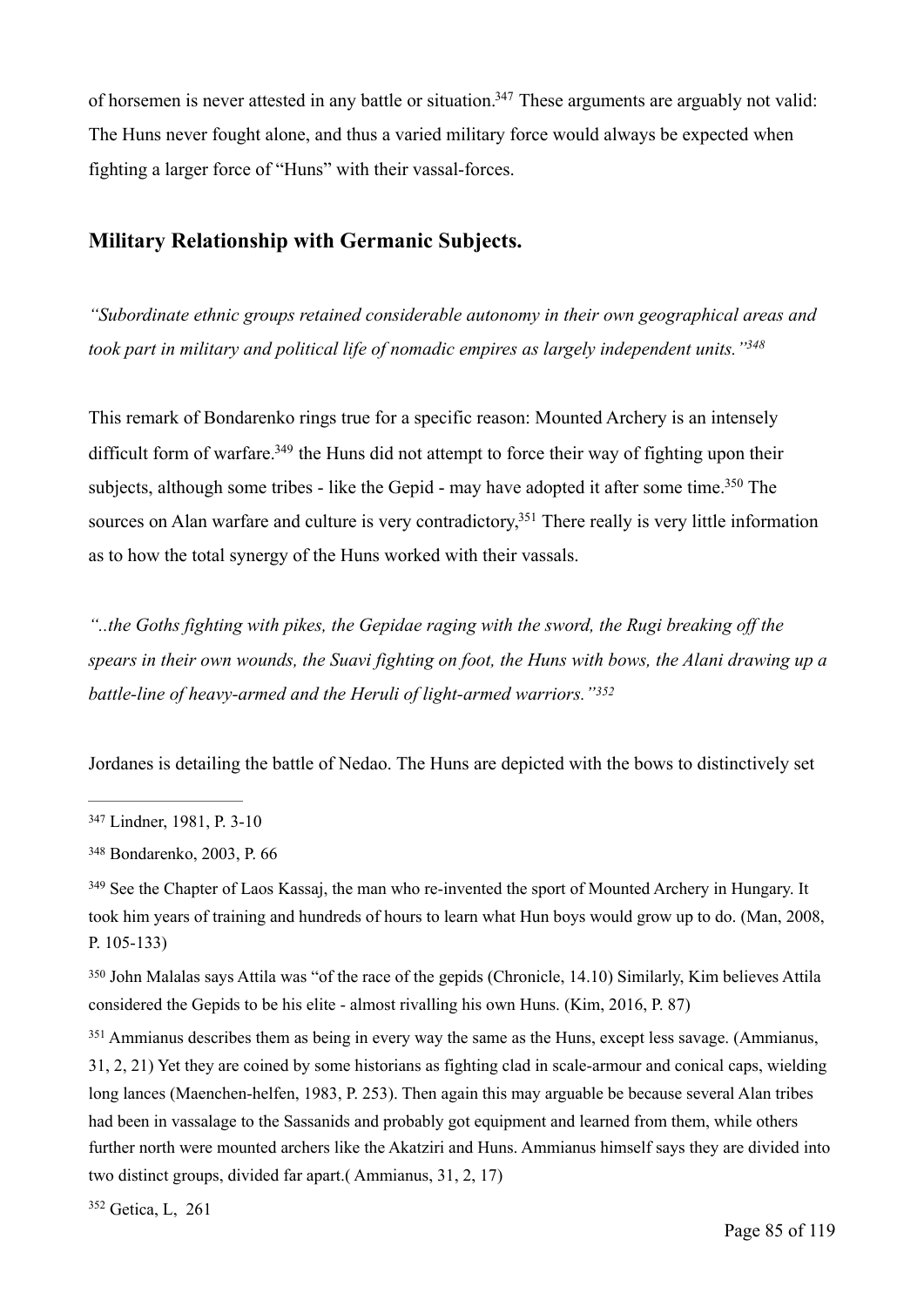them apart from the others, so it may be that he is also pinpointing the specialty of warfare for the other peoples. I would argue that Gepids, Rugi, Suavi and Heruli were most likely the shock-troops during sieges, and whom fought as infantry for the Huns during the zenith of Attila.

The Huns had probably realised that raiding smaller villages did not yield enough, while taking the field against greater armies did not nearly yield booty comparable to the value of the losses they suffered. They would have to start taking cities.The Huns either learned how to build and operate siege machines of different kinds, or let Roman slaves do it for them[.353](#page-85-0)

<span id="page-85-7"></span><span id="page-85-6"></span>Khazanov mentions that the most effective combination of horsemanship in war was light and heavy cavalry in symbiosis[.](#page-85-1)<sup>[354](#page-85-1)</sup> The Ostrogoths had been affected by Sarmatian culture during their stay in the Caucasus. At the time of vassalage under Attila there was a substantial amount of heavily armed lancers on warhorses among them[.](#page-85-2)<sup>[355](#page-85-2)</sup> This was the perfect combination with Hun light cavalry, with the Ostrogoths acting as shock-troops in open battle.

#### <span id="page-85-8"></span>**The Military Abuse of the Huns.**

<span id="page-85-10"></span><span id="page-85-9"></span>A closer look at the sources reveal that the initial conquest of the Goths by the Huns were mostly consisted of them pushing the Alans in front of them as a vanguard[.](#page-85-3)<sup>[356](#page-85-3)</sup> Subsequently, the Goths were utilised in similar manner. According to Kim, the Scythians had done the same to the Cimmerians[.](#page-85-4)<sup>[357](#page-85-4)</sup> Khazanov also notes that the Turks would put vassal nomadic units in the front lines because: ["](#page-85-5)their loss would mean less."<sup>[358](#page-85-5)</sup>

<span id="page-85-11"></span><span id="page-85-0"></span><sup>&</sup>lt;sup>[353](#page-85-6)</sup> Constructing battering rams and bringing to bear all manner of engines of war, they quickly forced their way into the city, laid it waste, divided the spoil and so cruelly devastated it as scarcely to leave a trace to be seen. (Getica, XLII, 221)

<span id="page-85-1"></span><sup>&</sup>lt;sup>[354](#page-85-7)</sup> "The employment of heavy cavalry in battle was especially efficient when it operated in tactical combination with light cavalry: armoured horsemen at the centre of the army and mounted archers on the flanks." (Khazanov, 2013, P. 197)

<span id="page-85-2"></span> $355$  ibid.

<span id="page-85-3"></span> <sup>(</sup>Ammianus 31,3,1-8) On a similar note: The Alans had on and off been in vassalage to the Greuthingi, [356](#page-85-9) and has thus resulted in an intermixture of culture. For example: The Goth generals Alatheus and Saphrax were - according to Kim (linguistics) - likely Alan in origin. (Kim, 2016, P. 69)

<span id="page-85-4"></span>[<sup>357</sup>](#page-85-10) (Kim, 2010, P. 120), (Herodotus, IV, 11.)

<span id="page-85-5"></span><sup>(</sup>Khazanov, 1983, P. 255) More specifically the leading clan of the Turks: The Ashina. [358](#page-85-11)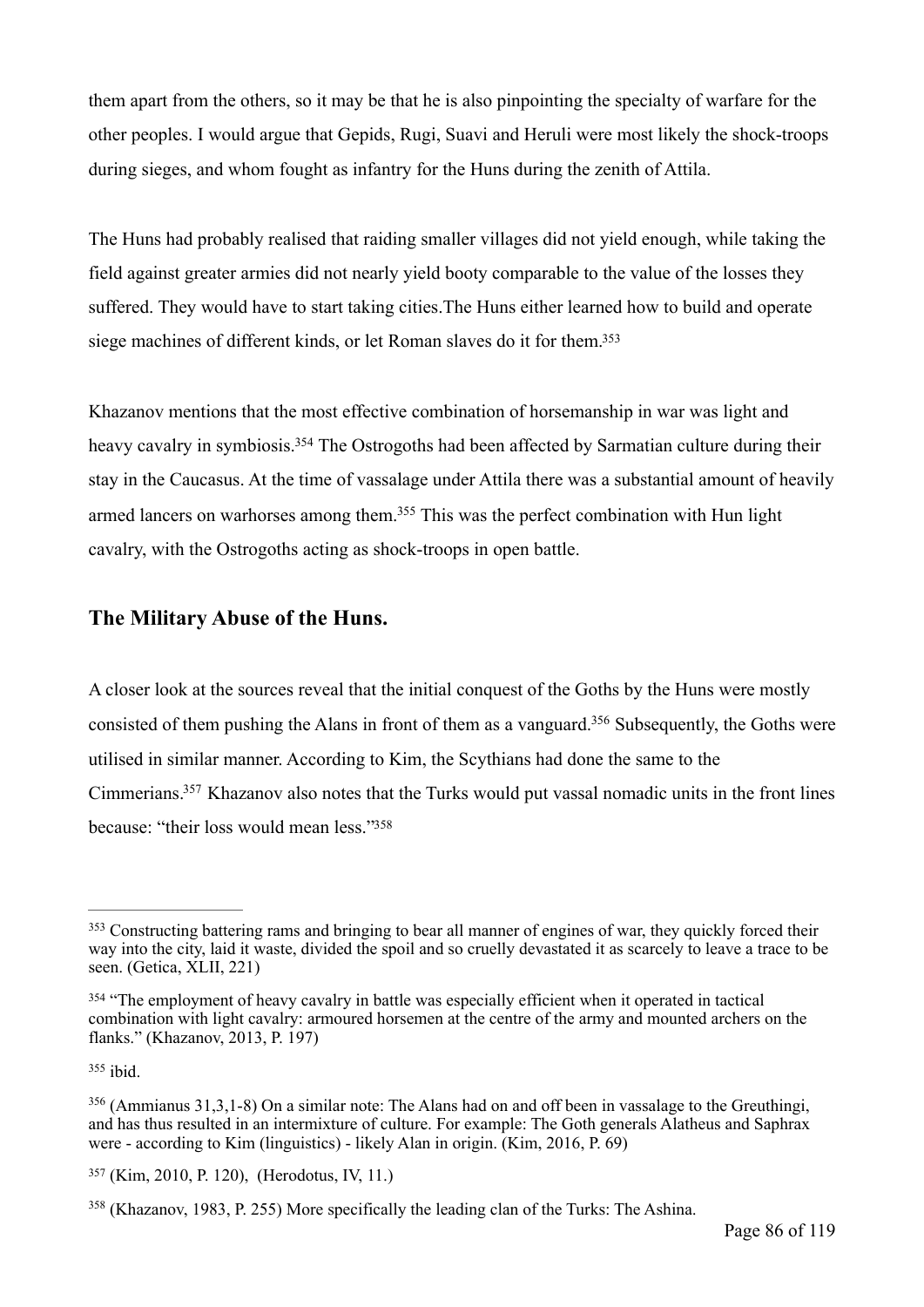Firstly, this happened because the nomads were typically fewer in number. But there is also another valuable clue here, which is related to migration and identity: The Alan were nomads too. Putting them in the front lines is then not only an abuse of sedentary peoples, but also nomads; in general everyone who was not a Hun. This aligns with the theory of Heather - discussed in Ideology - that the Huns worked effectively to distinct themselves from those they ruled, but also striving to effectively put them to military use. It seems, then, that ideological social power did not align with military social power for the Huns, because they seem unwilling to sacrifice their distinction as overlords.

## **Conclusion of Militarism.**

The presence of Battering Rams and siege engines attests to a total fighting force that needed to readjust itself to take cities in order to fulfil the economic need of Attila´s Organisation.

"*Dispersed military power is part of the logic of the natural state (Limited Access Order). In this way, the threat of violence becomes part of the arrangement that controls the actual use of violence.["359](#page-86-0)*

<span id="page-86-2"></span>Because of this excerpt by North, we can argue it was also Extensive military social power, because Attila now commanded not only nomadic Huns - as had been the practice of his predecessors eastwards - but a myriad of different peoples of different ethnicities and cultural practices of warfare that were naturally (and necessarily) dispersed across the whole empire so as to not cause the economic problems between agricultural and pastoral economy detailed in the previous chapter.

It was also Intensive Military Social Power: The Huns were still mounted archers, but put their vassal peoples in the strategic positions in which they best could be used. The example of Attila´s nomadic and germanic subject peoples fighting side by side at Chalons indicates that becoming semi-sedentary had impacted militarism[.](#page-86-1)<sup>[360](#page-86-1)</sup> The Huns had discovered - perhaps out of necessity -

<span id="page-86-3"></span><span id="page-86-0"></span><sup>&</sup>lt;sup>[359](#page-86-2)</sup> North, Wallis, Weingast, 2006, P. 20

<span id="page-86-1"></span>[<sup>360</sup>](#page-86-3) 360 I am in agreeable with Barnes and Hughes regarding the Huns retaining their strength as mounted archers. The vassal-peoples foot-soldiers were probably used during sieges and as auxiliary forces in battles. Hughes notes in particular that a few Hun could heard horses away from a siege while the majority stayed as archers.(Hughes, 2019, P. 55-56)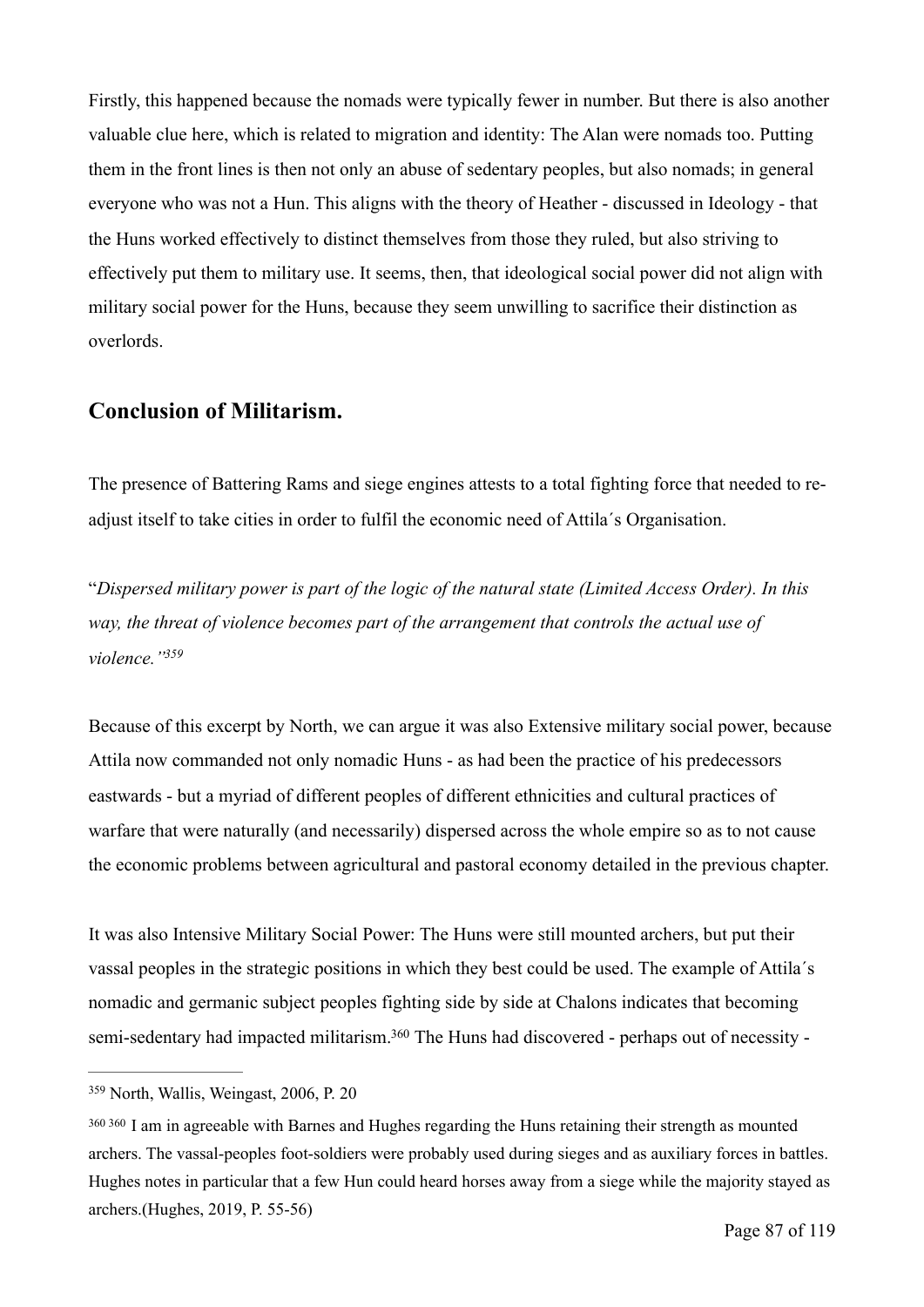<span id="page-87-4"></span><span id="page-87-3"></span>that combining their own light cavalry with the heavy cavalry of the Goths had its own benefits.<sup>[361](#page-87-0)</sup> In symbiosis with these peoples, the warfare of the Huns went through the same evolution as their economy, changing over time to meet the needs of the organisation, and as such is proof that nomadic societies are not static. According to Bondarenko, nomadic admistrative structures were not transformed due to internal development, but due to the military organisation that formed when Nomads turned to fight sedentary peoples[.](#page-87-1)<sup>[362](#page-87-1)</sup> Along the same notion, Khazanov remarks that the subjugation of agricultural societies and urban societies by nomads (and thereby the Huns) determined the complexity of the sociopolitical organisation and the corresponding development.<sup>363</sup> Therefore we can argue that the Militarism of the Huns remained very strong and potent until the end, enforcing Attila´s political aspirations: It subsequently led to the emergence of the unique political structure that appeared and evolved under the Huns in Europe.

<span id="page-87-5"></span>I would argue that the autonomous independent warrior bands and an overall Central-Asian practice of assigning - otherwise socially - independent nomads to military structures (Decimal Principle), arguably gave way for including subject peoples that could not be put into this military system into the army of the Hun empire. The Huns Military Social Power was in fact so strong that the Romans during the period of the Avars had adopted mounted archery.

<span id="page-87-0"></span><sup>&</sup>lt;sup>[361](#page-87-3)</sup> At the battle of Chalons, the Ostrogoths faced of directly against the Visigothic cavalry, taking the brunt of the heavy cavalry charge in favour of the Huns. They themselves took on the more similar nomadic adversaries of Alans under King Sangiban.( Jordanes, Getica, XXXV111, (197)

<span id="page-87-1"></span>[<sup>362</sup>](#page-87-4) Bondarenko, 2003, P.53

<span id="page-87-2"></span>[<sup>363</sup>](#page-87-5) Khazanov, 1983, P. 229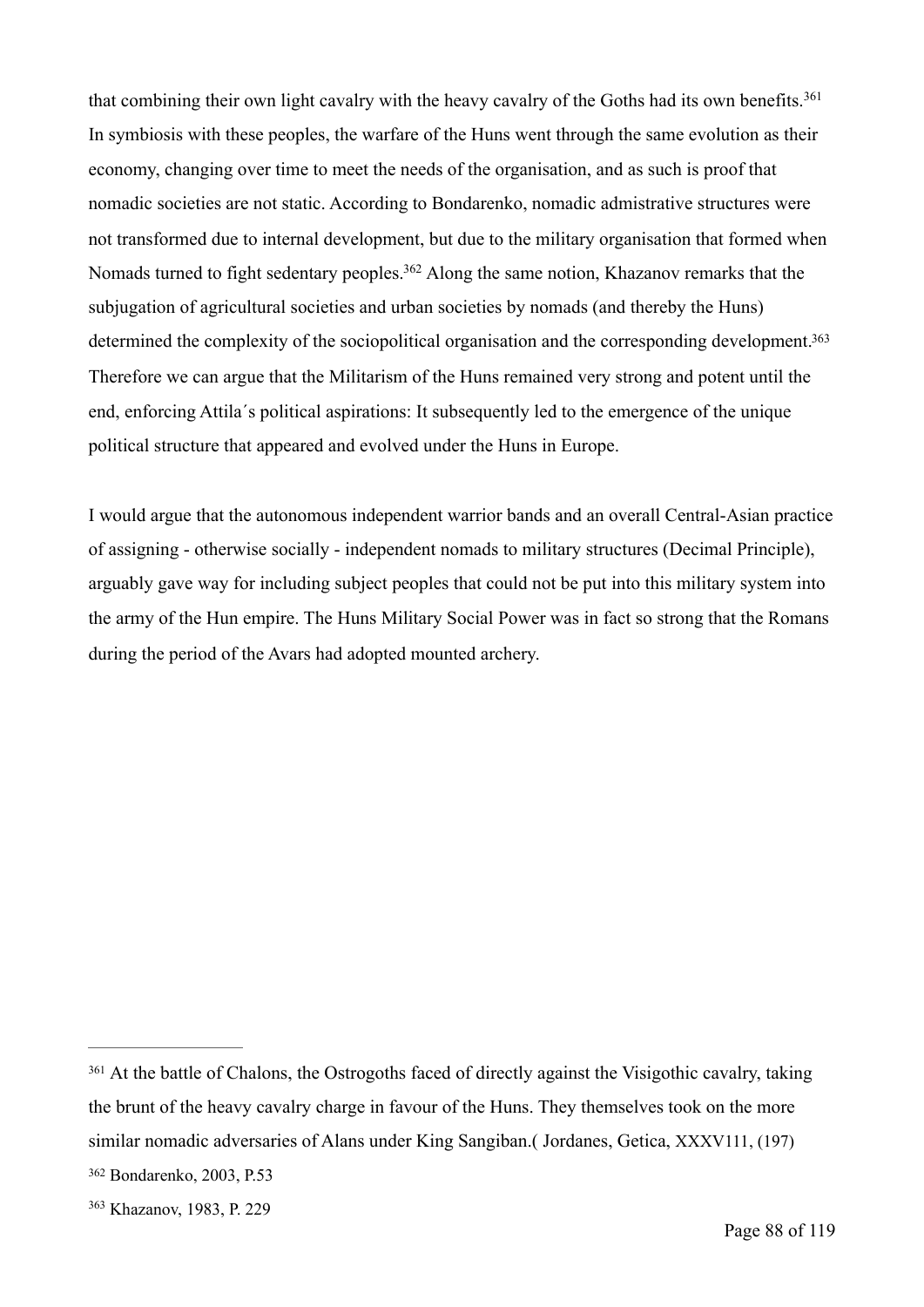# **Chapter Four: Politics.**

<span id="page-88-7"></span>Politics is the final topic not only because it is the last Social Power of Mann´s IEMP model, but also because it neatly correlates to nomadic state building. As Bondarenko points out: "*the political system of nomads was created by its military organisation.* "<sup>[364](#page-88-0)</sup> Thus it is a natural successor to Militarism in terms of this analysis. We will discuss the political institutions that made up the empire of the Huns. The chapter will be divided into three parts: First, the problems of denoting nomadic Empires & States. Secondly, we will look at Political practices of the Huns through Mann and North. I will then look at the balance of power within the *Logades;* Attila´s Dominant Coalition and aristocratic strata of the Hun Empire. They seem to me to be the key to everything; a proper analysis of this can yield fruitful answers. Finally we will discuss certain political instances and history-specific events within the empire that led to its end.

## **The Problem Of the Nomadic "States" and "Empires."**

<span id="page-88-8"></span>Historians have coined different expressions and specific requirements for what they consider to be a "state" in the context of nomads[.](#page-88-1)<sup>[365](#page-88-1)</sup> Some make the distinction that Nomad Empires were not states, because an empire does not necessarily contain the institutions in place that denotes a state-like polity. Nomad empires have been called "Supercomplex Chiefdoms"[,](#page-88-2) <sup>[366](#page-88-2)</sup> "Involuntary Confederations"<sup>367</sup>[,](#page-88-4) "Quasi-imperial nomadic state formations", <sup>368</sup> and "Imperial Confederacies".<sup>[369](#page-88-5)</sup>

<span id="page-88-12"></span><span id="page-88-11"></span><span id="page-88-10"></span><span id="page-88-9"></span>**The emergence of nomadic "States" is typically linked with successful external expansion and the conquest of sedentary peoples.** The limited development of social differentiation of nomad clans and tribes did not evolve into more complicated sociopolitical structures until there was need forsuch a system and strata in order to separate the rulers and the ruled.<sup>[370](#page-88-6)</sup> Khazanov notes that the

<span id="page-88-2"></span>[366](#page-88-9) Kradin, 2002, P. 372

- <span id="page-88-5"></span>[369](#page-88-12) Barfield, 2001, P. 47
- <span id="page-88-6"></span>[370](#page-88-13) Khazanov, 1983, p. 229

<span id="page-88-13"></span><span id="page-88-0"></span>[<sup>364</sup>](#page-88-7) Bondarenko, 2003, P. 53

<span id="page-88-1"></span>[<sup>365</sup>](#page-88-8) DiCosmo, 2016, P. 35

<span id="page-88-3"></span><sup>&</sup>lt;sup>[367](#page-88-10)</sup> Heather, *Huns on the Run*, 2005, P. 207-65,

<span id="page-88-4"></span>[<sup>368</sup>](#page-88-11) Kradin, 2002, P. 374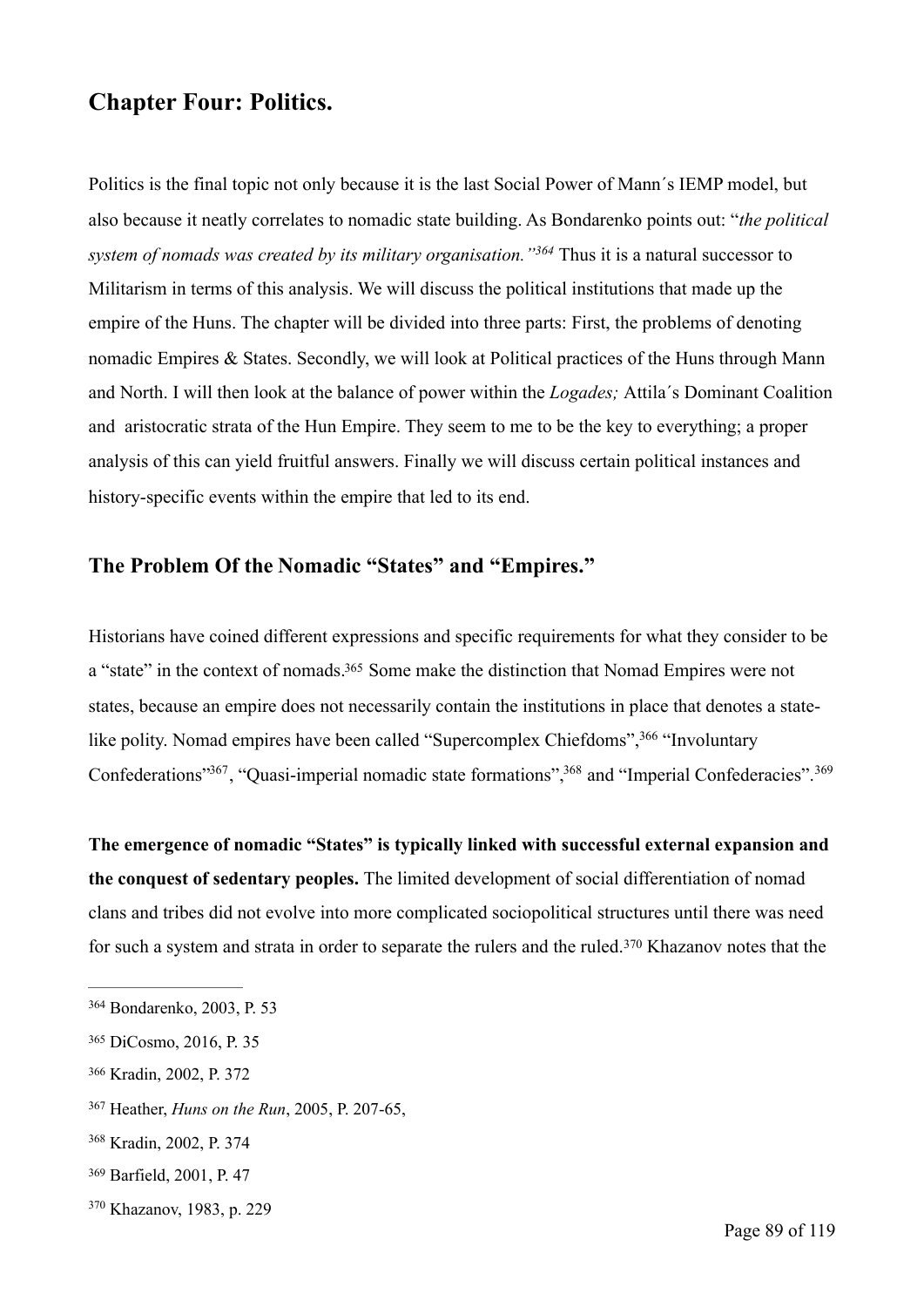access to economic resources is not what creates social inequality among nomads, so it must be the political systems that take shape once nomads encounter sedentary peoples.<sup>371</sup>

## <span id="page-89-4"></span>**Requirements for Empire and State.**

<span id="page-89-6"></span><span id="page-89-5"></span>The reason so many historians call nomadic political entities with "Chiefdoms" in the suffix is arguably because they meant the polity of nomads never exceeded that of a chiefdom, no matter how large it got. Kradin, for example, notes that nomadic chiefdoms, when they conquer sedentary peoples, enjoy more culturally complex political system, an increase in hierarchical levels and a growth of population and its corresponding density/over-population[.](#page-89-1)<sup>372</sup> But that is about it:  $373$ According to him, the main distinction between statehood and pre-state entities is the fact that a "true" state´s ruler has only consensual power. He is restricted by an institution of government which can apply sanctions with the use of legitimated force. I.E: Subordinates within the government can band together to remove the leader through institutions put in place for this very purpose.<sup>374</sup>But as we will see soon, i argue that Attila's rule was idiosyncratic, and that his power was largely unchecked. Thus my theory is in direct opposition to that of Kradin.

<span id="page-89-7"></span>He makes two requirements for an empire. The first is the presence of large territories. And secondly, the existence of a metropolis - or power centre, if you will. He says himself that "The

<span id="page-89-0"></span>[<sup>371</sup>](#page-89-4) ibid, P. 166

<span id="page-89-1"></span>[<sup>372</sup>](#page-89-5) ibid, P. 370

<span id="page-89-2"></span><sup>&</sup>lt;sup>[373](#page-89-6)</sup> "upper limits of complexity reached by pastoral societies..(). nomads did not independently evolve beyond this stage of integration." (Kradin, 2002, P. 369)

<span id="page-89-3"></span> $374$  (Kradin, P. 372) By claiming that a true state is reliant on institutions to check the power of a sole ruler, Kradin is essentially denying any Organisation and its idiosyncratic rule any legitimate right to rule a "State". He is indirectly claiming that the Theory of Legitimate Rule regarding Charismatic Authority of Max Weber cannot be applied due to its break with institutions that may have previously been in place. It also means - according to Kradin - that Nomadic states with no government to effectively sanction or remove their ruler cannot be a state.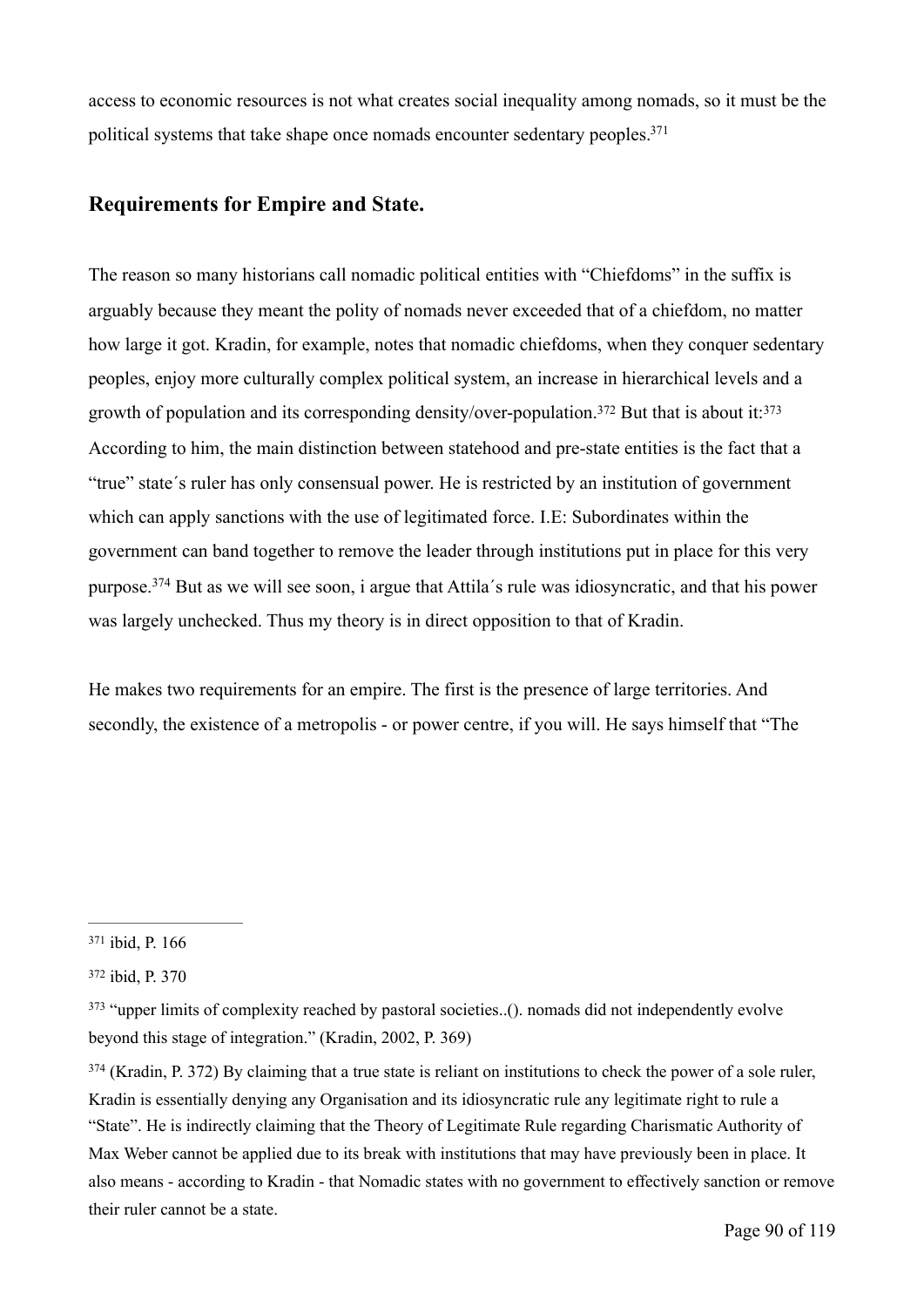<span id="page-90-7"></span><span id="page-90-6"></span>empire is one of the forms of the state.["](#page-90-0) $375$  By his own standards then, Nomadic "Supercomplex" Chiefdoms" are actual empires, and thus a form of state[.376](#page-90-1)

<span id="page-90-8"></span>Khazanov on his part notes that only when nomads reach "an appropriate political organisation", and an "an appropriate evolutionary level", containing separated strata of ruling and subordinate societies can it be called a state. But this is a vague explanation; What is an appropriate political organisation? Bondarenko notes that nomadic administrative structures did not evolve as a result of internal development, because creating a state out of the social system of pastoral economy only complicates an already difficult life[.](#page-90-2)<sup> $377$ </sup> The low density of population and absence of a settled way of life seems to indicate it[.](#page-90-3)<sup>[378](#page-90-3)</sup> The traditional social system of this type (a Chiefdom) was only replace[d](#page-90-4) by a more complex one as a result of conflict and conquest, as previously mentioned  $379$  and subsequently political consolidation of the nomads themselves, integration, and assimilation of sedentary peoples into the submission of emerging nomadic empire.<sup>380</sup>

#### <span id="page-90-11"></span><span id="page-90-10"></span><span id="page-90-9"></span>**The Problem of Labels - and a Solution.**

Confused? you should be. The discussion of labels like "state" is in itself problematic. If we are to coin a strict definition of the word, like Kradin does, then arguably no pre-modern society could be considered a state. By adhering to strict labels of "what is" and "what is not" a certain type of political entity we are assuming away the fundamental problem.

<span id="page-90-0"></span>[<sup>375</sup>](#page-90-6) Kradin, 2002, P. 373-374

<span id="page-90-1"></span><sup>&</sup>lt;sup>[376](#page-90-7)</sup> As the term "Supercomplex Chiefdoms" imply, it seems to me that Kradin prefers this terminology over state, because sociopolitical changes did not particularly change that much even as more and more nomadic tribes banded together and the area they controlled became extensive.

<span id="page-90-2"></span>[<sup>377</sup>](#page-90-8) Bondarenki, 2003, P. 53

<span id="page-90-3"></span> $378$ ( ibid, P. 85) However, to me this poses the question of whether Semi-nomadic and Semi-sedentary nomads have a higher tendency - as discussed in Economics - to become "states" because they are more inclined to sedentary ways of life and contact with sedentary peoples on a far higher basis than pure pastoral nomadism.

<span id="page-90-4"></span><sup>&</sup>lt;sup>[379](#page-90-10)</sup> Bondarenko seems to compare the evolution of nomadic political systems to that of the decimal principle. because nomadic warfare is the predominant way nomads organise themselves socially. (ibid, P. 83)

<span id="page-90-5"></span><sup>&</sup>lt;sup>[380](#page-90-11)</sup> Stark argues that the relationship between nomads and sedentary peoples (allthough he does not specify the nature of the relations) "were of primary importance for the initiation of processes that could finally result in the establishment of "nomadic states." (Stark, 2012, P. 109)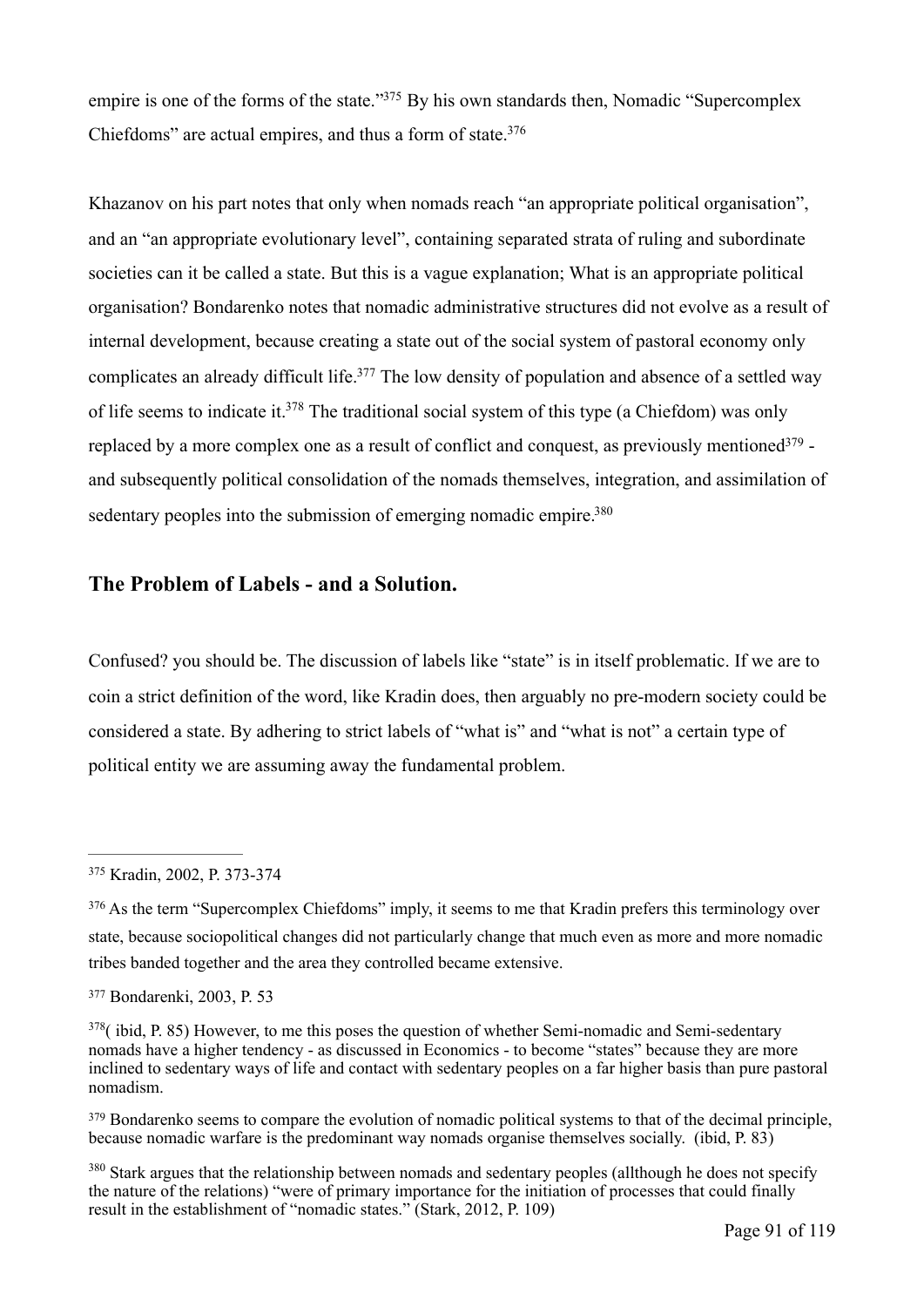This is where the theories of Mann and North come in use. Rather than look at what requirements for the many modern theories of requirements for a certain type of political entity is, we should study the the different social networks of power, and how violence is used and.contained within the specific institutions and organisations that occur. My angle - so to speak - thus solves some of the problems within Academia that is looking for definitions, theories and the need for labels. For this purpose, i choose to refer to the political structures of nomads as "polities", because the meaning of the word is broad, and can be used to categorise most political functions without having to put the Hun empire through the definitions and theories of modern states.

#### **The Huns In Europe - Internal Political Affairs.**

<span id="page-91-5"></span><span id="page-91-4"></span><span id="page-91-3"></span>In *Violence and Social Orders (2009, North, Wallis, Weingast),* the concept of violence is embedded into either *institutions* or *organisations*.<sup>[381](#page-91-0)</sup> While we have discussed the economic procedures of the Limited Access Order and its Dominant Coalition, but the political component remain. In this type of Organisation, the foundations of interactions and government are based upon personal relationships[.](#page-91-1)<sup>[382](#page-91-1)</sup> The social organisation constitutes the arena for which all decisions of state are made.<sup>383</sup>In the case of the Huns, this is fully based on Attila's charismatic rule with his Logades below him in the hierarchy. Attila could not - as we will soon learn - rule his empire through only his Huns: The distances and heterogenous peoples of his empire were unknown to him in all but notions of the land they inhabited and claiming control over the peoples living there. Authoritative Direct control is not enough.

<span id="page-91-0"></span>North, Wallis, Weingast, 2009, P. 14 *[381](#page-91-3)*

<span id="page-91-1"></span><sup>&</sup>lt;sup>[382](#page-91-4)</sup> The Charismatic will of Attila being the foundation keeping the empire together. Barfield gives us a description of the concept of the "Strongman", a character that due to his exceptional abilities is usually the trigger and driving force behind nomadic states coming together and eventually becoming an empire. (Barfield, 1981, P. 45)

<span id="page-91-2"></span>[<sup>383</sup>](#page-91-5) North, Wallis, Weingast, 2009, P. 2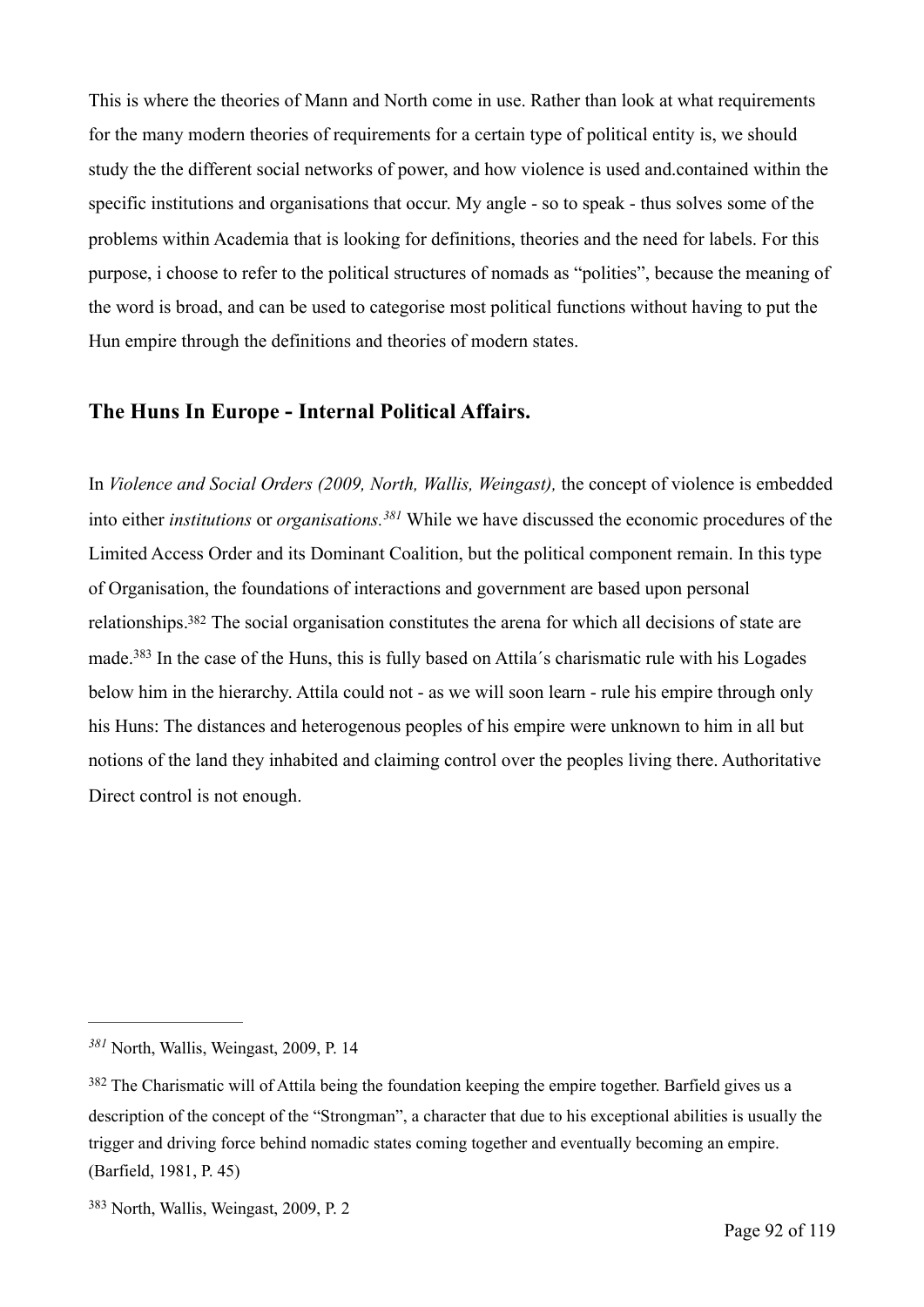## **The Logades - A Dominant Coalition**

Attila could not keep control or enforce this on his own without proper instruments of power. This brings us into the upper echelons of Hun Society: The *Dominant Coalition* of Attila´s despotic organisation was his secretary of elite members.

"*A hierarchy of elite relationships exists in which small groups of powerful elite individuals know one another through direct personal contact and experience. These circles of elite relationships interlock: all elite individuals known and are associated with other elite individuals above and below them in the social hierarchy. Sometimes elite hierarchies are highly centralized, with a pyramid structure vertically descending form a central king or court["384](#page-92-0)*

<span id="page-92-3"></span>This is how North describes the inner relations of the cabinet of a Dominant Coalition. Priscus` visit to Attila in 448 reveals a Hun society in which no longer resembles that of Olympiodorus a third of a century earlier: The system of sub-kings and royal lineage not belonging to Attila´s own royal clan has been completely abolished: There is only one king now, and that is Attila.<sup>[385](#page-92-1)</sup>

<span id="page-92-5"></span><span id="page-92-4"></span>His elite were known as *Logades - "Picked Men"*.<sup>[386](#page-92-2)</sup> The phenomena has been debated much over the course of history, but it is generally agreed that these powerful individuals served as Attila´s inner circle of powerful individuals and enforcers, and were his instruments of local power

<span id="page-92-0"></span>North, Wallis, Weingast, 2009, P. 36 *[384](#page-92-3)*

<span id="page-92-2"></span><span id="page-92-1"></span><sup>&</sup>lt;sup>[385](#page-92-4)</sup> He is keeping a tight control: I would argue that no independent raiding is happening, because it would impact the political diplomacy in which Attila is maintaining with the Romans. (See Page 63.)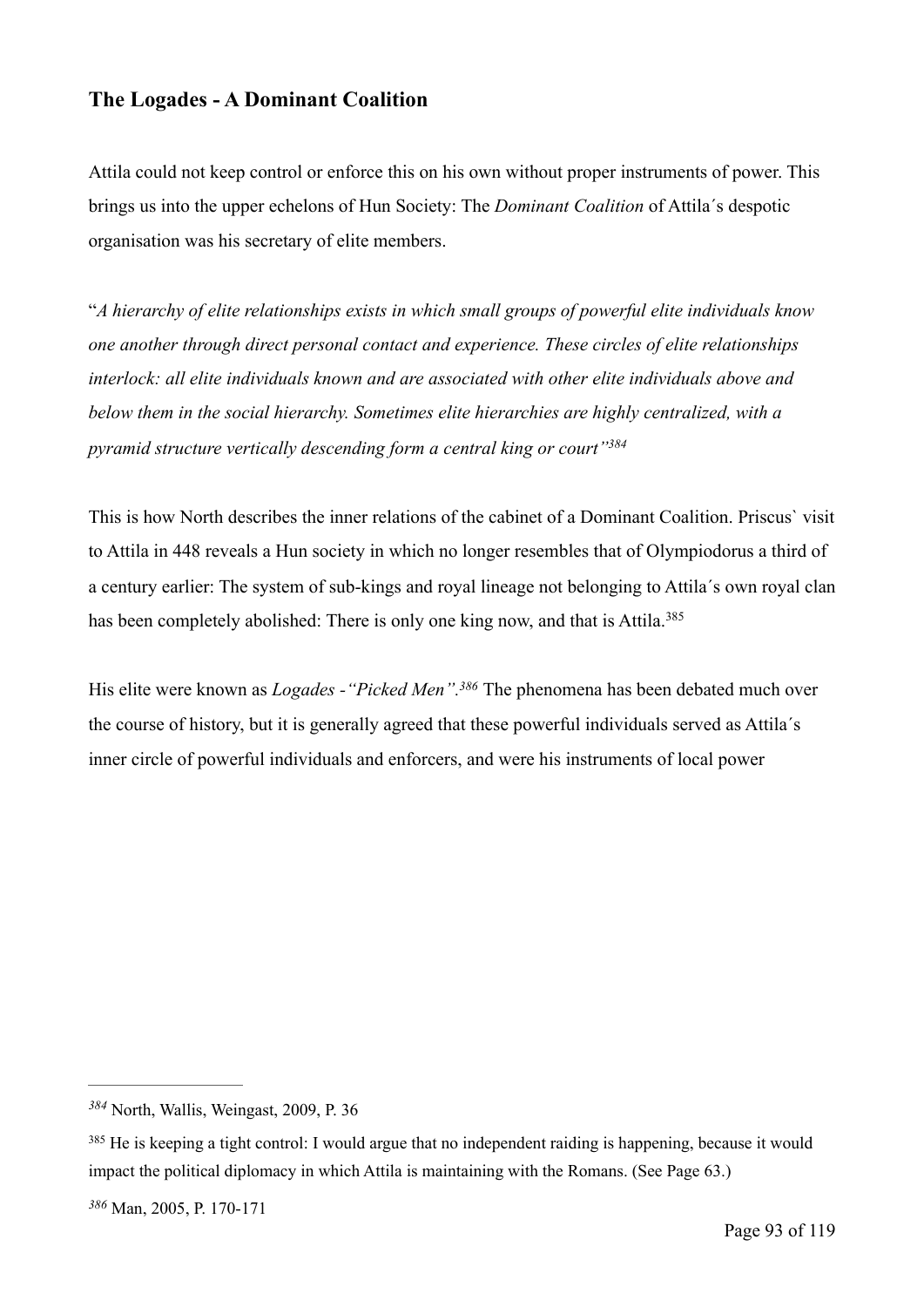<span id="page-93-4"></span><span id="page-93-3"></span>throughout the empire[.](#page-93-0)<sup>[387](#page-93-0)</sup> They were likely local governors, policemen, tributary collectors, priests, wise men, bodyguards and tribal chiefs all at once or to some degree.<sup>[388](#page-93-1)</sup>

These were powerful individuals, each handpicked and included into the fold by Attila himself. Now, the political stability in this organisation is most interesting, because it is filled with contradictions to how such an organisation is usually run. First of, the rule of Attila was, as we have already mentioned - idiosyncratic, which is also typical of both Charismatic rule and despotic political power: His word was law. The Logades - albeit powerful political figures in their own right - were highly unlikely to fill the political positions found in *Legal Authority: T*he ability to suppress the actions of the leader (Or what Kradin requires for a state, for example). Their power thus dwelt on the goodwill of Attila. And while they were likely representative individuals of different tribes among the Huns and their subjects (as we will discuss soon ) they had little-to-no power to suppress Attila'sidiosyncratic rule. Any attempt to do so would lead to a swift execution.<sup>[389](#page-93-2)</sup> The action of suppressing a Charismatic Authority like Attila is also (in my opinion) in itself counter-intuitive, as his being was the very driving force of the organisation they belonged to and his death would mean the end of the empire (no "routinisation") and Attila´s perceived charismatic authority.

#### <span id="page-93-5"></span>**The Logades - A Central-Asian Phenomenon?**

If we briefly move our attention eastwards to the supposed heritage of the Huns on the steppes of Kazakhstan, or even Mongolia, the concept of the Logades/Dominant Coalition in relation to the rule of the Charismatic opens up for interesting sociopolitical parallels. The Kangju of northern

<span id="page-93-0"></span><sup>&</sup>lt;sup>[387](#page-93-3)</sup> The Logades seem similar to the concept of *Comitatus* which was an Eurasian phenomena: An individual would pledge an oath of fealty and become a bodyguard or part of his overlords personal retinue. It was an oath of unwavering loyalty.(Beckwith, 2009, P. 15) The infamous *Kheshig* of Genghis Khan consisted of a *Tumen* (10 000 men) and dedicated their lives to protecting their Khan. They outranked most military officers, and the financial pay was substantial. So if this is the case, were the Logades Attila´s take on an old eurasian tradition? Were the Logades bound to Attila by this type of oath, some of them perhaps even serving as bodyguards as part of their duty? Edekon is noted as part of Attila´s bodyguard, ruler of the Sciri, and their best warrior all at once.

<span id="page-93-1"></span>[<sup>388</sup>](#page-93-4) Man, 2005, P. 171

<span id="page-93-2"></span>[<sup>389</sup>](#page-93-5) North, Wallis, Weingast, 2009, P. 42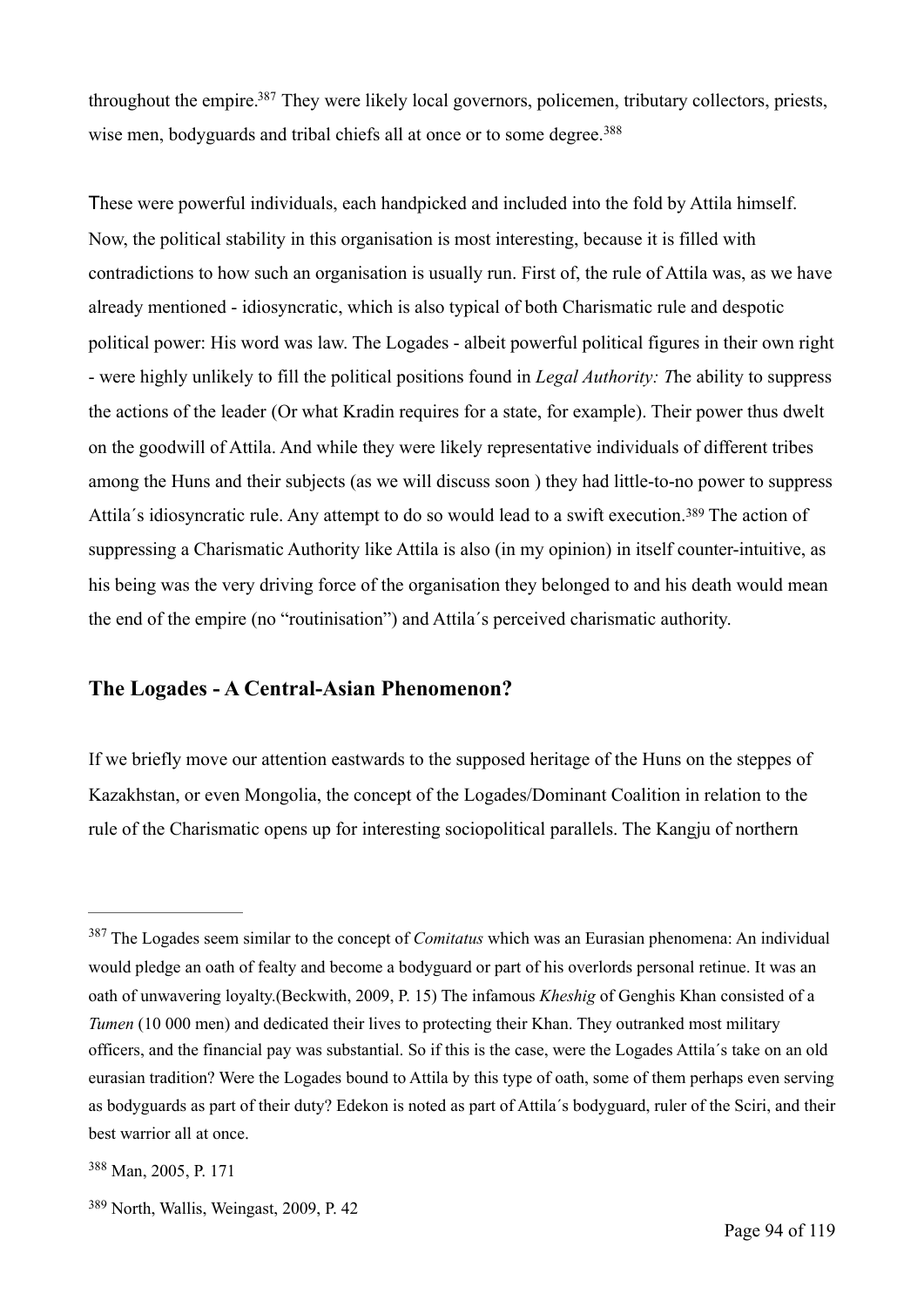<span id="page-94-8"></span><span id="page-94-7"></span><span id="page-94-6"></span>Uzbekistan was ruled by a *Yabgu*, a sort of High-king, with five lesser kings beneath him[.](#page-94-0)<sup>[390](#page-94-0)</sup> The Wusun tribes of the ili-basin - a powerful force to be reckoned with from the times of the Xiongnu and even up to the Huns - had a hereditary monarch: "who was assisted in his duties by a council of elders, a body of aristocrats that could function as a restraint on the powers of the sovereign.["391](#page-94-1) The Xiongnu themselves, with the *Shan-Yu*<sup>[392](#page-94-2)</sup> on top, had several levels of hierarchy beneath him. with twenty-four sub-kings, officials, and even a body of so-called "Tu-qu Marquises" whose main job it was to conduct the written laws of the empire and keep track of political relations[.](#page-94-3)<sup>[393](#page-94-3)</sup> Barfield says that the power of the Shan-Yu was restricted internally by tribal leaders of his empire.<sup>394</sup>

<span id="page-94-11"></span><span id="page-94-10"></span><span id="page-94-9"></span>Why then would i make such a claim that Attila´s personal (distributive) power was not checked by the Logades in the same manner? To me the answer lies in the concept of institutions versus organisation: The Xiongnu existed for several hundred years, and so did the Wusun and Kangju[.395](#page-94-5) In order to maintain the state, the need for laws, rules  $\&$  regulations (at least to a certain degree) was eventually necessary. The diffuse social-powers that had been established in terms of cultural practices in relations between Huns and non-Huns by Octar and Ruga had been swept away by Attila when he implemented his sole rule: Thus the short-lived reign of Attila was probably not old enough to really concern itself with laws of succession, rule, and any particular restrictions on the sovereign that are to be found in an Institution. The robber-state Organisation of Attila was something new, and planning for the future - apart from the soothsayings of shamans - had arguably not been given proper attention. For now, Attila´s charismatic rule was unchecked.

<span id="page-94-2"></span><sup>[392](#page-94-8)</sup> "Shan-Yu" was the Xiongnu title of emperor

<span id="page-94-4"></span> $394$  ibid.

<span id="page-94-0"></span> $390$  Kim, 2016, P. 42

<span id="page-94-1"></span> $391$  ibid.

<span id="page-94-3"></span>[<sup>393</sup>](#page-94-9) Barfield, 1981, P. 49-50

<span id="page-94-5"></span>[<sup>395</sup>](#page-94-11) Kim, 2016, P. 47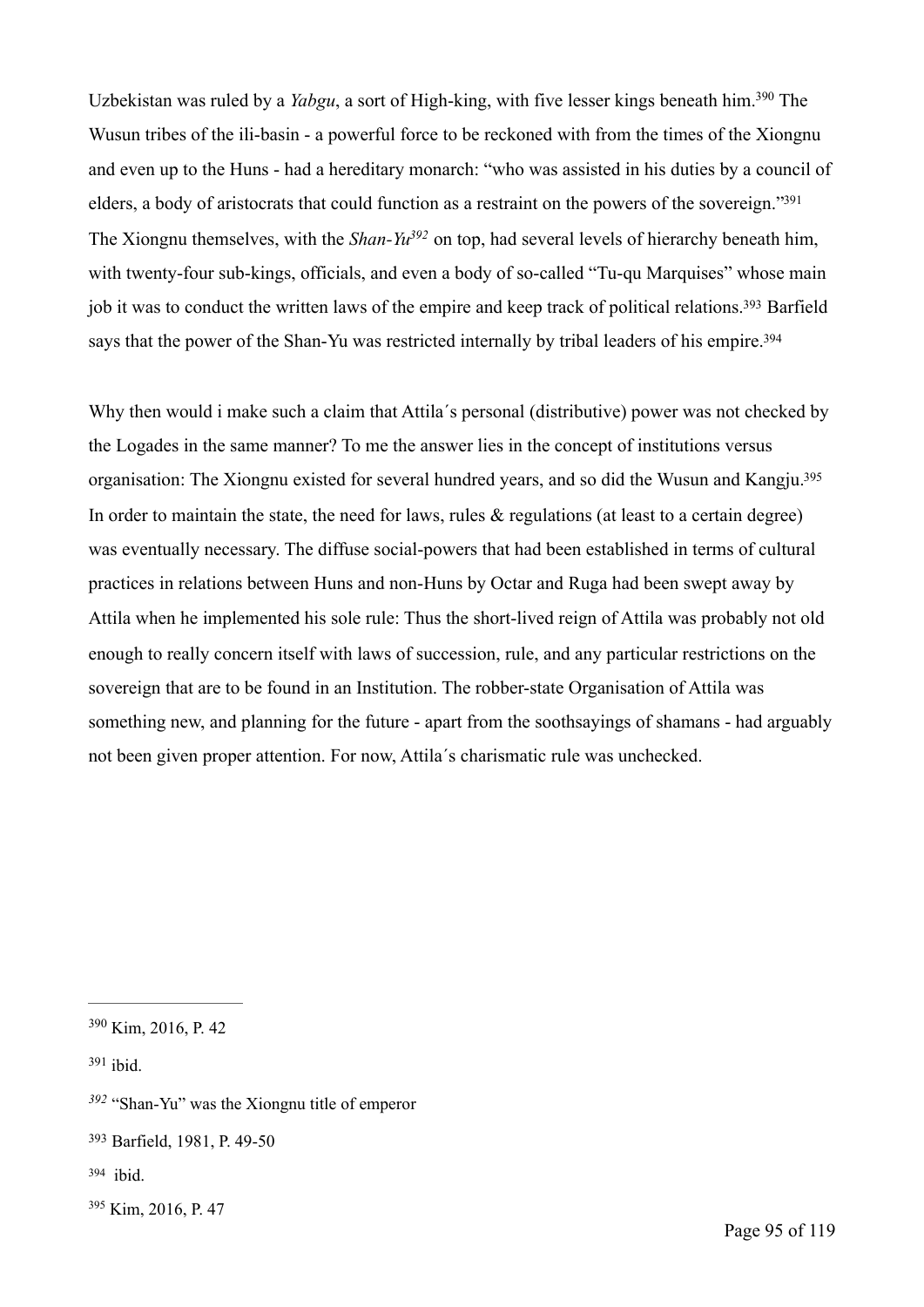## **The Nature of Autonomy and Independence in Steppe Empires.**

<span id="page-95-2"></span>In the tribal societies of nomadic empires, loyalty from the common tribesman was usually with his immediate chief, and not the overall ruler[.](#page-95-0)<sup>[396](#page-95-0)</sup> While this goes first and foremost for the nomads, the same can in all probability be argued for in case of the germanic peoples in Europe in liege with Attila:

First off, most had probably not joined willingly. Secondly, as mentioned in Ideology, many of these peoples had enjoyed a rich evolution in terms of socio-political, as well as economic and military practices due to being in liege with or even up against the Romans for several centuries. The swift conquest and overlordship of the Huns was likely not going to change that. Elaborating on this, Barfield makes an interesting remark on his paper on the imperial organisation of the Xiongnu: The different tribal leaders in the empire held a great deal of autonomy at the tribal level and the importance of retaining ones independence in light of the grander empire. By looking at the sociopolitical situation within the Hun empire, we find this to very likely be the case here as well.

<span id="page-95-3"></span>Since this is a trend among steppe-nomads, there seems to be very clear notions of Diffuse cultural institutions and norms among what is accepted and not[.](#page-95-1)<sup>397</sup> While the political rule of most steppepeoples cannot be applied purely to any of Weber´s three theories, it does seem that a form of Traditional Authority emerges, but that it is also quite unstable. As Khazanov himself says:

*"Social inequality in nomadic societies emerges primarily when a distinct political power, with the corresponding specialised functions of leadership and management of society, are needed. The three sources of this power - internal organisational-managerial needs, need of interrelations with other nomadic societies and need of interrelations with sedentary agricultural-urban societies - not only encourage the emergence of a ruling stratum, but in the end they determine the social positions of its members and the conditions of its transformation into a hereditary aristocratic state."*

<span id="page-95-0"></span><sup>&</sup>lt;sup>[396](#page-95-2)</sup> Barfield deduces this in the case of the Xiongnu. But looking at it logically it had to be the same in the empire of Attila, following to a large degree the same model of state. (Barfield 1981, P. 49)

<span id="page-95-1"></span><sup>&</sup>lt;sup>[397](#page-95-3)</sup> Anagui calling Bumin and his peoples "slaves" is a typical example of Khazanov's example that nomadic states has a frequent presence of dependent and exploited groups and individuals who are not considered to be members of the higher social strata. The aristocracy consider themselves their protectors and masters. (Khazanov, 1983, P. 159)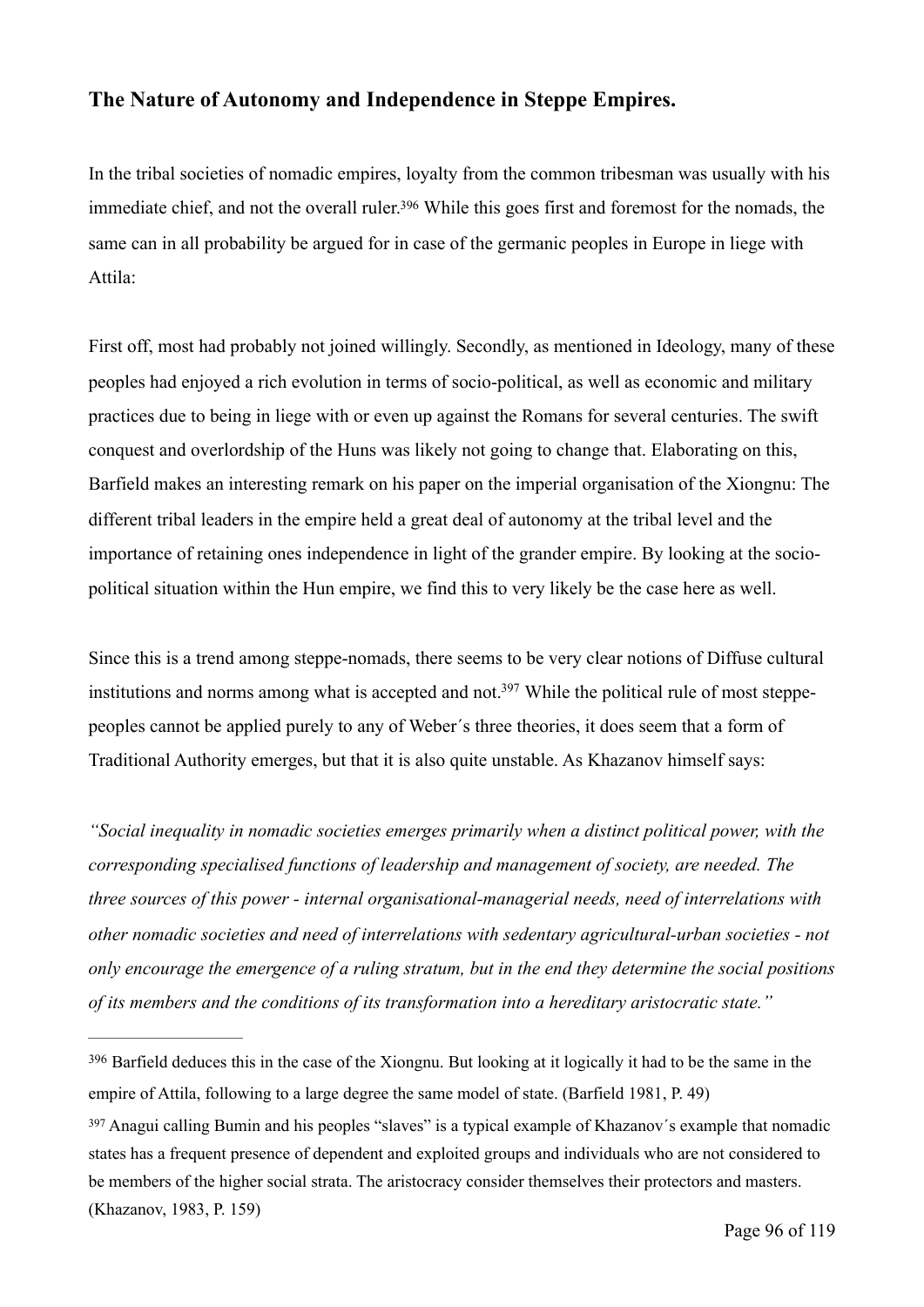We have now covered the topic of social differential and inequality. "Internal organisationmanagerial needs" is the Gift-Economy internally, fuelled by the outer political and military relations of robbing and coercing both sedentary peoples and other nomads. Because Steppe-Empires also last for short durations, there are few chances for successor-states to effectively learn from their predecessors so as to create a more lasting, stabile rule. Yet that is what they attempted to do through the aristocratic stratum that appears because of these three factors. Ruling clans distinct themselves, consolidating the other subservient clans: The Shan-Yu and his immediate clans over the sub-kings and their clans, The Ashina over other Turks, The Borjigid and Tayuchid over the othermongol clans.<sup>[398](#page-96-0)</sup> And subsequently: Attila and his clans over the Germanic ("sedentary agricultural societies") and Sarmatians ("other nomadic societies.")

### <span id="page-96-3"></span>**From Traditional to Charismatic Rule.**

<span id="page-96-4"></span>The upheaval of life from the vast steppes eastwards and the landing on the much smaller Great Hungarian Plain westwards had Intensified both sociopolitical, militaristic and economical demands and their corresponding social powers, consolidating the Huns into a much tighter society[.](#page-96-1)<sup>[399](#page-96-1)</sup> The fragile political system of the Huns revealed itself quickly: The Extensive-, yet fairly weak Intensive Political Social Power saw to it that far-away tribes within the reach of what the Huns considered their empire attempted revolts when political power was transferred from one generation to another:

<span id="page-96-5"></span>*"After concluding the peace treaty with the Romans, Attila´s and Bleda´s forces passed through the nations in Scythia, subduing them, and contrived a war against the Sorosgi.["400](#page-96-2)*

<span id="page-96-0"></span>There was also the disctinction between "white"-, and "Black"-bone mongols, whom were situated [398](#page-96-3) different in the hierarchy of society. (McLynn, 2015, P. 96-97)

<span id="page-96-1"></span><sup>&</sup>lt;sup>[399](#page-96-4)</sup> "A demand for consolidation of nomads arises only in case of wars for means of subsistence, organisation of robbery or farmers or expansion into their territory and when establishing a control over the trading ways. In this situation, formation of the complex political organisation of nomads in the form of nomadic empires is at the same time a product of integration and consequence of a conflict." (Bondarenko, 2003, P. 11)

<span id="page-96-2"></span><sup>&</sup>lt;sup>[400](#page-96-5)</sup> Priscus, Fr. 1.1.6, *trans*, Given, 2014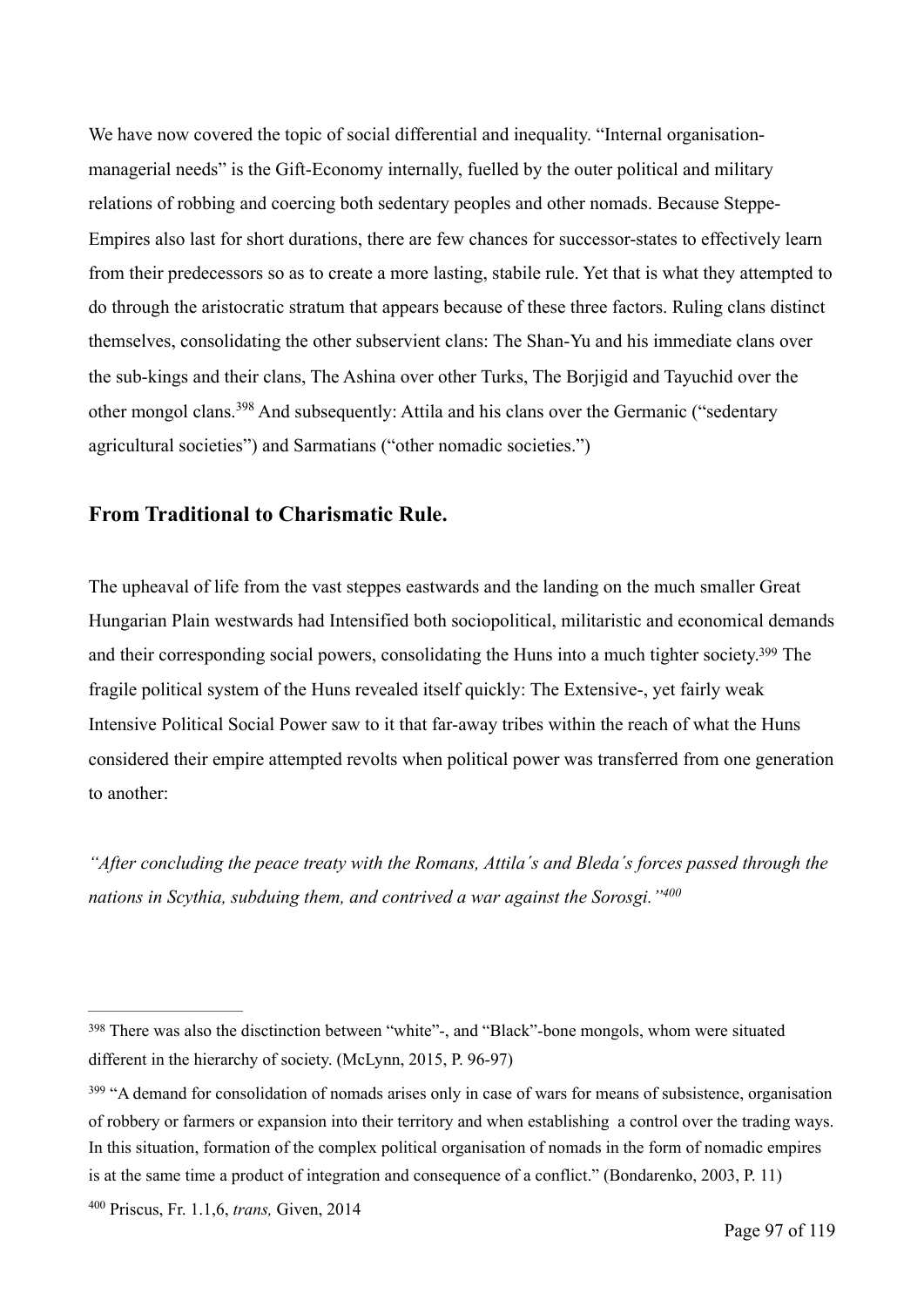The Hun empire was a wholesale "power-over" society, meaning it was Despotic/Authoritative. There is in my opinion a close correspondence between this type of power, Distributive (personal) power, and Charismatic Authority. We can deduce this by acknowledging that the nature of Charismatic Rule and its dramatic break from an existing order means the lack of an infrastructure, and thus Infrastructural Political power. Attila´s murder of his elder brother, Bleda, and the usurpation of the Empire was - in my opinion - the political shattering of the Traditional Unity and both Infrastructural ("Laws") and Diffuse (Culture and norms) Power which the Huns had so far strived to implement. It was then replaced by his Authoritative and Distributive (personal) Rule.<sup>[401](#page-97-0)</sup>

### <span id="page-97-4"></span>**The Charismatic Rule of Attila & His Personal Power.**

<span id="page-97-5"></span>*"The three types of authority singled out by Max Weber, traditional, bureaucratic and charismatic, seem somewhat abstract when applied to nomadic leaders.["402](#page-97-1)*

Khazanov has a point. Both The Traditional-, and Charismatic Authority of dual-, and sole rule on the steppe seems - through the continued need for violent re-submission of independent tribes - to perhaps be perceived by the upper strata of Hun society itself rather than necessarily the subjected peoples overall. Khazanov notes that leadership among nomads usually come from the aristocratic stratum and a hereditary line[.](#page-97-2)<sup>[403](#page-97-2)</sup> Thus Attila's initial power was not Charismatic, but became so with the sociopolitical changes that occurred when he usurped the throne.

<span id="page-97-7"></span><span id="page-97-6"></span>According to Mann, the power-wielder can be regarded as high or low in regard to being despotic or infrastructural: "The degree of despotic power corresponds to the latitude or lack of constraint in the rangeof actions available to the power-holder:"[404](#page-97-3) Attila's despotic power was enormous and unyielding: Due to the Charismatic break with the previous Traditional Authority, there was virtually no traditional institutions in place to check his power and new rule. A clear example of this is his ruthless idiosyncrasy is his treatment of Mamas and Atakam, two of his nephews whom had fled to the Roman empire for political refuge. Here is how Priscus explains it:

<span id="page-97-3"></span>[404](#page-97-7) Hall, Schroder, 2005, P. 265

<span id="page-97-0"></span><sup>&</sup>lt;sup>[401](#page-97-4)</sup> "As Kim notes: "Attila's temporary sole kingship thus amounted to a dictatorship which ran contrary to standard steppe practice." (Kim, 2016, P. 87)

<span id="page-97-1"></span><sup>&</sup>lt;sup>[402](#page-97-5)</sup> Khazanov, 1983, P. 167

<span id="page-97-2"></span>[<sup>403</sup>](#page-97-6) Khazanov, 1983, P. 167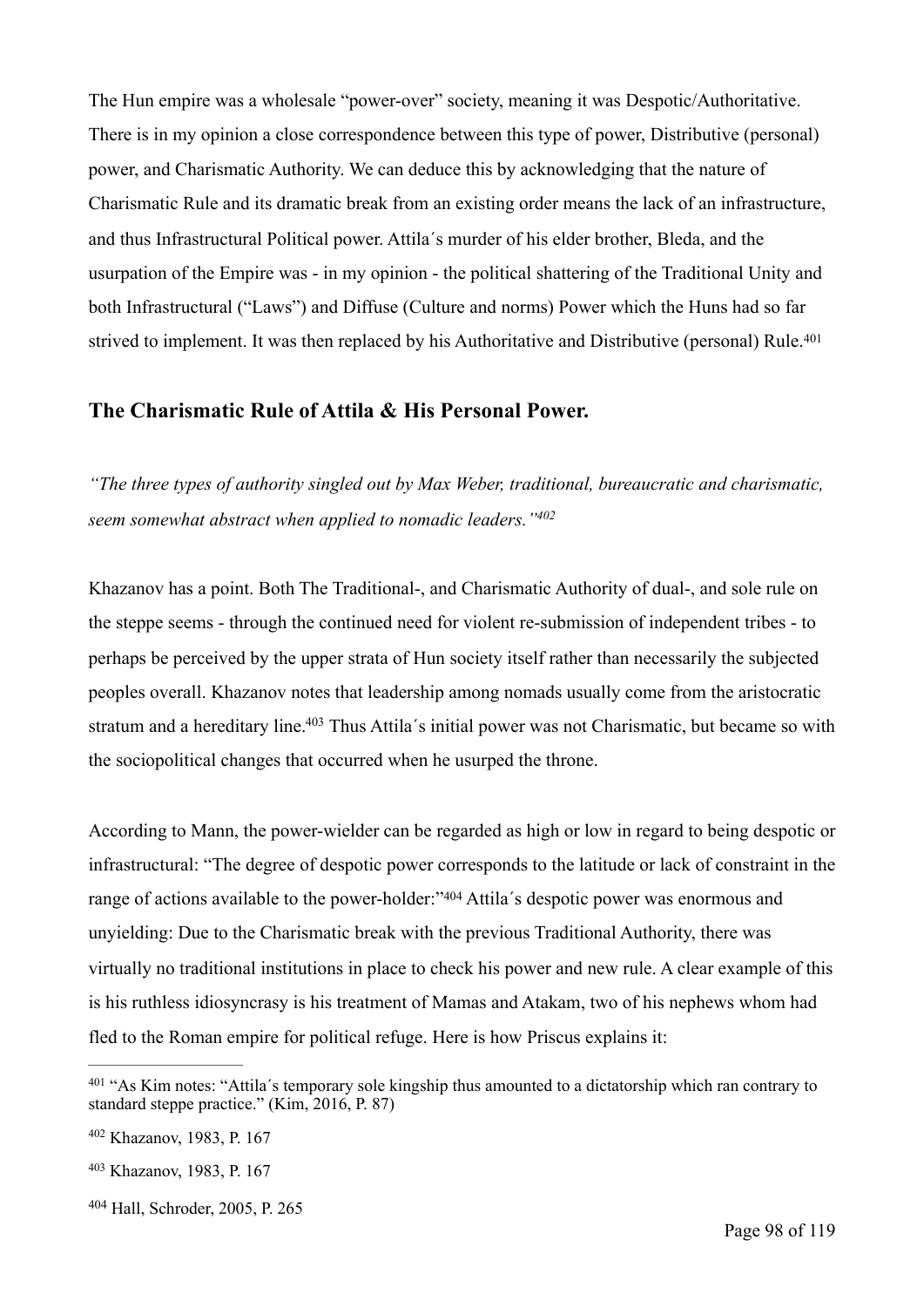*"Those who had sought refuge with the Romans were given back to the barbarians. Among them were Mama and Atakam, children of royal lineage. The men who received them crucified them in the Thracian fortress Karso as punishment for their flight."[405](#page-98-0)*

<span id="page-98-8"></span><span id="page-98-7"></span>Attila did this to his own royal flesh and blood to state an example. imagine then, what he would do to one of the members of his Dominant Coalition if they plotted rebellion[?](#page-98-1)<sup>[406](#page-98-1)</sup> Authoritative power allows for a "general" control of the empire/state, with clear notions of hierarchy and who is in charge. But due to Attila´s reign being "power over" rather than "power through" society, he had little possibilities of actually penetrating civil society on a ground level[.](#page-98-2)<sup>[407](#page-98-2)</sup> He had limited control or knowledge (and probably did not care much) about the everyday life of the subjects in his empire[.](#page-98-3) [408](#page-98-3)

<span id="page-98-11"></span><span id="page-98-10"></span><span id="page-98-9"></span>The most definitive proof of the Hun society being a "power-over"-society is Mann´s argument that such an entity was "distributive" in nature, since it usually means there was in place a somehow (often unequal) distribution of wealth and life-goods to its members[.](#page-98-4) $409$  This can also be seen as "Personal power" since Attila is making the calls. In the context of the Hun Empire this was the concept of wealth attained through conquest and booty from whichever close-by society was ripe for plunder and conquest[.](#page-98-5)<sup>[410](#page-98-5)</sup> It was then distributed down through the hierarchical ladder of the Dominant Coalition of the Hun Empire by Attila. Through his negotiations, he had ensured that the Romans gave him monopoly on the tribute[.](#page-98-6)<sup> $411$ </sup> But he was expected to disperse it to his subjects according to rank and file, thus creating a pyramid-like political-economy which made the members

<span id="page-98-13"></span><span id="page-98-12"></span><span id="page-98-0"></span><sup>&</sup>lt;sup>[405](#page-98-7)</sup> Priscus, Fr.1, 1, 5, *trans* Givens, 2014

<span id="page-98-1"></span><sup>&</sup>lt;sup>[406](#page-98-8)</sup> This power-move is by some historians considered to be wholesale that of Attila, without the cooperation of Bleda. The later Assassination of Bleda by Attila may be an indication that this gruesome skewering of his newphes was both a threat and a reminder for all his vassals of whom they should side if the day for a sole ruler of the entire Hum empire ever came to be.(Man, 2009, P. 162)

<span id="page-98-2"></span>[<sup>407</sup>](#page-98-9) Hall, Schroeder, 2005, P. 3

<span id="page-98-3"></span> $^{408}$  $^{408}$  $^{408}$  "..the Huns lacked the bureaucratic capacity to run their subjects directly." (Heather, 2005, P. 34)

<span id="page-98-4"></span>[<sup>409</sup>](#page-98-11) Hall, Schroeder, 2005, P. 102

<span id="page-98-5"></span><sup>&</sup>lt;sup>[410](#page-98-12)</sup> Heather, 2005, P. 214

<span id="page-98-6"></span><sup>&</sup>lt;sup>[411](#page-98-13)</sup> Priscus?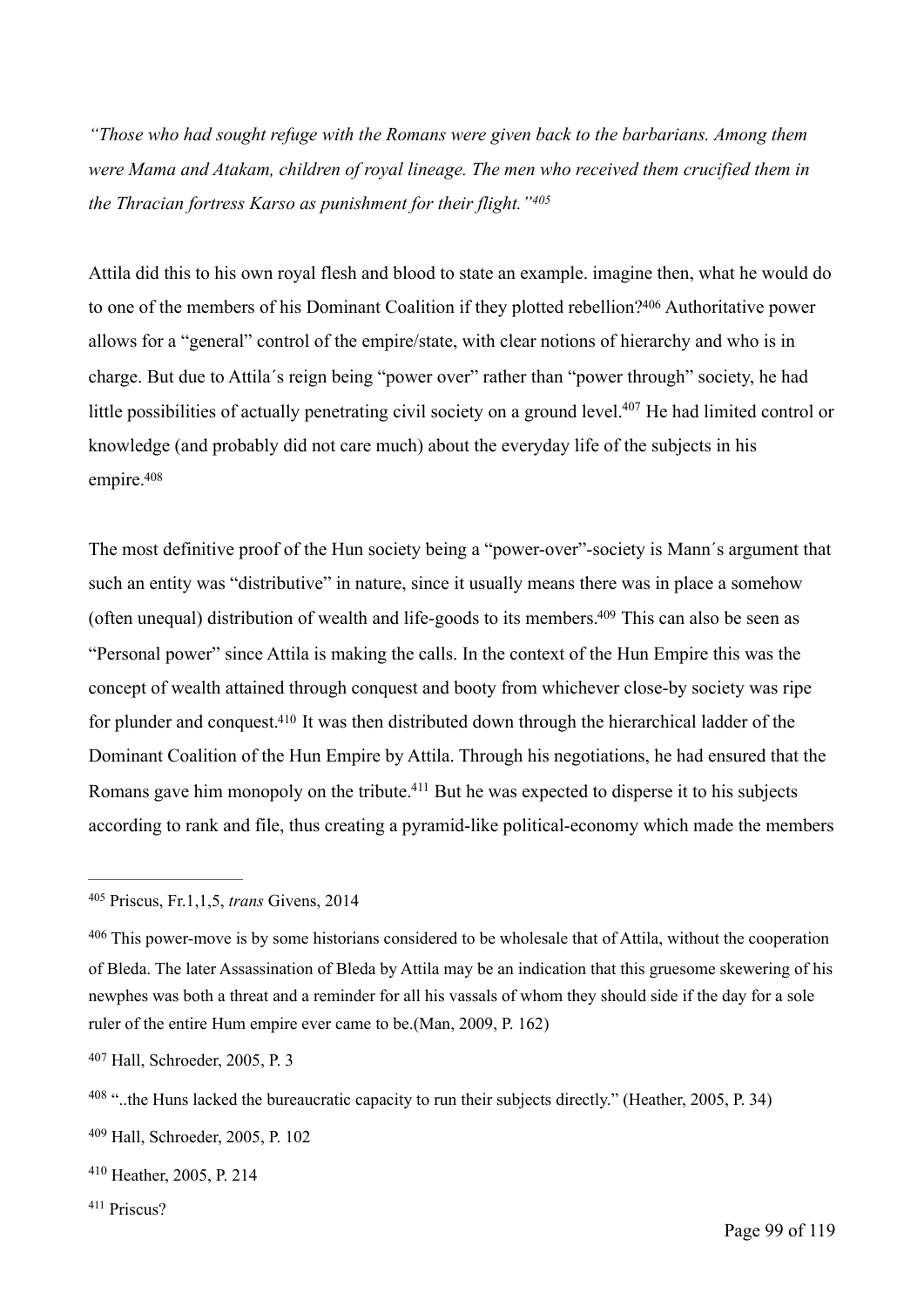<span id="page-99-4"></span>ofthe dominant coalition dependent on him. $412$  This political position was created from his followers perceiving him as having charismatic qualities, but also the intricate personal relationships and incentive not to fight between themselves - because everyone had so much to lose, being in the position of power that they were.  $413$ 

### <span id="page-99-5"></span>**Direct Authority & Distribute Power**

Thus the Hun empire was generally high in political extensive power and in Intensive political power, but only in so far as his dominant coalition served his bidding. As with the economy, Attila had to take direct action: Authoritative control - in alignment with the distributive Power - meant that Attila distributed to his subjects not only wealth but political positions as well. This was, arguably, for two distinct reasons: One was to appease his Dominant Coalitions positions of power, giving them the rulership of peoples. Secondly, it was through them that Attila now gained the control of these - otherwise often - dissident tribes. If true, it was a brilliant political scheme; the aristocratic members of the Huns knew they owed their positions of power to Attila, and it could be taken away at any time.

<span id="page-99-7"></span><span id="page-99-6"></span>The socio-political hierarchy & geography of his Empire saw to that: Due to the nature of agropastoralist nomadic empires being loose confederations of tribes inhabiting covering vast areas[.414](#page-99-2) Thus, looking back at the topic of migration and size of clans in relation to the area of land needed; the population of Attila´s empire did not parallel that of Rome, which held high Intensive social power in terms of its population on the same amount of land accessible[.](#page-99-3)<sup>[415](#page-99-3)</sup> The distances needed to get a hold of the individual chieftains or patriarchs of different clans if their exact location could not be pinpointed, makes for a tough challenge in delivering messages and establishing a stable system

<span id="page-99-0"></span> $412$  North, Wallis, Weingast, 2006, P. 36

<span id="page-99-1"></span>[<sup>413</sup>](#page-99-5) ibid. P. 18-20

<span id="page-99-2"></span> $^{414}$  $^{414}$  $^{414}$ By example the Pastoral nomad tribes of Attila required large grasslands to lead their horses in seasonal wanderings, as we read in "On a Discussion of Horses."

<span id="page-99-3"></span><sup>&</sup>lt;sup>[415](#page-99-7)</sup> "The difficulties among nomads of centralising power and coping with the difficulties of ethnic stratification were directly proportional to the size of the territory they controlled." (Bondarenko, 2003, P.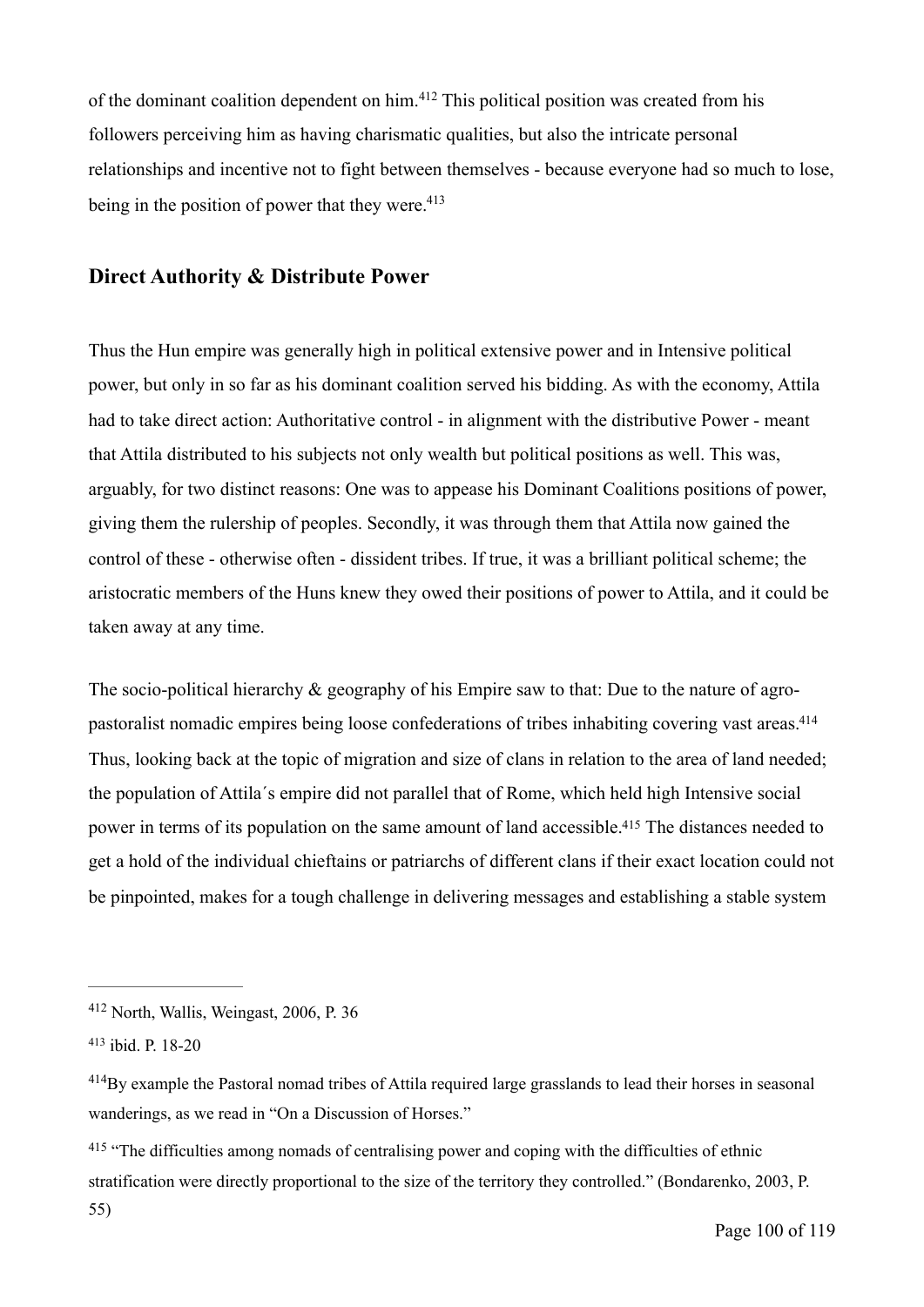<span id="page-100-5"></span>of communication.<sup>[416](#page-100-0)</sup> Thus it was a blade that cut both ways: Attila could never gain anything but "power-over" society due to the political model he imposed, but his chieftains could not effectively unite against him either.

### **Elite Transfer and Political Manipulation.**

<span id="page-100-6"></span>I would argue that Attila maybe saw the political benefits of *Elite Transfer:* In such instances, the conquerors are not in the majority - rather far from it, but it ousts and/or penetrates the sitting elite of the society and declares dominance over it.<sup>[417](#page-100-1)</sup> Although the initial suppression of the Akatziri revolt was solved by violence, the instalment of Ellac as king of the Akatziri, we have no indication of further intrusion upon Akatziri culture. Huns and Akatziri were by all accounts very similar and thus Attila essentially intensified his political social power and influence among these tribes without further socio-economical changes among them.

<span id="page-100-8"></span><span id="page-100-7"></span>The notable individual Edekon is a curious case. He is called a Scythian as previously mentioned. But his son - as we will eventually discuss - established the first barbarian kingdom in Italy under Sciri rule. The sources and translations are not in agreement whether Edekon was a Sciri prior to Attila,or a Hun noble.<sup>[418](#page-100-2)</sup> If the former - was he then taken into the dominant coalition/Logades by Attila as a political move to bring the Sciri under Hun control? Os was he perhaps a Hun noble whom was given control of the Sciri in a similar manner to Ellac and the Akatziri[?](#page-100-3)<sup>[419](#page-100-3)</sup> The very fact that Attila allowed Edekon to depart to Constantinople arguably refutes the notion of him being a Scirian royal political hostage[.](#page-100-4)<sup>[420](#page-100-4)</sup> If he was indeed a Hun it is proof that Attila's dominant coalitions members may have been distributed out among the tribes, either from previous ties of kinship with these peoples, or through newly formed institutions that Attila imposed because his new political organisation - powered by the threat of violence - allowed him (and required him) to do so. It was,

<span id="page-100-9"></span><span id="page-100-0"></span><sup>&</sup>lt;sup>[416](#page-100-5)</sup> Bondarenko recognises "horse relay messenger service" as a vital part of organising the administrative infrastructure of Nomadic States. (Bondarenko, 2003, P. 83)

<span id="page-100-1"></span><sup>&</sup>lt;sup>[417](#page-100-6)</sup> It is noted that the Socio-economical structures that laid the foundation for the ousted elite is usually kept intact, so as to ease the transition of the new elite. (Heather, 2005, P. 23)

<span id="page-100-2"></span> $418$  in fact, they say nothing at all.

<span id="page-100-3"></span><sup>&</sup>lt;sup>[419](#page-100-8)</sup> The Assassination attempt and the faith Attila must have put in him leads me to think that Edekon was indeed a Hun, bestowed with overlordship of the conquered Sciri through *Elite Transfer.*

<span id="page-100-4"></span><sup>&</sup>lt;sup>[420](#page-100-9)</sup> Priscus, Fr. 7.1, *trans*, Givens (2014)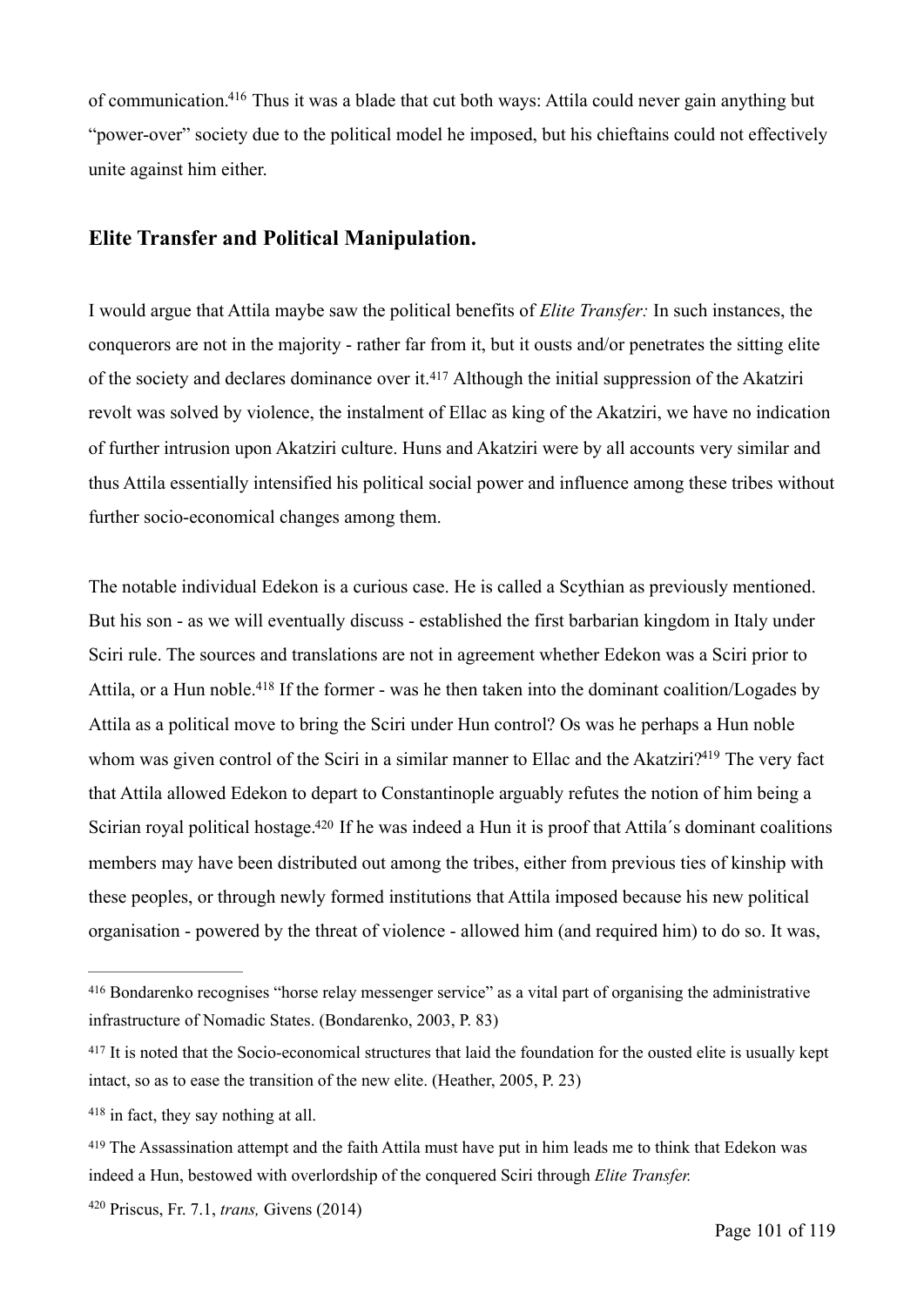as noted earlier, how Attila was able to perform intensive and extensive political power in a society that should otherwise have been only extensive political power.

## **From Charismatic Rule & Back to Traditional Authority.**

<span id="page-101-4"></span>If Attila died without proper preparations, this would be the fate of his empire, as it had been for almost every single other nomadic political entity in history. Attila would arguably have a hard time installing any form of institution of laws across an empire that is not only so large in terms of geographical distance, but also across such a heterogenous population[.](#page-101-0)  $421$  Then again; the institution of rules and laws, punishing transgressions etc, would arguably diminish his power and not be in his interest. Unless they directly benefitted him, i argue it would be in contrast to the concept of Charismatic rule.

<span id="page-101-5"></span>Furthermore, most members of the Hun empire were not Huns, and could not relate to other parts of the empire outside of their immediate clan, except for perhaps across other peoples within the same ecological zone in which some defining traits of culture  $\&$  traditions were the same.<sup>422</sup> Implementing a new infrastructure for a charismatic ruler is hard enough as is, but imagine how hard it would be when your empire is consisted not only of your own tribes (the clans of Huns), but a myriad of different peoples (ranging from Germanic to Sarmatian) with a different take on culture, religion, society  $\&$  identity who - on top of this - may not even willingly have joined the empire.<sup>423</sup>

## <span id="page-101-6"></span>**The Political Weaknesses of Charismatic Rule: Rule of Succession.**

The eventual need for succeeded rule happens when the charismatic leader dies or must step down from his or her rule due to infirmity, illness, or loss of Charisma. Due to the lack of routinization of Attila's empire, there was no proper laws of succession[.](#page-101-3)<sup>[424](#page-101-3)</sup> The very force for change and what held

<span id="page-101-7"></span><span id="page-101-0"></span> $421$  "The difficulties among nomads of centralising power and coping with the difficulties of ethnic stratification were directly proportional to the size of the territory they controlled." (Bondarenko, 2003, P. 55)

<span id="page-101-1"></span>Halsall, 2009, P. 37. [422](#page-101-5)

<span id="page-101-2"></span>[<sup>423</sup>](#page-101-6) Heather, 2005, P. 231

<span id="page-101-3"></span><sup>&</sup>lt;sup>[424](#page-101-7)</sup> At least not to our knowledge. Yet again the lack of literary evidence as to what went on internally among the Huns is a big problem.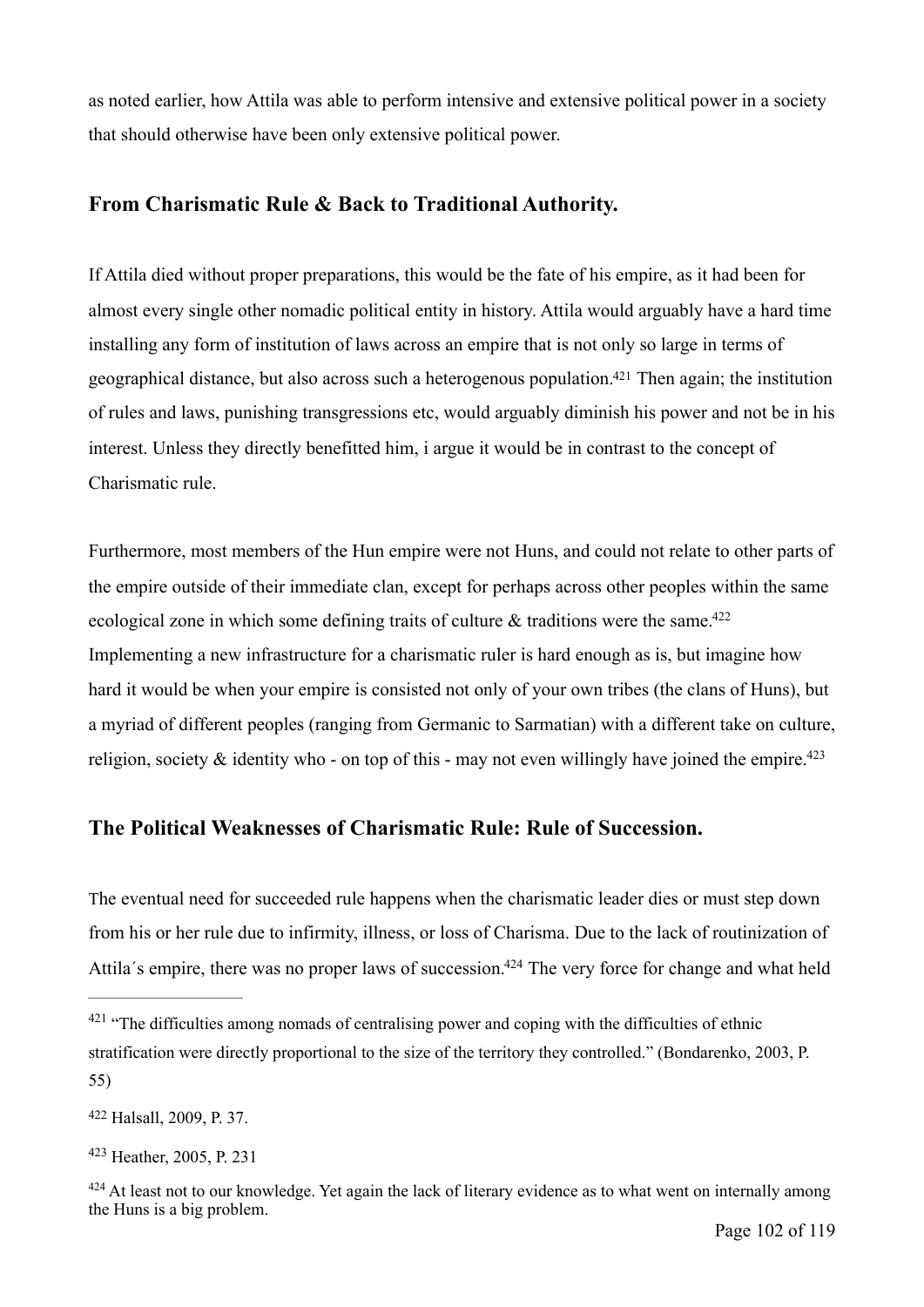<span id="page-102-3"></span>a Charismatic organisation together was the individual and his charisma. It was also often idiosyncratic, meaning the organisation adhered to the will of the charismatic[.](#page-102-0)<sup>[425](#page-102-0)</sup> As such, Attila's empire was wholly dependent on his will to keep it together and his political manoeuvres to keep his rivals at bay and his allies close. He likely had no intention of giving his powers away, and the only possible outcome was for his sons to inherit his powers once he was dead. But his heirs may not have the same charisma to them.

There is of course a case of argument that his sons may have retained some traditional authority, in which they - at least to some extent - enjoyed privileges of being in the royal family: During the feast which the diplomat *Priscus* attended in Attila´s encampment, he noticed that the seating arrangement of important individuals indicated status among prominent Hun Nobles: To Attila´s immediate right was Onegesius, his right hand man. Further right were Berichus and Laudicus, whom were likely also relatives of his. Far across the table from Onegesius were one of Attila's sons,whom Priscus could not name.  $426$  The seating arrangement gives an indicator that Onegesius outranked Attila´s sons while not being a part of his family, but the sons certainly were not far behind.

<span id="page-102-4"></span>*"Attila, however, remained immovable and of unchanging countenance nor by word or act did he betray anything approaching to a smile of merriment except at the entry of Ernas, his youngest son, whom he pulled by the cheek, and gazed on with a calm look of satisfaction. I was surprised that he made so much of this son, and neglected his other children but a barbarian who sat beside me and knew Latin, bidding me not reveal what he told, gave me to understand that prophets had forewarned Attila that his race would fall, but would be restored by this boy[.427](#page-102-2)*

<span id="page-102-5"></span>Attila´s empire largely lacked coherence, in contrast to that of traditional authority, in which the heirs had a legitimate right to rule. But this excerpt from Priscus reveals that Attila may be attempting some form of traditional right to rule through ideological/religious means. Almost every

<span id="page-102-0"></span><sup>&</sup>lt;sup>[425](#page-102-3)</sup> You may imagine this as almost a sort of dictatorship. There is not political institution in place to suppress the power of the charismatic, as the very organisation in itself is created from him.

<span id="page-102-1"></span> $426$  "Onegesius sat on a chair on the right of Attila's couch, and over against Onegesius on a chair sat two of Attila's sons; his eldest son sat on his couch, not near him, but at the extreme end, with his eyes fixed on the ground, in shy respect for his father." (Priscus, Fr. 13.1, p.284, *trans*, Blockley)

<span id="page-102-2"></span>Priscus, 13.1, 286, *trans,* Blockley [427](#page-102-5)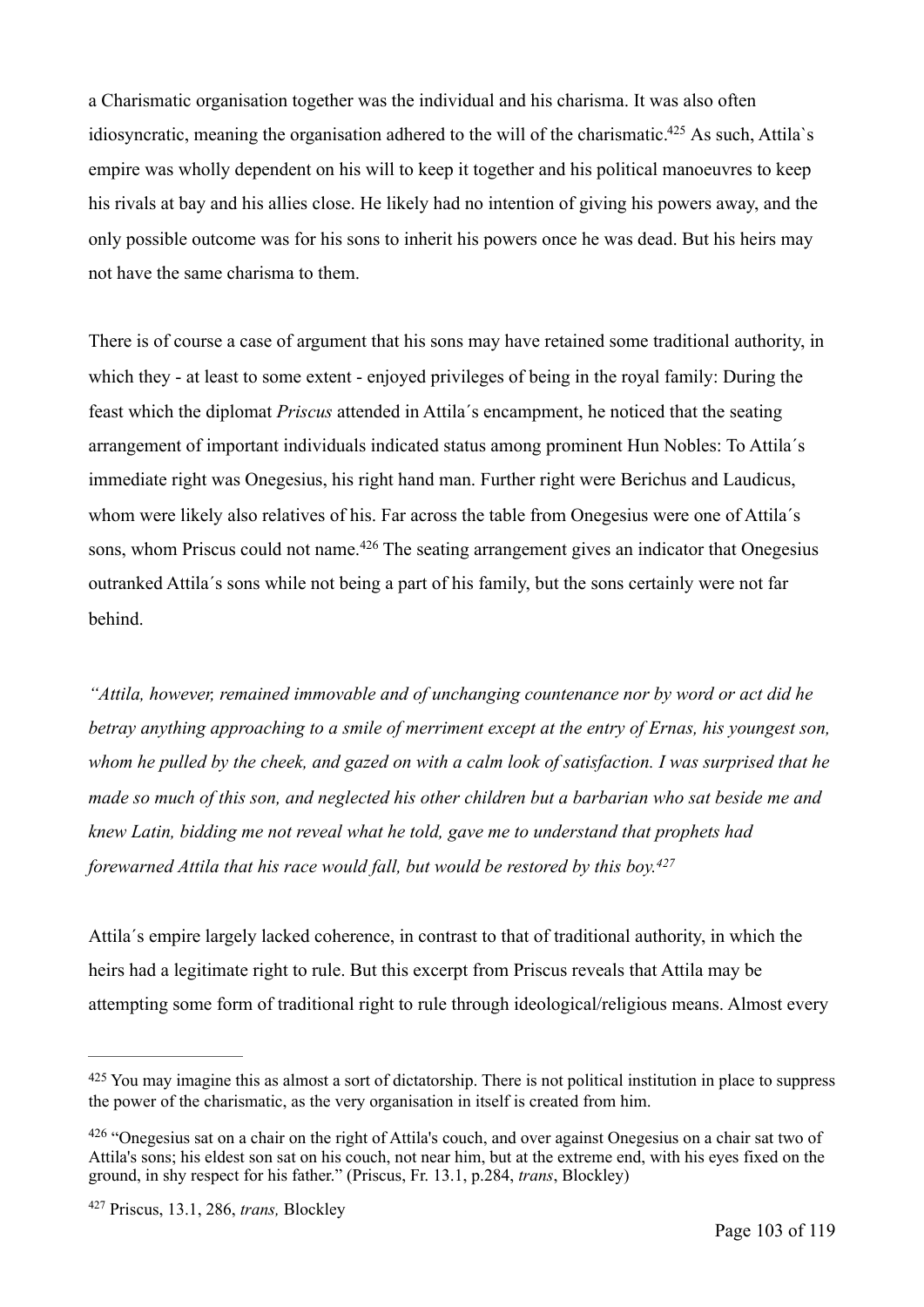<span id="page-103-4"></span><span id="page-103-3"></span>nomadic empire in history begins a rapid decline after the charismatics death. The Huns were no different: Attila´s sons squabbled over the throne, dividing the empire and losing a war between themselves and their subordinates[.](#page-103-0)<sup>[428](#page-103-0)</sup> The only individual to prepare for this was Genghis Khan, and even he had relinquish parts of his meritocratic rule to satisfy the demands of his sons and hereditary line[.](#page-103-1)<sup>[429](#page-103-1)</sup> The powerful Gokturk Khanate of the Ashina Clan split into western and eastern halves sometime after ousting the previous ruling Rouran Khanate. The empire of the Xiongnu lasted the longest, but the eventual fall came to be when two heirs eventually split the empire in two upon disagreement about succession, ending in a civil war.[430](#page-103-2)

<span id="page-103-5"></span>I could not actually think of a type of intensive power in which the Hun Empire particularly excelled, at least not if compared to its neighbouring empires. This goes back to the discussion of "power over" versus "power through" as previously mentioned. When looking at the empire of Attila in terms of sheer size, it is indeed quite large. But as i have pointed out, his ability to penetrate this area politically was not possible in any other way than military intervention through his immediate chieftains.

Arguably, the only notion of "support" in which Attila had "power-through"/"infrastructural power" in society was the support of his elite, which in turn - more often than not - ruled the different tribes of Attila´s empire while also serving at his court. The support of this elite - the *Logades -* was a system of fragile political balance: If they were not rewarded the wealth from Attila´s constant conquest and warfare, they might turn on him and stop perceiving him as a charismatic leader. Thus Attila was forced to continually wage war and keep them satisfied, in some ways creating a political economy that bit its own tail: The larger and more powerful the empire became, the more his followers expected to be rewarded.

<span id="page-103-0"></span><sup>&</sup>lt;sup>[428](#page-103-3)</sup> Maenchen-Helfen, 1973, P. 165-168

<span id="page-103-1"></span>McLynn, 2015, P. 162-174 [429](#page-103-4)

<span id="page-103-2"></span>[<sup>430</sup>](#page-103-5) Kim, 2016, P. 24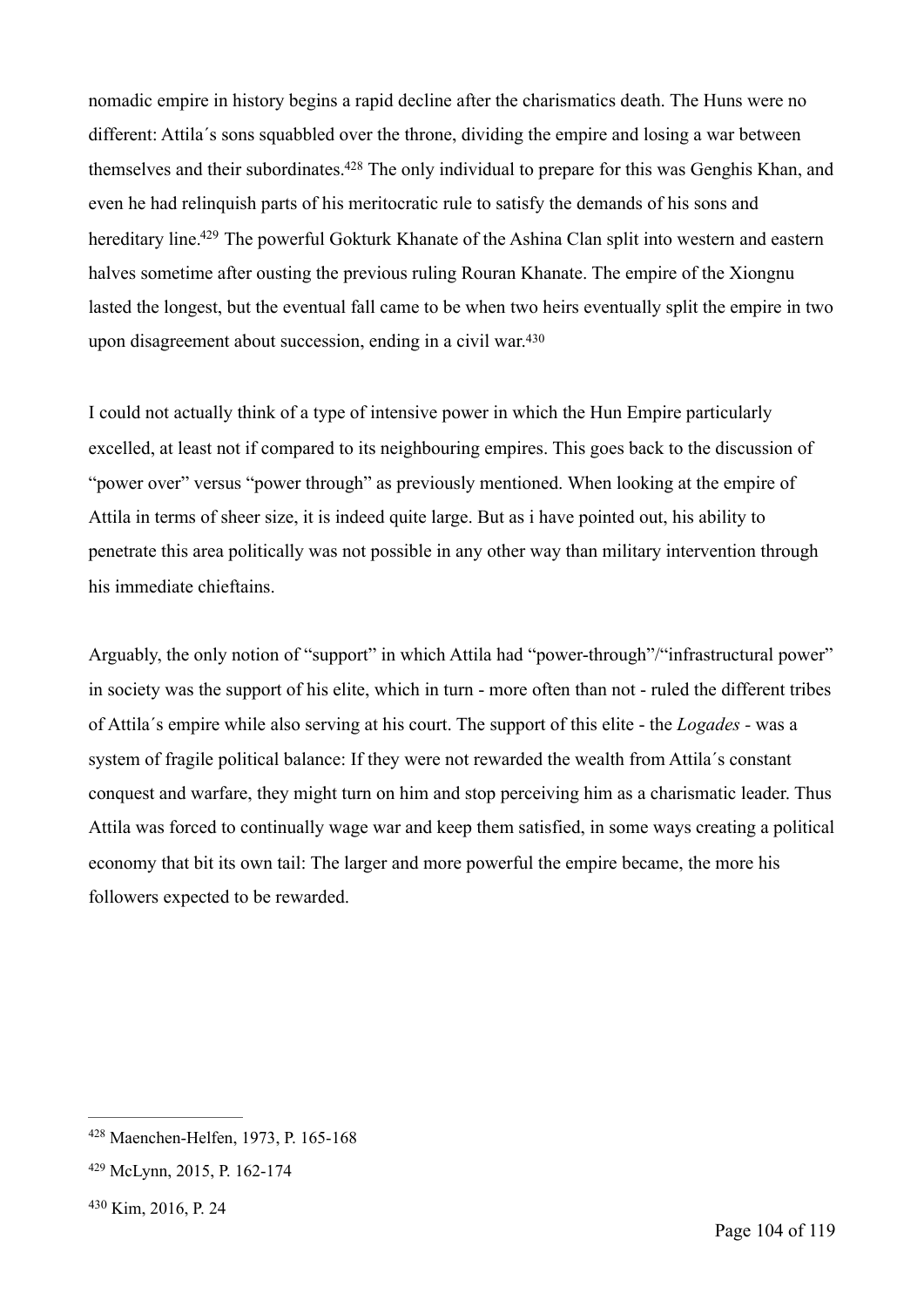## **"Divide Et Impera."**

*"He (Attila) turned his attention straight to Bigilas, called him a shameless beast and asked why he wanted to come to him, considering that he knew his and Anatolios´s peacetime agreements that no ambassadors should come to him until all fugitives had been surrendered to the barbarians.["431](#page-104-0)*

<span id="page-104-7"></span><span id="page-104-6"></span><span id="page-104-5"></span>While Bigilas retorts that all fugitives have been handed over, this is apparently not true. Attila has his secretary read out loud a list of names of Huns and non-hun individuals previously under his rulewhom are now seeking shelter with the Romans.<sup>[432](#page-104-1)</sup> Attila and Bleda's first action upon ascending to the throne was subdue dissident tribes[.](#page-104-2)<sup>[433](#page-104-2)</sup> The treaty of Margum also specifically stated that the Romans were not to incite war among other barbarian tribes. There was a continuous tugof-war between the Huns and Romans to control the tribes the Hun claimed as their vassals: The main even which we know of is the revolt of the Akatziri. The Romans actively encouraged the Akatziri to stand up to the Huns by attempting the *Divide Et Impera*-Policy[:](#page-104-3)<sup>[434](#page-104-3)</sup> by distributing gifts to their kings. Unfortunately, they gave the gifts in the wrong manner, resulting in the principal Akatziri chief reporting the happenings to Attila because the was offended.<sup>435</sup>

## <span id="page-104-9"></span><span id="page-104-8"></span>**Conclusion of Politics.**

One can imagine the political system that kept Attila firmly in place as the sovereign in this way: Having the monopoly (Distributive/Personal Power) on distribution of subsistence and wealth was essentially the basis of Attila´s internal political power. He could equally restrict and disperse this wealth to please and create a system of hierarchy among his closest followers, which in turn affected his access to manpower from their corresponding tribes in which he otherwise had little

<span id="page-104-3"></span>[434](#page-104-8) Divide and Conquer.

<span id="page-104-0"></span><sup>&</sup>lt;sup>[431](#page-104-5)</sup> Priscis, Fr. 8,43, *trans*, Givens (2014)

<span id="page-104-1"></span><sup>&</sup>lt;sup>[432](#page-104-6)</sup> ibid, 8,44-46, *trans*, Givens (2014)

<span id="page-104-2"></span><sup>&</sup>lt;sup>[433](#page-104-7)</sup> It was the same for Ruga: "While Roua was king of the Huns, he chose to campaign against the Amilzouri, Itimari, Tounsoures, Boiski and other peoples who dwelled along the istros river and were seeking shelter with the Romans." (Priscus, Fr.1.1, *trans,* Givens, 2014.)

<span id="page-104-4"></span><sup>&</sup>lt;sup>[435](#page-104-9)</sup> A crucial mistake of the Roman officials in delivering gifts wrongfully according to rank among the Akatziri led one of their kings, Koudarichus, to inform Attila of the Roman deceit. Attila at once assembled a host to suppress the rebellion, followed by the instalment of his son as their overlord. (Priscus, Fr. 8, 57-62, *trans,* Givens (2014)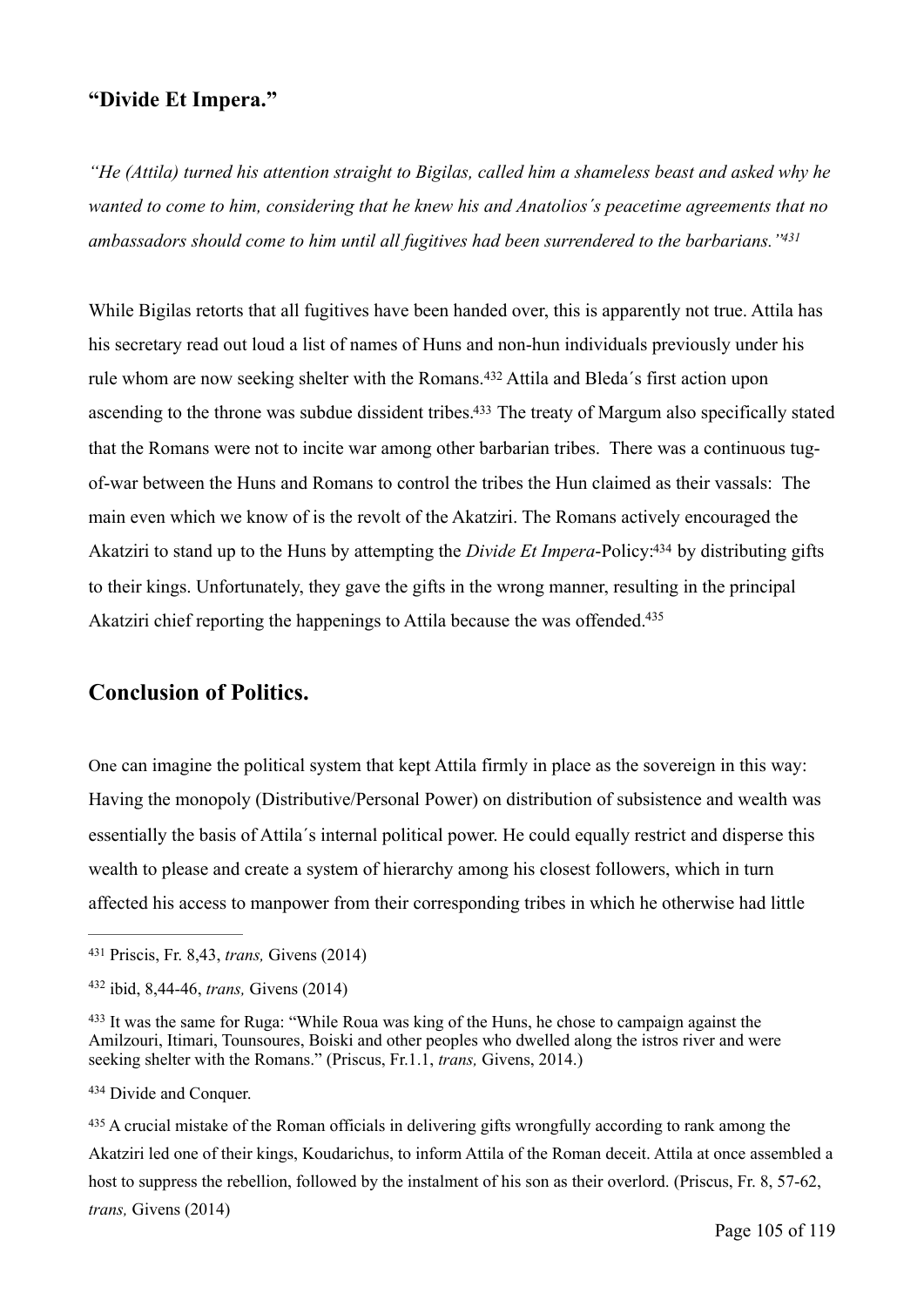influential power over. The arguably biggest weakness and challenge of this system was due to the Hun empire being a melting-pot of heterogeneous societies: Because the loyalty of the tribes were not to Attila and a feeling of "social unity", but rather directly to their chieftain (which was usually a part of Attila´s court), Attila had to please an inner secretary of individuals to keep his power and empire together, rather than assemble one great homogenous nation of peoples.

<span id="page-105-1"></span>A system of violence and coercion was put in place due to the Charismatic nature of Attila to ruthlessly keep what is an otherwise fragile political system of personal dependence in check. Should Attila sense that a Logades and/or his tribe was dissatisfied and close to rebellion, he could use his power to either execute him (If he was a nuisance and his tribe did not cause a big threat) and make an example to the rest of his followers to keep in line, or he could regulate the influx of wealth to this individual, thus pleasing him and manipulating the socio-political hierarchy[.](#page-105-0)<sup>[436](#page-105-0)</sup> His personal power was not restricted to economy, however: If my theory is right, then Attila systematically used Elite Transfer to put his Chiefs as Deputy-Kings over tribes to gain control over them. All in all i would argue the Hunnic Empire of Attila was held in place by his Charismatic Rule, and based upon his Authoritarian/Despotic direct control. What this also reveals is that the Hun Political system outwards was directly related and dependant on the economy, which was again dependent on economy and enforced by military supremacy. We all of the sudden see how politically unstable the Hun Empire actually was. In summary i would argue that an attempt from Attila to establish anything but an Authoritarian "power-over" society would have been futile: The political stability within the empire was too fragile.

<span id="page-105-0"></span>[<sup>436</sup>](#page-105-1) Kradin, 2002, P. 375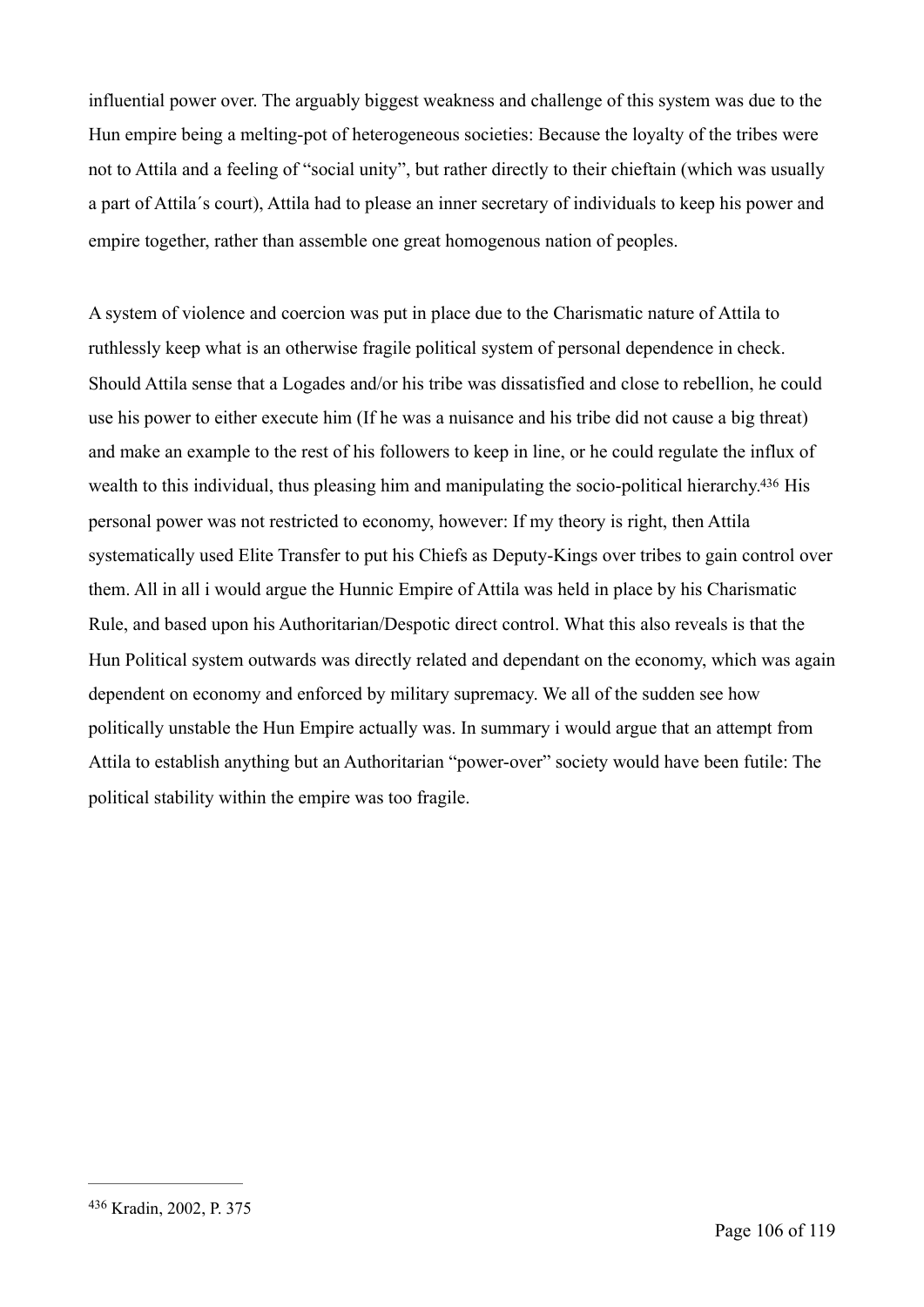# **Final Conclusion - The Powers that be and the Fall of an Empire.**

The fact that the Huns established an empire so vast, on social powers so - apparently - limited, is attributed to Attila and his political genius. He was able to overcome the lack of a common ideology, and saw that the economy was what really mattered - Then, as now, money will always be fuel for a cause. Utilising not only the very potent military social Power of the Huns to extract it, his understanding of both the politics within and outside of the bounds of his Empire attributed to its zenith of success. Externally, direct violence and the continued threat of it allowed him to establish political-, and corresponding economic relations with the Romans. These were then put to use in a history-specific instance where the Central-Asian concept of gift-economy was utilised. The continued impression is that the treatment of non-Huns was unfair, and that the fall of the empire was largely a result of this.

<span id="page-106-2"></span>In 453 Attila the Hun died in his sleep on the night of his wedding[.](#page-106-0)<sup>[437](#page-106-0)</sup> Political chaos ensued. The sons of wasted no time in claiming leadership of the subject peoples. One would expect Attila´s prophesied sons to take the lead and follow suit of his father, touring the Empire and subjugating the tribes who are in common nomadic fashion - revolting. But Ardaric, king of the Gepids, would have none of it: He was able to quite effectively rally most of the Germanic Subjects of Attila under his own banner, resulting in the battle of Nedao in 454:

*"When Ardaric, king of the Gepidae, learned this, he became enraged because so many nations were being treated like slaves of the basest condition, and was the first to rise against the sons of Attila. Good fortune attended him, and he effaced the disgrace of servitude that rested upon him. For by his revolt he freed not only his own tribe, but all the others who were equally oppressed."[438](#page-106-1)*

<span id="page-106-3"></span>Jordanes had named Ardaric and Valamer as Attila´s most trusted chieftains. Yet Ardaric had Ellac

<span id="page-106-0"></span>[<sup>437</sup>](#page-106-2) "Shortly before he died, as the historian Priscus relates, he took in marriage a very beautiful girl named Ildico, after countless other wives, as was the custom of his race. He had given himself up to excessive joy at his wedding, and as he lay on his back, heavy with wine and sleep, a rush of superfluous blood, which would ordinarily have flowed from his nose, streamed in deadly course down his throat and killed him, since it was hindered in the usual passages. Thus did drunkenness put a disgraceful end to a king renowned in war. "(Getica, XLIX, 254)

<span id="page-106-1"></span><sup>&</sup>lt;sup>[438](#page-106-3)</sup> Getica, L, 260.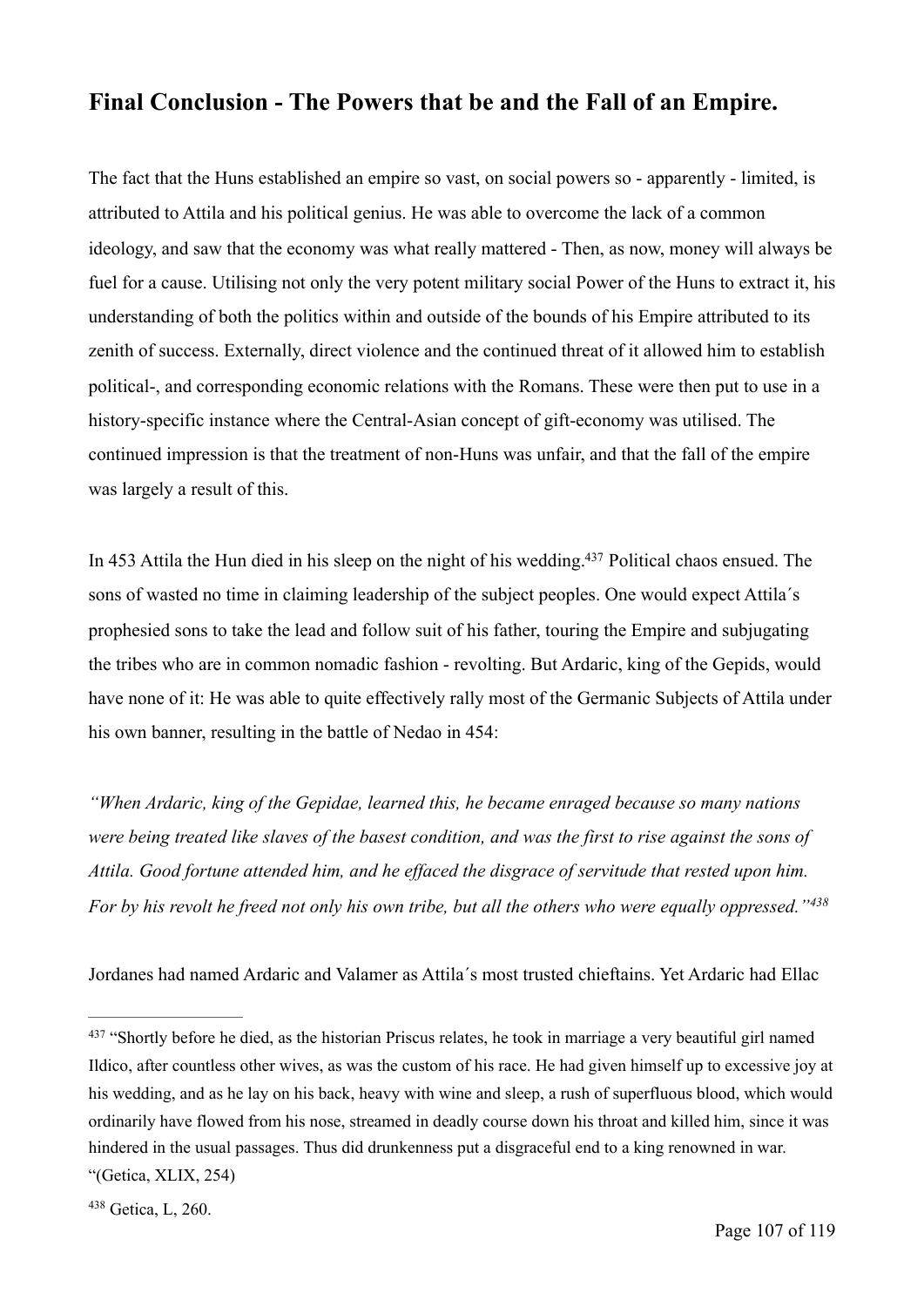<span id="page-107-6"></span>killed in the battle, the son of the man he was so valued by[.](#page-107-0)<sup> $439$ </sup> This is odd and somewhat contradictory, yet an indicator that the charismatic authority of Attila had not transitioned into Traditional Authority: Attila´s sons did not automatically enjoy their father´s prestige. The battle of Nedao is depicted by both Jordanes and modern scholars as a long overdue freedom from Hun bondage for the Germanic and Sarmatian peoples[.](#page-107-1)<sup>[440](#page-107-1)</sup> They are finally free of oppressive bonds and Attila´s authoritative rule:

<span id="page-107-7"></span> *"The cause of Ardaric, king of the Gepidae, was fortunate for the various nations who were unwillingly subject to the rule of the Huns, for it raised their long downcast spirits to the glad hope of freedom."[441](#page-107-2)*

<span id="page-107-9"></span><span id="page-107-8"></span>However, the Central-Asian theory of Kim opens up for a much more complex explanation: He believes that Ardaric and Valamer, enjoying such a high previous prestige within Attila´s court, were considered "Hun Princes"; heirs to the Kingdom[.](#page-107-3)<sup>[442](#page-107-3)</sup> The battle of Nedao was perhaps not a war of oppression after all, but a struggle for succession. A small excerpt from the Getica does give a valuable clue:

*"But the Gepidae by their own might won for themselves the territory of the Huns and ruled as victors over the extent of all Dacia, demanding of the Roman Empire nothing more than peace and an annual gift as a pledge of their friendly alliance.["443](#page-107-4)*

<span id="page-107-10"></span>Arguably, Ardaric more or less directly replaced Attila´s position of power, arguably continuing the political tradition of the Huns. Jordanes details the same practice of "demanding" a gift from a "friendly alliance". There are also tribes fighting *with* the Huns against Ardaric and those he rallied; Jordanessays so himself, although he does not name who they are.<sup>[444](#page-107-5)</sup> The poor treatment of Goths

<span id="page-107-11"></span><span id="page-107-0"></span><sup>&</sup>lt;sup>[439](#page-107-6)</sup> "In this battle fell Ellac, the elder son of Attila, whom his father is said to have loved so much more than all the rest that he preferred him to any child or even to all the children of his kingdom. " (ibid, 262)

<span id="page-107-1"></span>See for Example *Huns on The Run* in *Barbarians and Migration.* by Peter Heather (2007) [440](#page-107-7)

<span id="page-107-2"></span>[<sup>441</sup>](#page-107-8) Getica, L, 263.

<span id="page-107-3"></span>As mentioned earlier by Kim. [442](#page-107-9)

<span id="page-107-4"></span>[<sup>443</sup>](#page-107-10) Getica, XLIX, 264.

<span id="page-107-5"></span><sup>&</sup>lt;sup>[444](#page-107-11)</sup> "For the sword and conspiracy of Ardaric destroyed almost thirty thousand men. Huns as well as those of the other nations who brought them aid." ( Getica, L, 262,)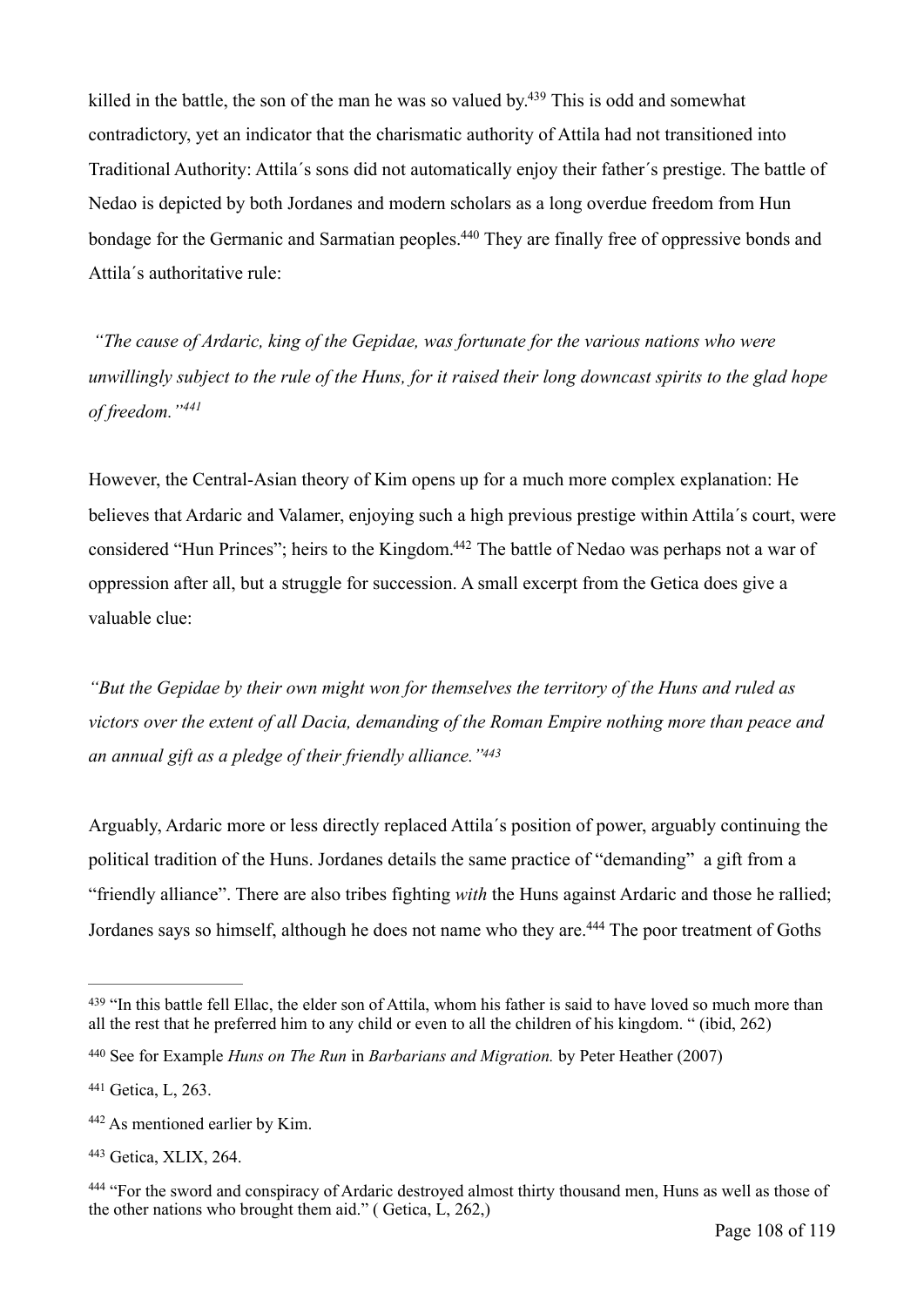<span id="page-108-4"></span>under the Rule of Dengizich, long after the battle of Nedao (which was discussed in Economy,) provesthat one faction of Ostrogoths were fighting with the Huns still.<sup>[445](#page-108-0)</sup> In other words, the Huns were not completely gone, but had fallen back into smaller chiefdoms that - in accordance with nomadic evolution - now had a distinct strata of rulers and ruled.

<span id="page-108-5"></span>The Ostrogoths, like many other peoples, were thrown into political turmoil after the Hun empire fell. Heather called it "human flotsam", referring to the discussion of collapsing identity and the struggle for all of the subject peoples to find their footing as it had been prior to the Huns overlordship[.](#page-108-1)<sup>[446](#page-108-1)</sup> Orestes, the scribe at the court of Attila and one of his logades, briefly put his son Romulus on the Roman throne. The son of Edekon - Odoacer - formed the first Western Roman Barbarian kingdom under the Sciri, overthrowing Romulus[.](#page-108-2)<sup>[447](#page-108-2)</sup> Theodoric the Great soon followed, vanquishingOdoacer and establishing a Roman-Gothic kingdom in Italy.<sup>[448](#page-108-3)</sup> What all these successor-states to the Western Roman empire had in common was their families´ former political power-positions as members of Attila´s dominant coalition.

<span id="page-108-7"></span><span id="page-108-6"></span>Whether the Hun Empire was a catalyst for these events or not, it is obvious that the potential for political power that rose from the ashes of the Hun Empire allowed Barbarian powers to set the new norm for Rome. While i would not go as far as Kim and attribute the Huns to the creation of the Feudal-system that set the social foundations for medieval Europe, <sup>449</sup> the Huns have most certainly not been given proper for their impact on European History. he lack of literary sources is still very much predominant as the deciding factor to why so few scholars choose to grapple with the topic of the Huns - and why they all more or less write the same: It has led to an over-analysation of the few events that have been left to us by Jordanes and Priscus.

It is no doubt that i am in favour of the Central-Asian model of world history, but this is largely

<span id="page-108-0"></span><sup>&</sup>lt;sup>[445](#page-108-4)</sup> "..among the race of the Amali because he had begotten three sons, Valamir, Thiudimer and Vidimer. Of these Valamir ascended the throne after his parents, though the Huns as yet held the power over the Goths in general as among other nations. "(Getica, XLVIII, 252, *trans,* Mirror )

<span id="page-108-1"></span>[<sup>446</sup>](#page-108-5) Heather, 2008, P. 240

<span id="page-108-2"></span> $447$  It cannot be taken as a coincidence that the fathers of both these individuals served together on an embassy from the Huns to Constantinople. They served the same master, they were arguably both *Logades:*  Orestes and Edekon knew each other. 27 years later, Edekon´s son killed Orestes and deposed Romulus from the throne, putting an end to 500 years of emperors on the Western Roman Throne.

<span id="page-108-3"></span>[<sup>448</sup>](#page-108-7) Kelly, 2009, P. 218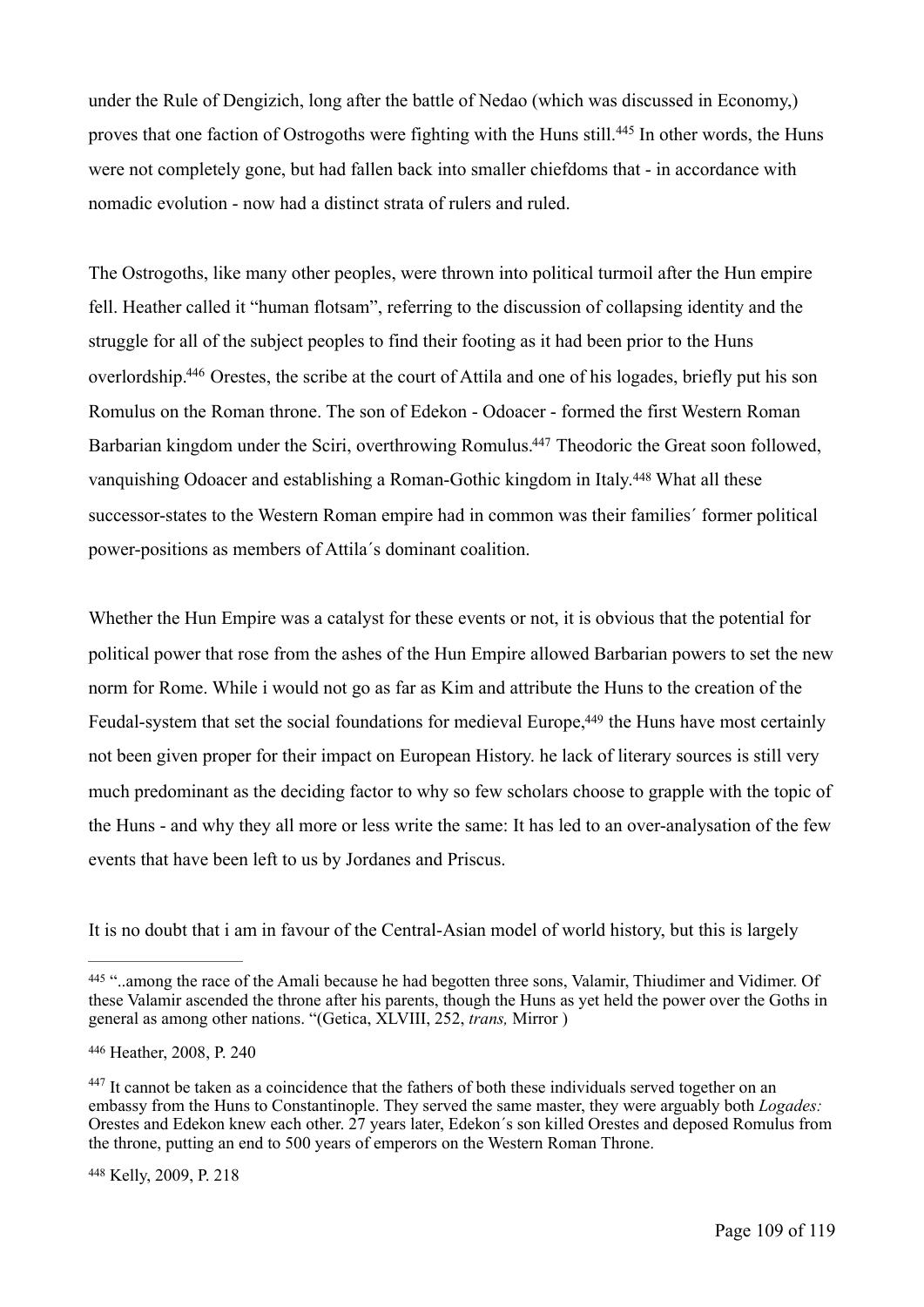because the History-Specific instance that was the polity of the Huns in Europe is so riddled with contradictions and shrouded in mystery. The addition of the Sociology of Mann and North has allowed us to look away from the distinct terminology that separates the Khanates of East-, and Central-Asia and the Polities of Europe. Because of this, the option of Ethnography was open to me, something in which i argue allowed me to look at social Powers, violence, culture and traditions of the Huns that has not been done prior to my work.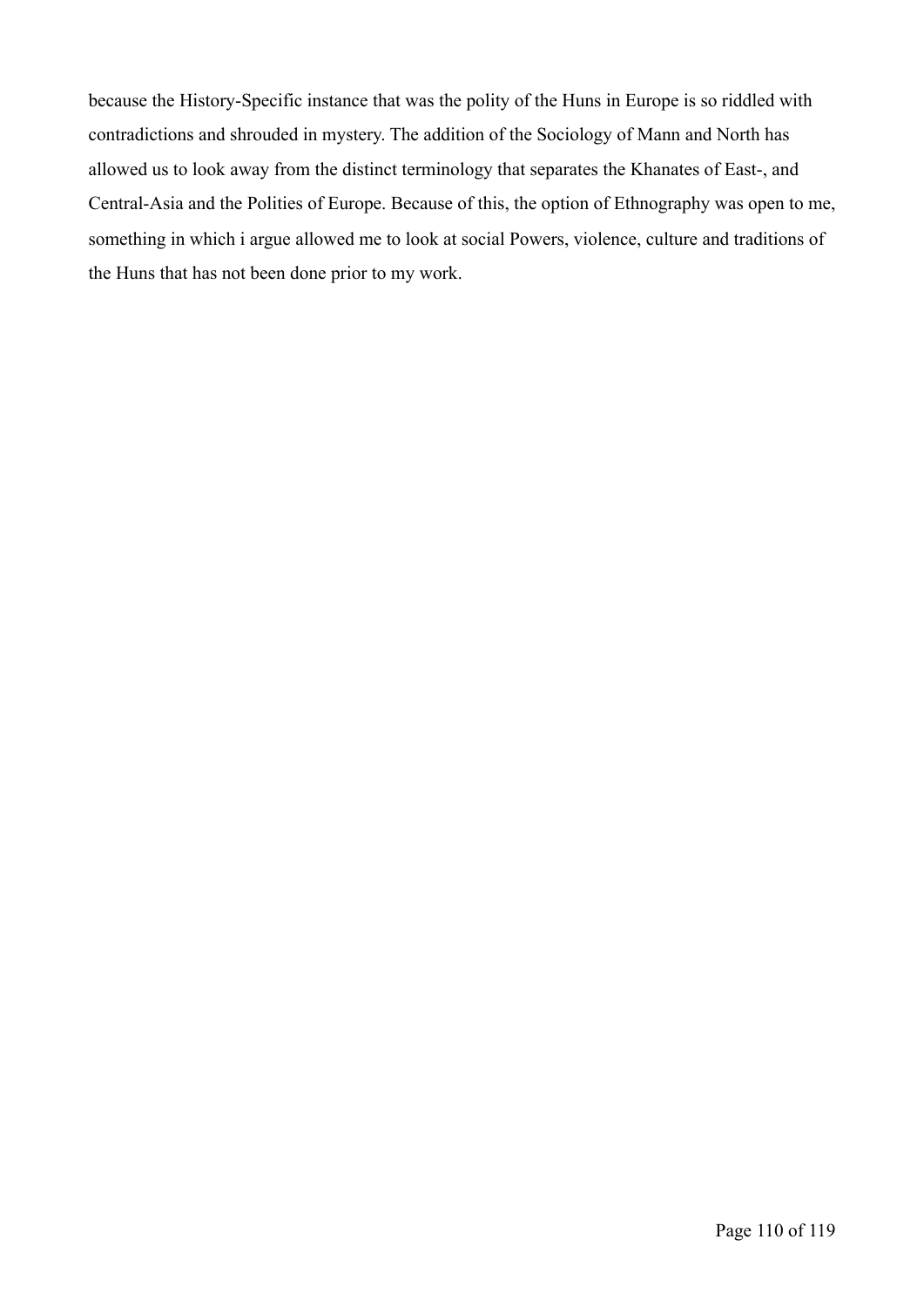## **List of Literature.**

## **Ancient Literature.**

Ammianus Marcellinus, *Res Gestae, XXX1, The Roman History of Ammianus Marcellinus published in Vol. III.* Translated by J. C. Rolfe, Loeb Classical Library 315. Cambridge, MA: Harvard University Press: 1939

Ata-Malik Juvaini, *History of the World Conqueror,* Translation by J. A Boyle. Manchester: Manchester University Press, 1958

*Chronicle of John Malalas,* Translation by Elizabeth Jeffreys, Michael Jeffreys, & Roger Scott. Sydney: Australian association for Byzantine Studies, 1986

*The History of Herodotus,* Translation by George Rawlinson, Published by: Tudor Publishing Co.; Reprint of 1928 edition (1956) (Originally:1858. Could not locate original publisher.)

Isidore of Seville, *Historia Gothorum Wandalorum Sueborum (History of the Goths, Vandals and Sueves),* Translation by Guido Donini, Gordon Ford. Jr. Published by Leiden, Ej: Brill, 1966. -Isidore´s biblical reference: the "overwhelming whip" is from *Isaiah 28.15, 28,18.* 

Jacobus De Voragine, *The Golden Legend: Readings on the Saints, 2 vols.* Translation by William Ryan: Princeton, 1993

Jordanes, *De origins actibusque Getarum.(Getica)* Translated by Charles C Mierow, Charles Christopher, The Gothic History of Jordanes: In English with an Introduction and a Commentary, 1915

Justinian, Digesta 19.5.5: *Paulus, Questions, Book V,* Translated by S.P Scott. A. M, Published by: Central Trust Company, 1932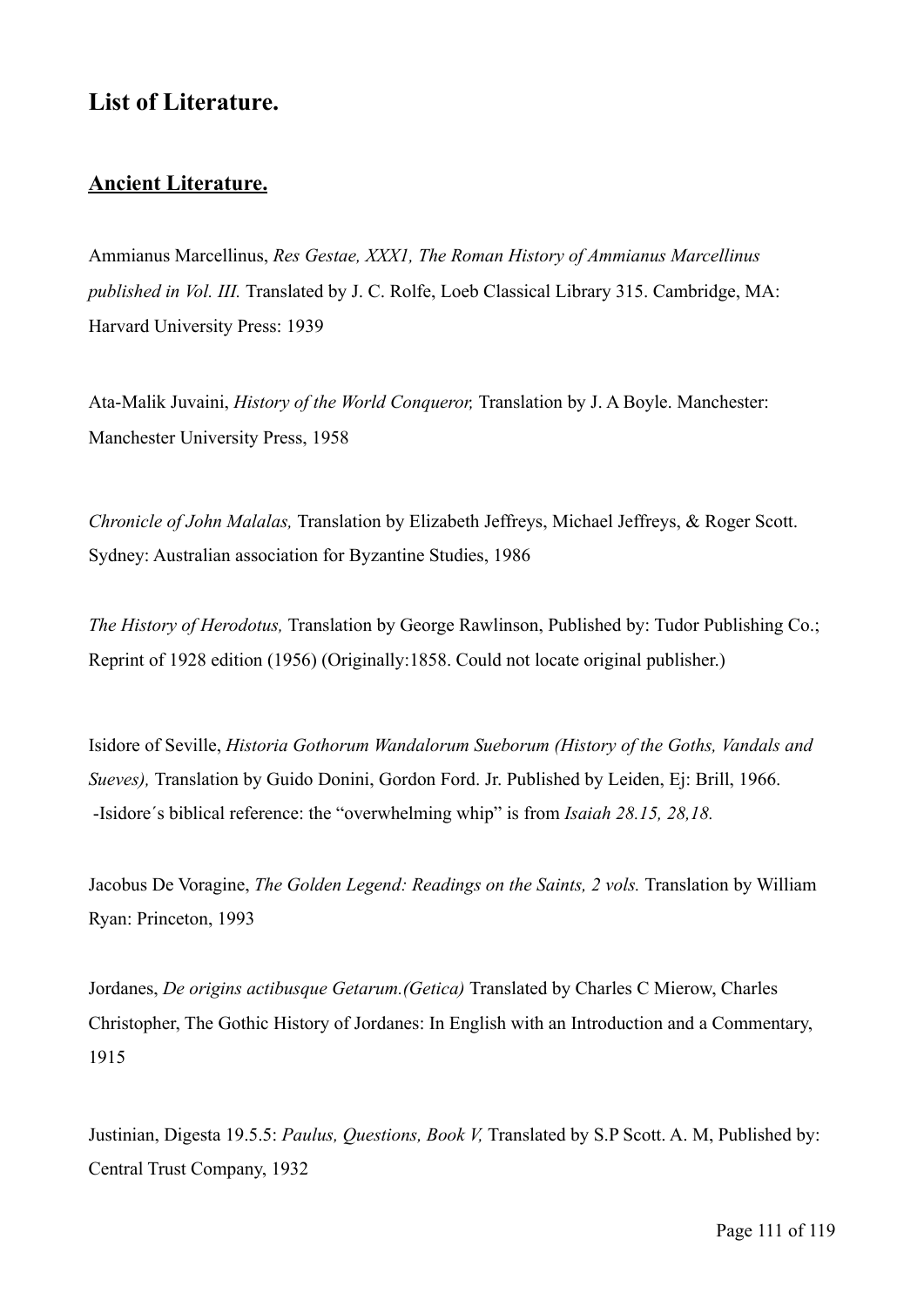Priscus, *History of Byzantium.The fragmentary History of Priscus, Attila, the Huns and the Roman Empire. 430-476.* Translated by John Givens. (2014) New Jersey: Evolution Publishing: 2014 Priscus, *The Fragmentary History of Priscus,* Translation Blockley. University of Michigan: F, Cairs, 1983

Socrates Scholasticus, *Historia Eclesiastica (Church History) Book VII, "Nicene and Post-Nicene Fathers, Second Series, Vol. 2",* Translation by A.C. Zenos, New York: Christian Literature Publishing Co, 1890

Theodorus of Cyrus, *The Ecclesial History,* Translation by Blomfield Jackson, New York: Christian Literature Publishing, Co, 1892

## **Secondary Literature.**

Barfield, Thomas J. "The Hsiung-nu Imperial Confederacy: Organization and Foreign Policy", in The Journal of Asian Studies 41(01) Published online by Cambridge University Press: 23 March 2011. DOI: 10.2307/2055601, (1981).

Barfield, Thomas J. "The shadow empires: imperial state formation along the Chinese-Nomad frontier", Editors: Susan Alcock, pp.10-41 in Empires, Edition: 1, Chapter: 1, Publisher: Cambridge University Press, (2001).

Barnes, Cameron. "Rehorsing the Huns", in Journal: War & Society Volume 34, 2015 - Issue 1, Published by Taylor: Francis Online. https://doi.org/10.1179/0729247314Z.00000000044 (2015)

Bartosiewicz, L. 2003. "A millennium of migrations: protohistoric mobile pastoralism in Hungary. " Edited by: F. W.King and C. M. Porter ,in Zooarchaeology: papers to honor Elizabeth S. Wing. Bulletin of the Florida Museum of Natural History. P. 101–30, Published Online: [https://](https://www.academia.edu/829708/) [www.academia.edu/829708/](https://www.academia.edu/829708/)

A millennium of migrations Protohistoric mobile pastoralism in Hungary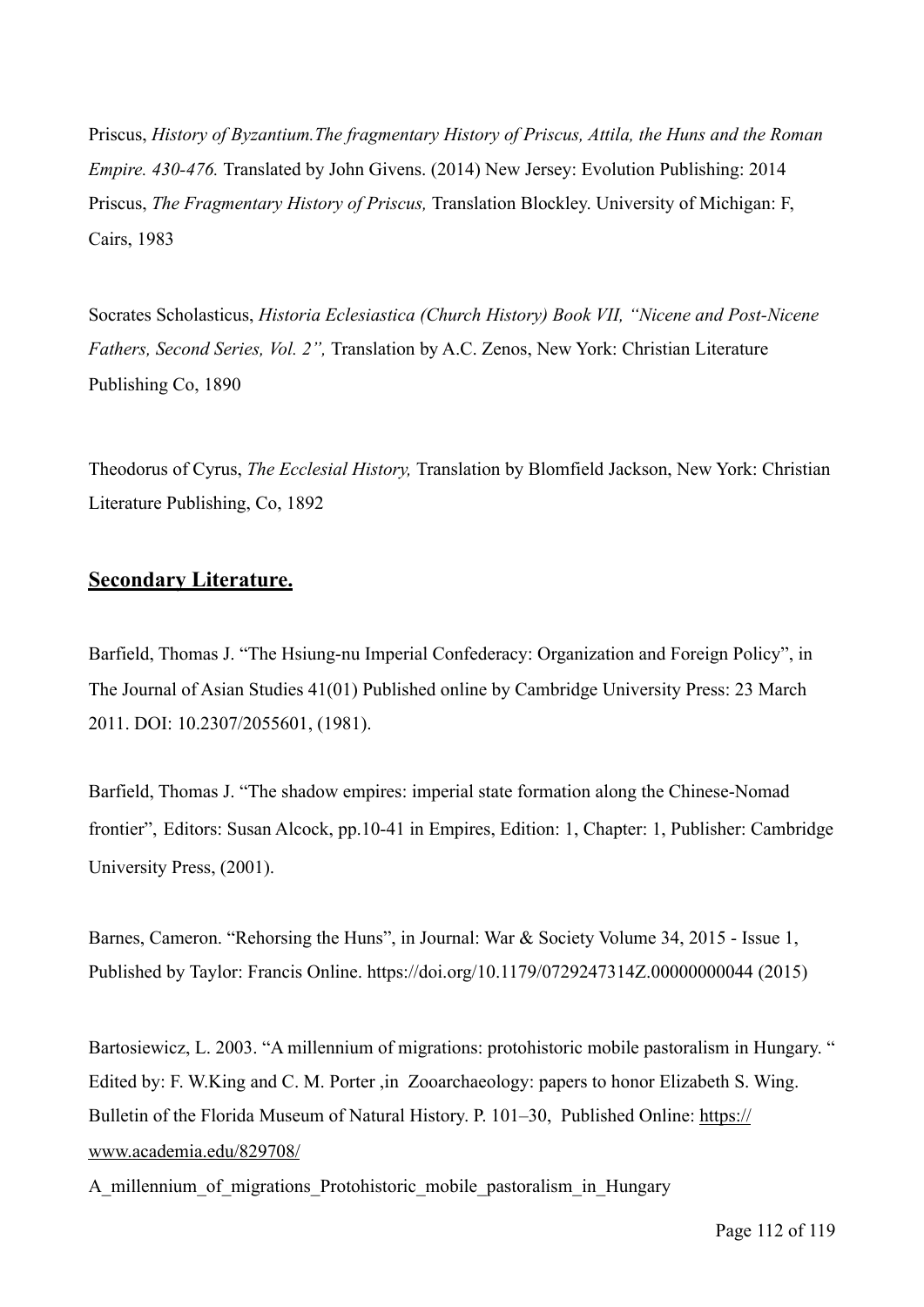Beckert, Jens. Zafirovski, Milan. *International Encyclopedia of Economic sociology,* Abingdon: Routledge, 2006.

Beckwith, Christopher I. *Empires of The Silk Road - A History of Central Eurasia from the Bronze Age to the Present.* New Jersey: Princeton University Press. (2009)

Bondarenko, Dmitri M. Kradin, N.N, Barfield, Thomas, J. *Nomadic Pathways in Social Evolution*, Moscow: African Books Collective, 2003

Charleux, Isabelle. "Chinggis Khan: Ancestor, Buddha or Shaman?: On the uses and abuses of the portrait of Chinggis Khan.", in Mongolian studies, The Mongolian society, Bloomington: P. 207-258. (2009)

De La Vaissiere, Etienne. "The Steppe World and the Rise of the Huns." Edited by Maas, Michael, in The Cambridge Companion to the Age of Attila, Cambridge, p. 175-192 (2014)

DiCosmo, Nicola. "Ethnogenesis, Coevolution and Political Morphology of the Earliest Steppe Empire: The Xiongnu Question Revisited. Published Online: https://www.academia.edu/5129494/ Ethnogenesis Coevolution and Political Morphology...the Xiongnu Question Revisited (2016)

Diderik Burgersdijk, "CREATING THE ENEMY: AMMIANUS MARCELLINUS' DOUBLE DIGRESSION ON HUNS AND ALANS (RES GESTAE 31.2)", in Bulletin of the Institute of Classical Studies, Volume 59, Issue 1, June 2016, Pages 111–132, https://doi.org/10.1111/j. 2041-5370.2016.12021.x (2016)

Drijvers, Jan Willem. Hunt, David. *The Late Roman World and Its Historian: Interpreting Ammianus Marcellinus,* Abingdon: Routledge, 1999

Durighello, Regina. "Great Burkhan Khaldun Mountain and its Surrounding Sacred Landscape". Published Online: https://whc.unesco.org/en/list/1440/ (2015)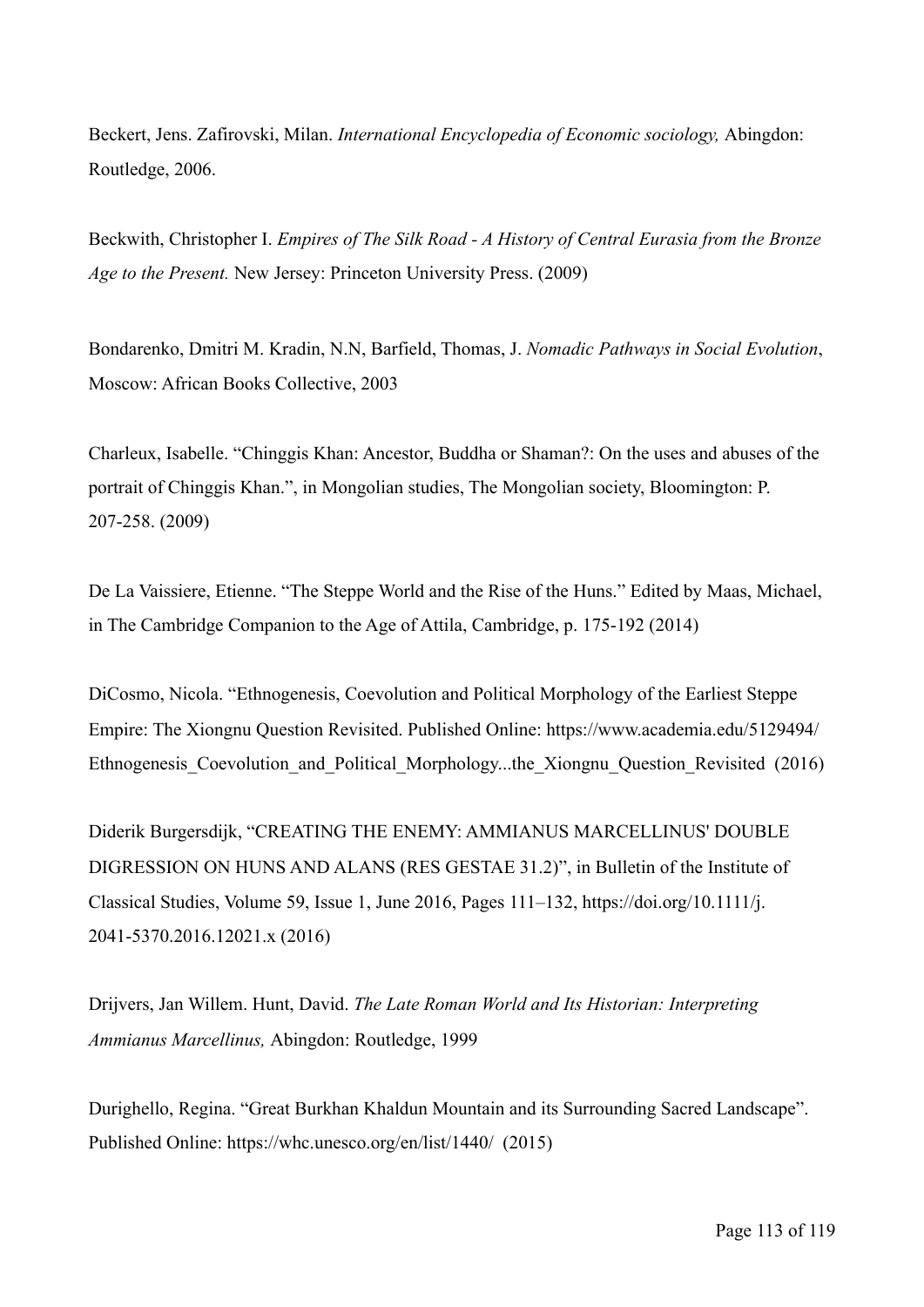Earle, Timothy K. *How Chiefs Come to Power: The Political Economy in Prehistory.* California: Stanford University Press: 1997.

Erdy, Miklos. (2008) "Archaeological Continuity between the Xiongnu and the Huns - Eight Connections Supported by Written Sources" *The DSCA Journal 2008 - Electronic publication for the Danish Society for Central Asia - The Huns and the Hungarians. P.* 11-28. (Article no longer available.)

Halsall, Guy, *Barbarian Migrations and the Roman West 376-568,* York, Cambridge: University Press, 2007.

Fields, Nic, "*The Hun: Scourge of God AD 375-565",* Oxford: Osprey Publishing, 2006.

Goodwin, Godfrey. *The Janissaries.* Published by: London, Saqi Books, 2013

Golden, Peter. "Nomads and Sedentary Societies in Eurasia", in Adas, Michael, Agricultural and Pastoral Societies in Ancient and Classical History. Philadelphia: Temple University Press, P. 71-115. (2001)

Golden, Peter. *Studies On the Peoples and Cultures of The Eurasian Steppes*. Published Online: Publisher: Editura Academiei Române (2011) Available Online at: https://www.researchgate.net/ publication/281319966 Studies on the Peoples and Cultures of the Eurasian Steppes

Heather, Peter, *Empires and Barbarians: The fall of Rome and the Birth of Europe,* New York: Oxford University Press, 2009.

Hall, John. Schroeder, Michael. *An Anatomy of Power: The Social Theories of Michael Mann.* Great Brittain: Cambridge: Cambridge University Press. 2006. https://doi.org/10.1017/ CBO9780511488993

Hayashi, Toshio (2014) "Huns Were Xiongnu or not? From the Viewpoint of Archaeological Material." Edited by Choi, Han woo. Ilhan, Sahin. Byung, Il Kim. Baktibek, Isakov. Buyar, Cengiz.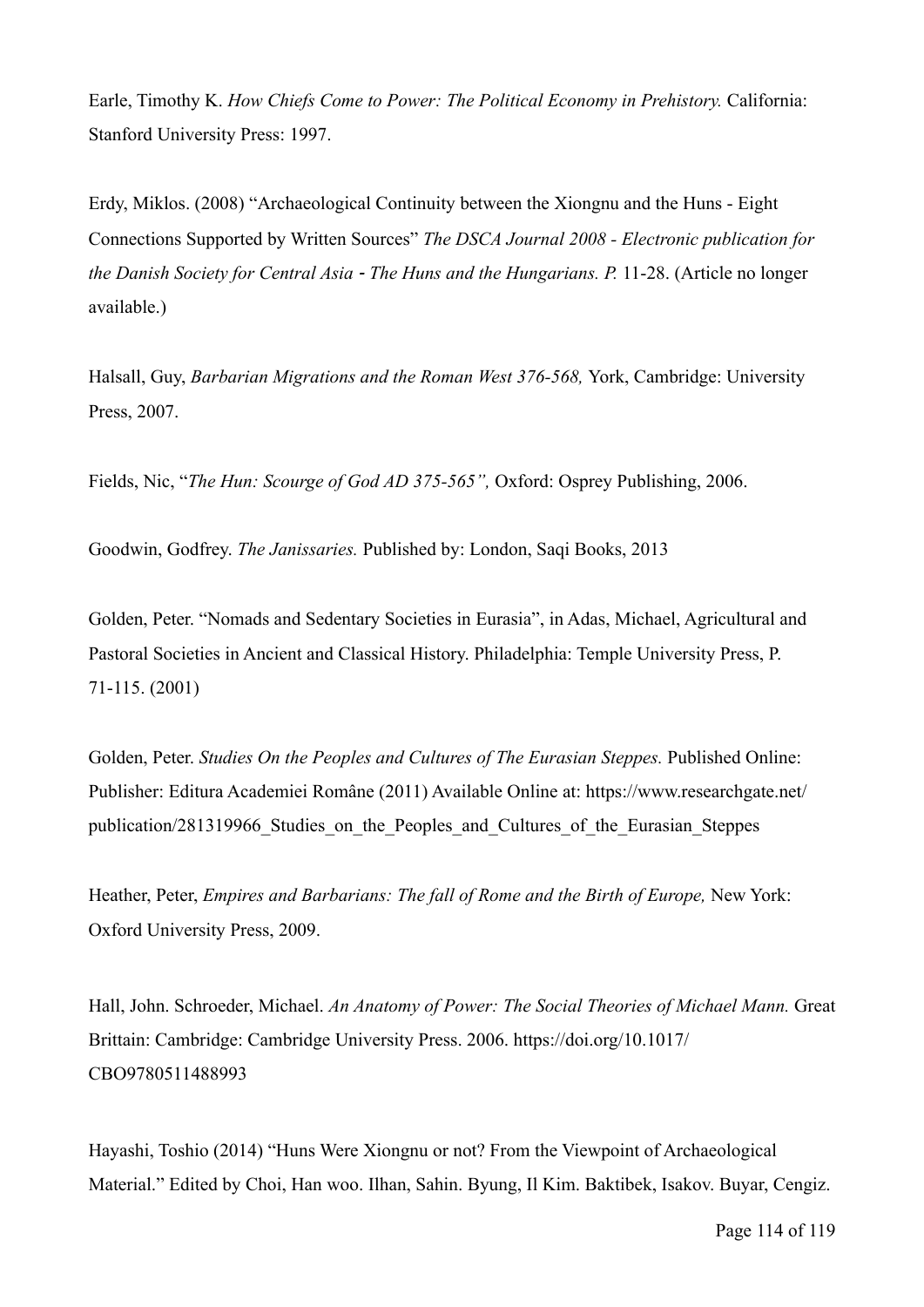in *Altay Communities - Migrations and Emergence of Nations,* E P. 13-26. Istanbul: Print(ist), 2014.

Hughes, Ian, *Attila the Hun: Arch-enemy of Rome,* Yorkshire: Pen & Sword Books, 2019.

Kelly, Christopher, *Attila the Hun: Barbarian Terror and the fall of the Roman Empire,* London: Vintage, 2008

Khazanov, Anatoly M, *"Nomads and the Outside World - Second Editio*n", Wisconsin: The University of Wisconsin Press, 1983.

Khazanov, Anatoly M. "The Scythians and their Neighbours", in Nomads as Agents of Cultural Change: The Mongols and Their Eurasian Predecessors. Published Online at: https:// www.academia.edu/15232900/The Scythians and Their Neighbors (2015)

Khazanov, Anatoly, M. "The Eurasian Steppe Nomads in World Military History", in Herausgegeben von Jürgen Paul, Nomad Aristocrats in a World of Empires. (2013)

Kim, Hyun Jin. *The Huns, Rome, and the Birth of Europe.* Great Brittain, Cambridge: Cambridge University Press, 2013

Kim, Hyun Jin, "*The Huns"* Abingdon: Routledge, 2016.

Kradin, N. N. "Nomadism, Evolution and World-Systems: Pastoral Societies in Theories of Historical Development." in, Journal of World-Systems Research, 8(3), 368-388. https://doi.org/ 10.5195/jwsr.2002.266, (2002)

Kradin, N.N. "Stateless Empire: The Structure of the Xiongnu Nomadic Super-Complex Chiefdom", in Xiongnu Archaeology: Multidisciplinary Perspectives of the First Steppe Empire in Inner Asia. Edited. by U. Brosseder and B. Miller. Bonn: Rheinische Friedrich-Wilhelms-Universitat Bonn, 2011, p. 77-96 (Bonn Contributions to Asian Archaeology, Vol. 5). (2011)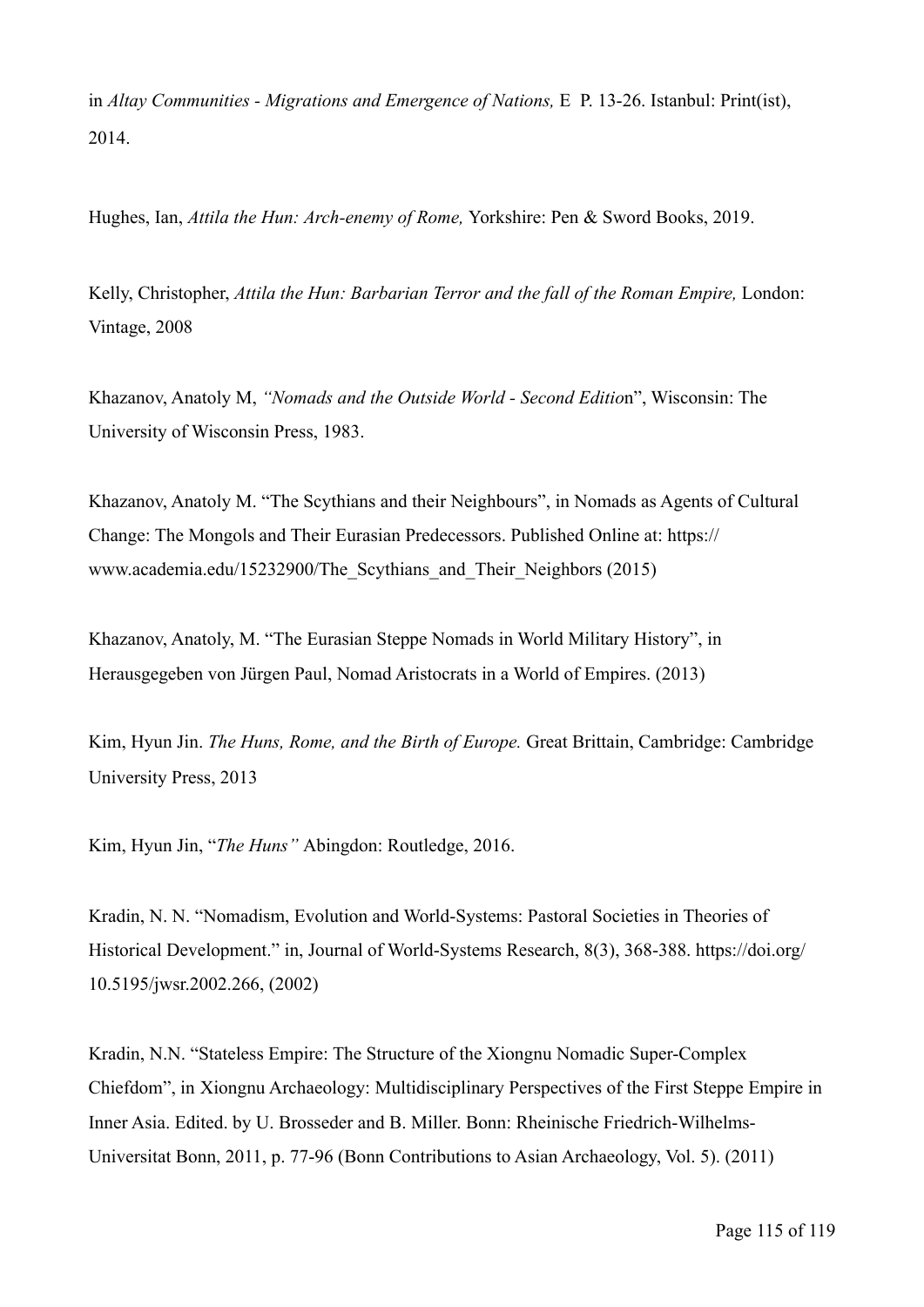Kulcsár, Valéria. Istvánovits, Eszter. "New Results in the Research on the Hun Age in the Great Hungarian Plain. Some Notes on the Social Stratification of Barbarian Society. Competing Narratives between Nomadic People and their Sedentary Neighbours", in Competing Narratives between Nomadic People and their Sedentary Neighbours Papers of the 7th International Conference on the Medieval History of the Eurasian Steppe. China: Shanghai University, 2019 Lindner, Paul Rudi. "Nomadism, Horses and Huns" in Past & Present Volume 92, Issue 1, August 1981, P. 3-19 Oxford: Oxford University Press. Published Online at: [https://doi.org/10.1093/past/](https://doi.org/10.1093/past/92.1.3) [92.1.3](https://doi.org/10.1093/past/92.1.3)

Lenski, Noel. "Captivity among the Barbarians and its Impact on the Fate of the Roman Empire" Edited by: Maas, Michael. In The Cambridge Companion to The Age of Attila. P. 230-246. Published by: Cambridge University Press: 2015

MacFarland, Kathryn. Religion, Ritual Behaviour and Landscapes in Iron Age Central Eurasia. Master Thesis. The University of Arizona: School of Anthropology. Available at: https:// www.academia.edu/8210983/

Religion Ritual Behavior and Landscapes in Iron Age Central Eurasia

Maenchen-Helfen, Otto J. The World of The Huns: Studies in their History and Culture. Edited by Max Knight. California: University of California Press: 1973

Man, John, *Attila the Hun: A Barbarian king and the fall of Rome*, Great Britain: Bantam Press, 2005

Man, John, *Barbarians At the Wall: The First Nomadic Empire and the Making of China.* London: Transworld Publishers, 2019

McLynn, Frank, *Genghis Khan: The Man Who Conquered the World,* London: Penguin Random House, 2015.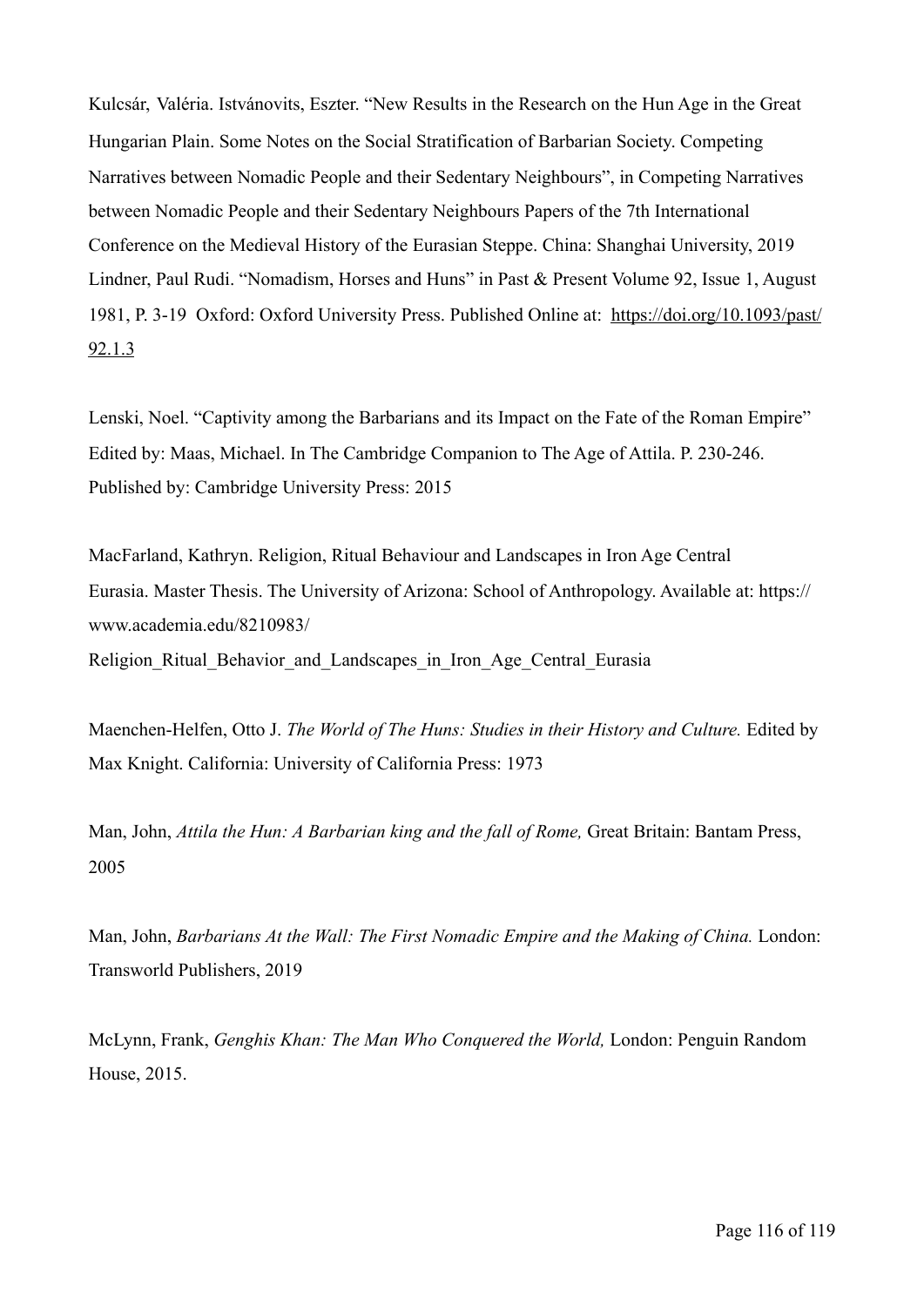Meyer, J.C "Trade in Bronze Age and Iron Age Empires, a Comparison" in Ancient economies, modern methodologies: Archaeology, Comparative History, Models and Instituions. Edited by: Bang, Peter F. Ikeguchi, Mamoru. Hartmut, G. Ziche.. Published by: Edipuglia (s.r.l. www.edipuglia.it ) 2006

North, Douglass C. Joseph Wallis,John. Weingast, Barry R. *Violence and Social Orders A Conceptual Framework for Interpreting Recorded Human History.* Great Brittain: Cambridge: Cambridge University Press. https://doi.org/10.1017/CBO9780511575839 (2009)

Romm, James, "The Edges of the Earth in Ancient Thought", New Jersey: Princeton University Press, 1992.

Róna-Tas, Yazar András *Hungarians and Europe in the early Middle Ages: an introduction to early Hungarian history,* Yayıncı: Central European University Press, 1999.

Seland, Eivind Heldaas. "Approaching Trade in Pre-State and Early State Societies." In Viking-Age Transformations: Trade, Craft and Resources in Western Scandinavia, edited by Zanette T. Glørstad and Kjetil Loftsgarden, 31-41: Routledge, 2017.

Sheldon: Rose, Mary. "The ancient imperative: clandestine operations and covert action" in International Journal of Intelligence and Counter Intelligence, 10:3, P. 299-315, DOI: 10.1080/08850609708435352 (1997)

Sinor, Denis. "The Hun Period", in Sinor Denis, The Cambridge History of Early Inner Asia. Cambridge: Cambridge University Press: 1990

Stark, Sören., in Stark, Sören. Rubinson, Karen S. Zamashev, Sainolla. Chy, Jennifer. Nomads and Networks: The Ancient Art and Culture of Kazakhstan. P. 106-139. Princeton: Princeton University Press. (2012)

Thompson, E.A. *History of Attila and the Huns.* Elarendon Press: 1948. https://archive.org/details/ in.ernet.dli.2015.529307/page/n41/mode/2up/search/Jordanes.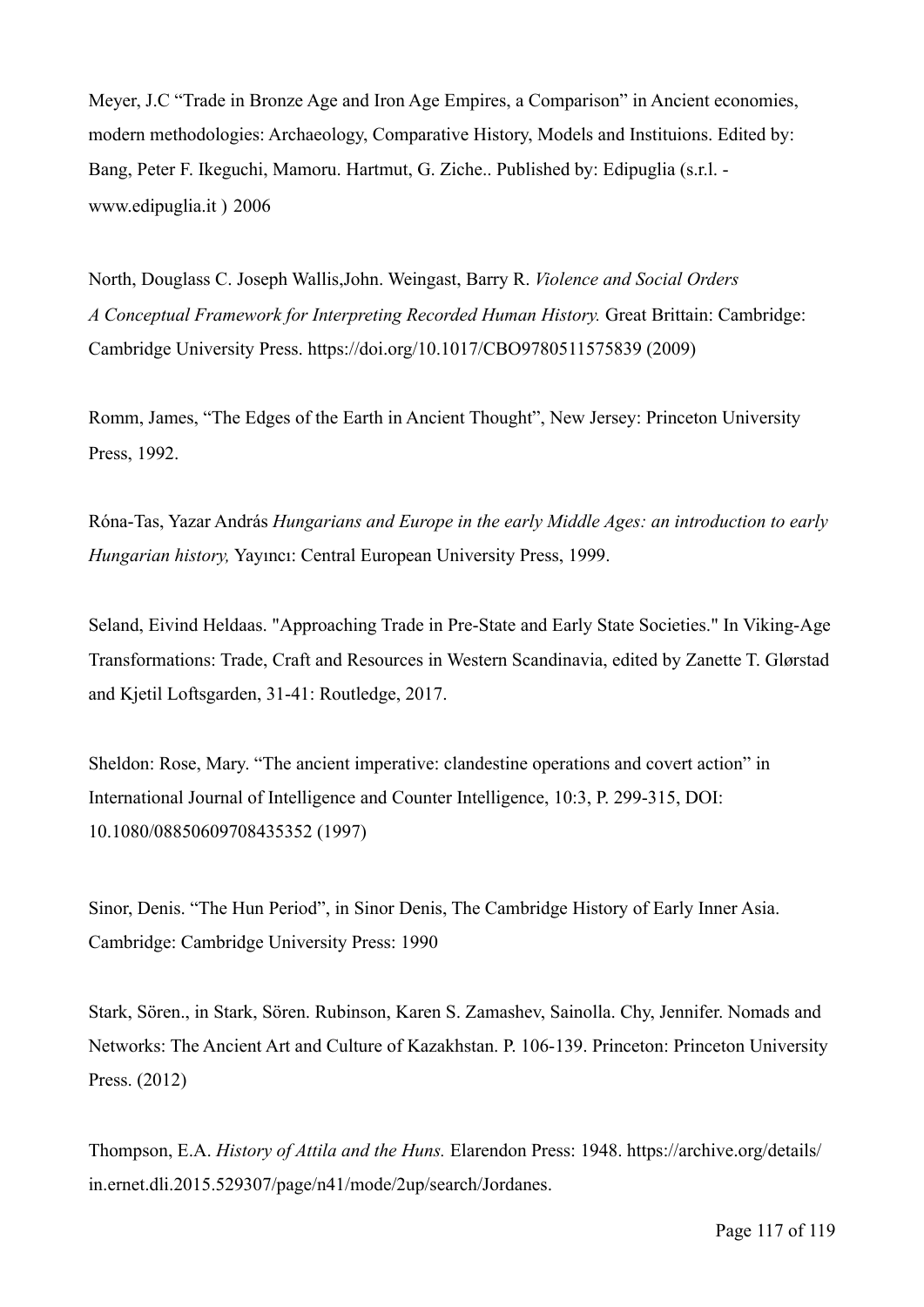Treadgold, Warren. "The Diplomatic Career and Historical Work of Olympiodorus of Thebes", in The International History Review, Vol. 26, No. 4, pp. 709-733, Publisher: Taylor & Francis. https:// www.jstor.org/stable/40110580 (2004)

Whitby, Michael. *The Emperor Maurice and His Historian: Theophylact Simocatta on Persian and Balkan Warfare.* Oxford: Clarendon Press, 1988